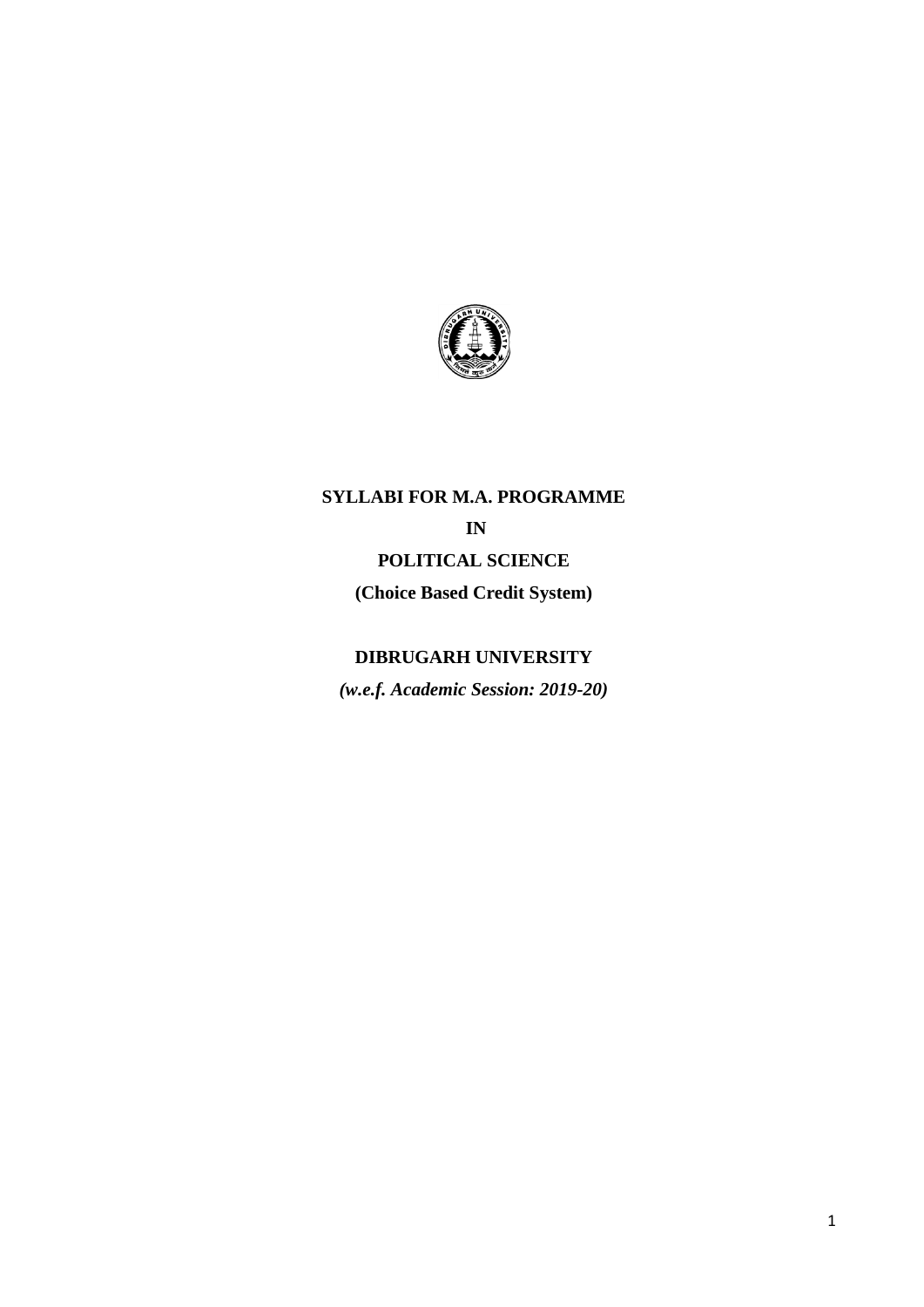# **DEPARTMENT OF POLITICAL SCIENCE: DIBRUGARH UNIVERSITY**

## **Course Structure of M.A. in Political Science under Choice Based Credit System (CBCS)**

Course structure for M.A in Political Science under Choice Based Credit System (CBCS) as approved by the Board of Studies (BoS) in Political Science on 17-03-2019.

The Post Graduate Programme in Political Science shall be of four semesters covering two academic years. A student has to register at least 64 Credit in two academic sessions.

1<sup>st</sup> Semester: 12 Core credits and 06 optional credits (CORE/DSE/GE)

2<sup>nd</sup> Semester: 12 Core credits and 08 optional credits (CORE/DSE/GE)

3<sup>rd</sup> Semester: 12 Core credits and 10 optional credits (CORE/DSE/GE)

4<sup>th</sup> Semester: 12 Core credits and 04 optional credits (CORE/DSE/GE)

| <b>Semester</b> | <b>Course</b>                                     | Title of the course                   | <b>Course Teacher</b> |            |                  |  |  |
|-----------------|---------------------------------------------------|---------------------------------------|-----------------------|------------|------------------|--|--|
|                 | Code                                              |                                       |                       |            |                  |  |  |
|                 |                                                   |                                       | L                     | T          |                  |  |  |
|                 |                                                   |                                       |                       |            |                  |  |  |
|                 | <b>CORE COURSES</b>                               |                                       |                       |            |                  |  |  |
|                 | <b>PSCC 101</b>                                   | Modern Indian Political               | 48                    | 32         | Dolly Phukan     |  |  |
|                 |                                                   | Thought                               |                       |            |                  |  |  |
|                 | <b>PSCC 102</b>                                   | Theories of International<br>32<br>48 |                       | Obja Borah |                  |  |  |
|                 |                                                   | Relations                             |                       |            | Hazarika         |  |  |
|                 | <b>PSCC 103</b>                                   | Indian Politics: Processes and        | 48                    | 32         | <b>Borun Dey</b> |  |  |
|                 |                                                   | <b>Issues</b>                         |                       |            |                  |  |  |
|                 | DISCIPLINE SPECIFIC ELECTIVE (DSE) COURSES        |                                       |                       |            |                  |  |  |
| $1st$ Sem       | <b>PSCD 104</b>                                   | Comparative Public                    | 48                    | 32         | Phulmoni Das     |  |  |
|                 |                                                   | Administration                        |                       |            |                  |  |  |
|                 | <b>PSCD 105</b>                                   | Public Policy and Analysis in         | 48                    | 32         | Bijaya Sarmah    |  |  |
|                 |                                                   | India                                 |                       |            |                  |  |  |
|                 | <b>PSCD 106</b>                                   | State Politics in India               | 48                    | 32         | Kaustubh Deka    |  |  |
|                 | <b>ABILITY ENHANCEMNT COURSE (AEC) (2 Credit)</b> |                                       |                       |            |                  |  |  |
|                 | <b>PSCA 107</b>                                   | <b>Election Studies</b>               | 24                    | 16         | Rudraman Thapa   |  |  |
|                 | <b>CORE COURSES</b>                               |                                       |                       |            |                  |  |  |
|                 | <b>PSCC 201</b>                                   | Contemporary Issues in                | 48                    | 32         | Obja<br>Borah    |  |  |
|                 |                                                   | <b>International Relations</b>        |                       |            | Hazarika         |  |  |
| $2nd$ Sem       | <b>PSCC 202</b>                                   | <b>Contemporary Political</b>         | 48                    | 32         | Pritam<br>Amrita |  |  |
|                 |                                                   | Thought                               |                       |            | Gogoi            |  |  |
|                 | <b>PSCC 203</b>                                   | Theories and Practices of             | 48                    | 32         | Phulmoni Das     |  |  |
|                 |                                                   | <b>Public Administration</b>          |                       |            |                  |  |  |

### **Course Code, Course Title and Nature of the Course**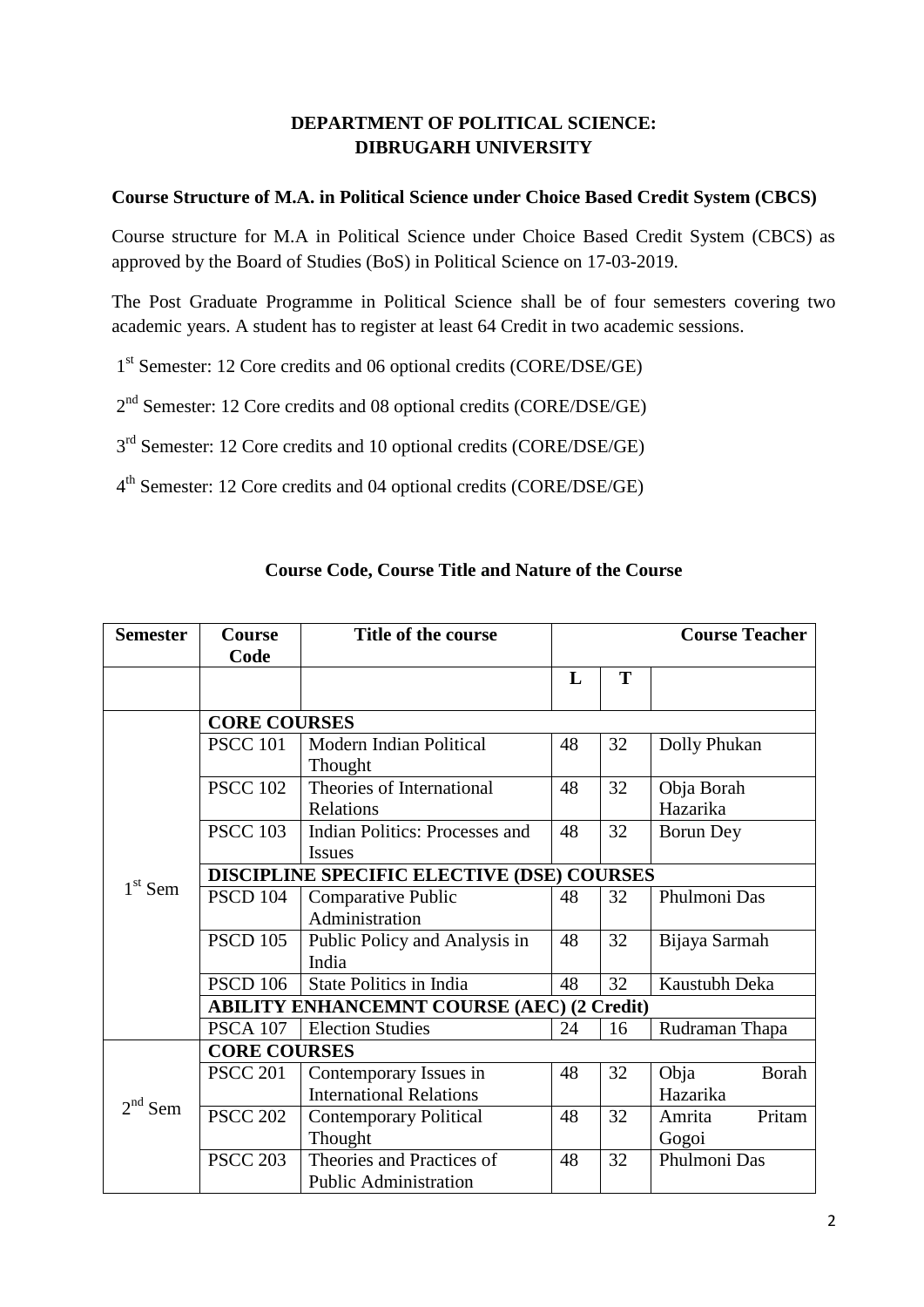|           | DISCIPLINE SPECIFIC ELECTIVE (DSE) COURSES |                                                   |    |                |                  |  |
|-----------|--------------------------------------------|---------------------------------------------------|----|----------------|------------------|--|
|           | <b>PSCD 204</b>                            | Women, Society and Politics                       | 48 | 32             | Dolly Phukan     |  |
|           |                                            | in India                                          |    |                |                  |  |
|           | <b>PSCD 205</b>                            | Social Movements in India                         | 48 | 32             | <b>Borun Dey</b> |  |
|           | <b>PSCD 206</b>                            | Politics of Development                           | 48 | 32             | Dibyajyoti Dutta |  |
|           |                                            | <b>GENERIC ELECTIVE (GE)</b>                      |    |                |                  |  |
|           | <b>PSCG 207</b>                            | Gender and Politics                               | 48 | 32             | Dolly Phukan     |  |
|           | <b>PSCG 208</b>                            | <b>Unserstabding Social</b>                       | 48 | 32             | <b>Borun Dey</b> |  |
|           |                                            | Movements in India                                |    |                |                  |  |
|           | <b>PSCG 209</b>                            | <b>Understanding Development:</b>                 | 48 | 32             | Dibyajyoti Dutta |  |
|           |                                            | Policies and Practices                            |    |                |                  |  |
|           | <b>CORE COURSES</b>                        |                                                   |    |                |                  |  |
|           | <b>PSCC 301</b>                            | <b>Political Theory</b>                           | 48 | 32             | Dibyajyoti Dutta |  |
|           | <b>PSCC 302</b>                            | <b>Comparative Politics: Theories</b>             | 48 | 32             | Rudraman Thapa   |  |
|           |                                            | and Analysis                                      |    |                |                  |  |
|           | <b>PSCC 303</b>                            | Politics of Developing                            | 48 | 32             | Amrita<br>Pritam |  |
|           |                                            | Countries                                         |    |                | Gogoi            |  |
|           |                                            | <b>Discipline Specific Elective (DSE) Courses</b> |    |                |                  |  |
|           | <b>PSCD 304</b>                            | Rural Development in India                        | 48 | 32             | Phulmoni Das     |  |
|           | <b>PSCD 305</b>                            | Peace and Conflict Resolution                     | 48 | 32             | Bijaya Sarmah    |  |
|           | <b>PSCD 306</b>                            | <b>Rights and Resources:</b>                      | 48 | 32             | Kaustubh Deka    |  |
| $3rd$ Sem |                                            | <b>Understanding Ecological</b>                   |    |                |                  |  |
|           |                                            | Politics in India                                 |    |                |                  |  |
|           | <b>PSCD 307</b>                            | <b>Strategic Studies</b>                          | 48 | 32             |                  |  |
|           |                                            | <b>ABILITY ENHANCEMNT COURSE (AEC) (2 Credit)</b> |    |                |                  |  |
|           | <b>PSCA 308</b>                            | Human Rights                                      | 48 | 32             | <b>Borun Dey</b> |  |
|           |                                            | <b>GENERIC ELECTIVE (GE)</b>                      |    |                |                  |  |
|           | <b>PSCG 309</b>                            | Poicies and Processes of Rural                    | 48 | 32             | Phulmoni Das     |  |
|           |                                            | Development in India                              |    |                |                  |  |
|           | <b>PSCG 310</b>                            | Peace and Conflict: Issues and                    | 48 | 32             | Bijaya Sarmah    |  |
|           |                                            | Challenges                                        |    |                |                  |  |
|           | <b>PSCG 311</b>                            | <b>Environmental Politics in India</b>            | 48 | 32             | Kaustubh Deka    |  |
|           | <b>PSCG 312</b>                            | <b>Strategic Studies: Concepts</b>                | 48 | 32             |                  |  |
|           |                                            | and Issues                                        |    |                |                  |  |
|           | <b>CORE COURSES</b>                        |                                                   |    |                |                  |  |
| $4th$ Sem | <b>PSCC 401</b>                            | <b>Liberal Political Theory</b>                   | 48 | 32             | Dolly Phukon     |  |
|           | <b>PSCC 402</b>                            | <b>Public Personnel</b>                           | 48 | 32             | Kaustubh Deka    |  |
|           |                                            | Administration                                    |    |                |                  |  |
|           | <b>PSCC 403</b>                            | <b>Research Methodology</b>                       | 48 | 32             | Dibyajyoti Dutta |  |
|           |                                            | <b>DISCIPLINE SPECIFIC ELECTIVE (DSE)</b>         |    | <b>COURSES</b> |                  |  |
|           | <b>PSCD 404</b>                            | Human Rights in International                     | 48 | 32             | Obja<br>Borah    |  |
|           |                                            | Relations                                         |    |                | Hazarika         |  |
|           | <b>PSCD 405</b>                            | <b>Feminist Political Theory</b>                  | 48 | 32             | Pritam<br>Amrita |  |
|           |                                            |                                                   |    |                | Gogoi            |  |
|           | <b>PSCD 406</b>                            | Society & Politics in North                       | 48 | 32             | Rudraman Thapa   |  |
|           |                                            | East India                                        |    |                |                  |  |
|           | <b>PSCD 407</b>                            | Development Administration                        | 48 | 32             |                  |  |
|           |                                            | in India                                          |    |                |                  |  |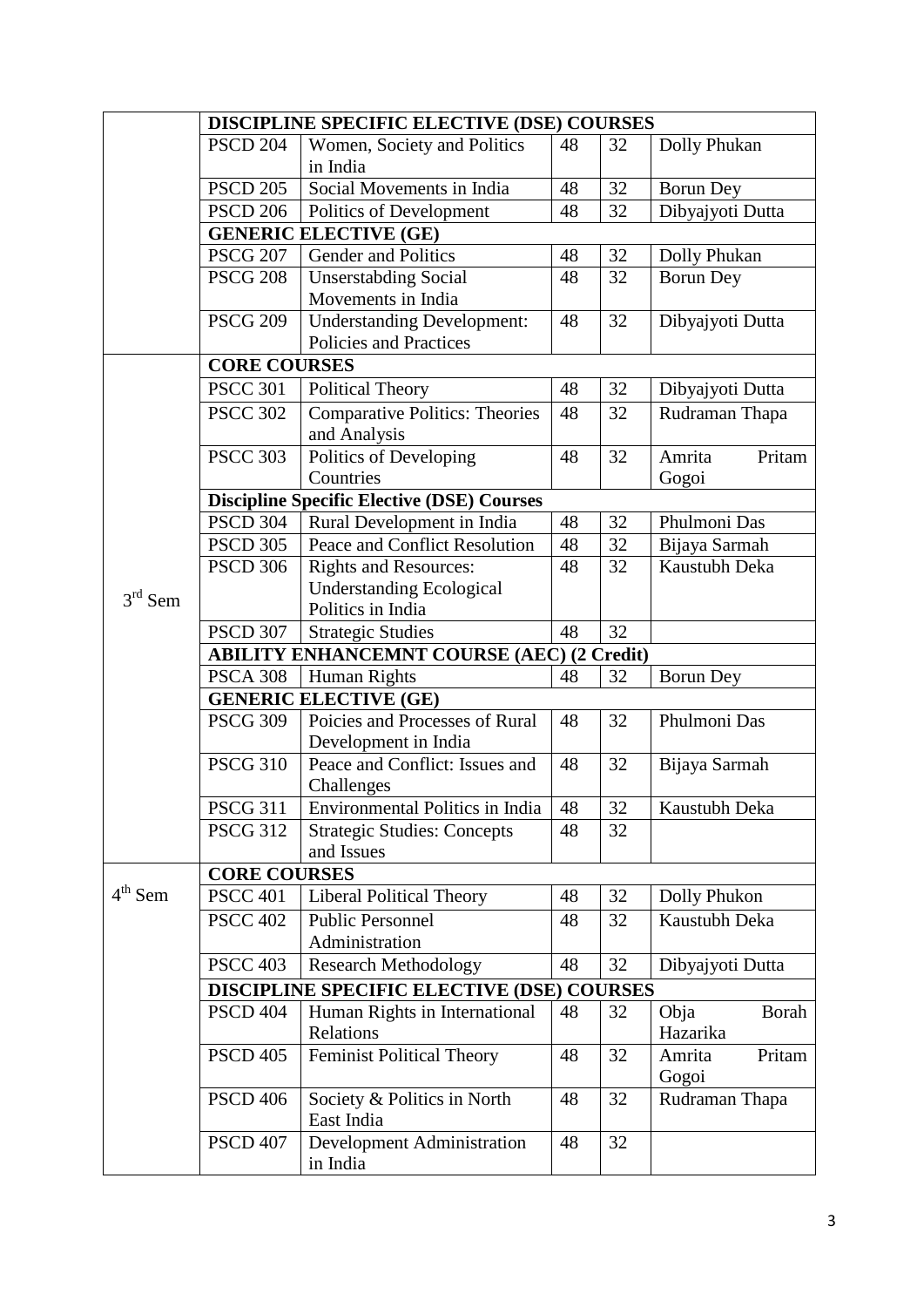# **DETAILED SYLLABI OF THE PG PROGRAMME IN POLITICAL SCIENCE, DU UNDER CBCS**

# **FIRST SEMESTER**

### **CORE COURSES**

| <b>Title of the Course</b>           | $\mathbf{L}$ | <b>Modern Indian Political Thought</b> |
|--------------------------------------|--------------|----------------------------------------|
| Course No.                           |              | $\therefore$ PSCC 101 (Core)           |
| Total Lectures of 1 hour duration:   |              | 48                                     |
| Tutorial classes of 1 hour duration: |              | 32                                     |
| Total Credits after calculation :    |              | $^{14}$                                |

**Course objective:** This Course would imbibe in the students the scholarly debates and discussions that shape the politics in contemporary India. It would help to initiate an alternative framework to interpret Indian society and politics by introducing the students to some of the most prominent and influential modern Indian thinkers and their ideas which laid the foundation of Indian Nation.

| Unit         | <b>Topic</b>                                   | No. of          | No. of           |
|--------------|------------------------------------------------|-----------------|------------------|
|              |                                                | <b>Lectures</b> | <b>Tutorials</b> |
|              | <b>Reformist and liberal Thinkers:</b>         | 12              | 06               |
| I            | Raja Rammohan Roy-Reformist Ideas,             |                 |                  |
|              | Dada Bhai Naoroji-Economic Nationalism and     |                 |                  |
|              | Justice Ranade-Nationalist Liberalism          |                 |                  |
|              | <b>Visions of Nationalism-I</b>                | 08              | 07               |
| $\mathbf{I}$ | Aurobindo Ghosh                                |                 |                  |
|              | Swami Vivekanada                               |                 |                  |
|              | Jawaharlal Nehru                               |                 |                  |
|              | <b>Visions of Nationalism-II</b>               | 10              | 07               |
| Ш            | B.G. Tilak's idea of nationalism               |                 |                  |
|              | VD Savarkar's Hindu Nationalism and            |                 |                  |
|              | Muhammad Iqbal's Muslim Nationalism            |                 |                  |
|              | Social Change and Emancipation: M.K. Gandhi,   | 10              | 06               |
| IV           | B.RAmbedkar, Sir Syed Ahmed Khan, Pandita      |                 |                  |
|              | Ramabai, Jyotiba Phule                         |                 |                  |
|              | <b>Socialist and Marxist Thinkers</b>          | 08              | 06               |
|              | M.N.Roy-Radical Humanism and Colonial Thesis   |                 |                  |
| V            | Jay Prakash Narayan-Total Revolution           |                 |                  |
|              | E.M.S. Namboodiripad-Application of Marxism to |                 |                  |
|              | <b>Indian Conditions</b>                       |                 |                  |

#### **Recommended Readings:**

Guha Ramchandra : Makers of Modern India, Penguin Viking, 2010 Gopinath. Dhawan : Political Philosophy of Mahatma Gandhi,Read Books, 2006. Dube Rajendra Prasad: Jawaharlal Nehru: A Study in Ideology and Social Change, Mittal Publications, 1988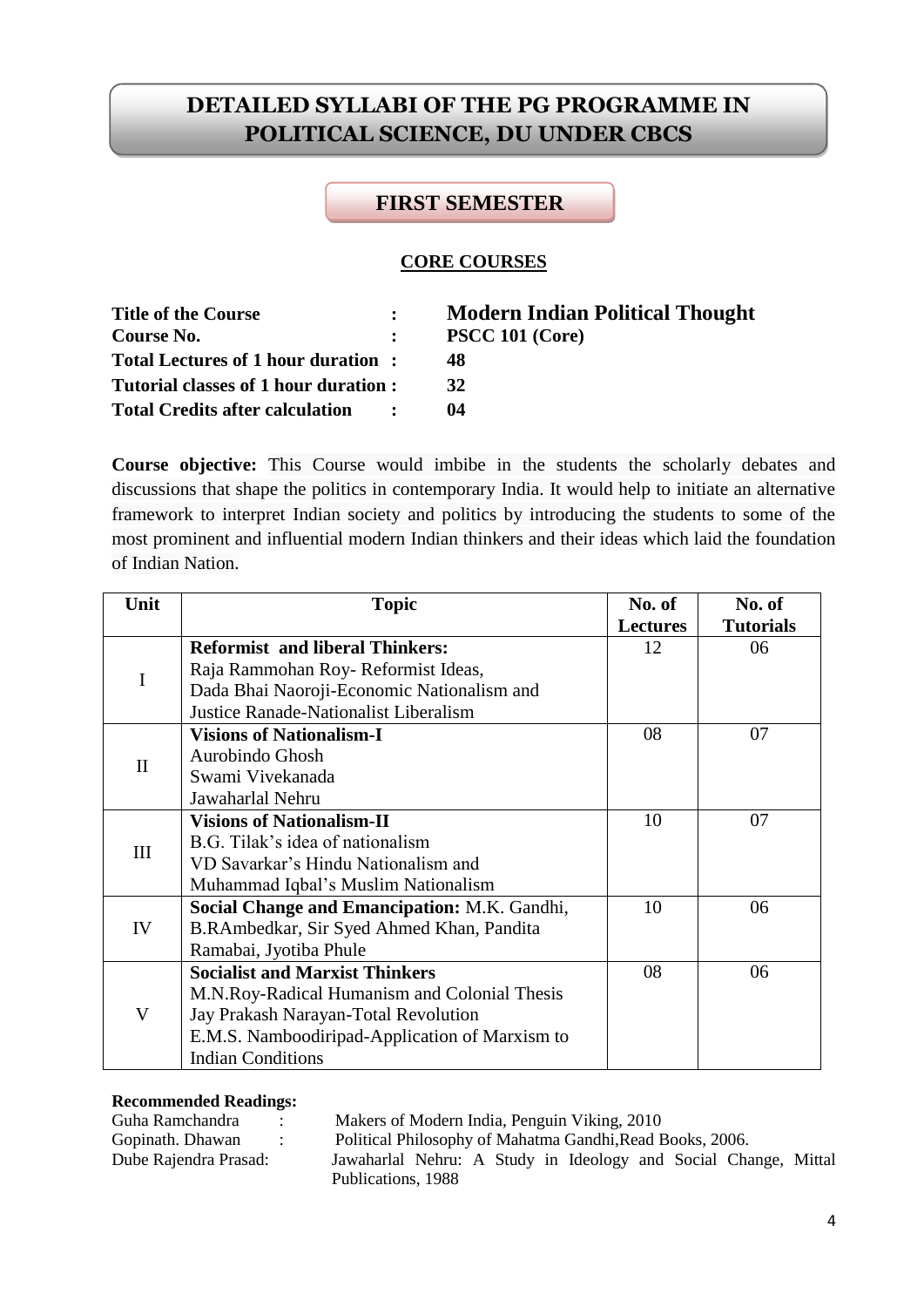| Zachairah Benjamin:                 | Nehru, Routledge, 2004                                                                       |
|-------------------------------------|----------------------------------------------------------------------------------------------|
| D. Hardiman                         | Gandhi in His Time and Ours, Delhi: Oxford, University Press, 2003                           |
| <b>B.</b> Parek                     | Gandhi: A Short Introduction, Sterling Publication, 2010                                     |
| Kris Manjapra.                      | M. N. Roy: Marxism and Colonial Cosmopolitanism, Delhi: Routledge,<br>India, 2010            |
| Pentham Thomas,                     |                                                                                              |
| V.R.Mehta                           | Political Ideas in Modern India: Thematic Explorations, sage, 2006                           |
| Partha Chaterjee                    | Nationalist Thought and the Colonial World, Zed Books, 1986.<br>$\ddot{\cdot}$               |
| A Appadorai                         | Documents on Political Thought in Modern India, 2001,<br><b>Oxford University Press</b>      |
| A. Appadorai                        | Indian Political thinking thought the Ages, Khanna Publishers,<br>Delhi, 1992.               |
| A.R. Desai                          | Social Background of Indian Nationalism, (Popular, Bombay,<br>1954)                          |
| R.J. Cashman                        | The myth of the Lokmanya Tilak and mass Politics<br>in<br>$\ddot{\cdot}$                     |
| Maharashtra,                        | Berkeley, University of California Press, 1975.                                              |
| S. Ghose                            | The Resistance to Militant Nationalism, Allied Publishers,                                   |
|                                     | Bombay, 1969.                                                                                |
| T. Panthan and<br>K. Deustch (eds.) | Political thought in Modern India, Sage, New Delhi, 1986.                                    |
| V.P. Verma                          | Modern Indian Political thought, Lakshmi Narain Agarwal, Agra,                               |
|                                     | 1974.                                                                                        |
| B. Parekh and                       | Political Discourse; Exploration in Indian and Western Political<br>$\ddot{\cdot}$           |
| Pantham (ed)                        | Thought, Sage, New Delhi, 1987.                                                              |
| Girdner J. Eddie                    | Socialism, Sarvodaya and Democracy: The Theoretical<br>$\ddot{\cdot}$                        |
|                                     | Contribution of M.N.Roy, J.P.Narayan and J.B. Kripalani, Gyan<br>Publication, 2013           |
| Pandey Rajendra,                    |                                                                                              |
| <b>Chakraborty Bidyut</b>           | Modern Indian Political Thought: Text and Context, Sage, 2009<br>$\ddot{\cdot}$              |
| C.A.Bayly                           | Recovering Liberties: Indian Thought in the Age of Liberalism<br>and Empire, Cambridge, 2012 |
| Girin Phukon                        | Glimpses of Political Thought, DVS Publishers, 2013                                          |
| A. Appadorai                        | Indian Political Thinking in the twentieth century, South Asian                              |
|                                     | Publishers, 2005                                                                             |
| Chakravarti, Uma                    | Pandita Ramabai - A Life and a Time, New Delhi: Critical                                     |
|                                     | Quest, 2007                                                                                  |
| Engineer, Asghar Ali:               | 'Iqbal's Reconstruction of Religious Thought in Islam', Social                               |
|                                     | Scientist Vol.8, No.8, March, pp. 52-63.                                                     |
| Madani                              | Composite Nationalism and Islam, New Delhi: Manohar, 2005.                                   |
| Keer, Dhananjay                     | Veer Savarkar, Bombay: Popular Prakashan, (1966)                                             |
| Grover Verinder                     | M.G. Ranade, A Biography of his vision and ideas; Deep and                                   |
|                                     | Deep Publication, New Delhi, 1998                                                            |
| Sh. Kapila (ed.)                    | An intellectual History for India, New Delhi: Cambridge                                      |
|                                     | University Press, 2010.                                                                      |
| M. Kosambi, (1988):                 | Women's Emancipation and Equality: Pandita Ramabai's                                         |
|                                     | Contribution to Women's Cause', in <i>Economic and Political</i>                             |
|                                     | Weekly, Vol. 23(44), pp. 38-49.                                                              |
| G. Omvedt, $(2008)$ :               | Ramabai: Women in the Kingdom of God', in Seeking                                            |
|                                     | Begumpura: The Social Vision of Anti Caste Intellectuals.                                    |
|                                     |                                                                                              |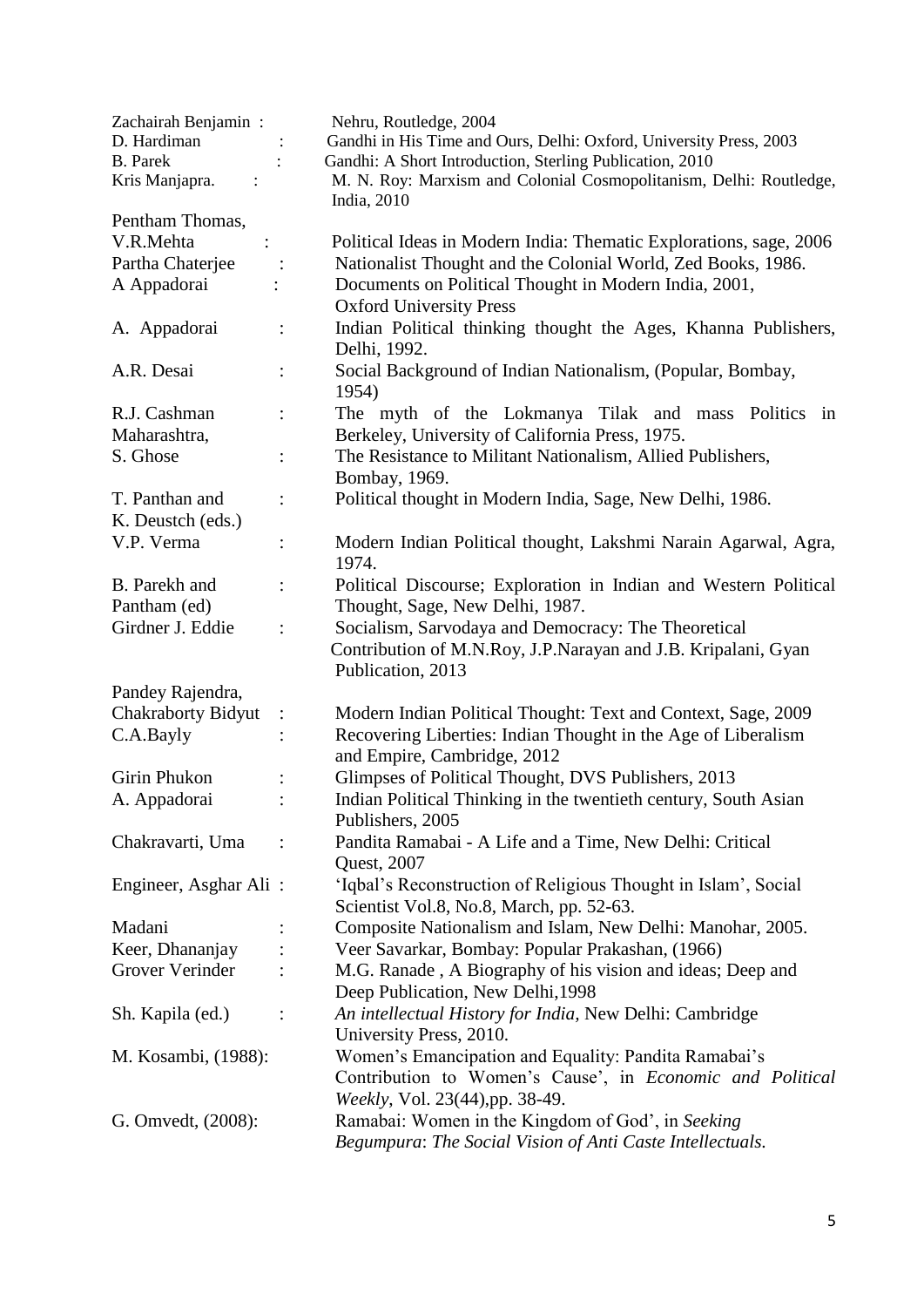| <b>Title of the Course</b>            | <b>Theories of International Relations</b> |
|---------------------------------------|--------------------------------------------|
| Course No.                            | PSCC 102 (Core)                            |
| Total Lectures of 1 hour duration:    | 48                                         |
| Tutorial classes of 1 hour duration : | 32                                         |
| <b>Total Credits</b>                  | 04                                         |

**Course rationale:** This course familiarizes students with the academic discipline ofinternational relations. Theories and fundamental concepts of international relations are introduced to the students. The course intends to ascertain that students are able to analyse contemporary world events with a theoritical framework of international relations. It is also intended that students are equipped with existing methods of understanding international relations and are able to comprehend how international relations are shaped, constructed and determined.

| Unit     | <b>Topic</b>                                                   | No. of  | No. of           |
|----------|----------------------------------------------------------------|---------|------------------|
|          |                                                                | Lecture | <b>Tutorials</b> |
|          | <b>INTRODUCTION</b>                                            | 12      | 07               |
|          | Theorizing International Politics                              |         |                  |
|          | Concepts- International Politics/World Politics/ International |         |                  |
|          | Relation                                                       |         |                  |
|          | Growth of International Relations as an Academic Discipline    |         |                  |
|          | Methodological Issues - Traditionalism vs. Science             |         |                  |
|          | <b>LIBERALISM and REALISM</b>                                  | 08      | 06               |
| $\rm II$ | Classical Liberalism, Neo-liberalism, Classical Realism        |         |                  |
|          | Neo Realism, Critiquing Neo-liberalism and Neo-realism         |         |                  |
|          | <b>INTERNATIONAL POLITICAL ECONOMY</b>                         | 10      | 07               |
| Ш        | Mercantilism, Economic Liberalism, Marxian perspective,        |         |                  |
|          | <b>Contemporary Debates</b>                                    |         |                  |
| IV       | POST POSITIVIST METHODOLOGY                                    | 10      | 06               |
|          | Critical Theory, Constructivism, Postmodernism, Feminism       |         |                  |
|          | INTERNATIONAL RELATION THEORY AND THIRD                        | 08      | 06               |
| V        | <b>WORLD</b>                                                   |         |                  |
|          | Non-Alignment, Dependency, Subaltern Realism, Peripheral,      |         |                  |
|          | Realism                                                        |         |                  |

| Kenneth Waltz     | : Theory of International Politics                                 |
|-------------------|--------------------------------------------------------------------|
| Moortin Wight     | : "Why is there no International Theory?" in Diplomatic            |
| investigation,    | eds. H. Butterfield and Martin Wight (Cambridge: Harvard           |
|                   | University Press, 1966)                                            |
| <b>Hedly Bull</b> | :"International Theory : The case for classical Approach",         |
| Contending        | Approach to International Politics.                                |
| Devid Singar      | : "The Incomplete Theorist: Insight without Evidence", Contending  |
|                   | Approach to International Politics.                                |
| Paul Schroeder    | : "Historical Reality Vs. Neo-realist", Theory in Michael Brown et |
| al.,              | eds, The Perils of Anarchy.                                        |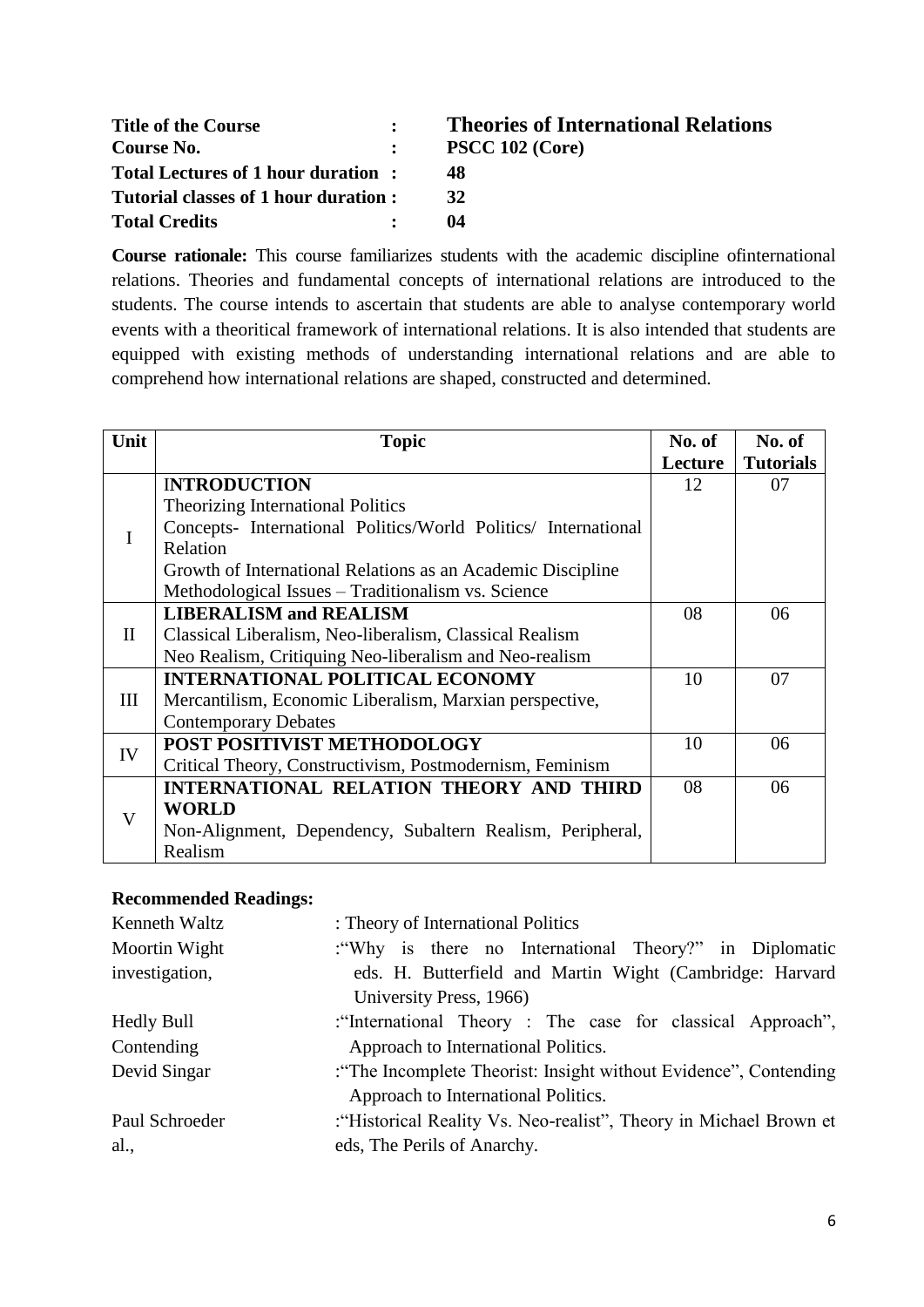| Helen Milner            | $\ddot{\cdot}$       | "The Assumption of Anarchy in International Relations Theory, A<br>Critique", in David A. Baldwin, ed. Neo-realism<br>and |
|-------------------------|----------------------|---------------------------------------------------------------------------------------------------------------------------|
| Neoliberalism           |                      | (New York, Columbia University Press, 1993).                                                                              |
| Hans Morgenthau         | $\ddot{\phantom{a}}$ | "Political Among Nations"                                                                                                 |
| <b>Richard Ashely</b>   |                      | "Political Realism and Human Interests", International Studies                                                            |
|                         |                      | Quarterly, Vol.25, 1981.                                                                                                  |
| Joseph M. Grieco        | $\ddot{\cdot}$       | "Anarchy and limits of cooperation: A realist Critique of the                                                             |
| <b>Newest</b>           |                      | liberal Institutionalism", International Organization, Vol.1. 42,<br>Summer, 1988.                                        |
| <b>Andrew Linklater</b> |                      | The theory and Practice of Neorealism.                                                                                    |
| Stephen D. Krasner ed.: |                      | International Regimes (Ithaca: Cornell University Press, 1983)                                                            |
| Rebcca Grant and        |                      |                                                                                                                           |
| Kathleen Newland, eds.: |                      | Gender and International Relations                                                                                        |
|                         |                      | (Buckingham: Open University Press and Millennium Press)/                                                                 |
| <b>Brain Fay</b>        |                      | Social Theory and Political practice                                                                                      |
| Thomas Kuhn             |                      | The Structure of Scientific Revolutions                                                                                   |
| Karl Popper             |                      | The logic of Scientific Discovery                                                                                         |
| Martin Hollis and       |                      |                                                                                                                           |
| <b>Steve Smith</b>      |                      | Explaining and Understanding International Relations                                                                      |
| Kautilya,               |                      | Arthashastra                                                                                                              |
| Thycydies               |                      | The Peloponnesian War                                                                                                     |
| E.H. Carr               |                      | The Twenty Years Crisis                                                                                                   |
| Robert Gilpin           |                      | War and Change in World Politics                                                                                          |
| Reinhold Niebhur        |                      | Moral Man and Immoral Society                                                                                             |
| <b>Richard Little</b>   |                      | The logic of Anarchy; neorealism to Structural Realism                                                                    |
| Jenneth Waltz           |                      | Man, The State and War                                                                                                    |
| <b>Immanoel Kant</b>    |                      | <b>Perpetual Peace</b>                                                                                                    |
| F.H. Hinsley            |                      | Power and the Pursuit of Peace                                                                                            |
| <b>Hedley Bull</b>      |                      | The Anarchical Society                                                                                                    |
| Chris Brown             |                      | <b>International Relations Theory: New Normative Approaches</b>                                                           |
| Peter B. Evans          |                      |                                                                                                                           |
| Harold K. Kacobson      |                      |                                                                                                                           |
| And Robert D. Putnm:    |                      | Double Edged Diplomacy, International Bargaining and<br><b>Domestic Politics</b>                                          |
| Robert O Keohane and    |                      |                                                                                                                           |
| Joseph S. Nye eds       |                      | Power and Interdependence; world Politics in Transition                                                                   |
| Robert O Keohane        | $\ddot{\phantom{a}}$ | International Institution and State Power, Essays in International<br>Relations Theory.                                   |
| Nicholas Onug           |                      | World of Our Making; Rules and Rule in Social Theory and                                                                  |
|                         |                      | <b>International Relations.</b>                                                                                           |
| James Der Deram         |                      | Antidiplomacy: Spies, Terror, Speed and War.                                                                              |
| R.B.K. Walker           |                      | Inside/Outsides; International Relations and Political Theory.                                                            |
| Immanuel Wallenstein:   |                      | The Modern World System, various volumes.                                                                                 |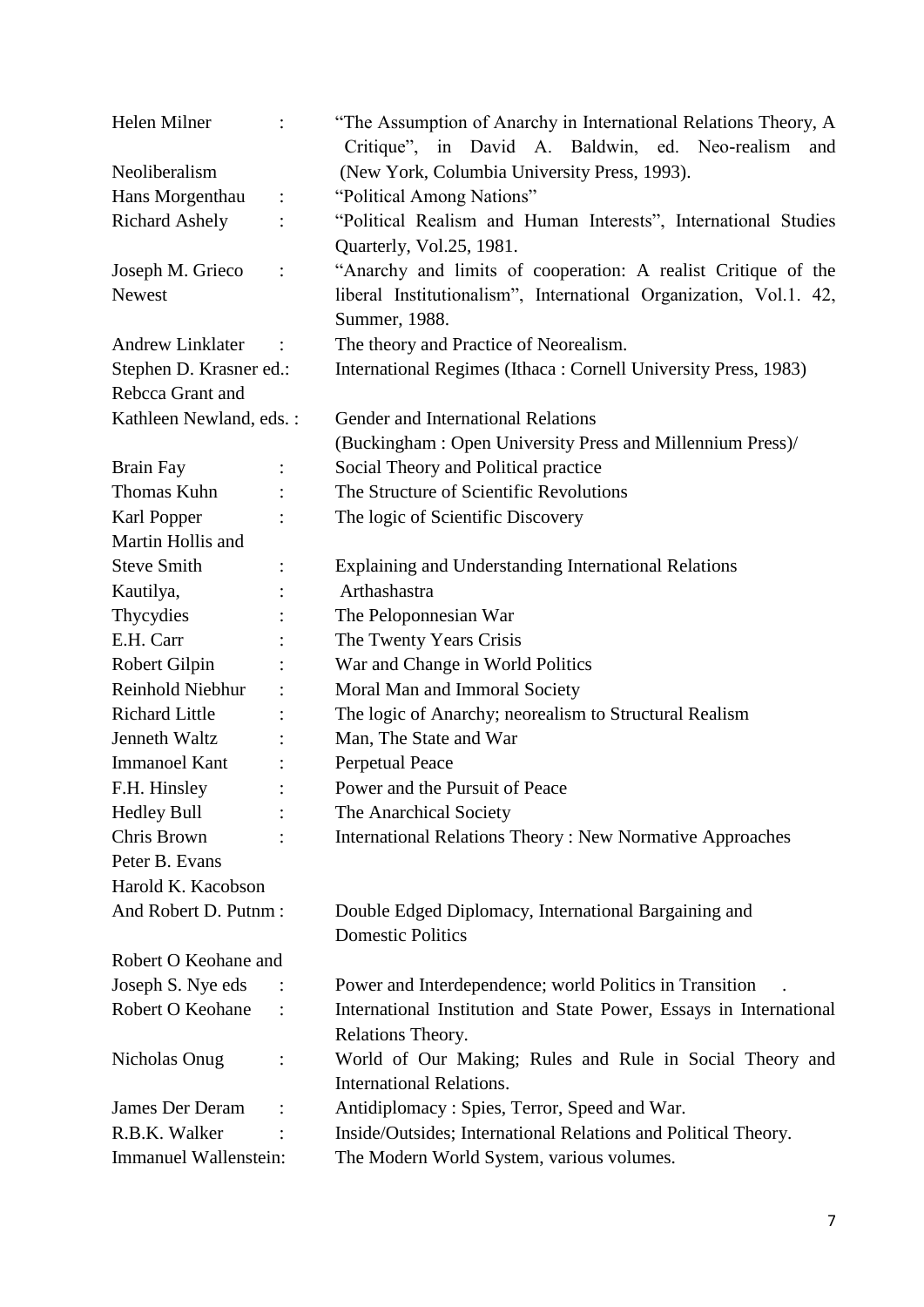| Robert Cox              | $\ddot{\cdot}$       | Production, Power and World Order; Social Forces in the Making of |
|-------------------------|----------------------|-------------------------------------------------------------------|
|                         |                      | History.                                                          |
| Kenneth Oye             | $\ddot{\cdot}$       | Cooperation under Anarchy.                                        |
| Stevent Gill ed.        | $\ddot{\phantom{0}}$ | Gramsci and International Relations.                              |
| Friendrich Kratochwill: |                      | Rules, Norms and Decisions; on the conditions Practical and Legal |
|                         |                      | Reasoning in International Relations and Domestic Affairs.        |
| <b>Andrew Linklater</b> | $\ddot{\phantom{a}}$ | Beyond Realism and Marxism; Critical Theory and International     |
|                         |                      | Relations.                                                        |
| V. Spike Peterson ed. : |                      | Gendered States.                                                  |
| V.R. Mehta              | ٠                    | The Foundations of Indian Political Thought.                      |

Journals: World Politics, International Studies Quarterly, International Security, International Organization, International interaction, Journal of Conflict Resolutions, Journal of peace Research, Bulleting of Peace, Proposals, Millennium, Review of International Studies, International Studies, and European Journal of Alternatives.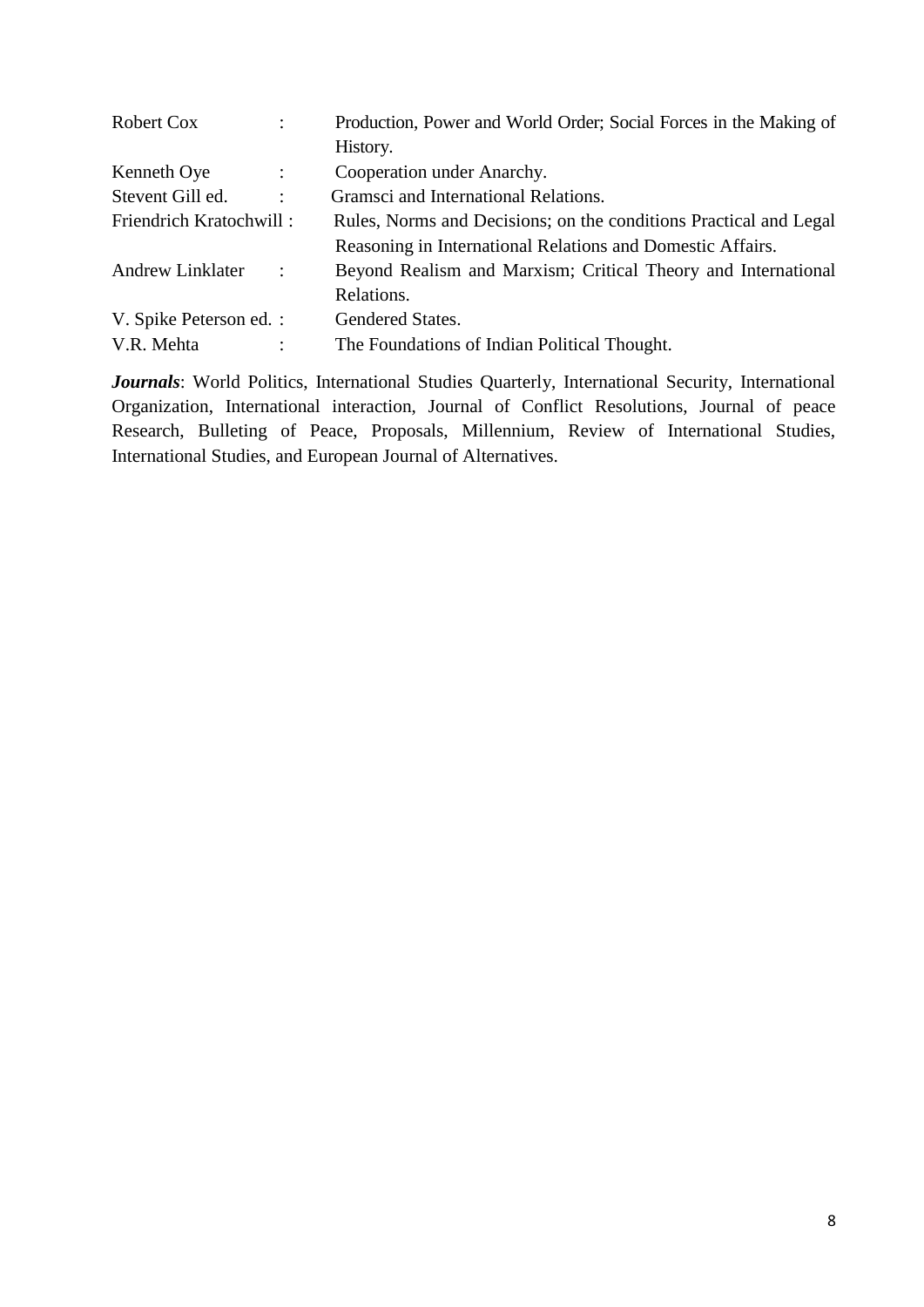| <b>Title of the Course</b>           |              | <b>Indian Politics: Processes and Issues</b> |
|--------------------------------------|--------------|----------------------------------------------|
| Course No.                           | $\mathbf{L}$ | <b>PSCC 103 (Core)</b>                       |
| Total Lectures of 1 hour duration:   |              | 48                                           |
| Tutorial classes of 1 hour duration: |              | 32                                           |
| <b>Total Credits</b>                 |              | 04                                           |

# **Course Objectives:**

This Course is based mainly on the study of the key institutional mechanisms, political processes, issues and ideological contestations of Indian politics. The institutional functions of the basic institutions of the government-theirinteraction and interface has been a matter of great concern for Indian politics particularly at this point of time when this institutional competition is taking place within a rapidly changing context in the domain of both the state and civil society. The political processes and the ideological contestations have ultimately brought into forefront number of prominent issues which, in fact, have been shaping/ reshaping the ambit of Indian politics. This course has been designed keeping in view these analytical issues to be thrown into the minds of the learners.

# **Course Contents:**

| Unit         | <b>Topic</b>                                                  | No. of  | No. of          |
|--------------|---------------------------------------------------------------|---------|-----------------|
|              |                                                               | Lecture | <b>Tutorial</b> |
| $\mathbf I$  | <b>Institutional Functioning: Jurisdiction and Overreach:</b> | 10      | 06              |
|              | Parliament: Changing Face- Debates on Decline of Indian       |         |                 |
|              | Parliament- Problems and Prospects- Need for Reform           |         |                 |
|              | Executive: Changing Role-Relationship between Executive,      |         |                 |
|              | Legislature and Judiciary: Issues and Implications            |         |                 |
|              | Judiciary: Supreme Court and Constitutional Process-Judicial  |         |                 |
|              | Review-Judicial Activism-PIL-Impact of Judicial Decisions on  |         |                 |
|              | Indian Politics-Independence of Judiciary- Accountability and |         |                 |
|              | Scope of Judicial Reforms                                     |         |                 |
| $\mathbf{I}$ | <b>Emerging Trends and Issues in Indian Federalism:</b>       | 10      | 06              |
|              | Political Economy of Indian Federalism- Working of Indian     |         |                 |
|              | Impact of Centre-State Relations- Federal<br>Federalism-      |         |                 |
|              | experiences with Single Party Government and Coalition        |         |                 |
|              | Politics-Processes of Centralization and De-centralization    |         |                 |
|              | Issues: Autonomy, Ethnicity, Diversity                        |         |                 |
| III          | <b>Political Processes</b>                                    | 09      | 07              |
|              | Political Parties and Party System- Evolution and Shifts in   |         |                 |
|              | Party System                                                  |         |                 |
|              | Changing Nature and Dynamics of Regional Political Parties    |         |                 |
|              | Party System and Democracy                                    |         |                 |
|              | <b>Trends in Alternative Politics</b>                         |         |                 |
|              | <b>Politics and Culture</b>                                   |         |                 |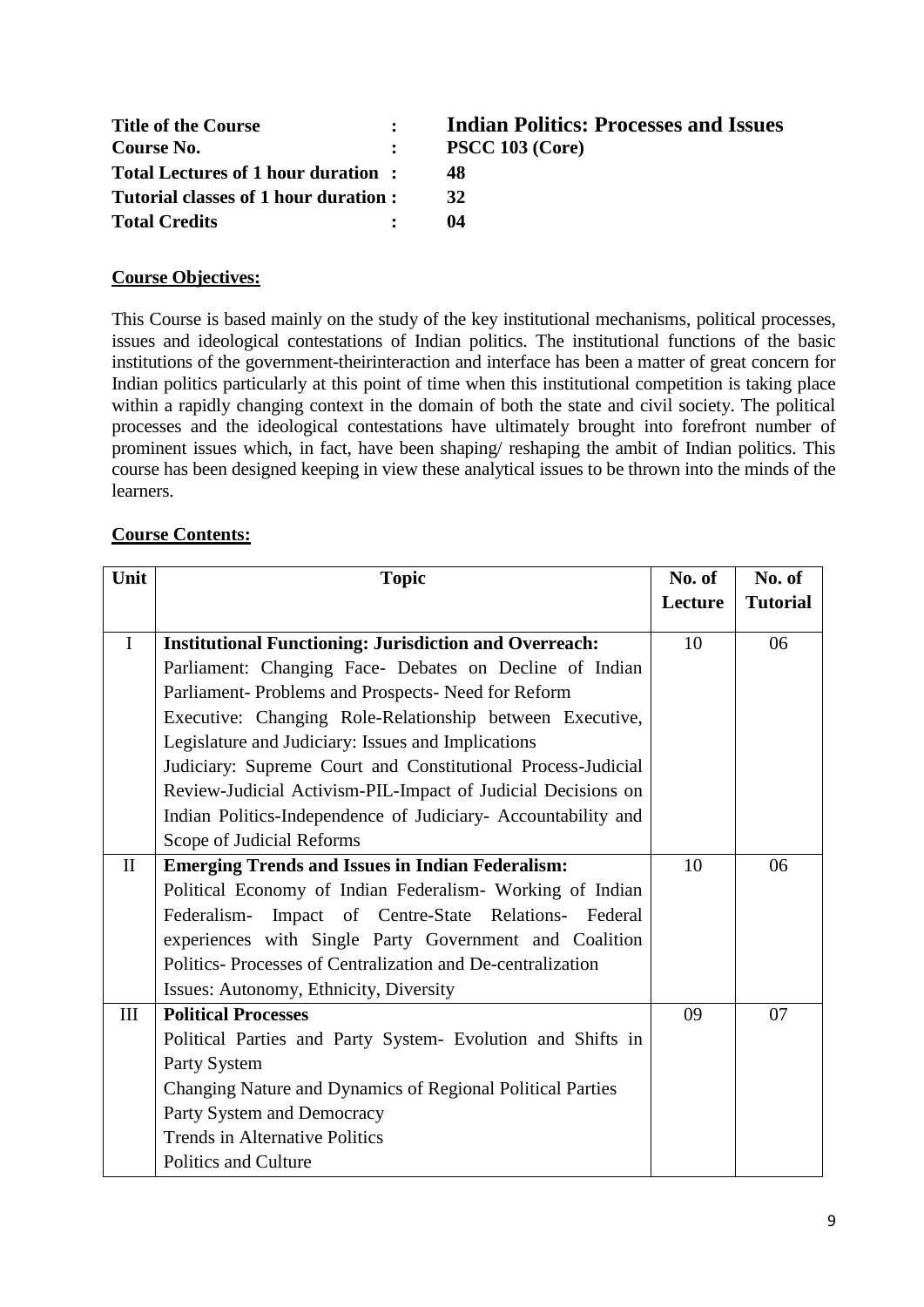| IV | <b>Elections and Democratic Process:</b>                      | 09 | 07 |
|----|---------------------------------------------------------------|----|----|
|    | Elections and Electoral System-Election Commission-Issues     |    |    |
|    | and Politics of Electoral Reforms                             |    |    |
|    | Voting Pattern and Voting Behaviour-Issue of Election Funding |    |    |
|    | Political Mobilization and India's Future                     |    |    |
|    | Psephology as a Branch of Study in India                      |    |    |
| V  | <b>Issues and Debates in Indian Politics:</b>                 | 10 | 06 |
|    | Caste, Class, Gender and Ethnicity                            |    |    |
|    | Corruption, Crime and Politics of Violence                    |    |    |
|    | Debates on Indian Secularism                                  |    |    |
|    | Broadening and Deepening of Democratic Culture                |    |    |

# **Expected Learner Outcomes:**

After going through this coursethe learners are mainly expected to have an in-depth understanding on the interface and interaction between and among the basic institutions of Indian government, the very processes of politics-the ideological contestations and the emerging issues which, in fact, have been instrumental in giving new shape to Indian politics. The learners, after having well versed on the contents, will be able to go for in-depth study on state politics in India, the comparative studies of different sates/regimes regarding their respective politics. They are also to be very much interested in going for studies on the issues of mass politics in India.

| Paul R. Brass                                                                      | : Politics in India since Independence, Cambridge University Press, 1994.<br>: Ethnicity and Nationalism, Sage Publications, 1991. |  |  |
|------------------------------------------------------------------------------------|------------------------------------------------------------------------------------------------------------------------------------|--|--|
| Atul Kohli<br>: India's Democracy: An Analysis of Changing State-Society Relation, |                                                                                                                                    |  |  |
|                                                                                    | Princeton University Press, Princeton, 1988.                                                                                       |  |  |
|                                                                                    | : Democracy and Discontent: India's growing crisis of Governability,                                                               |  |  |
|                                                                                    | Cambridge University Press, 1991.                                                                                                  |  |  |
|                                                                                    | : The Success of India's Democracy, Cambridge University Press, 2001.                                                              |  |  |
| :Caste in Indian Politics, Orient Longman, 1970.<br>Rajani Kothari                 |                                                                                                                                    |  |  |
|                                                                                    | :State against Democracy: In Search for Human Governances, Ajanta,                                                                 |  |  |
|                                                                                    | Delhi, 1998.                                                                                                                       |  |  |
|                                                                                    | : Communalism in Indian Politics, Delhi, 1998.                                                                                     |  |  |
| A.G. Noorani                                                                       | : Constitutional Questions in India: PresidentParliament and the State,                                                            |  |  |
| Oxford                                                                             | University Press, Delhi, 1999.                                                                                                     |  |  |
| ZoyaHasan (ed.)                                                                    | : Parties and Party Politics in India, Oxford University Press, New Delhi,                                                         |  |  |
| 2000.                                                                              |                                                                                                                                    |  |  |
| E. Sridharan and Peter                                                             |                                                                                                                                    |  |  |
| deSouza (ed.)                                                                      | : India's Political Parties, Sage Publications, New Delhi, 2006.                                                                   |  |  |
| SudiptaKaviraj                                                                     | : Politics in India, Oxford University Press, 1998.                                                                                |  |  |
| NirajaG. Jayal (ed.)                                                               | : Democracy in India, Oxford University Press, 2001.                                                                               |  |  |
| C. Puller                                                                          | : Caste To-day, Oxford University Press, 2001.                                                                                     |  |  |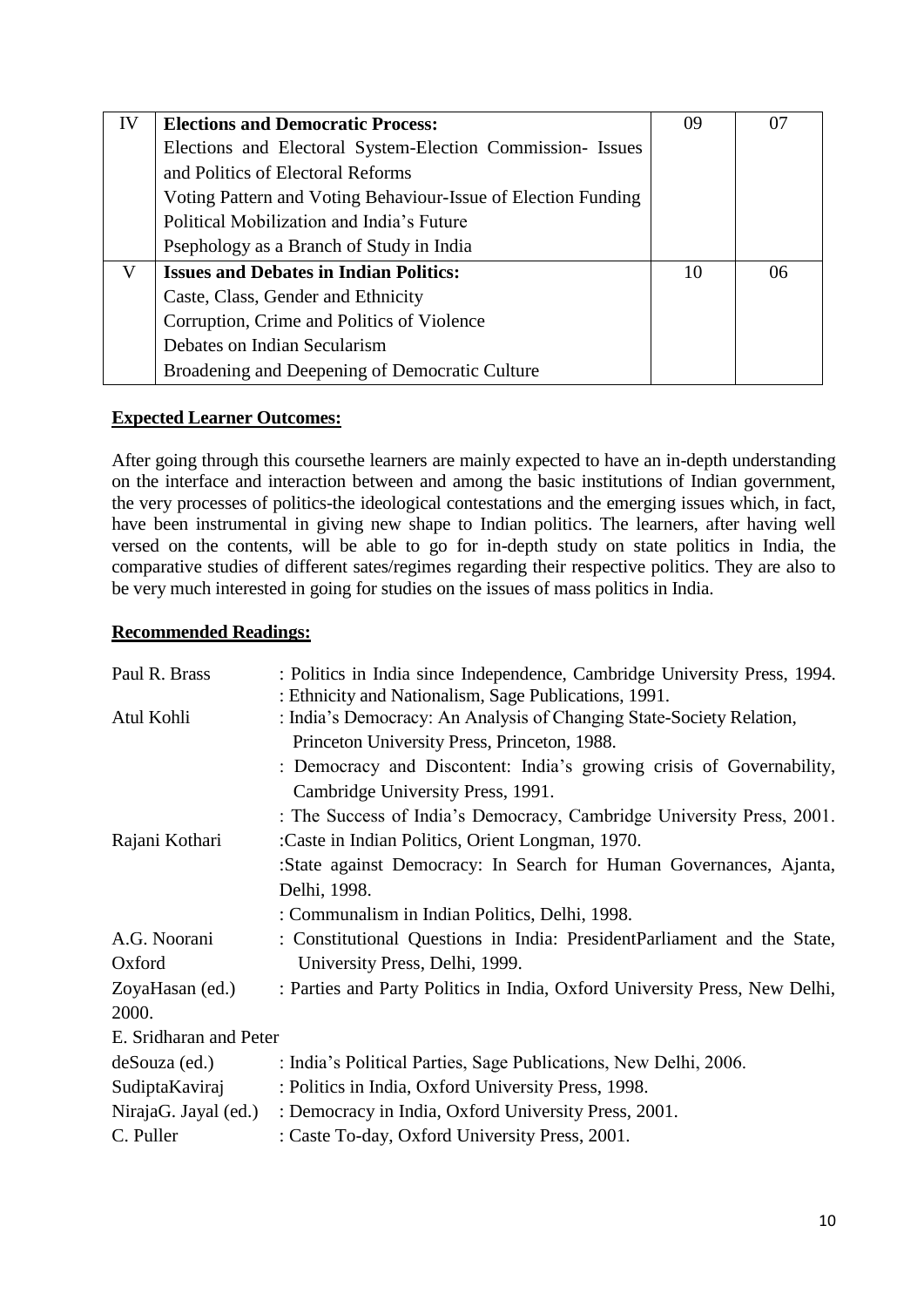| C. Jaffrelog                  | : The BJP and the compulsions in India, Oxford University Press, 2001.                                                           |  |  |  |
|-------------------------------|----------------------------------------------------------------------------------------------------------------------------------|--|--|--|
| E.R. Frankel (eds.)           | :Transforming<br>Political<br>India:<br>Social<br>and<br>Dynamics<br>of<br>Democracy, OxfordUniversity Press, 2000.              |  |  |  |
| ParthaChatterjee              | : The National and its fragments: and post-colonial History, Princeton<br>University Press, 1993.                                |  |  |  |
| Maya Chadda<br>1997.          | : Ethnicity, Security and Separation in India, Oxford University Press,                                                          |  |  |  |
| NeeraChankhoke                | :Beyond Secularism: The Rights of Religious Minorities, Oxford<br>University Press, 1999.                                        |  |  |  |
| ZoyaHaan                      | : Politics and the State in India, Sage, New Delhi, 2000.<br>: The State, Political Process and Identity, Sage, New Delhi, 1989. |  |  |  |
| U. Baxi and                   |                                                                                                                                  |  |  |  |
| B. Parekh (ed.)               | : Crisis and Change in Contemporary India, Sage, New Delhi, 1994.                                                                |  |  |  |
| G. Smith (ed.)                | : Federalism: Multi Ethic Challenge, Orient Longman, 1995.                                                                       |  |  |  |
| Miron Weiner                  | : The Indian Paradox: Essays in Indian Politics, New Delhi, Sage, 1999.                                                          |  |  |  |
| 2000.                         | Imitiaz Ahmed (ed.) : Pluralism and Equality: Values in Indian Society and Politics, Sage,                                       |  |  |  |
| 2002.                         | R. H. Chatterjee (ed.) : Politics in India: The State-Society interface, (South Asian, New Delhi,                                |  |  |  |
| RejendraVora&                 |                                                                                                                                  |  |  |  |
|                               | SuhasPalshikar (ed.) : Indian Democracy, Sage, 2005.                                                                             |  |  |  |
|                               | NiveditaMenon (ed.): Gender and Politics in India, Oxford University Press, 1999.                                                |  |  |  |
|                               | M. P. Singh and Anil: Coalition politics in India: Problems and Prospects, Manohar, New                                          |  |  |  |
| Delhi, 2004.                  |                                                                                                                                  |  |  |  |
| Mishra (ed.)                  |                                                                                                                                  |  |  |  |
|                               | Rajeev Bhargava (ed.): Politics and Ethics of the Indian Constitution, Oxford University<br>Press, New Delhi, 2008.              |  |  |  |
| DeveshKapur&Pratap            |                                                                                                                                  |  |  |  |
| BhanuMehta (eds.)<br>Press,   | : Public Institutions in India: Performance and Design, OxfordUniversity<br>New Delhi, 2005.                                     |  |  |  |
| S. K. Verma and               |                                                                                                                                  |  |  |  |
| Kusum (eds.)                  | : Fifty Years of the Supreme Court of India: ItsGrasp and Reach, Oxford                                                          |  |  |  |
| University                    | Press, New Delhi, 2000.                                                                                                          |  |  |  |
| B. D. Dua (ed.)               | : Indian Judiciary and Politics: The Changing Landscape, Manohar, New                                                            |  |  |  |
| Delhi,                        | 2007.                                                                                                                            |  |  |  |
| PranabBardhan                 | : The Political Economy of Development in India, Oxford University                                                               |  |  |  |
| Press, New                    | Delhi, 1984.                                                                                                                     |  |  |  |
| Rajeev Bhargava               | : Politics and Ethics of Indian Constitution, New Delhi, Oxford, 2008.                                                           |  |  |  |
| M.P.Singh and Rekha<br>Saxena | : Indian Politics: Constitutional Foundations and Institutional Functioning,                                                     |  |  |  |
| <b>New</b>                    | Delhi, PHI, 2011.                                                                                                                |  |  |  |
|                               |                                                                                                                                  |  |  |  |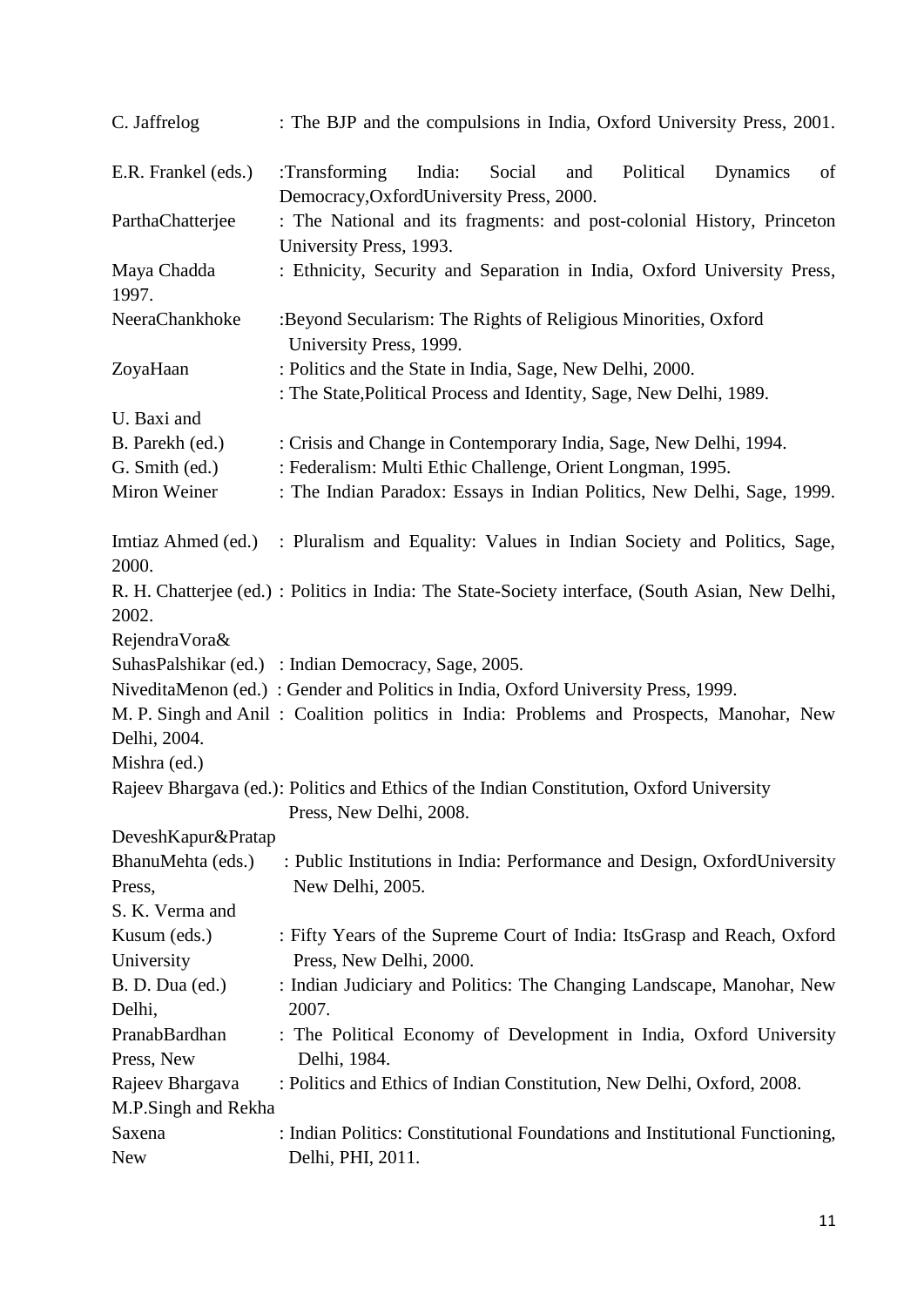# **DISCIPLINE SPECIFIC ELECTIVES**

| <b>Title of the Course</b>            | <b>Comparative Public Administration</b> |
|---------------------------------------|------------------------------------------|
| Course No.                            | <b>PSCD 104 (DSE)</b>                    |
| Total Lectures of 1 hour duration:    | 48                                       |
| Tutorial classes of 1 hour duration : | 32                                       |
| <b>Total Credits</b>                  | 04                                       |

**Course Objective :** This course is primariy designed to provide the students with the comparative analysis of the working of different public administratin of developed, developing and socialist countries. The course tries to make an analysis of the different administrative systems from different social, geographical and cultural backrounds. The course will also help the students to develop the conceptual understanding of different theories of Comparative Public Administration and its practicability.

| Unit         | <b>Topic</b>                                             | No. of          | No of            |
|--------------|----------------------------------------------------------|-----------------|------------------|
|              |                                                          | <b>Lectures</b> | <b>Tutorials</b> |
| $\mathbf I$  | Comparative Public Administration (CPA): Concept-        | 09              | 06               |
|              | Scope -Growth-Role of CAG Importance.                    |                 |                  |
|              | Approaches to the study of Comparative Public            | 10              | 06               |
| $\mathbf{I}$ | Administration(CPA)- traditional -Institutional - system |                 |                  |
|              | approach-Ecological -Behavioural - Bureaucratic          |                 |                  |
|              | Administrative System of Developed countries- Basic      | 09              | 06               |
| III          | features-UK&USA- How Bureaucracy is built up-            |                 |                  |
|              | Governance of Bureaucracy-System of departmentalism-     |                 |                  |
|              | Policy making                                            |                 |                  |
|              | Administrative System of Developed countries- Basic      | 10              | 07               |
|              | features -common administrative pattern- party           |                 |                  |
| IV           | prominent administrative system-Dominant party Semi-     |                 |                  |
|              | competitive system-Mexico-Malaysia-India, Socio-         |                 |                  |
|              | economic challenges in developing Countries-Role of      |                 |                  |
|              | Bureaucracy                                              |                 |                  |
|              | Administration in Socialist Countries- USSR -People's    | 10              | 07               |
| $\mathbf{V}$ | Republic of China-The Soviet model of administration-    |                 |                  |
|              | Chinese administrative system- Interlocking structure of |                 |                  |
|              | the government and communist party-Bureaucracy-          |                 |                  |
|              | Democratic centralism in USSR and People's Republic of   |                 |                  |
|              | China.                                                   |                 |                  |

- Heady, Ferrel. 2001. Public Administration: A Comparative Perspective (Chap. 2, pp. 71-112), New York, NY
- W.J. Siffin: Towards the Comparative Study of Public Administration, Indian University Press, Bloomington, Indian 1959.
- F. W. Riggs: Administration in Developing Countries- The Theory of Prismatic Society, Houghton Miffen Co. Boston 1964.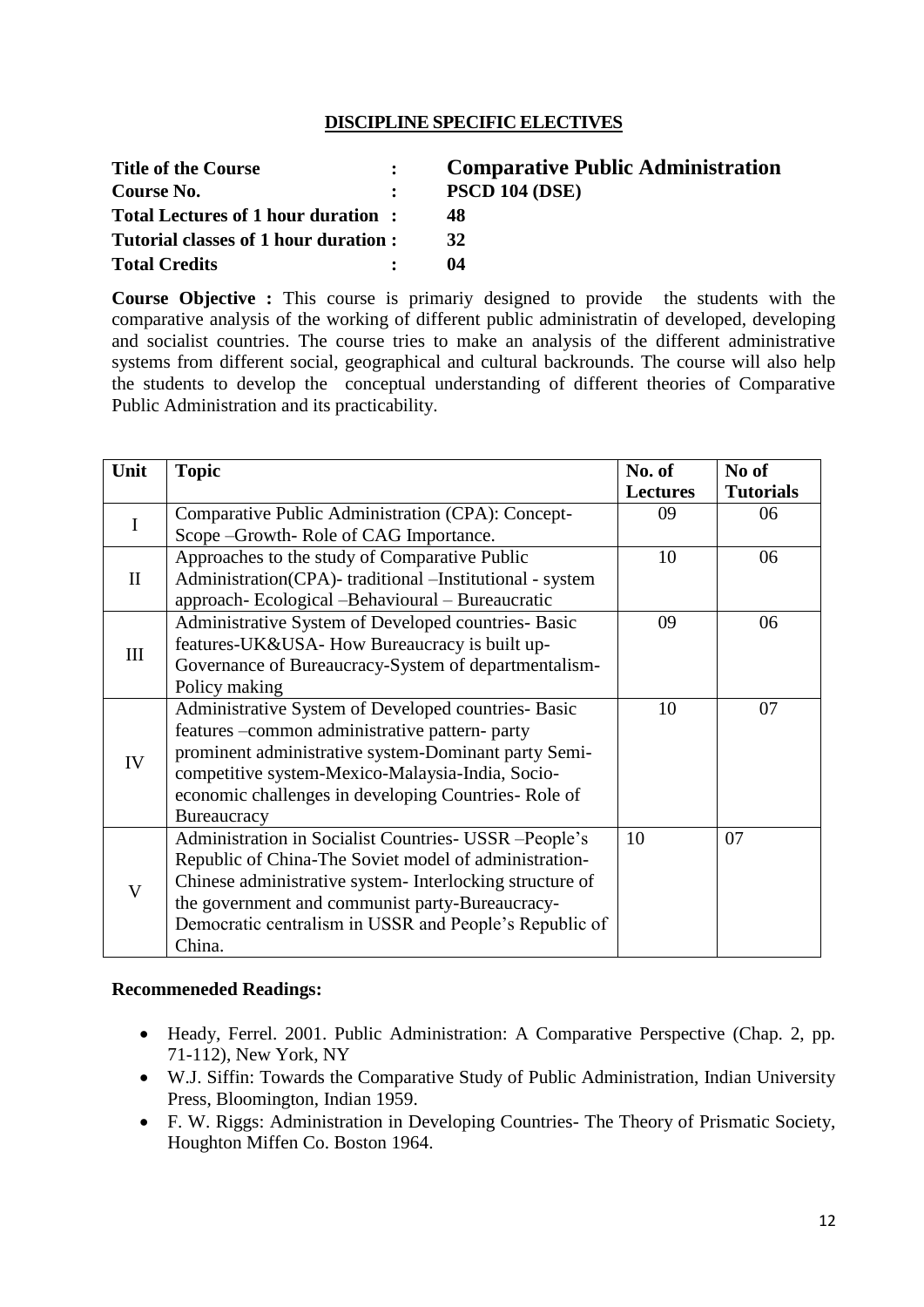- F. Heady and Stokes: Papers in Comparative Public Administration,1962, Institute of Public Administration, University of Michigan USA.
- Kath M Henderson (ed.), Comparative Public Administration: Theory and Relevance,1967
- James Thompson, Comparative Studies in Administration, 1959
- Robert H Jackson, An Analysis of Comparative Administration Movement, 1966
- Eric Edwin Otenyo, Nancy S. Lind, Comparative Public Administration: The Essential Readings, Emerald Group Publishing, 2006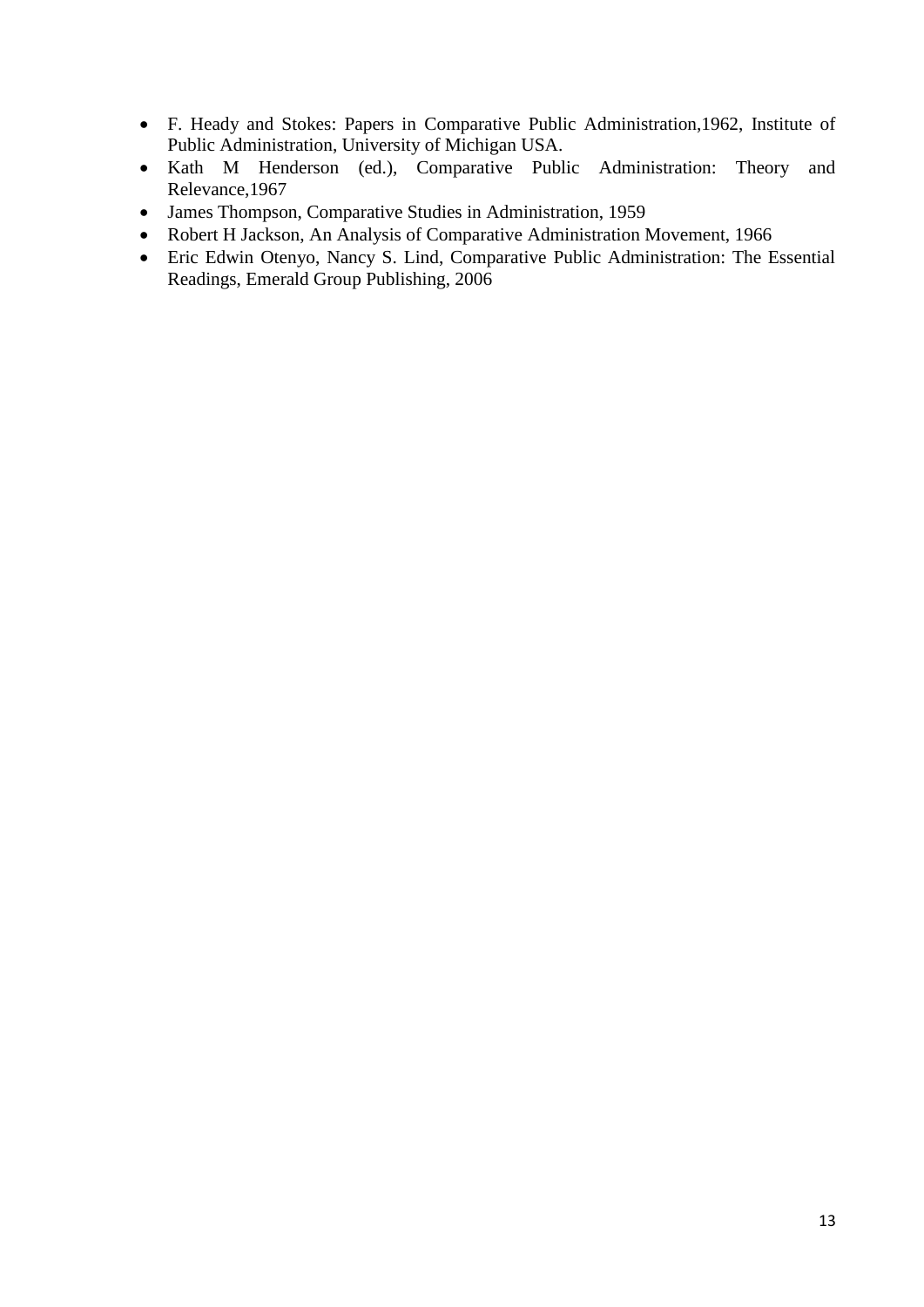| <b>Title of the Course</b>           | <b>Public Policy and Analysis in India</b> |
|--------------------------------------|--------------------------------------------|
| Course No.                           | <b>PSCD 105 (DSE)</b>                      |
| Total Lectures of 1 hour duration:   | 48                                         |
| Tutorial classes of 1 hour duration: | 32                                         |
| <b>Total Credits</b>                 | 04                                         |

**Course Objective:** This course intends to familarize the students with the theoretical understandings of Public Policy Discourse. The conceptual precesion helps students to analyse the role of different actors and institutions in policy formulation, policy implementation and policy evaluation and the nexus between them. The paper further aims to shape individual opinion on the contemporary policy related issues and debates in India.

| Unit         | <b>Topic</b>                                                                                                                                                                                                                                                     | No. of  | No. of           |
|--------------|------------------------------------------------------------------------------------------------------------------------------------------------------------------------------------------------------------------------------------------------------------------|---------|------------------|
|              |                                                                                                                                                                                                                                                                  | Lecture | <b>Tutorials</b> |
| $\mathbf I$  | Public Policy: Meaning, Nature and Scope<br>Evolution of public policy and policy sciences<br>Approaches and Models for Policy Analysis- Institutional,<br>Rational, Public Choice Model and Incremental Model - Elite<br>Model, Group Model and System approach | 10      | 06               |
| $\mathbf{I}$ | Public Policy Making in India<br>Development of public policy in india- Nehruvian model and<br>Post-Liberalisation model<br>Institutions in Policy making – Legislative, Executive and<br>Judiciary<br>State, Market and Public Policy                           | 10      | 07               |
| III          | Public Policy Management: The Role of Bureaucracy, pressure<br>groups, political parties, media, civil society organizations,<br>public policy and peoples resistance                                                                                            | 09      | 06               |
| IV           | Policy Implementation: approaches of policy implementation-<br>top-down and buttom-up approach, problems of policy<br>implementation, role of bureaucracy<br>Policy Evaluation and policy analysis- role of policy research<br>and think tanks                   | 10      | 06               |
| V            | Case study of Public Policy: Land reforms, Tribal development<br>Policies, Rural Development and Environment Policies, Health<br>and Welfare Policies.                                                                                                           | 09      | 07               |

# **Recommended Readings:**

Kuldeep Mathur : Public Policy and Politics in India; How Institutions matter, OUP, New Delhi,2013

Kuldeep Mathur and James Warner Bjorkman: Policy – Making in India, Who Speaks ? Who listen, HARANAND Publication,New Delhi,2009,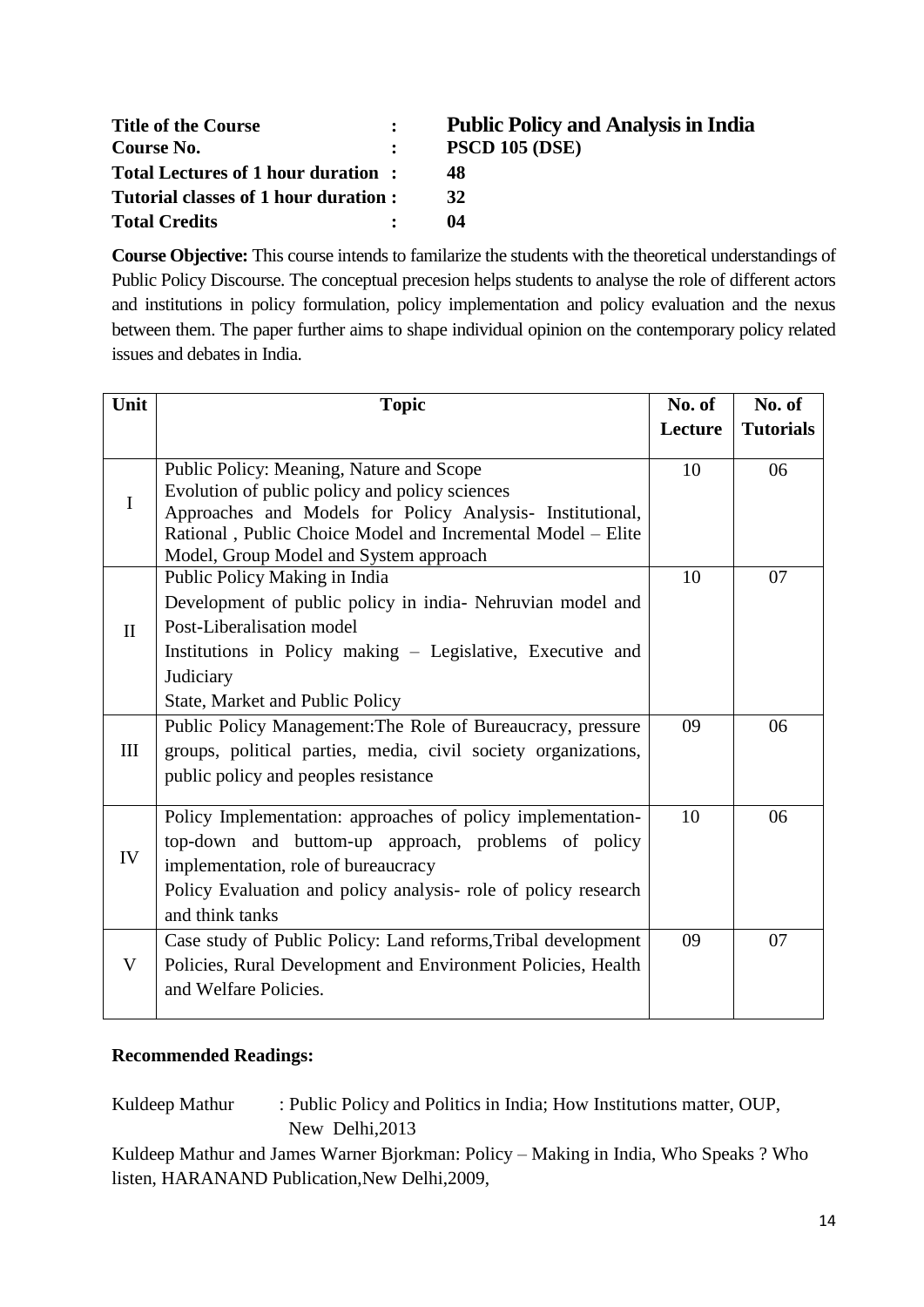| Radhakrishnan Sapru:<br>2017     |                      | Public Policy: A Contemporary Perspective, Sage, New Delhi,                                                   |
|----------------------------------|----------------------|---------------------------------------------------------------------------------------------------------------|
| Peter Self                       | $\ddot{\phantom{a}}$ | Governemnt by the Market ? The politics of public choice West<br><b>View 1993</b>                             |
| S.L. Goel                        |                      | Public Health Policy and Administration, 2004, Deep and Deep,<br>Delhi.                                       |
| K. Thakur                        | $\ddot{\cdot}$       | Environmental protection, Law and Policy in India, 2003, Deep<br>Deep, Delhi.                                 |
| Y.K. Alagh<br>Delhi              | $\ddot{\phantom{a}}$ | Globalization and Agricultural? India, 2004, Deep and Deep,                                                   |
| G.P. Barthwal<br>D.N. Thakur and |                      | Good Governance in India, 2003, Deep and Deep, Delhi.                                                         |
| D. Thakur                        |                      | New Education Policy, $2nd$ Edition, 2004, Deep & Deep, Delhi.                                                |
| Aruna Goel                       |                      | Education and Socio-Economic perspectives of Women<br>Development and Empowerment, 2004 Deep and Deep, Delhi. |
| James E. Anderson                | $\ddot{\cdot}$       | Public Policy Making, Boston, Houthton Miffin, 1990, London,<br>Thomas Nelson son Ltd., 1975.                 |
| P.H. Appleby                     | $\ddot{\cdot}$       | Policy and Administration, Alabama, University of Alabama                                                     |
| Press,                           |                      | 1957.                                                                                                         |
| T.D. Dror                        | $\vdots$             | Understanding Public Policy, Englewood Cliffs NJ, Prentice Hall,<br>1984.                                     |
| W. Dunn                          |                      | Public Policy Analysis: An Introduction 2 <sup>nd</sup> ed, Englewood Cliffs                                  |
| <b>NJ</b>                        |                      | Prentice Hall, 1994.                                                                                          |
| R.K. Sapru                       | $\ddot{\cdot}$       | Public Policy: Formulation, Implementation and Evaluation, New<br>Delhi, Sterling 1994.                       |
| R.K. Saxena (ed.)                |                      | Comparative Public Policy, Jaipur Rawal Pub. 1993.                                                            |
| R.B. Jam<br>1976.                |                      | Contemporary Issues in Indian Administration, Delhi, Vishal,                                                  |
| S.C. Dube (ed.)                  |                      | Public Services and Social Responsibility, New Delhi, Vikas.                                                  |
| Brain Hogwood and                |                      |                                                                                                               |
| B.Guy Peters B.B. Jain:          |                      | Public Administration in India 21 <sup>st</sup> Century Challenges, For Good                                  |
|                                  |                      | Governance, Deep and Deep, Delhi.                                                                             |
| B.B. Mishra                      |                      | The Bureaucracy in India: An Historical Analysis of Development<br>upto 1947, Delhi, OUP, 1979.               |
| Ramesh K. Arora                  | $\ddot{\cdot}$       | The Indian Administrative Systems, New Delhi, Associates et. al<br>(eds.) Publishing House.                   |
| <b>Roberts Presthus</b>          |                      | Public Administration, New York, Ronald Press, 1975.                                                          |
| Kuldeep Mathur                   |                      | Bureaucratic response to Development, Delhi National Publication<br>House, 1972.                              |
| C.P. Bhambri (1971) :            |                      | The Administrative Elite ad Political Modernization in India –                                                |
| Indian<br>9.                     |                      | Journal of Public Administration, Vol.II, January - March, pp.88-                                             |
| Satish K. Arora                  |                      | Political Policy and the Future of Bureaucracy – Indian Journal of<br>Public Administration, Vol. 17, 1971.   |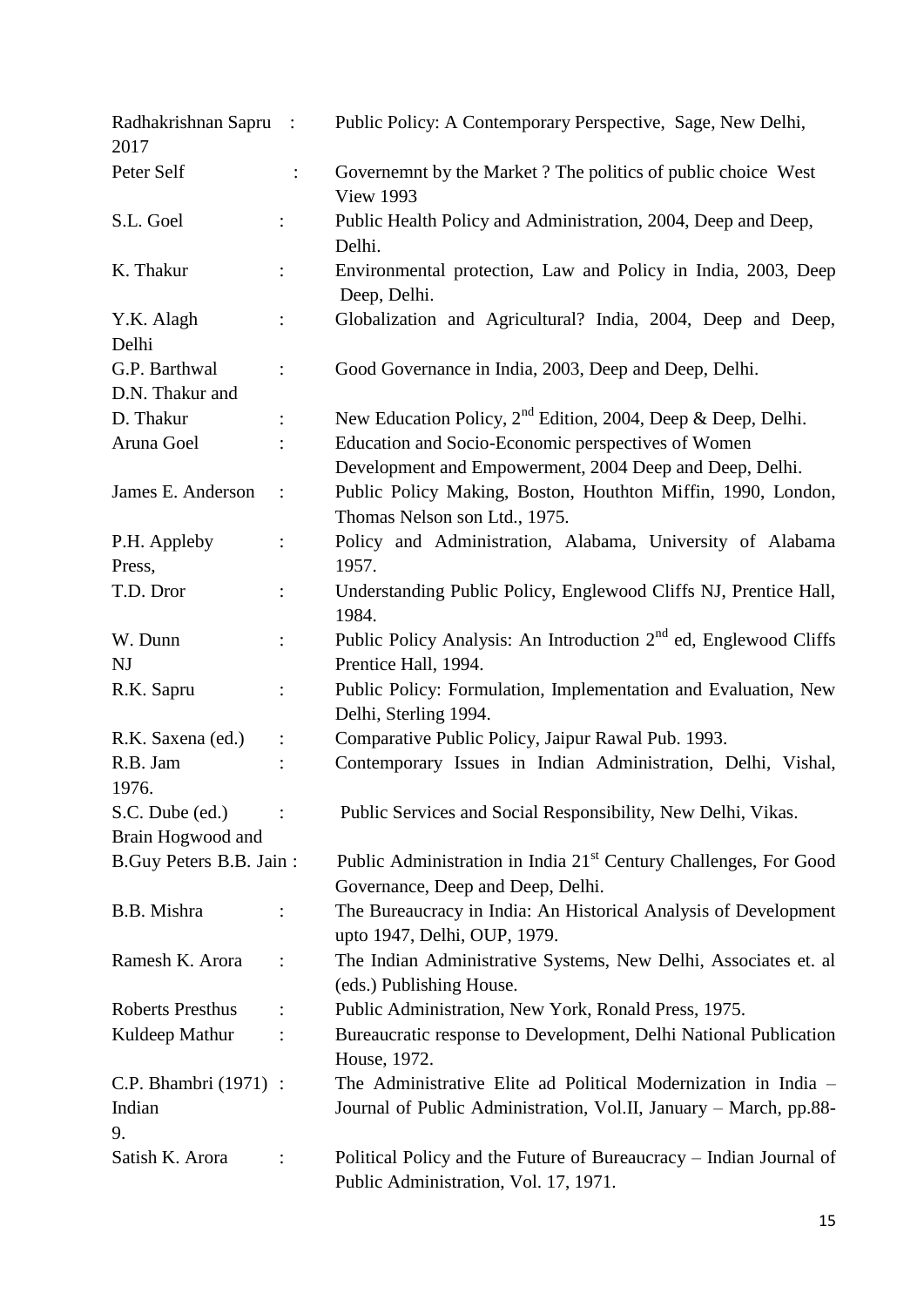| M.K. Chaturvedi      | : Commitment in Civil Service – Indian Journal of Public Administration,               |  |  |
|----------------------|----------------------------------------------------------------------------------------|--|--|
|                      | Vol. 17, 1991.                                                                         |  |  |
| George C Edwards III |                                                                                        |  |  |
|                      | and Iwa Shankansky: The Policy Predicament – Making and Implementing Public<br>Policy, |  |  |
|                      | Allied Pub. New Delhi, 1979.                                                           |  |  |
| Lassy L Wade         | : The Elements of Public Policy, Columbus, Ohio, 1972.                                 |  |  |
| Yekezkel Dror        | : Public Policy making Reexamined, Chandler, San Francisco,<br>-1968.                  |  |  |
| Sharkansky, Ira      | : Public Administration, Policy Making in Govt. Agencies, Chicago,                     |  |  |
|                      | Rana McNally College Pub. Company, 1978.                                               |  |  |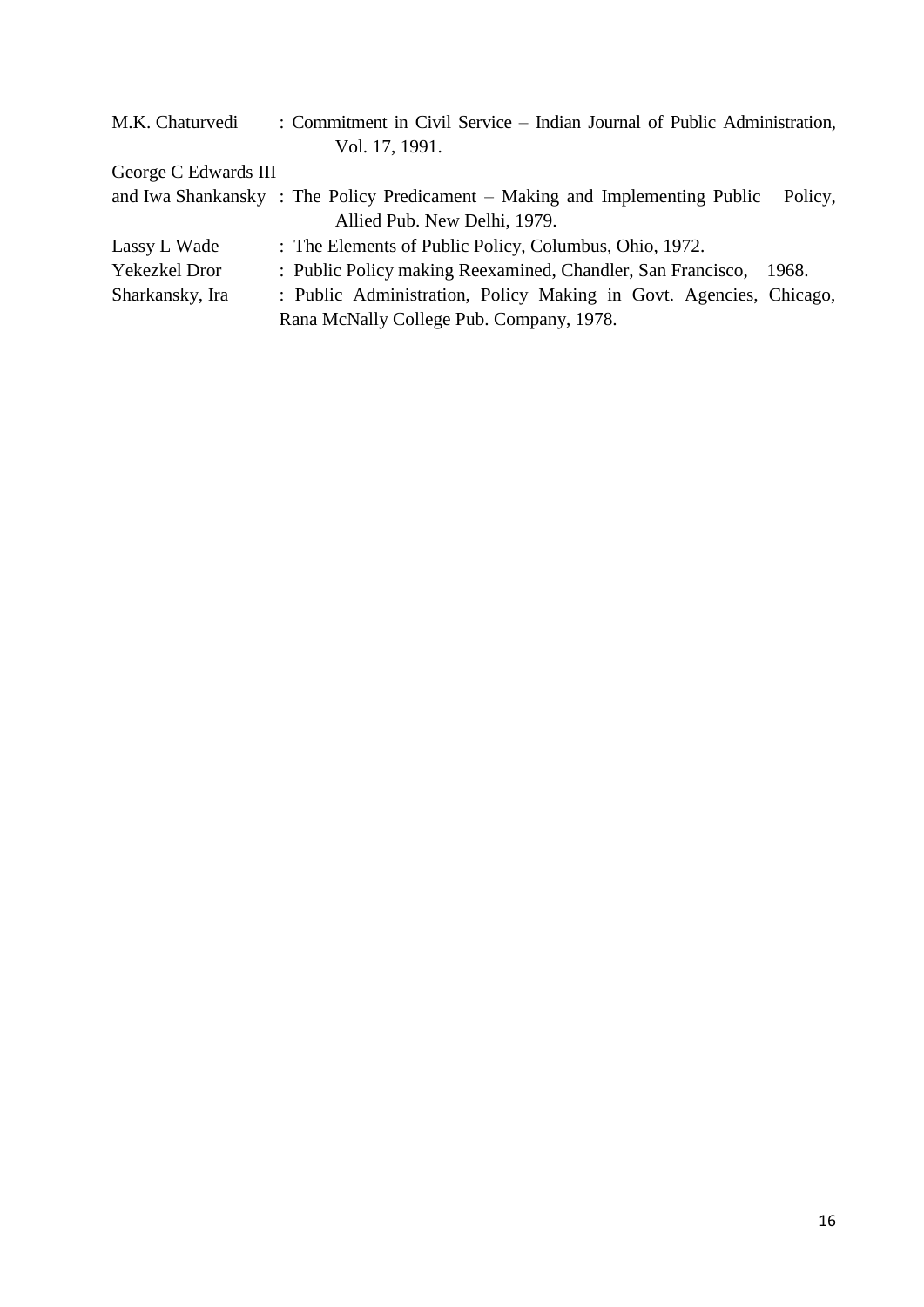| <b>Title of the Course</b>           | $\bullet$ .<br><br><br><br><br> | <b>State Politics in India</b> |
|--------------------------------------|---------------------------------|--------------------------------|
| Course No.                           | $\mathbf{L}$                    | <b>PSCD 106 (DSE)</b>          |
| Total Lectures of 1 hour duration:   |                                 | 48                             |
| Tutorial classes of 1 hour duration: |                                 | 32                             |
| <b>Total Credits</b>                 |                                 | 04                             |

**Course Objectives:** The paper intends to familiarise the students to the historical context as well as contemporary debates on some of the key themes in Indian political processes. Engaging with primary texts as well as various other continuously updates sources on the subject matters, the paper seeks to equip the students with a comprehensive perspective on the current developments in the field of studying state politics in India. This is expected to be of special help to the students in pursing further academic engagements on this subject as well as in the preparation of various competitive examinations.

| Unit         | <b>Topic</b>                                                                                                                                     | No. Of<br><b>Lectures</b> | No. Of<br><b>Tutorial</b> |
|--------------|--------------------------------------------------------------------------------------------------------------------------------------------------|---------------------------|---------------------------|
| I            | Understanding the State in India: Colonial legacy and the<br>Politics of State Formation                                                         | 9                         | 06                        |
| $\mathbf{H}$ | State Politics: Center State Relations, Fiscal Federalism,<br>Article 370 and 371 of the Indian Constitution, Quest for<br>Territorial Homeland, | 10                        | 06                        |
| III          | State Electoral Politics- Regional Variance (Tamil Nadu,<br>Assam)                                                                               | 09                        | 06                        |
| IV           | The State and its People: Caste, Language, Religion, Food<br>and Dress                                                                           | 10                        | 07                        |
| V            | The State and its Territory: Borders, Rivers, Land and<br>Forests                                                                                | 10                        | 07                        |

- Frankel Francine and M.S.A. Rao (eds), 1990, Dominance and State Power in Modern India, vols.1 and 2, New Delhi, OUP.
- Jaffrelot Christophe and Sanjay Kumar (ed.), 2009, Rise of the Plebeians: the Changing Face of Indian Legislative Assemblies, New Delhi, Routledge
- Jenkins Rob, 2004, Regional Reflections: Comparing Politics Across India's States, New Delhi, OUP
- Narain Iqbal (ed), 1976, State Politics in India,Meerut, Meenakshi Prakashan.
- Shastri Sandeep, K C Suri and Yogendra Yadav (eds.), 2009, Electoral Politics in Indian States, OUP.
- Weiner Myron (ed.), 1965, State Politics in India New Jersey, Princeton University Press.
- Wood John R (ed.), 1984, State Politics in Contemporary India: Crisis or Continuity, Boulder, Westview Press.
- S.Pai, State Politics: New Dimensions, Party System, Liberalisation, and Politics of Identity, Delhi, 2000
- B. L. Fadia- State Politics in India 2 Vols. New Delhi, Radiant, 1984.
- S. Kaviraj- Politics in India- Delhi, Oxford University Press. 1998
- P. Chatterjee (ed.) States and Politics in India-Delhi, Oxford University Press, 1997
- Kumar Ashutosh, Rethinking State Politics in India: Regions within Regions, Taylor & Francis, 2016
- Apurba Kumar Baruah and Rajesh Deb (1999), Democracy and Identitity in Northeast India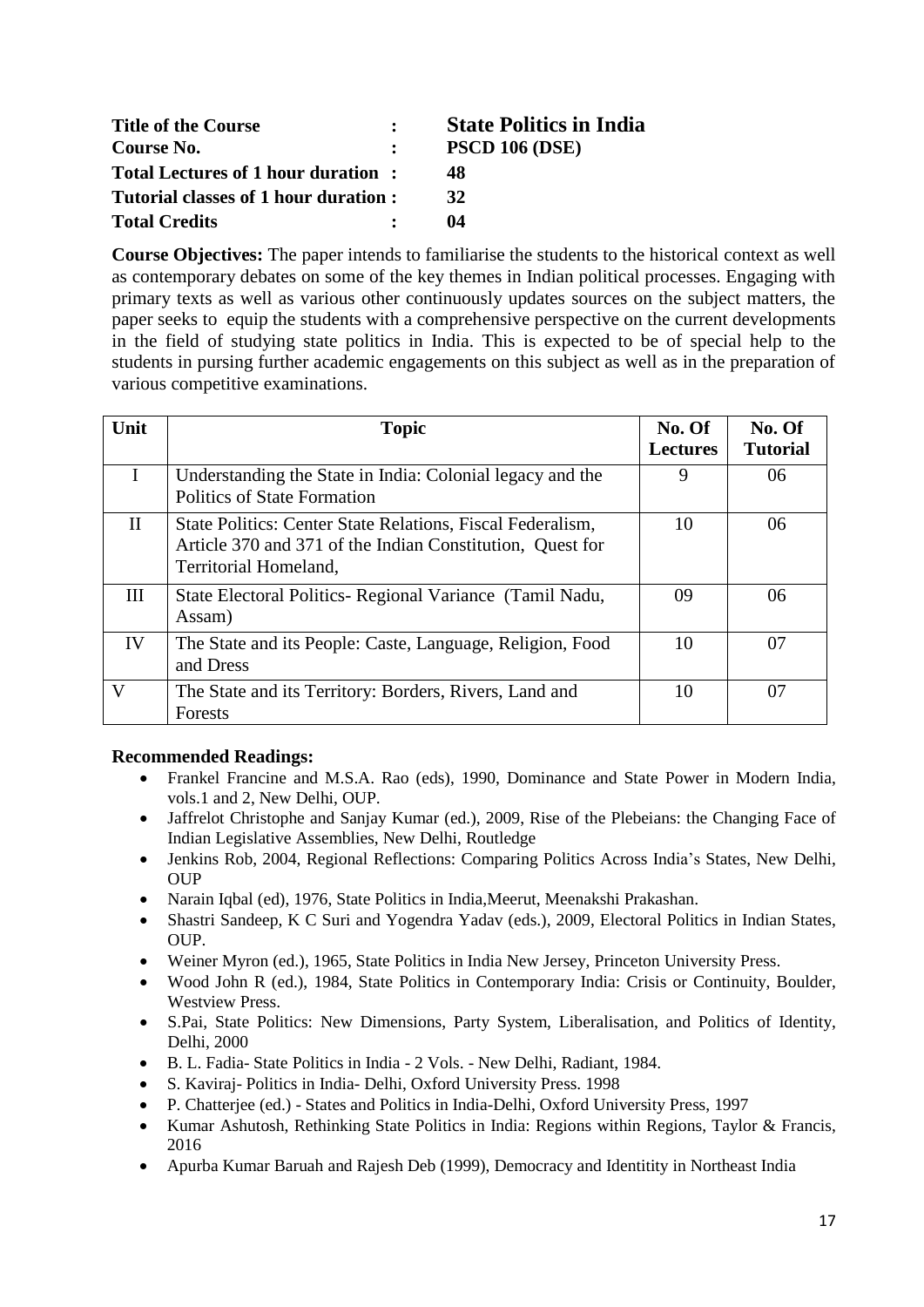# **ABILITY ENHANCEMNET COURSE**

| <b>Title of the Course</b>           | <b>Election Studies</b> |
|--------------------------------------|-------------------------|
| Course No.                           | PSCA 107 (AEC)          |
| Total Lectures of 1 hour duration:   | 24                      |
| Tutorial classes of 1 hour duration: | 16                      |
| <b>Total Credits</b>                 | O2                      |

**Course Objective:** This course intends to acquaint the students with the concepts, processes and institutions of conducting elections in democracies. Apart from theoretical underpinnings, this course also aims at introducing the readers to the contemporary trends of elections in India.

| Unit         | <b>Topics</b>                                                   | No. of                | No. of           |
|--------------|-----------------------------------------------------------------|-----------------------|------------------|
|              |                                                                 | <b>Lectures</b>       | <b>Tutorials</b> |
|              |                                                                 |                       |                  |
| $\mathbf I$  | <b>Elections: Concepts and meaning</b>                          | 5                     | $\overline{3}$   |
|              | Meaning and Relevance                                           |                       |                  |
|              | Types of elections                                              |                       |                  |
|              | <b>Elections and Democracy</b>                                  |                       |                  |
| $\mathbf{I}$ | Processes and Institutions (India)                              | 5                     | 3                |
|              | <b>Election Commission of India</b>                             |                       |                  |
|              | Political Parties- National and Regional                        |                       |                  |
|              | General elections, Presidential election, Assembly<br>$\bullet$ |                       |                  |
|              | Elections and Elections to select representatives in            |                       |                  |
|              | <b>PRIs</b>                                                     |                       |                  |
| III          | Participation in elections (India)                              | 5                     | 3                |
|              | Candidate-eligibility (different elections)                     |                       |                  |
|              | Voters-eligibility, rights and privileges                       |                       |                  |
|              | Issue of caste, class and religion in Indian elections          |                       |                  |
| IV           | <b>Media and Elections in India</b>                             | 5                     | 3                |
|              | Case Studies of XVI General Elections, 2014                     |                       |                  |
|              | Case Studies of XVII General Elections, 2019                    |                       |                  |
|              | Social media and elections                                      |                       |                  |
| $\mathbf{V}$ | <b>Contemporary trends in Indian Elections</b>                  | $\boldsymbol{\Delta}$ | 4                |
|              | Use of Electronic Voting Machines                               |                       |                  |
|              | <b>NOTA</b>                                                     |                       |                  |
|              | Reservation of seats for women                                  |                       |                  |

# **Reading List:**

Suhas Palshikar and Yogendra Yadav: Electoral Politics in Indian States, Lok Sabha Election in 2004 and beyond, OUP, New Delhi, 2009

Zoya Hasan: Politics of Inclusion: Caste, Minorities and Affirmative action, OUP, New Delhi,2009 Niraja Gopal Jayal and Pratap Bhanu Mehta: The Oxford Companion to Politics in India, OUP, New Delhi, 2010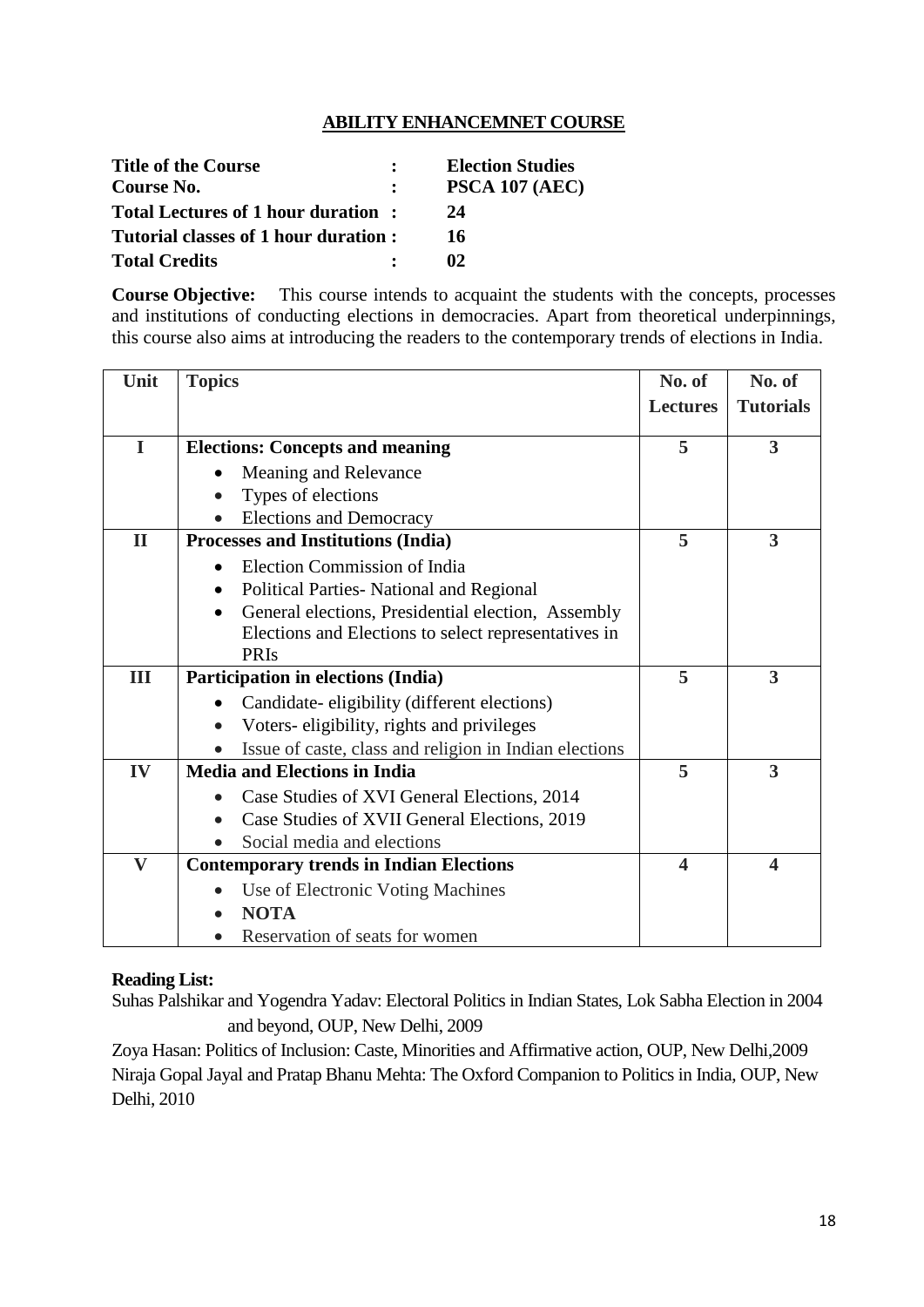# **SECOND SEMESTER**

# **CORE COURSES**

| <b>Title of the Course</b>           | <b>Contemporary Issues in International Relations</b> |
|--------------------------------------|-------------------------------------------------------|
| Course No.                           | <b>PSCC 201 (Core)</b>                                |
| Total Lectures of 1 hour duration:   | 48                                                    |
| Tutorial classes of 1 hour duration: | 32                                                    |
| <b>Total Credits</b>                 | 04                                                    |

**Course Rationale:** This course attempts to familiarize students with contemporary issues in international relations. It introduces students to a variety of significant actors and issues in contemporary international relations. Debates on these issues are introduced to the students to enable them to form a comprehensive understanding of the competing narratives and discourses on the international issues of the contemporary times. The dynamics of these issues are also taught in this course to enable students to garner a broader perspective on the complexity of international events.

| Unit         | <b>Topic</b>                                                                                                                            | No. of<br>Lecture | No. of<br><b>Tutorials</b> |
|--------------|-----------------------------------------------------------------------------------------------------------------------------------------|-------------------|----------------------------|
| I            | Concept, Theories of<br>Globalization,<br>Globalization-<br>Globalization and the Post Cold War Order                                   | 10                | 07                         |
| $\mathbf{I}$ | Humanitarian Intervention- Basic concept, Humanitarian<br>Intervention Debate, International Humanitarian Law                           | 08                | 06                         |
| Ш            | Approaches to National Security-Realist and Liberal, Human<br>Security, Feminist View of the State, Security and Human<br>Rights        | 12                | 07                         |
| IV           | Motive and Methods of Terrorism, Types of Terrorism-<br>Terrorism as an Instrument of Foreign Policy- Global Fight<br>against Terrorism | 10                | 06                         |
| $\mathbf V$  | Issues in Contemporary IR- Environmental Issues and Nuclear<br>Non-Proliferation                                                        | 08                | 06                         |

| <b>Bruce Russet and</b>    |                |                                                            |
|----------------------------|----------------|------------------------------------------------------------|
| Harver Star                | $\ddot{\cdot}$ | World Politics : the Menu for Choice                       |
| Jayantaniya Bandoyopadhya: |                | North over South, South Asian Publisher, New Delhi, 1984   |
| Jagadish N. Bhagawati      |                | The New International economic order: The North            |
|                            |                | South Debate                                               |
| <b>Michal Nichalson</b>    | $\ddot{\cdot}$ | International Relations, A Course introduction MacMillan   |
| Press,                     |                | Ltd London, 1988                                           |
| Joseph Nye $(ir)$          |                | Understanding International Conflicts; An Introduction to  |
| Theory                     |                | and History, Harper Collins, New York, 1993                |
| <b>Stanelys Hoffman</b>    | ٠              | Contemporary Theory in International Relations             |
| Hans J. Morgenthau         | ٠<br>$\cdot$   | Politics among Nations, Scientific book agencies, Calcutta |
| Holsti, K.J.               | ٠              | Peace and War: Armed conflict and International order,     |
|                            |                | Cambridge University Press, Cambridge, 1991                |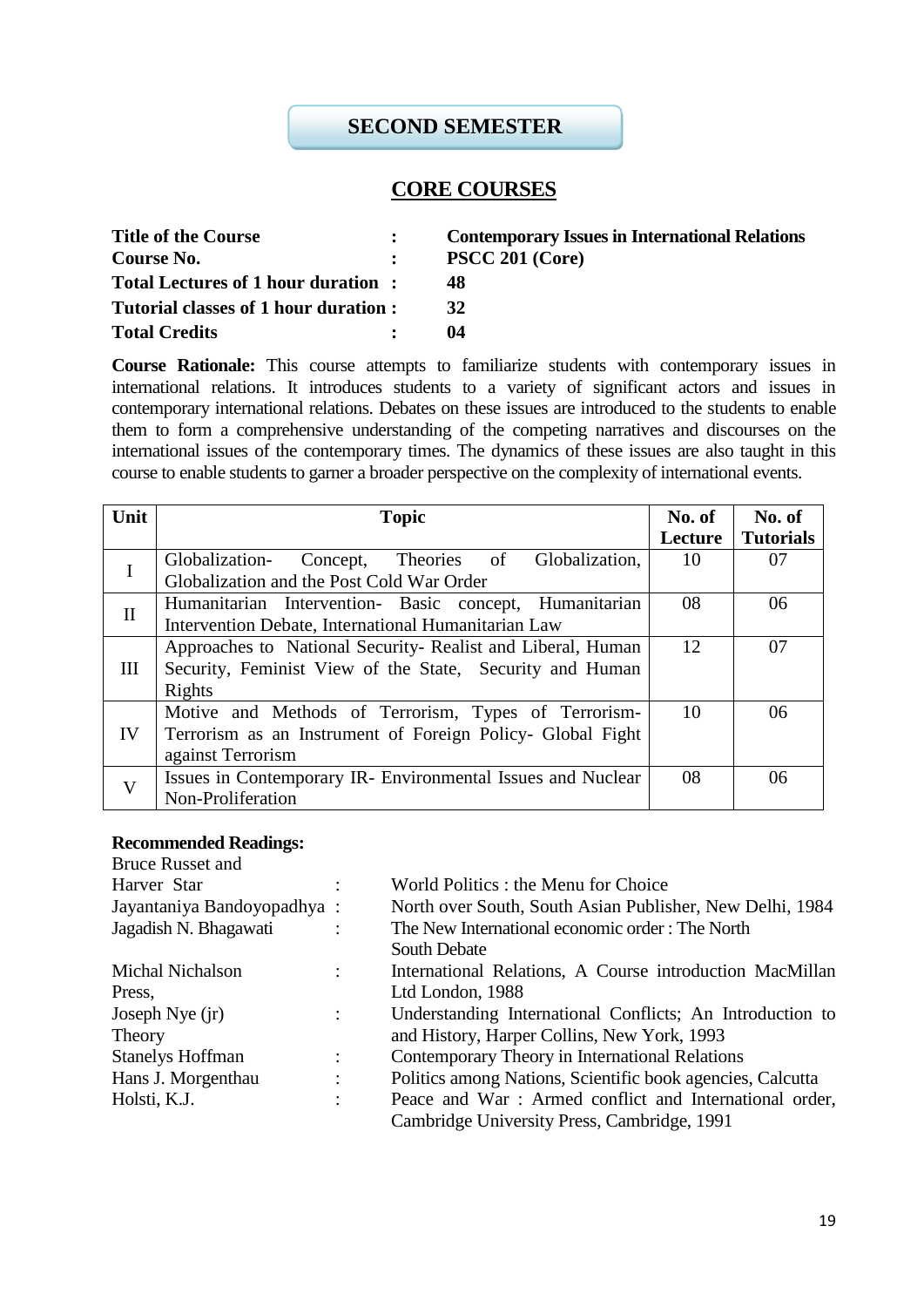| Samua, P. Huntington<br>order | $\ddot{\cdot}$         | The Clash of Civilizations and Remarking of the World                |
|-------------------------------|------------------------|----------------------------------------------------------------------|
| K.P. bajpai                   |                        | Interpreting world Politics, Sage Publications                       |
| Francies Fukuyama<br>1992     |                        | The end of History and Last man, Free Press, New York,               |
| <b>Bruce Result</b>           |                        | Grasping the Democratic Peace: Principles for a post cold            |
| war                           |                        | world, Princeton University Press, Princeton, 1993                   |
| David Weigall                 | $\ddot{\cdot}$         | International Relations, 2002                                        |
| Merlin Grifiths and           |                        |                                                                      |
| Terry O Callagham             | $\ddot{\phantom{a}}$   | Key Concepts in International Relations Routledge, New<br>York, 2004 |
| Koeth L. Shimko               |                        | International Relations, Haughoton Miffin Company<br>Boston, 2005    |
| <b>Biplab Dasgupta</b>        | $\ddot{\cdot}$         | Globalization<br>Adjustment<br>India's<br>Experience<br>Sage         |
| Publication,                  |                        | New Delhi, 2005                                                      |
| Paul Kennedy (ed)             | $\ddot{\cdot}$         | Global Trends & Global Governance Pluto Press, London,               |
| 2002                          |                        |                                                                      |
| Michael G. Ronkin &           |                        | The New World International Relations Prentice                       |
| Nicolas O. Berry              |                        | Hall of India, New Delhi, 2002                                       |
| Joshua S. Goldstein           | $\ddot{\cdot}$         | International Relations Orient Longman, 2003                         |
| Robert Jackson &              |                        | Introduction to International Relations Oxford                       |
| Georg Soresen                 |                        | University press                                                     |
| John Baylis & Steve Smith     | $\ddot{\phantom{1}}$ : | The Globalization of World Politics, Oxford University               |
|                               |                        | Press, 2005                                                          |
| Kanti Bojpai &                |                        | International Relations in India Bringing Theory                     |
| SIdddharth Mallavarapu        |                        | Back Home, Orient Longman, New Delhi, 2005                           |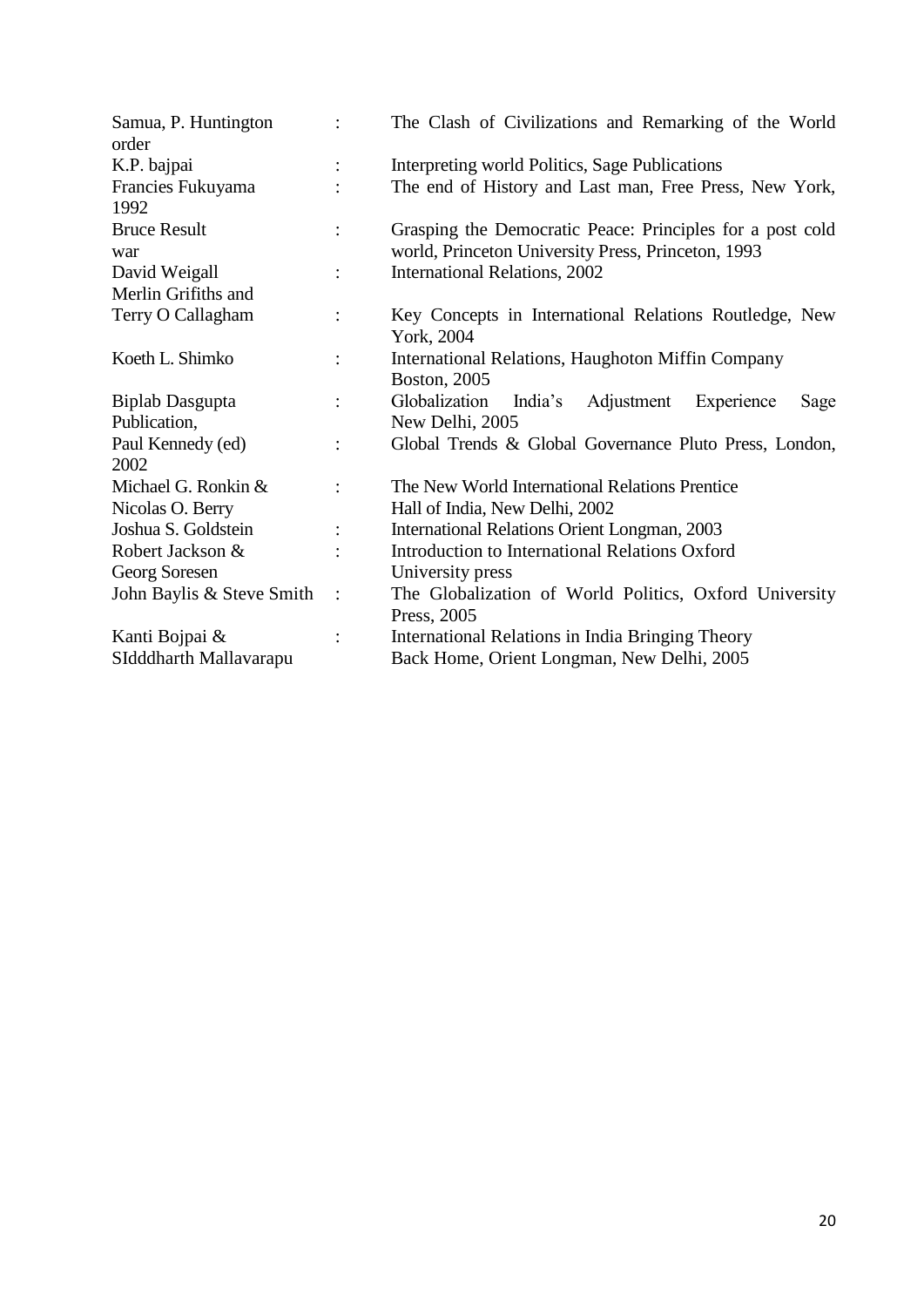| <b>Title of the Course</b>           | <b>Contemporary Political Thought</b> |
|--------------------------------------|---------------------------------------|
| Course No.                           | PSCC 202 (Core)                       |
| Total Lectures of 1 hour duration:   | 48                                    |
| Tutorial classes of 1 hour duration: | 32                                    |
| <b>Total Credits</b>                 | 04                                    |

Course Rationale: The course aims at informing and enlightening the students on contemporary Political Thought through a reading of the ideas and thoughts of five very crucial contemporary political thinkers. The course is designed to enable the students understand and critically interprete some of the most significant contemporary thinkers and their understanding of political processes. This would also help students gentrate and develop their own critical perspective into contemporary politics.

| Unit     | <b>Topic</b>                                                    |         | No. of           |
|----------|-----------------------------------------------------------------|---------|------------------|
|          |                                                                 | Lecture | <b>Tutorials</b> |
|          | Karl Marx- Biographical sketch, Dialectical Materialism,        | 10      | 06               |
|          | Materialist Interpretation of History, Theory of Surplus value, |         |                  |
|          | Class struggle, Dictatorship of Proletariat, Communism          |         |                  |
| $\rm II$ | Mao Ze dong: Biographical sketch, On Contradictions, On         | 09      | 08               |
|          | Practice, Cultural Revolution                                   |         |                  |
| III      | Antonio Gramsci : Biographical sketch, Hegemony, Civil          | 10      | 06               |
|          | Society, State, Theory of Intellectual, Culture                 |         |                  |
| IV       | Frantz Fanon: Biographical sketch, Decolonization, On National  | 10      | 06               |
|          | Bourgeoisie and The Pitfalls of National Consciousness, On      |         |                  |
|          | <b>National Culture</b>                                         |         |                  |
| V        | Hannah Arendth: Biographical Sketch, On Violence, On Law        | 09      | 06               |
|          | and Power, On Human Rights                                      |         |                  |

#### **Books Recommended:**

Karl Marx : Manifesto of the Communist Party, First Published: February 1848.

 :Wage Labour and Capital, First Published (in Geremany): Neue Rheinische Zeitung, April 5-8 and 11, 1849

 :The Civil War in France, First Published, 1871 :The Eighteenth Brumaire of Louis Bonaparte, translated and published by Progress Publishers, Moscow, 1937.

Emily Burns : What is Marxism? People's Publishing House,  $1<sup>st</sup>$  Published 1939

Mao Zedong : On Guerrilla Warfare, [Selected Works of Mao Tse-tung: Vol. IX,](http://www.maoism.org/msw/vol6/mswv6_idx.htm) 1937 :On Practice, [Selected Works of Mao Tse-tung,](https://www.marxists.org/reference/archive/mao/selected-works/index.htm) July, 1937

:On Contradiction, [Selected Works of Mao Tse-tung,](https://www.marxists.org/reference/archive/mao/selected-works/index.htm) August, 1937

 :Dialectical Materialism, [Selected Works of Mao Tse-](https://www.marxists.org/reference/archive/mao/selected-works/index.htm) tung, April to June 1938 Hannah Arendt :On Violence, Publisher: Houghton Mifflin Harcourt:Hannah Arendt and Human Rights: The Predicament of Common Responsibility, Indiana University Press, 2006.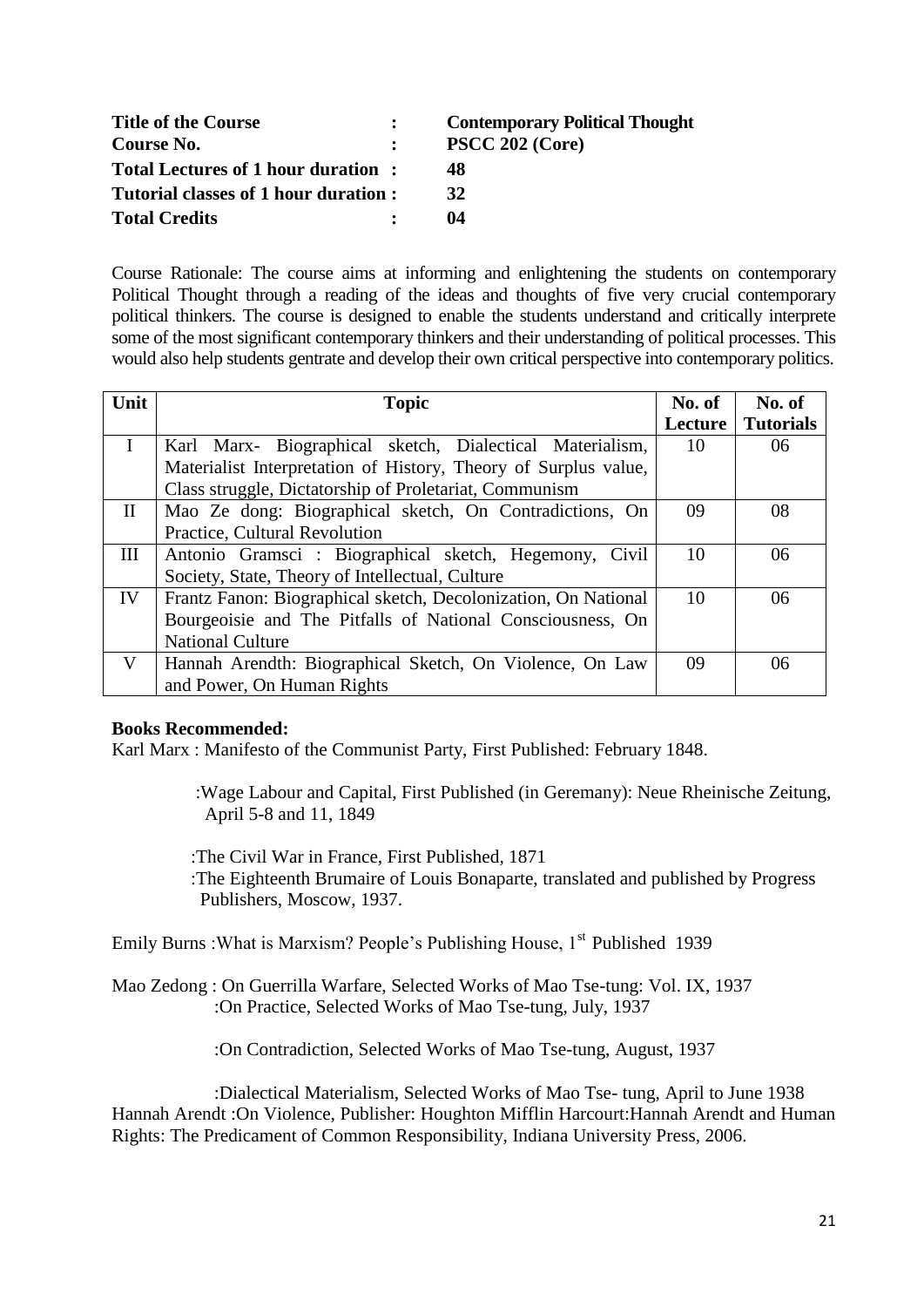| 2007                | :The Great Tradition I: Law and Power, Social Research, Vol 74 (3),                  |
|---------------------|--------------------------------------------------------------------------------------|
|                     | :The Great Tradition II: Ruling and Being Ruled, Social Research, Vol<br>74(3), 2007 |
| <b>Frantz Fanon</b> | : Black Skin, White Masks (1952), Grove Press                                        |
|                     | : A Dying Colonialism (1959), Grove Press                                            |
|                     | : The Wretched of the Earth (1961), Grove Weidenfeld.                                |
| Hussein A Bulhan    | : Frantz fanon and the Psychology of Oppression                                      |
| Antonio Gramsci     | : Selections from the Prison Note Books, Aakar Books.                                |
|                     | : Selections from Political Writings, Aakar Books.                                   |
|                     | : Antonio Gramsci Reader: selected Writings 1915-1935                                |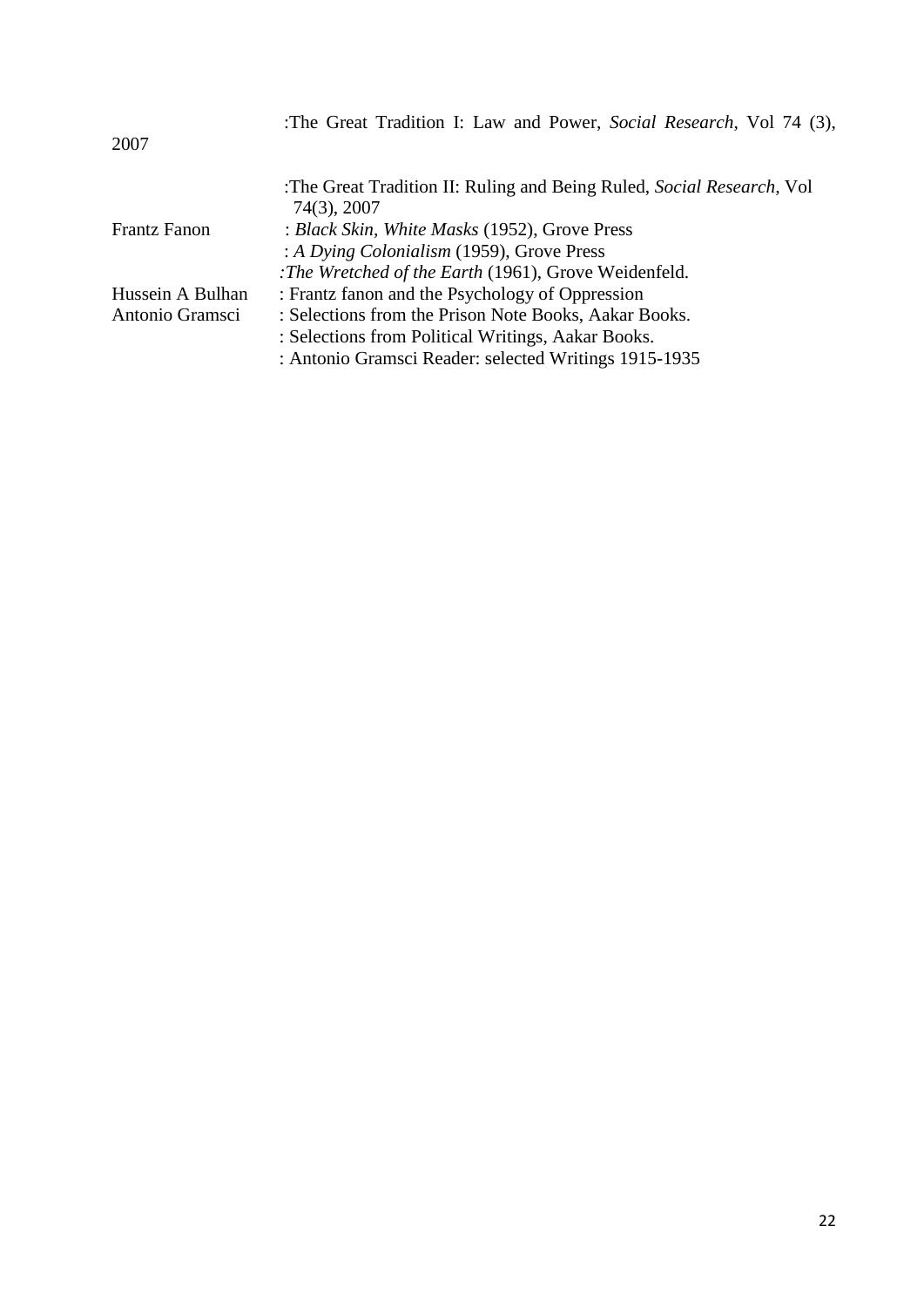| <b>Title of the Course</b>           | <b>Theories and Practices of Public Administration</b> |
|--------------------------------------|--------------------------------------------------------|
| Course No.                           | PSCC 203 (Core)                                        |
| Total Lectures of 1 hour duration:   | 48                                                     |
| Tutorial classes of 1 hour duration: | 32                                                     |
| <b>Total Credits</b>                 | 04                                                     |

**Course Objective:** This course is desgined to provide students with a theoretical analysis of Public Administration. The course also stresses on the different organizational principles and its relevance to the present day administration. Through this course students are expected to develop a critical understanding of the relationship between the State,Administration and Society.

| Unit         | <b>Topic</b>                                                       | No. of  | No. of           |
|--------------|--------------------------------------------------------------------|---------|------------------|
|              |                                                                    | Lecture | <b>Tutorials</b> |
| I            | Approaches to the study of Public Administration, Historical,      | 09      | 07               |
|              | Systems, Structural- Functional and Behavioral                     |         |                  |
| $\mathbf{I}$ | Theories of Public Administration- Classical, Scientific           | 10      | 06               |
|              | Management, Human Relations, Systems, Bureaucratic                 |         |                  |
|              | Principles and Legal Perspectives: Administrative Law-             | 10      | 06               |
|              | Meaning- Reason for Growth- Indian context, Delegated              |         |                  |
|              | Legislation-Meaning-<br>types-Advantage-Disadvantage-              |         |                  |
| Ш            | Safeguards, Communication-Types-Essentials, Barriers-              |         |                  |
|              | Supervision- Meaning-Styles-Qualities of a Good Supervisor,        |         |                  |
|              | Coordination-Meaning-types-External<br>and<br>Internal             |         |                  |
|              | Coordination-Hindrances to coordination                            |         |                  |
|              | New Dimensions of Public Administration- New Public                | 10      | 06               |
|              | Administration-Concept, Features-<br>Development                   |         |                  |
| IV           | Administration-Concept, Features- Comparative Public               |         |                  |
|              | Administration (CPA)- Concept, nature-scope- Evolution of the      |         |                  |
|              | Study of CPA, Role of Comparative Administration Group             |         |                  |
|              | (CAG)                                                              |         |                  |
| V            | Administration<br>Citizen<br>Citizen<br>participation<br>and<br>in | 09      | 07               |
|              | Administration- Types- Models- Problems and Challenges-            |         |                  |
|              | machinery for redressal of public Grievances, The Institution of   |         |                  |
|              | Ombudsman- The Indian model- Lokpal and Lokayukta                  |         |                  |

#### **Books Recommended:**

| Avasthi & Maheswari                                               | :Public Administration, Sahitya Bhawan, Agra, 2001       |  |  |  |
|-------------------------------------------------------------------|----------------------------------------------------------|--|--|--|
| BL Fadia & K. Fadia                                               | :Public Administration, Sahitya Bhawan, Agra, 2001       |  |  |  |
| SL Goel                                                           | :Advanced Public Administration, Sterling, New Delhi,    |  |  |  |
| 1994                                                              |                                                          |  |  |  |
| Avasthi & Avasthi                                                 | :Administrative Theory, Lakshmi Narain, Agra, 1996       |  |  |  |
| Rumki Basu                                                        | :Public Administration, New Delhi, 1996                  |  |  |  |
| M. Bhattacaharya                                                  | :Public Administration, Calcutta, 1987                   |  |  |  |
| PR Dubhasi                                                        | :Recent Trends in Public Administration, New Delhi, 1996 |  |  |  |
| :Modern Public Administration, New York, 1980<br>F. Nigro & Nurgo |                                                          |  |  |  |
| Lyodl                                                             |                                                          |  |  |  |
| V.N. Viswanathan                                                  | :Comparative Public Administration, New Delhi, 1995      |  |  |  |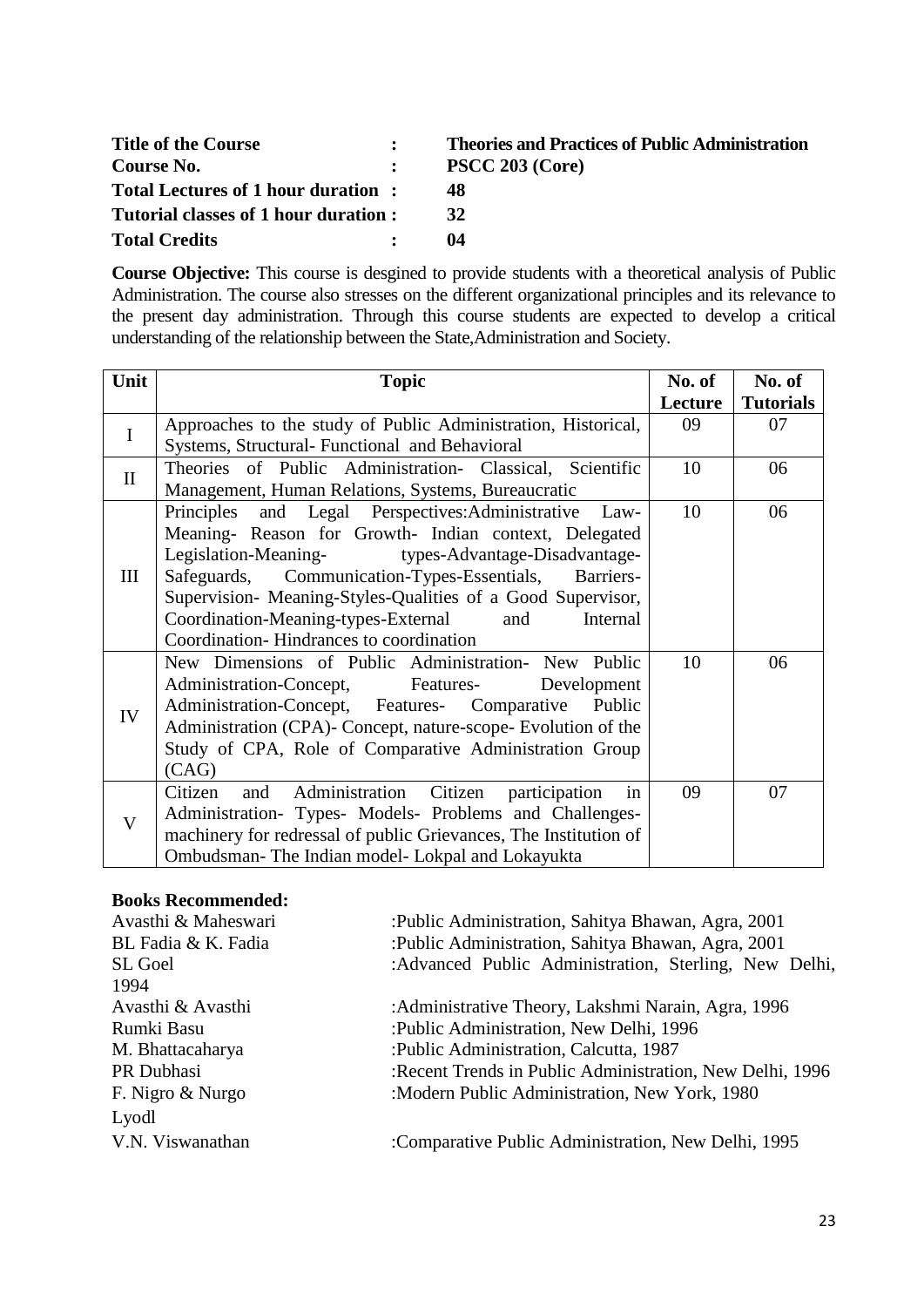**Journals :**Indian Journals of Public Administratio, IIPA, New Delhi Public Administration Review, American Society for Public Administration, Washington. Journal of Public Administration, Royal Institute of Public Administration, London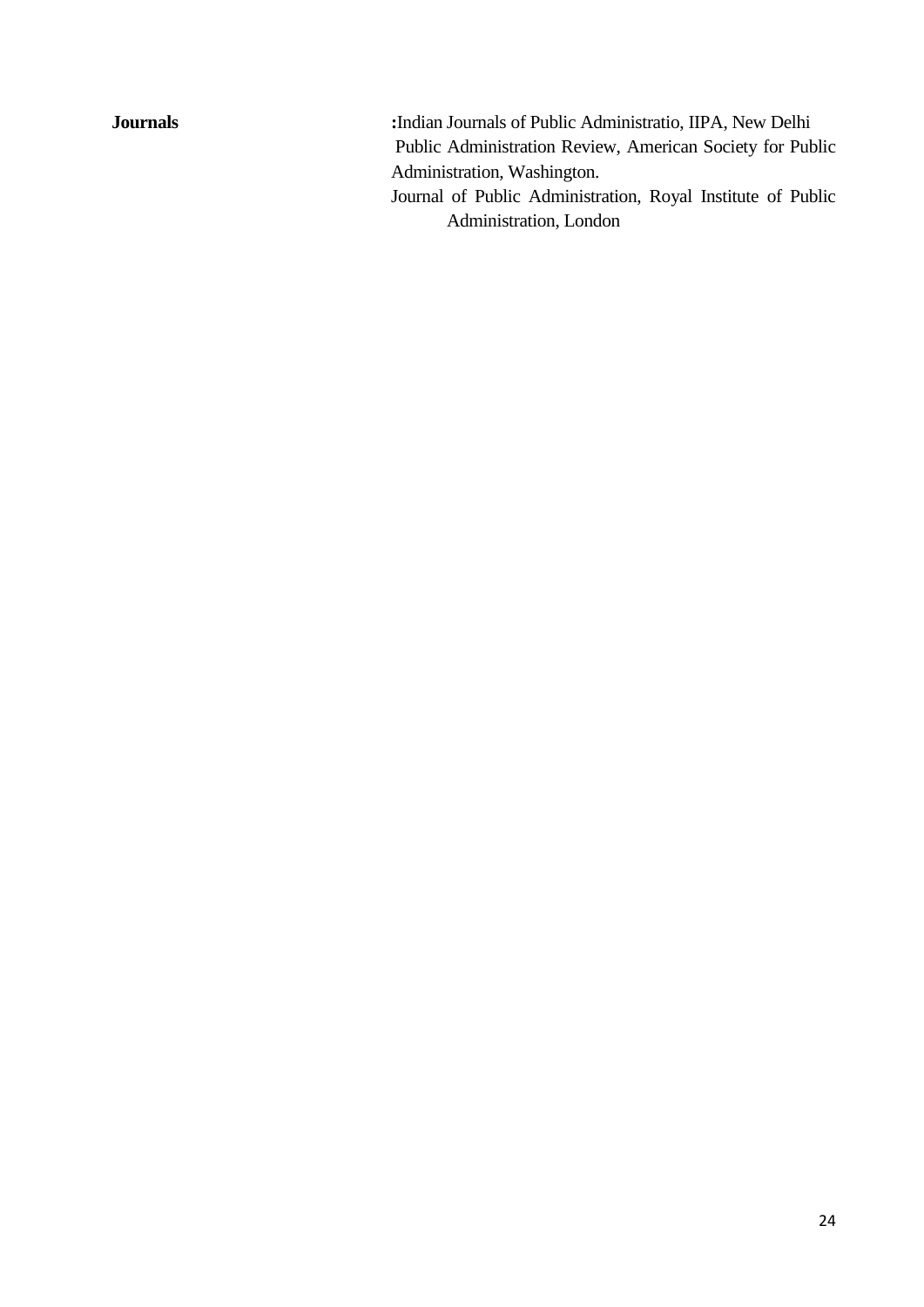# **DISCIPLINE SPECIFIC ELECTIVES**

| <b>Title of the Course</b>           | $\bullet$      | Wo         |
|--------------------------------------|----------------|------------|
| Course No.                           | $\ddot{\cdot}$ | <b>PSC</b> |
| Total Lectures of 1 hour duration:   |                | 48         |
| Tutorial classes of 1 hour duration: |                | 32         |
| <b>Total Credits</b>                 |                | 04         |

**The Title of the Court Section : The Title of Title Section : Contrade Section : Contrade Section : Contrade Section : Contrade Section : Contrade Section : Contrade Section : Contrade Sect**  $CD 204 (DSE)$ 

#### **Course Objectives:**

The course is intended to impartknowledge on how gender intersects with the various nationality, race and ethnicity, religion, social class, sexual orientation, and physical ability to shape the experiences of men and women. Further the course also helps the student to understand about the contributions of women in the society, social, economic, political, intellectual and cultural contributions of women past and present. The course structure and contents is interdisciplinary in nature.

| Unit         | <b>Topic</b>                                                                                                                                                                                                                                                                           | No. of<br>Lecture | No. of<br><b>Tutorials</b> |
|--------------|----------------------------------------------------------------------------------------------------------------------------------------------------------------------------------------------------------------------------------------------------------------------------------------|-------------------|----------------------------|
| I            | Concepts: Socialization and Gender Identity (issues of family,<br>marriage, religion, culture, sexuality etc), Gender Studies,<br>Masculinity studies, Matriliny, Introduction to feminist<br>theories: Liberal, Marxist, Radical, Socialist, Eco-Feminism<br>and Post-Modern Feminism | 10                | 07                         |
| $\mathbf{I}$ | Trends and issues in Indian Feminism and Challenges to<br>Western Feminism; Women's movement in India: ideological<br>bases, Intersections: Approaches to Class, Caste, Sexuality,<br>Religion and Work                                                                                | 10                | 07                         |
| III          | Women and the Law: philosophy of law, history of personal<br>law, Uniform Civil Code (UCC) and Gender, concept of<br>equality and Constitutional rights, Debates on Women and<br>Human Rights, CEDAW                                                                                   | 8                 | 06                         |
| IV           | Political Economy and Gender: Globalization, Theories of<br>development, feminization of poverty, Women in Visual and<br>Print Media: Theoretical Inputs, Women in Politics: Debates on<br>Women Reservation Legislation.                                                              | 10                | 06                         |
| V            | Feminist Consciousness in Northeast India: Role of women in<br>National Movement, Growth of Women's Organizations, Role<br>of Women in conflict situations and peace building                                                                                                          | 10                | 06                         |

### **Reading List:**

| Valerie Bryson | : Feminist Political Theory: An Introduction, Palgrave |  |
|----------------|--------------------------------------------------------|--|
|                | Macmillan, 2003.                                       |  |
| Sylvia Walby   | : Theorizing Patriarchy, Basil Blackwell, 1990         |  |
| Rosemarie Tong | : Feminist Thought: A more Comprehensive Introduction, |  |
|                | 3rd Edition, Westview, 2009                            |  |
| Irene Gedalof  | : Against Purity: Rethinking Identity with Indian and  |  |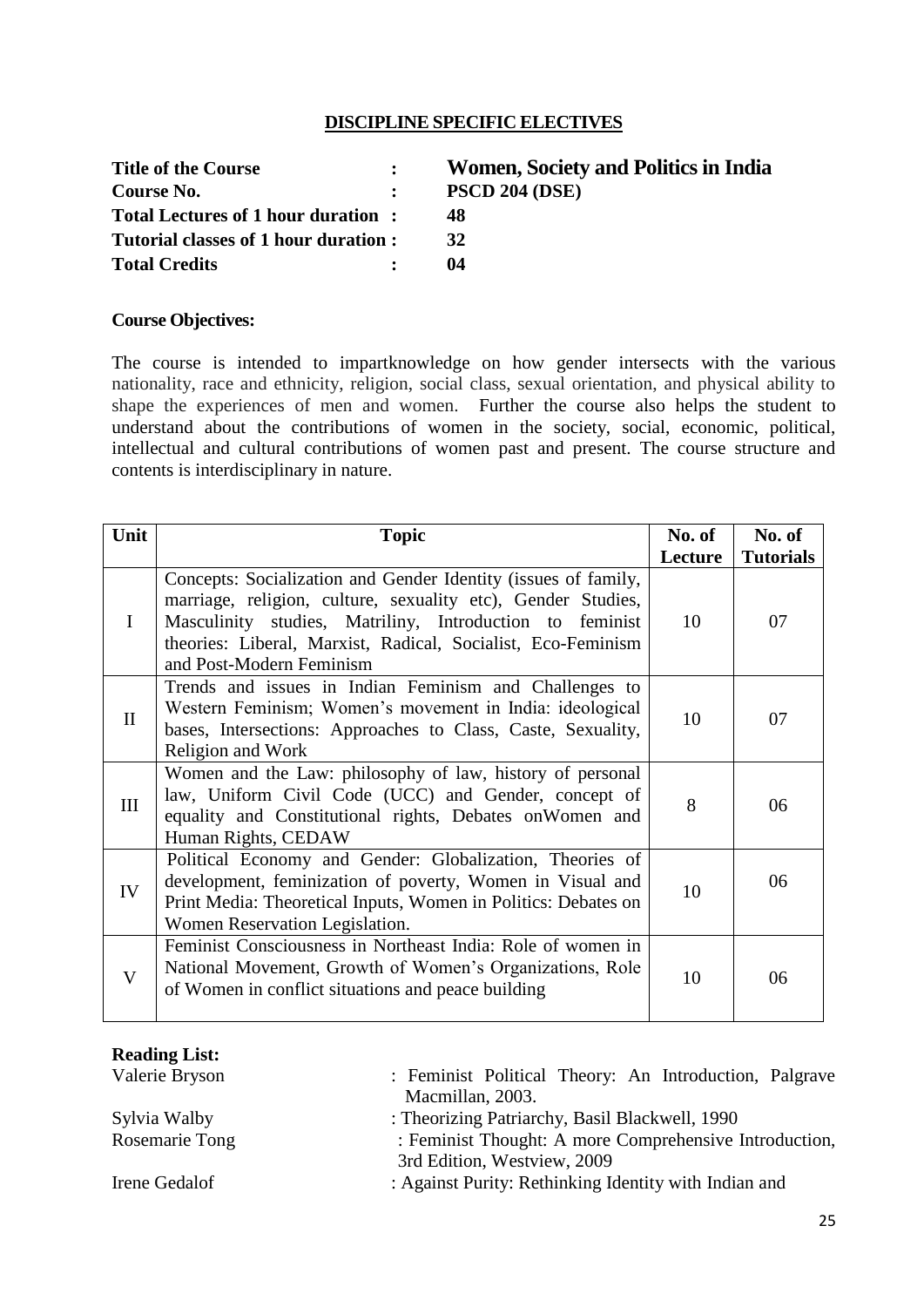|                                             | Western Feminisms, Routledge, 1999                         |
|---------------------------------------------|------------------------------------------------------------|
| Aloysius Irudayam                           | : Dalit Women Speak Out: Class, Class and Gender           |
|                                             | Violence in India, Zubaan, 2011                            |
| Preeti Gill                                 | : The Peripheral Centre: Voices from India's northeast,    |
|                                             | Zubaan, 2010                                               |
| Kath Woodward                               | : The Short Guide to Gender, Routledge, 2012               |
| Nivedita Menon                              | : Recovering Subversion: Feminist politics beyond the Law, |
|                                             | Permanent Black, 2011                                      |
| Vandana Shiva                               | : Staying Alive, Kali for Women, 2010                      |
| Nivedita Menon                              | : Seeing Like a Feminist, Zubaan and Penguin, 2012         |
| V.Geetha, Gender                            | : Stree, 2002                                              |
| S L Baruah                                  | : Status of Women in Assam, Omsons, 1992                   |
| Anupama Roy                                 | : Gendered Citizenship: Historical and Conceptual          |
|                                             | <b>Exploration Orient Black Swan, 2005</b>                 |
| Anuradha Dutta, Ratna Bhuyan                | : Women and Peace: Chapters from Northeast India,          |
|                                             | Akansha Publishing House, 2008                             |
| Flavia Agnes, Sudhir Chandra                |                                                            |
| Monmayee Basu                               | : Women and the Law in India, Oxford University            |
| Press, 2004                                 |                                                            |
| Judith Kegan Gardiner                       | : Masculinity Studies and Feminist Theory: New             |
| Directions, Columbia University Press, 2013 |                                                            |
| Uma Chakravoty                              | : Gendering Caste through Feminist Lens, Popular           |
|                                             | Prakashan, 2003                                            |
| Kamala Bhasin                               | : What is Patriarchy, (New Delhi, 1993)                    |
| M. Mahanty (ed.)                            | : Class, Caste Gender (Sage, 2005).                        |
| Kiran Prasad                                | : Women and Media Challenging Feminist Discourse (B.R.     |
| Wold                                        | Books, New Delhi, 2004).                                   |
| Sonia Bathla                                | : Women, Democracy and the Media, (New Delhi, 2004).       |
| Gail Omvedt                                 | : Violence against Women: New Movement and New             |
|                                             | Theories in India                                          |
| Amrita Basu                                 | : Genesis of Women Movement: Global perspective.           |
| Nandita Gandhu and                          |                                                            |
| Nandita Shah                                | : The Issue at stake: Theory and Practice in Contemporary  |
| Women's Movement in India                   |                                                            |
| <b>CSWI</b> Report                          | : Towards Equality, 2000, Govt. of India.                  |
| Bhasin, Kamla                               | : Exploring Masculinity, Women Unlimited, New Delhi,       |
| 2004                                        |                                                            |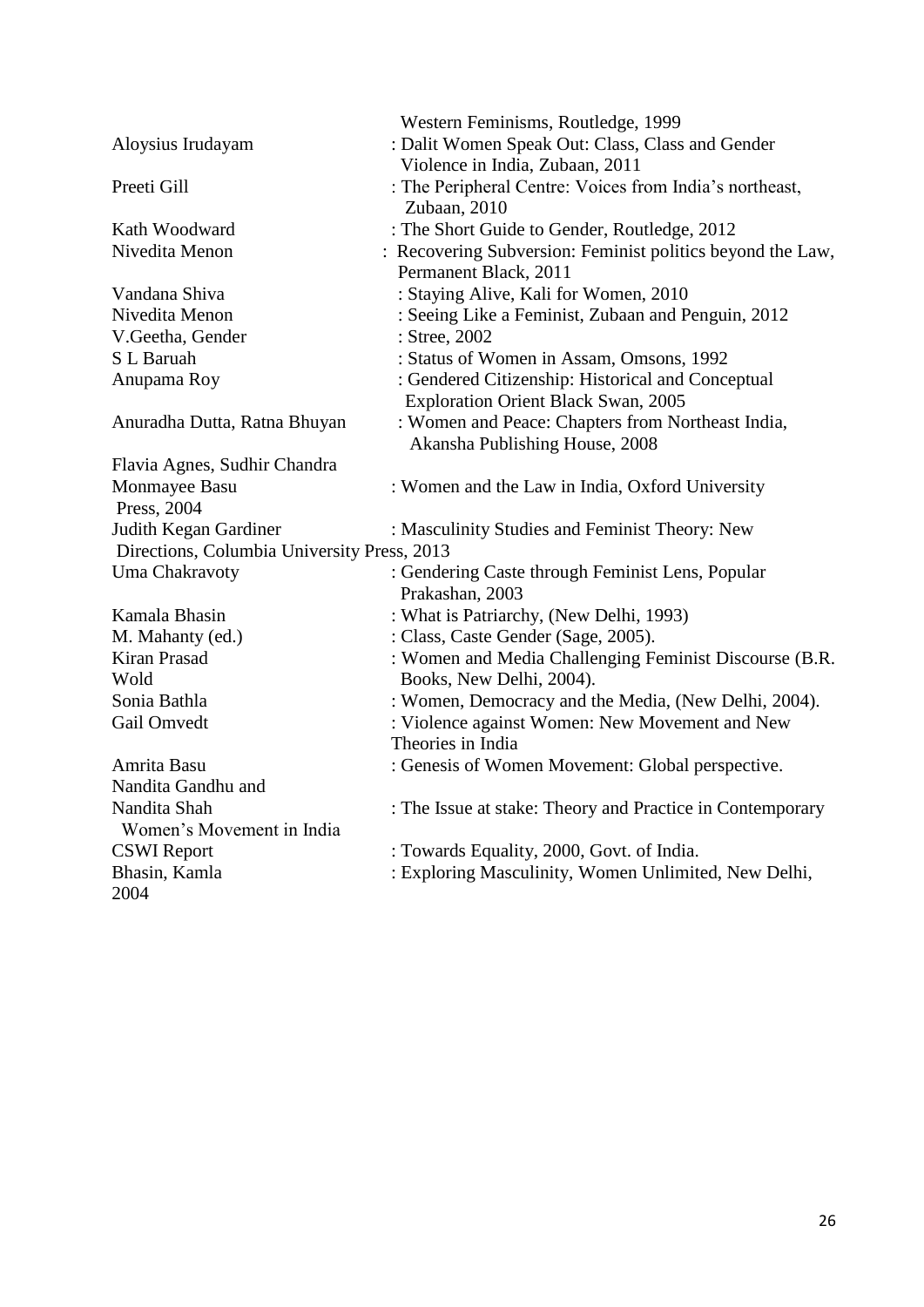| <b>Title of the Course</b>           | <b>Social Movements in India</b> |
|--------------------------------------|----------------------------------|
| Course No.                           | <b>PSCD 205 (DSE)</b>            |
| Total Lectures of 1 hour duration:   | 48                               |
| Tutorial classes of 1 hour duration: | 32                               |
| <b>Total Credits</b>                 | 04                               |

# **Course Objectives:**

Politics, although being dominated to a certain extent by the commands of the rulers, cannot be implicit without getting understood the issues and concerns of the ruled-their engagements/ participation in day to dayaffairs of politics. The state as well as non-state actors plays their role in shaping/reshaping the ambit of politics. The mass involvement in politics-their interactions/negotiations with the state, are seem to be, the determinant factors for the state of democracy in modern democratic states-India has not been an exception in this regard. The course has been designed to make the learners understood the collective actions/mobilization of the masses- their involvement in politics through social movements. While understanding the politics of the masses the colonial perspective-its legacy in post-colonial India's movement politics has been taken into account.

#### **Course Contents:**

| Unit         | <b>Topic</b>                                                | No. of  | No. of          |
|--------------|-------------------------------------------------------------|---------|-----------------|
|              |                                                             | Lecture | <b>Tutorial</b> |
|              | <b>Conceptual and Theoretical Framework:</b>                | 10      | 06              |
|              | Meaning, Nature and Significance of Social Movements        |         |                 |
| $\bf{I}$     | Theories of Social Movements- Liberal, Marxist and Relative |         |                 |
|              | Deprivation                                                 |         |                 |
|              | <b>New Social Movements</b>                                 |         |                 |
|              | Democracy and Social Movements                              |         |                 |
|              | Movements against Social Prejudices and Superstitions in    | 09      | 07              |
|              | <b>Colonial India:</b>                                      |         |                 |
| $\mathbf{I}$ | Movements against Sati System and Child Marriage (Raja      |         |                 |
|              | Rammohan Roy)                                               |         |                 |
|              | Movements against Casteism and Untouchability (M.K.         |         |                 |
|              | Gandhi, B.R. Ambedkar)                                      |         |                 |
|              | <b>Movements for Social Justice-I:</b>                      | 09      | 07              |
| III          | <b>Backward Class Movement</b>                              |         |                 |
|              | <b>Students' Movement</b>                                   |         |                 |
|              | <b>Movements for Social Justice-II:</b>                     | 10      | 06              |
| IV           | <b>Tribal Movements</b>                                     |         |                 |
|              | Women's Movements                                           |         |                 |
|              | <b>Dalit Movements</b>                                      |         |                 |
|              | <b>Movements for Social Justice-III:</b>                    | 10      | 06              |
|              | <b>Agrarian Movement</b>                                    |         |                 |
| V            | <b>Working Class Movement</b>                               |         |                 |
|              | Environmental and Ecological Movement (Chipko<br>and        |         |                 |
|              | Narmada BachaoAndolon)                                      |         |                 |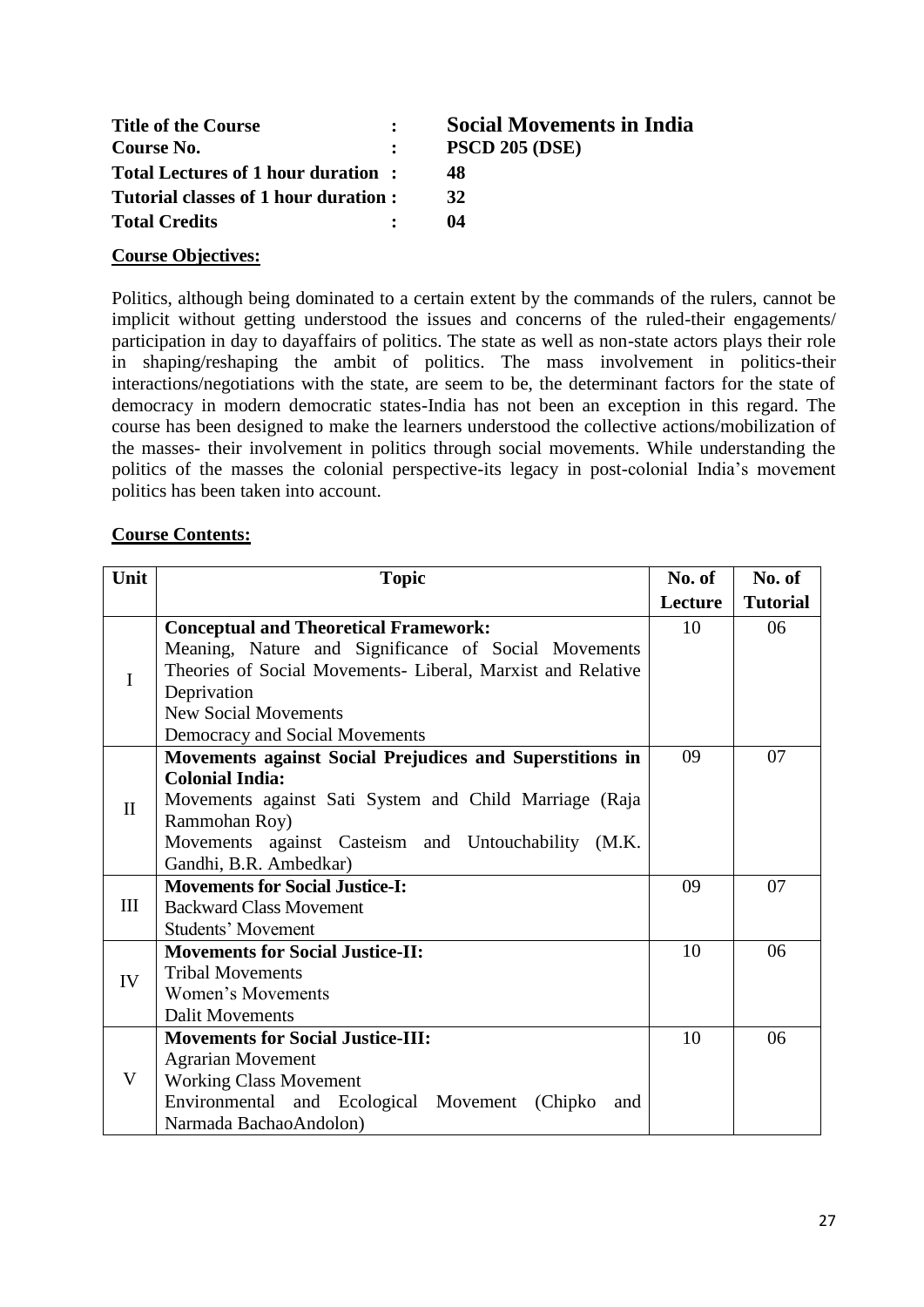### **Mode of Assessment/Assessment Tools:**

#### **In-Semester Examination (Total Marks- 40):**

Sessional Test I: Total Marks- 10 Sessional Test II: Total Marks- 10 **Any two** tools from Paper Presentation, Home Assignment, Dissertation, Viva Voce, Group Discussion, Micro Teaching, Mock Parliament etc. of 10 marks each: Total Marks- 20

**End-Semester Examination (Total Marks- 60):** Written Examination covering the entire Syllabus

#### **Expected Learner Outcomes:**

After going through this Course the learners are basically expected to have a critical outlook on the significant social movements in India-the rationale-objectives-impact of the movements, their role in making/unmaking the ambit of politics in India The history of social movements since social reforms period till the present time and the very wider intellectual landscape within which ideas of collective action, protest and resistance have travelled are expected to be understood by the learners with a critical approach.

| Ghanashyam Shah               | : Social Movements in India: A Review of Literature, Sage                                    |  |  |
|-------------------------------|----------------------------------------------------------------------------------------------|--|--|
| Publications,                 | New Delhi, 1990.                                                                             |  |  |
|                               | : Social Movements and the State, SagePublication, New Delhi,                                |  |  |
| 2002.                         |                                                                                              |  |  |
|                               | : Dalit Identity and Politics, Sage Publication, New Delhi, 2001.                            |  |  |
| M.S.A. Rao                    | : Social Movements in India, Vol. I and II, Manohar Publishers,                              |  |  |
| New Delhi,                    | 1978.                                                                                        |  |  |
| Rajendra Singh (ed.)          | : Social Movement, Old and New: A Post-Modern Critique, Sage<br>Publishers, New Delhi, 2001. |  |  |
| T. K. Oommen                  | : Nation, Civil Society and Social Movements, Sage, Delhi, 2004.                             |  |  |
| ParthaChatterjee              | : The Politics of the Governed: Reflections on Popular Politics in                           |  |  |
| Most of                       | the World, Permanent Black, New Delhi, 2004.                                                 |  |  |
| Raka Ray & Mary F.            | : Social Movements in India, Oxford University Press, New Delhi, 2005.                       |  |  |
| Katzenstin (ed.)              |                                                                                              |  |  |
| David S. Meyer, Nancy         | : Social Movements, Oxford, New York, 2002.                                                  |  |  |
| James Petras, Henry Vettmeyer |                                                                                              |  |  |
|                               | Whittilev, Belinda Robnett : Social Movements and State Power, Pluto Press, London, 2003.    |  |  |
| Donatella dellaPorta          | Social Movements, Political Violence, and the State: A                                       |  |  |
| Comparative                   | Analysis of Italy and Germany, Cambridge University Press,                                   |  |  |
| 2006                          |                                                                                              |  |  |
| Paul R. Brass                 | : Ethnicity and Nationalism, Sage Publishers, New Delhi, 1991.                               |  |  |
| M.V. Nadarkarni               | : Farmer's Movement in India, Allied, New Delhi, 1987.                                       |  |  |
| $K.S.$ Singh (ed.)            | : Tribal Movement, in India, Vol. I and II, New Delhi, Manohar,                              |  |  |
| 1983.                         |                                                                                              |  |  |
| <b>Charles Nicola</b>         | : Feminist Social Movement & Changing Social Politics,                                       |  |  |
| Macmillan                     | Publishers, 1999.                                                                            |  |  |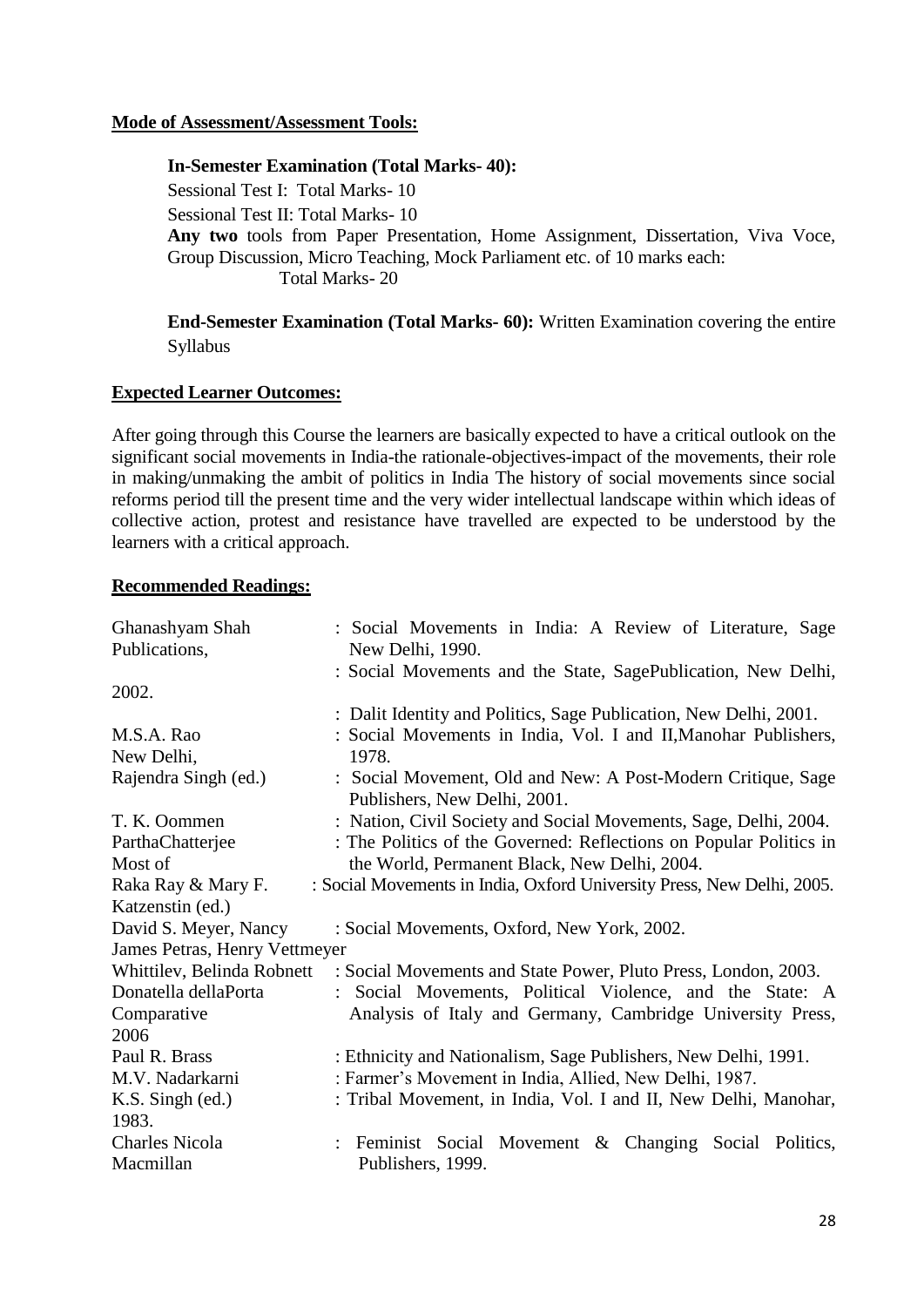| SudhaPai               | The<br>and the Unfinished Revolution:<br>Dalit Assertion            |
|------------------------|---------------------------------------------------------------------|
| BahujanSamaj Party     | in Uttar Pradesh, Sage Publication, New Delhi, 2002.                |
| Andre Gunder Frank and |                                                                     |
| <b>Marta Fuentes</b>   | : Nine Theses on Social Movements, Economic and Political           |
| Weekly, 32             | $(35)$ , August, 1987.                                              |
| IrfanHabib             | : The Peasant in Indian History, Social Scientist, 11(3), March,    |
| 1983.                  |                                                                     |
| AshishGhosh (ed.)      | : Dalits and Peasants: The Emerging Caste-Class Dynamics,           |
| GyanSagar              | Publication, 1999.                                                  |
| Christophe Jaffrelot   | : India's Silent Revolution, Permanent Black, New Delhi, 2002.      |
| <b>Eleanor Zelliot</b> | : From Untouchable to Dalit: Essays on the Ambedkar Movement,       |
| Manohar                | Publishers, New Delhi, 1998.                                        |
| GirinPhukan            | : Ethnicisation of Politics in Northeast India, South Asian         |
|                        | publishers, New Delhi, 2003                                         |
| SanjibBaruah           | : Indian Against itself: Assam and the Politics of Nationality,     |
| Oxford, New            | Delhi, 1999.                                                        |
| ManirulHussain         | : The Assam Movement- Class, Ideology and Identity, Sage,           |
| Delhi, 1993.           |                                                                     |
| SandhyaGoswami         | : Language Politics in Assam, Ajanta Publications, New Delhi, 1997. |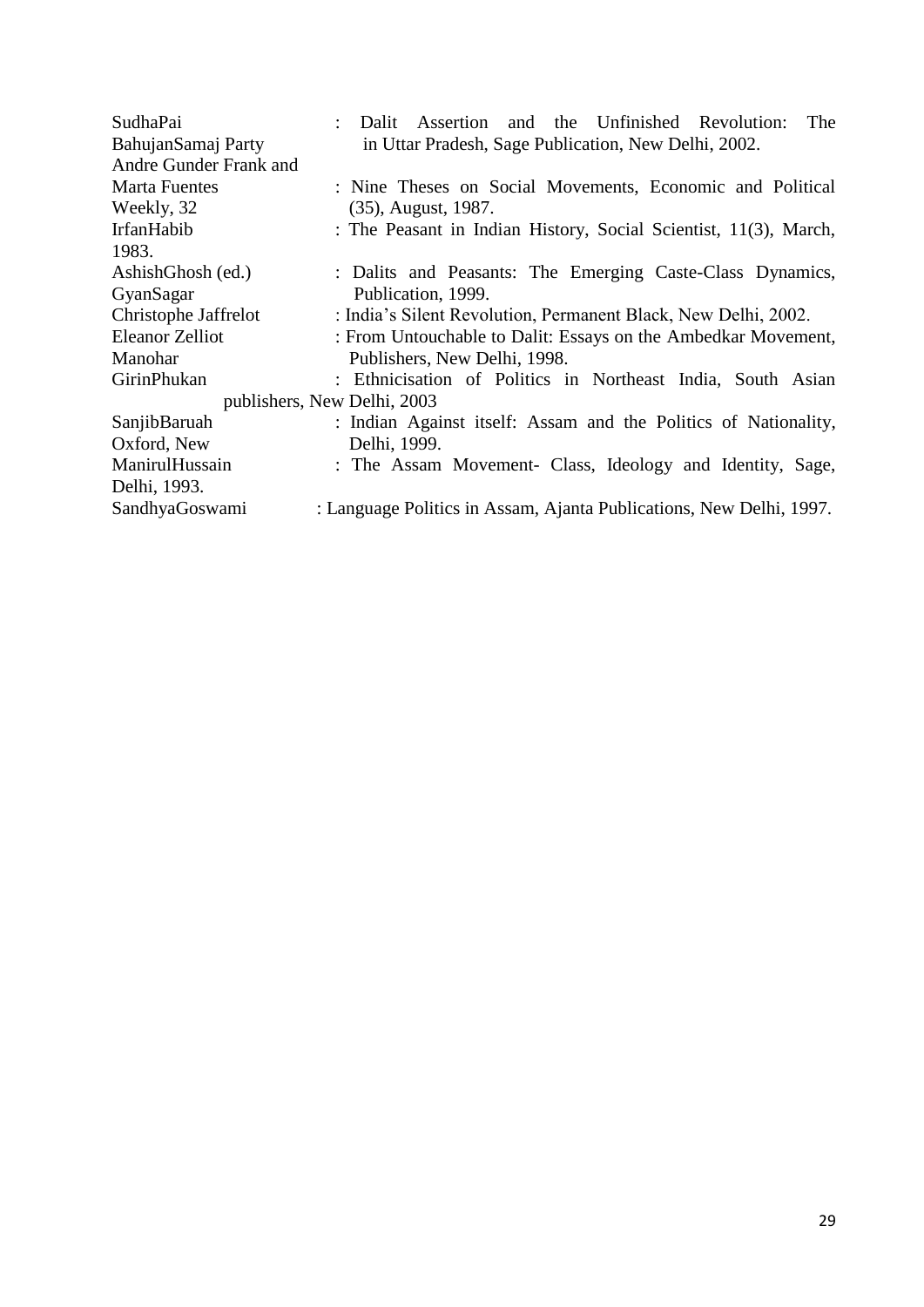| <b>Title of the Course</b>            | <b>Politics of Development</b> |
|---------------------------------------|--------------------------------|
| Course No.                            | <b>PSCD 206 (DSE)</b>          |
| Total Lectures of 1 hour duration:    | 48                             |
| Tutorial classes of 1 hour duration : | 32                             |
| <b>Total Credits</b>                  | 04                             |

# **Course Objectives: Course Objective:**

This course intends to introduce the students with the multifarious issues of development assuming centre stage in the contemporary academic discussions. The themes are chosen so as to enable the students to inquire into the theoretical underpinnings of the development discourse as well as the present mode of development dynamics. Apart from highlighting the major issues of development, attempts are also directed to acquaint the students with the pattern of development carried out in contemporary times and the role of the State and major economic ideas in facilitating them.

| Unit     | <b>Topic</b>                                         | No. of  | No. of           |
|----------|------------------------------------------------------|---------|------------------|
|          |                                                      | Lecture | <b>Tutorials</b> |
| Unit-I   | <b>Meaning and Concept:</b> Growth and Development,  | 09      | 06               |
|          | Human Development, Sustainable Development, State    |         |                  |
|          | steered Development, Globalization and contemporary  |         |                  |
|          | political economy of Development                     |         |                  |
| Unit-II  | Theories and Perspectives of Development- Liberal,   | 09      | 06               |
|          | Marxist and Gandhian perspectives of Development;    |         |                  |
|          | Modernisation Theory, Dependency Theory, Theory of   |         |                  |
|          | Globalization                                        |         |                  |
| Unit-III | Global Issues- Market economy and Development,       | 10      | 07               |
|          | Agrarian Distress, Poverty and Food insecurity, Land |         |                  |
|          | Issues, Water issues, Development induced            |         |                  |
|          | Displacement, Human Rights and Development           |         |                  |
| Unit-IV  | <b>Political Economy of Development- Trade and</b>   | 10      | 07               |
|          | Development, Foreign Aid and Development in Third    |         |                  |
|          | World Countries, Governance and Transparency-WTO     |         |                  |
|          | and International Financial Institutions             |         |                  |
| Unit-V   | Development Dynamics in India-Nehruvian Model of     | 10      | 06               |
|          | Development, Economic Planning and Liberalisation,   |         |                  |
|          | Indian experience with Neo-liberalism, Peoples'      |         |                  |
|          | Movements and Development; Land, People and          |         |                  |
|          | Development in India                                 |         |                  |

- **Amartya Sen**, *The Idea Justice*, New Delhi: Penguin Books, 2009
- **Gurpreet Mahajan** (Ed), *Democracy, Difference and Social Justice*, New Delhi: Oxford University Press, 1998.
- **Richard Peet and Elaine Hartwick**, *Theories of Development: Contentions, Argument and Alternatives*, Rawat Publications, New Delhi, 2010
- **Stephen Mihm**, *Crisis Economics*, Penguin, 2010
- **P Sainath**, *Everybody Loves a Good Drought*, Penguin, 1996
- **David Harvey,** *A Brief History of Neo-liberalism*, Oxford University Press, 2010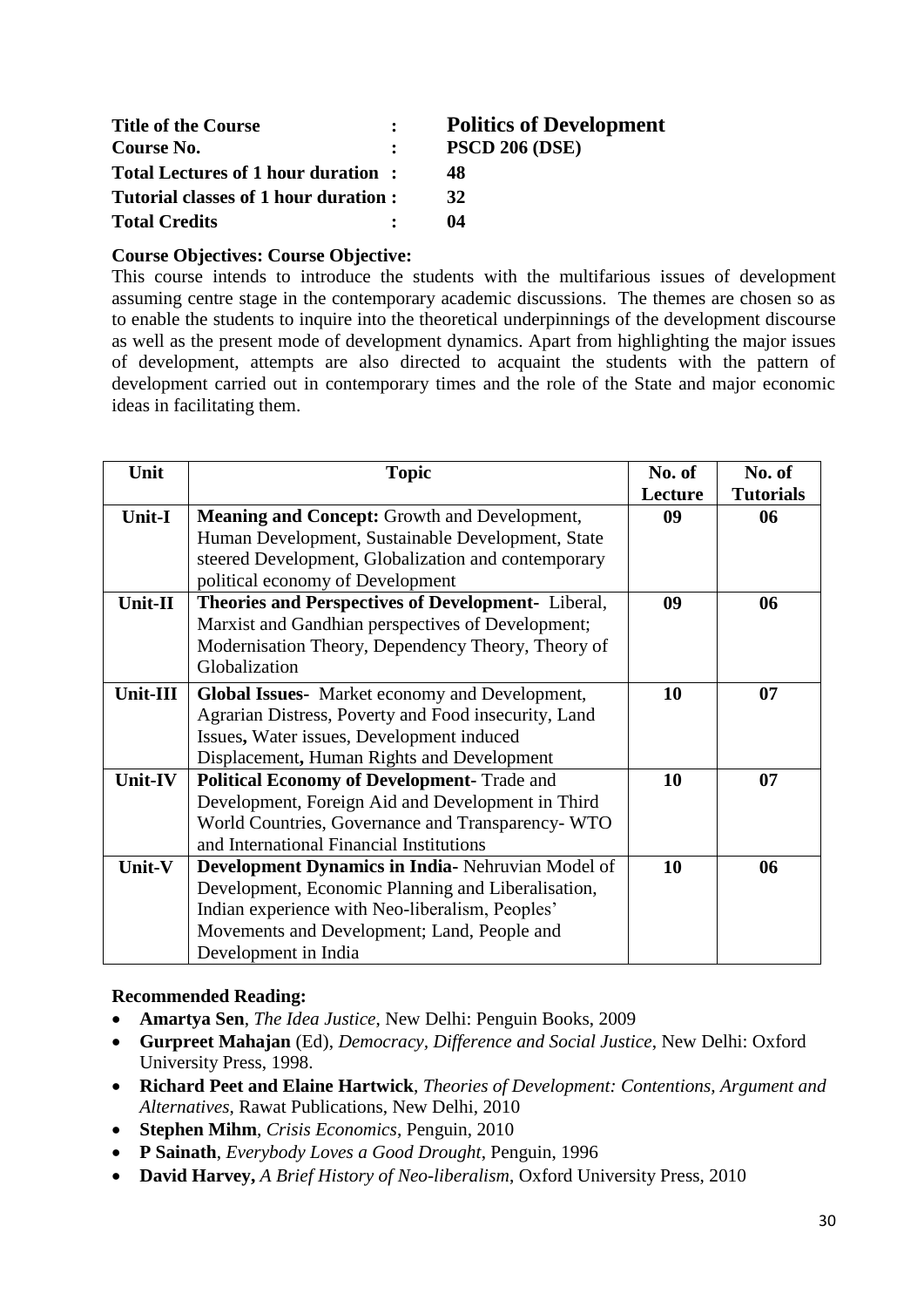- **David Harvey**, The Enigma of Capital and the Crises of Capitalism, Oxford University Press, 2010
- **Alternative Economic Survey,** *India: Two Decades of Neo-liberalism*, Daanish Books, 2012
- **Ilan Kapoor***, The Postcolonial Politics of Development*, Routledge, 2008
- **Amartya Sen,** *Poverty and Famine: Entitlement and Deprivation***,** 1999
- **Atul Kohli,** *State-Directed Development: Political Power and Industrialization in the Global Periphery*, Cambridge University Press, 2004
- **Atul Kohli,** *State and Poverty in India*, Cambridge University Press, 1989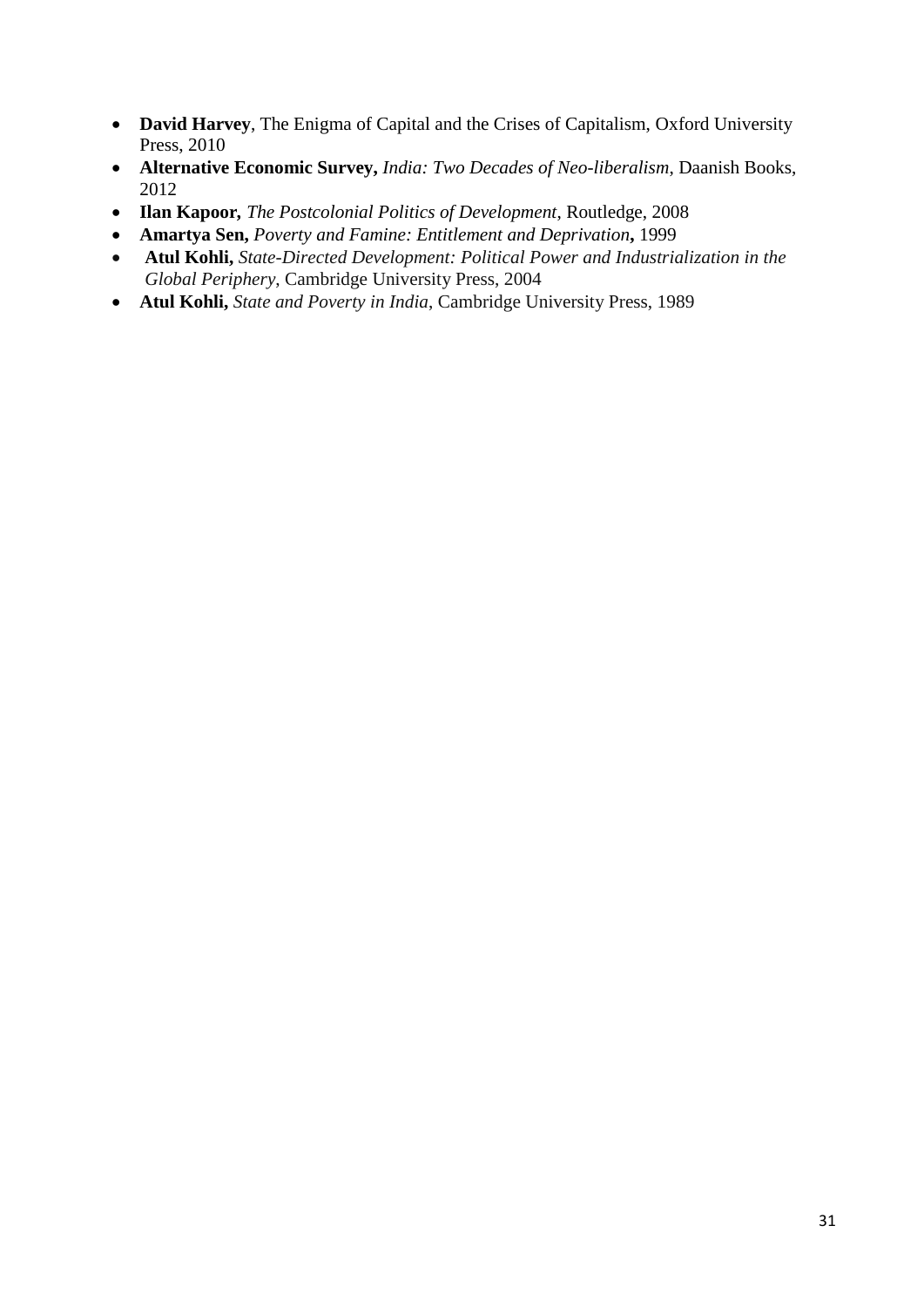# **GENERIC ELECTIVES**

| <b>Title of the Course</b>           |              | <b>Gender and Politics</b> |
|--------------------------------------|--------------|----------------------------|
| Course No.                           | $\mathbf{L}$ | <b>PSCG 207 (GE)</b>       |
| Total Lectures of 1 hour duration:   |              | 48                         |
| Tutorial classes of 1 hour duration: |              | 32                         |
| <b>Total Credits</b>                 |              | 04                         |

#### **Course Objectives:**

The course is intended to impartknowledge on how gender intersects with the various nationality, race and ethnicity, religion, social class, sexual orientation, and physical ability to shape the experiences of men and women. Further the course also helps the student to understand about the contributions of women in the society, social, economic, political, intellectual and cultural contributions of women past and present. The course structure and contents is interdisciplinary in nature.

| Unit         | <b>Topic</b>                                                                                                                                                                                                                                                                           | No. of  | No. of           |
|--------------|----------------------------------------------------------------------------------------------------------------------------------------------------------------------------------------------------------------------------------------------------------------------------------------|---------|------------------|
|              |                                                                                                                                                                                                                                                                                        | Lecture | <b>Tutorials</b> |
| I            | Concepts: Socialization and Gender Identity (issues of family,<br>marriage, religion, culture, sexuality etc), Gender Studies,<br>Masculinity studies, Matriliny, Introduction to feminist<br>theories: Liberal, Marxist, Radical, Socialist, Eco-Feminism<br>and Post-Modern Feminism | 10      | 07               |
| $\mathbf{I}$ | Trends and issues in Indian Feminism and Challenges to<br>Western Feminism; Women's movement in India: ideological<br>bases, Intersections: Approaches to Class, Caste, Sexuality,<br>Religion and Work                                                                                | 10      | 07               |
| III          | Women and the Law: philosophy of law, history of personal<br>law, Uniform Civil Code (UCC) and Gender, concept of<br>equality and Constitutional rights, Debates on Women and<br>Human Rights, CEDAW                                                                                   | 8       | 06               |
| IV           | Political Economy and Gender: Globalization, Theories of<br>development, feminization of poverty, Women in Visual and<br>Print Media: Theoretical Inputs, Women in Politics: Debates on<br>Women Reservation Legislation.                                                              | 10      | 06               |
| V            | Feminist Consciousness in Northeast India: Role of women in<br>National Movement, Growth of Women's Organizations, Role<br>of Women in conflict situations and peace building                                                                                                          | 10      | 06               |

| <b>Reading List:</b> |  |
|----------------------|--|
|----------------------|--|

| Valerie Bryson | : Feminist Political Theory: An Introduction, Palgrave |
|----------------|--------------------------------------------------------|
|                | Macmillan, 2003.                                       |
| Sylvia Walby   | : Theorizing Patriarchy, Basil Blackwell, 1990         |
| Rosemarie Tong | : Feminist Thought: A more Comprehensive Introduction, |
|                | 3rd Edition, Westview, 2009                            |
| Irene Gedalof  | : Against Purity: Rethinking Identity with Indian and  |
|                |                                                        |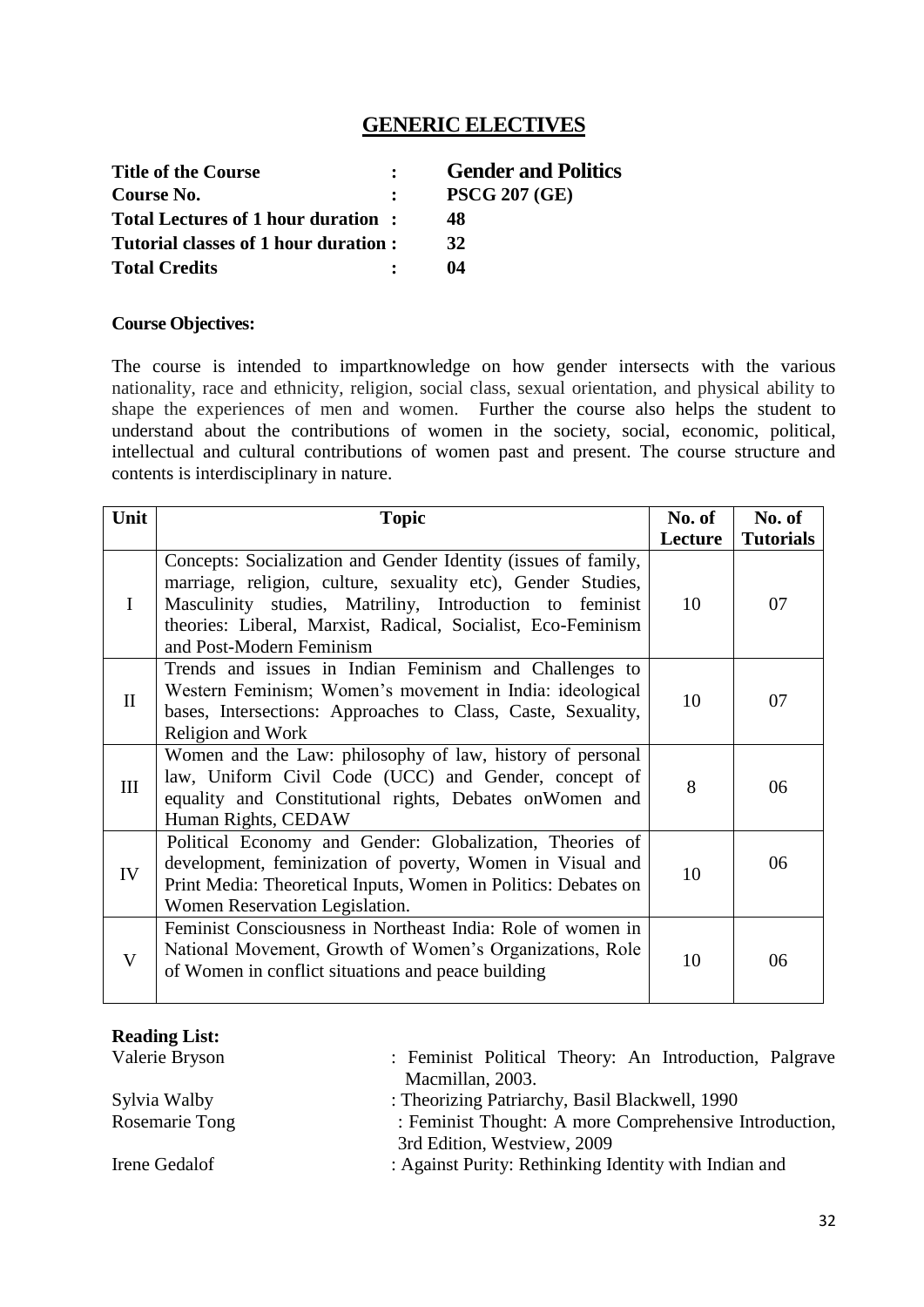|                                             | Western Feminisms, Routledge, 1999                         |
|---------------------------------------------|------------------------------------------------------------|
| Aloysius Irudayam                           | : Dalit Women Speak Out: Class, Class and Gender           |
|                                             | Violence in India, Zubaan, 2011                            |
| Preeti Gill                                 | : The Peripheral Centre: Voices from India's northeast,    |
|                                             | Zubaan, 2010                                               |
| Kath Woodward                               | : The Short Guide to Gender, Routledge, 2012               |
| Nivedita Menon                              | : Recovering Subversion: Feminist politics beyond the Law, |
|                                             | Permanent Black, 2011                                      |
| Vandana Shiva                               | : Staying Alive, Kali for Women, 2010                      |
| Nivedita Menon                              | : Seeing Like a Feminist, Zubaan and Penguin, 2012         |
| V.Geetha, Gender                            | : Stree, 2002                                              |
| S L Baruah                                  | : Status of Women in Assam, Omsons, 1992                   |
| Anupama Roy                                 | : Gendered Citizenship: Historical and Conceptual          |
|                                             | <b>Exploration Orient Black Swan, 2005</b>                 |
| Anuradha Dutta, Ratna Bhuyan                | : Women and Peace: Chapters from Northeast India,          |
|                                             | Akansha Publishing House, 2008                             |
| Flavia Agnes, Sudhir Chandra                |                                                            |
| Monmayee Basu                               | : Women and the Law in India, Oxford University            |
| Press, 2004                                 |                                                            |
| Judith Kegan Gardiner                       | : Masculinity Studies and Feminist Theory: New             |
| Directions, Columbia University Press, 2013 |                                                            |
| Uma Chakravoty                              | : Gendering Caste through Feminist Lens, Popular           |
|                                             | Prakashan, 2003                                            |
| Kamala Bhasin                               | : What is Patriarchy, (New Delhi, 1993)                    |
| M. Mahanty (ed.)                            | : Class, Caste Gender (Sage, 2005).                        |
| Kiran Prasad                                | : Women and Media Challenging Feminist Discourse (B.R.     |
| Wold                                        | Books, New Delhi, 2004).                                   |
| Sonia Bathla                                | : Women, Democracy and the Media, (New Delhi, 2004).       |
| Gail Omvedt                                 | : Violence against Women: New Movement and New             |
|                                             | Theories in India                                          |
| Amrita Basu                                 | : Genesis of Women Movement: Global perspective.           |
| Nandita Gandhu and                          |                                                            |
| Nandita Shah                                | : The Issue at stake: Theory and Practice in Contemporary  |
| Women's Movement in India                   |                                                            |
| <b>CSWI</b> Report                          | : Towards Equality, 2000, Govt. of India.                  |
| Bhasin, Kamla                               | : Exploring Masculinity, Women Unlimited, New Delhi,       |
| 2004                                        |                                                            |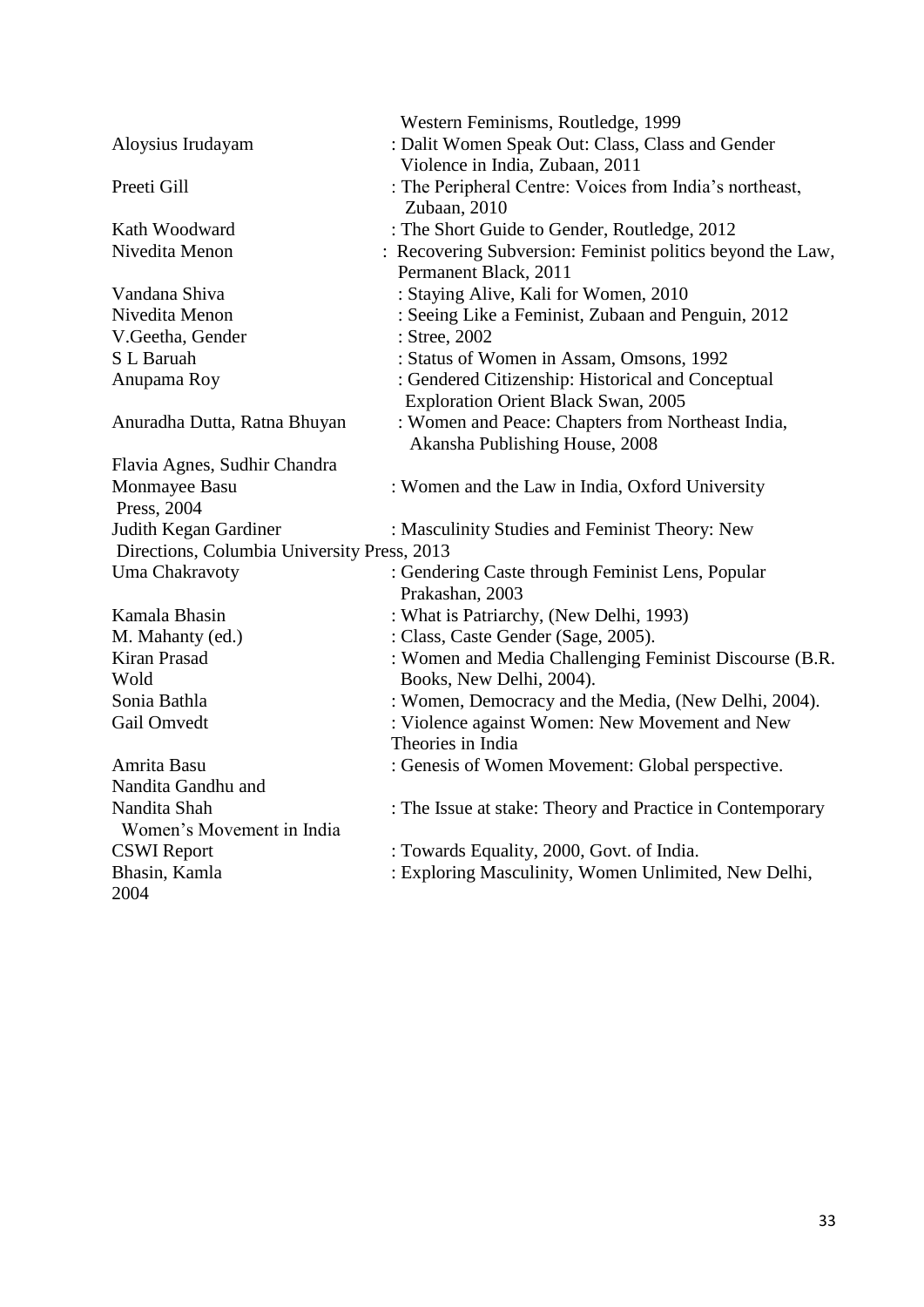| <b>Title of the Course</b>           | <b>Understanding Social Movements in India</b> |
|--------------------------------------|------------------------------------------------|
| Course No.                           | <b>PSCG 208 (GE)</b>                           |
| Total Lectures of 1 hour duration:   | 48                                             |
| Tutorial classes of 1 hour duration: | 32                                             |
| <b>Total Credits</b>                 | 04                                             |

# **Course Objectives:**

Politics, although being dominated to a certain extent by the commands of the rulers, cannot be implicit without getting understood the issues and concerns of the ruled-their engagements/ participation in day to dayaffairs of politics. The state as well as non-state actors plays their role in shaping/reshaping the ambit of politics. The mass involvement in politics-their interactions/negotiations with the state, are seem to be, the determinant factors for the state of democracy in modern democratic states-India has not been an exception in this regard. The course has been designed to make the learners understood the collective actions/mobilization of the masses- their involvement in politics through social movements. While understanding the politics of the masses the colonial perspective-its legacy in post-colonial India's movement politics has been taken into account.

#### **Course Contents:**

| Unit         | <b>Topic</b>                                                | No. of  | No. of          |
|--------------|-------------------------------------------------------------|---------|-----------------|
|              |                                                             | Lecture | <b>Tutorial</b> |
|              | <b>Conceptual and Theoretical Framework:</b>                | 10      | 06              |
|              | Meaning, Nature and Significance of Social Movements        |         |                 |
| $\mathbf I$  | Theories of Social Movements- Liberal, Marxist and Relative |         |                 |
|              | Deprivation                                                 |         |                 |
|              | <b>New Social Movements</b>                                 |         |                 |
|              | Democracy and Social Movements                              |         |                 |
|              | Movements against Social Prejudices and Superstitions in    | 09      | 07              |
| $\mathbf{I}$ | <b>Colonial India:</b>                                      |         |                 |
|              | Movements against Sati System and Child Marriage (Raja      |         |                 |
|              | Rammohan Roy)                                               |         |                 |
|              | Movements against Casteism and Untouchability (M.K.         |         |                 |
|              | Gandhi, B.R. Ambedkar)                                      |         |                 |
|              | <b>Movements for Social Justice-I:</b>                      | 09      | 07              |
| III          | <b>Backward Class Movement</b>                              |         |                 |
|              | <b>Students' Movement</b>                                   |         |                 |
|              | <b>Movements for Social Justice-II:</b>                     | 10      | 06              |
| IV           | <b>Tribal Movements</b>                                     |         |                 |
|              | Women's Movements                                           |         |                 |
|              | <b>Dalit Movements</b>                                      |         |                 |
|              | <b>Movements for Social Justice-III:</b>                    | 10      | 06              |
|              | <b>Agrarian Movement</b>                                    |         |                 |
| V            | <b>Working Class Movement</b>                               |         |                 |
|              | Environmental and Ecological Movement<br>(Chipko)<br>and    |         |                 |
|              | Narmada BachaoAndolon)                                      |         |                 |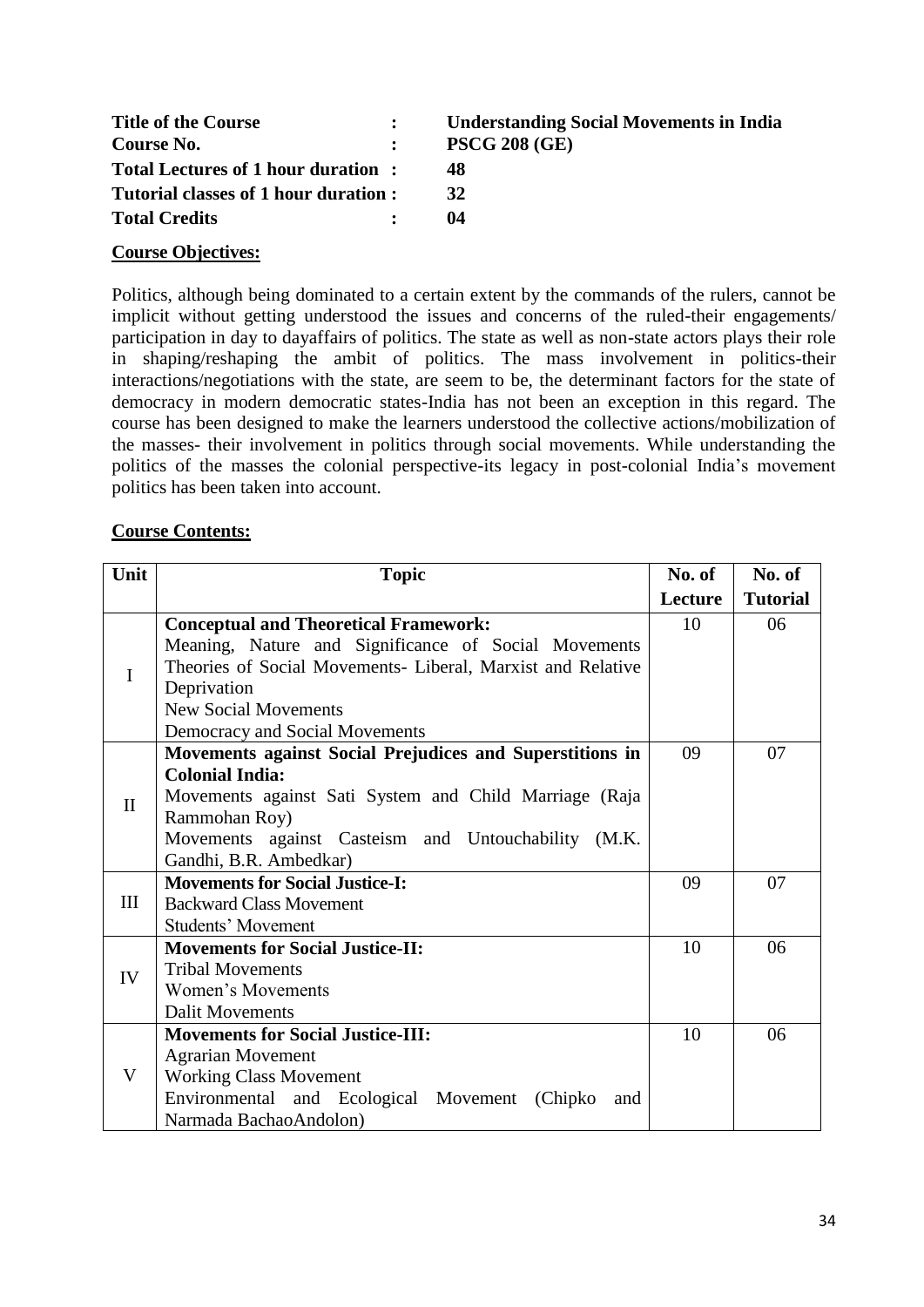### **Mode of Assessment/Assessment Tools:**

#### **In-Semester Examination (Total Marks- 40):**

Sessional Test I: Total Marks- 10 Sessional Test II: Total Marks- 10 **Any two** tools from Paper Presentation, Home Assignment, Dissertation, Viva Voce, Group Discussion, Micro Teaching, Mock Parliament etc. of 10 marks each: Total Marks- 20

**End-Semester Examination (Total Marks- 60):** Written Examination covering the entire Syllabus

#### **Expected Learner Outcomes:**

After going through this Course the learners are basically expected to have a critical outlook on the significant social movements in India-the rationale-objectives-impact of the movements, their role in making/unmaking the ambit of politics in India The history of social movements since social reforms period till the present time and the very wider intellectual landscape within which ideas of collective action, protest and resistance have travelled are expected to be understood by the learners with a critical approach.

| Ghanashyam Shah               | : Social Movements in India: A Review of Literature, Sage                                    |
|-------------------------------|----------------------------------------------------------------------------------------------|
| Publications,                 | New Delhi, 1990.                                                                             |
|                               | : Social Movements and the State, SagePublication, New Delhi,                                |
| 2002.                         |                                                                                              |
|                               | : Dalit Identity and Politics, Sage Publication, New Delhi, 2001.                            |
| M.S.A. Rao                    | : Social Movements in India, Vol. I and II, Manohar Publishers,                              |
| New Delhi,                    | 1978.                                                                                        |
| Rajendra Singh (ed.)          | : Social Movement, Old and New: A Post-Modern Critique, Sage<br>Publishers, New Delhi, 2001. |
| T. K. Oommen                  | : Nation, Civil Society and Social Movements, Sage, Delhi, 2004.                             |
| ParthaChatterjee              | : The Politics of the Governed: Reflections on Popular Politics in                           |
| Most of                       | the World, Permanent Black, New Delhi, 2004.                                                 |
| Raka Ray & Mary F.            | : Social Movements in India, Oxford University Press, New Delhi, 2005.                       |
| Katzenstin (ed.)              |                                                                                              |
| David S. Meyer, Nancy         | : Social Movements, Oxford, New York, 2002.                                                  |
| James Petras, Henry Vettmeyer |                                                                                              |
|                               | Whittilev, Belinda Robnett : Social Movements and State Power, Pluto Press, London, 2003.    |
| Donatella dellaPorta          | Social Movements, Political Violence, and the State: A                                       |
| Comparative                   | Analysis of Italy and Germany, Cambridge University Press,                                   |
| 2006                          |                                                                                              |
| Paul R. Brass                 | : Ethnicity and Nationalism, Sage Publishers, New Delhi, 1991.                               |
| M.V. Nadarkarni               | : Farmer's Movement in India, Allied, New Delhi, 1987.                                       |
| $K.S.$ Singh (ed.)            | : Tribal Movement, in India, Vol. I and II, New Delhi, Manohar,                              |
| 1983.                         |                                                                                              |
| <b>Charles Nicola</b>         | : Feminist Social Movement & Changing Social Politics,                                       |
| Macmillan                     | Publishers, 1999.                                                                            |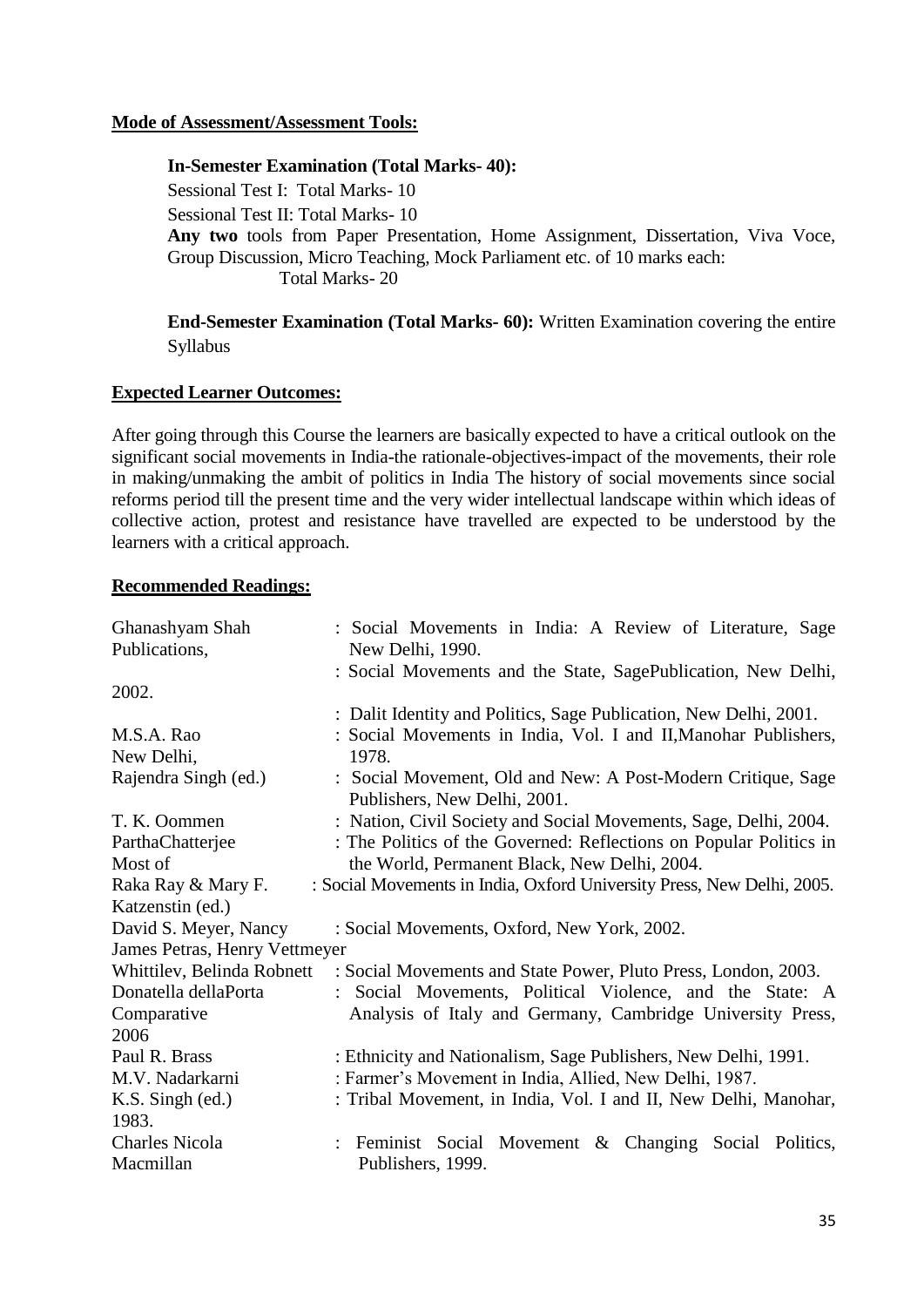| SudhaPai               | and the Unfinished Revolution:<br>The<br>Dalit Assertion            |
|------------------------|---------------------------------------------------------------------|
| BahujanSamaj Party     | in Uttar Pradesh, Sage Publication, New Delhi, 2002.                |
| Andre Gunder Frank and |                                                                     |
| <b>Marta Fuentes</b>   | : Nine Theses on Social Movements, Economic and Political           |
| Weekly, 32             | $(35)$ , August, 1987.                                              |
| IrfanHabib             | : The Peasant in Indian History, Social Scientist, 11(3), March,    |
| 1983.                  |                                                                     |
| AshishGhosh (ed.)      | : Dalits and Peasants: The Emerging Caste-Class Dynamics,           |
| GyanSagar              | Publication, 1999.                                                  |
| Christophe Jaffrelot   | : India's Silent Revolution, Permanent Black, New Delhi, 2002.      |
| <b>Eleanor Zelliot</b> | : From Untouchable to Dalit: Essays on the Ambedkar Movement,       |
| Manohar                | Publishers, New Delhi, 1998.                                        |
| GirinPhukan            | : Ethnicisation of Politics in Northeast India, South Asian         |
|                        | publishers, New Delhi, 2003                                         |
| SanjibBaruah           | : Indian Against itself: Assam and the Politics of Nationality,     |
| Oxford, New            | Delhi, 1999.                                                        |
| ManirulHussain         | : The Assam Movement- Class, Ideology and Identity, Sage,           |
| Delhi, 1993.           |                                                                     |
| SandhyaGoswami         | : Language Politics in Assam, Ajanta Publications, New Delhi, 1997. |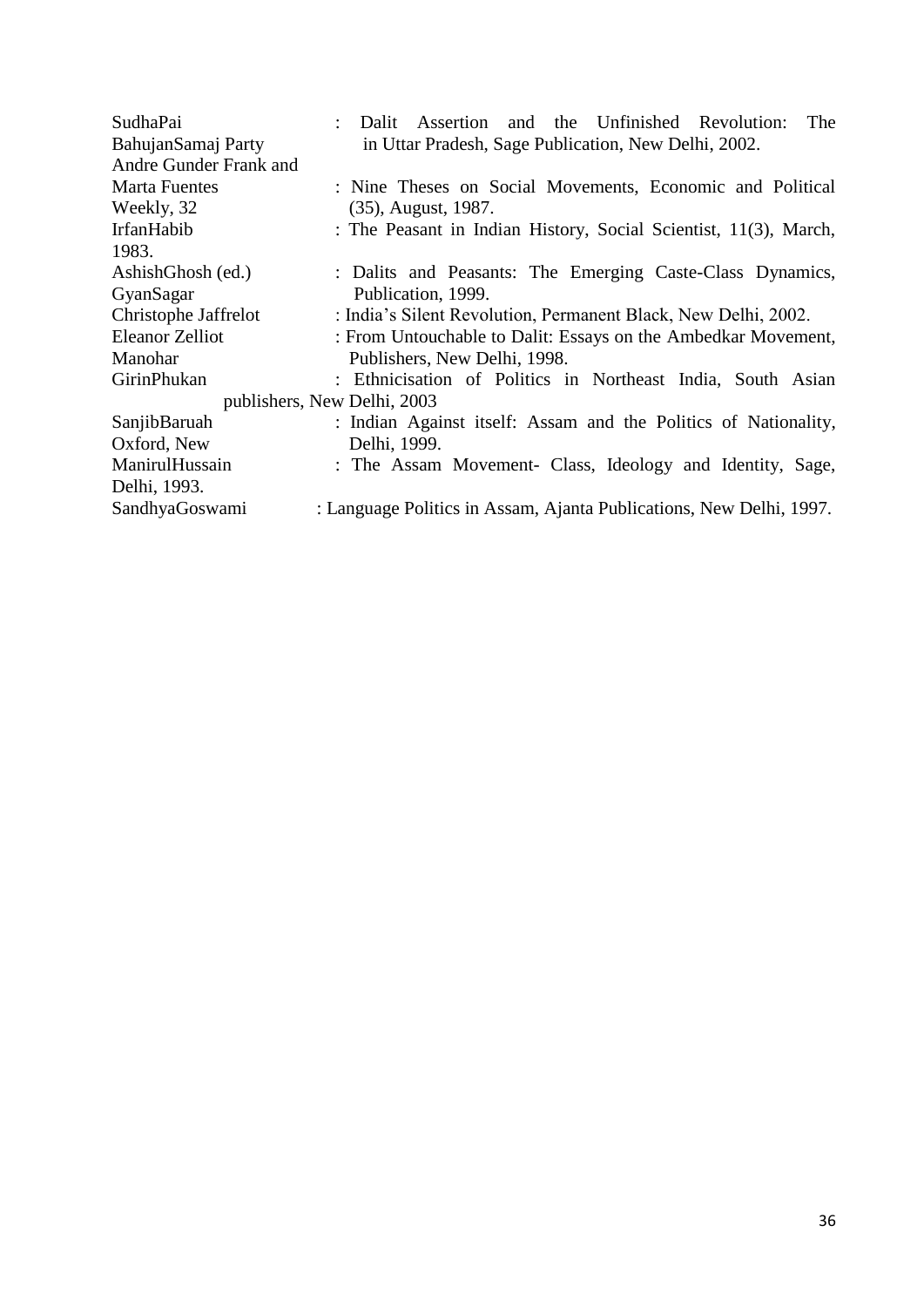| <b>Title of the Course</b>           | $\mathbf{L}$ | <b>Understanding Development: Policies and Practices</b> |
|--------------------------------------|--------------|----------------------------------------------------------|
| Course No.                           | $\mathbf{L}$ | <b>PSCG 209 (GE)</b>                                     |
| Total Lectures of 1 hour duration:   |              | 48                                                       |
| Tutorial classes of 1 hour duration: |              | 32                                                       |
| <b>Total Credits</b>                 |              | 04                                                       |

### **Course Objective:**

This course intends to acquaint the students with the debates and discussions on different political theories of contemporary relevance with a view to facilitate them in developing the art of critical thinking and analysis. The core themes of the course are distributed in Unit-II, III and IV. The Unit-I presents a brief overview of the concept of Political Theory.

| Unit          | <b>Topic</b>                                             | No. of  | No. of           |
|---------------|----------------------------------------------------------|---------|------------------|
|               |                                                          | Lecture | <b>Tutorials</b> |
| <b>Unit-I</b> | <b>Meaning and Concept:</b> Growth and Development,      | 09      | 06               |
|               | Human Development, Sustainable Development, State        |         |                  |
|               | steered Development, Globalization and contemporary      |         |                  |
|               | political economy of Development                         |         |                  |
| Unit-II       | Theories and Perspectives of Development- Liberal,       | 09      | 06               |
|               | Marxist and Gandhian perspectives of Development;        |         |                  |
|               | Modernisation Theory, Dependency Theory, Theory of       |         |                  |
|               | Globalization                                            |         |                  |
| Unit-III      | <b>Global Issues-</b> Market economy and Development,    | 10      | 06               |
|               | Agrarian Distress, Poverty and Food insecurity, Land     |         |                  |
|               | Issues, Water issues, Development induced                |         |                  |
|               | Displacement, Human Rights and Development               |         |                  |
| Unit-IV       | <b>Political Economy of Development- Trade and</b>       | 10      | 07               |
|               | Development, Foreign Aid and Development in Third        |         |                  |
|               | World Countries, Governance and Transparency- WTO        |         |                  |
|               | and International Financial Institutions                 |         |                  |
| Unit-V        | <b>Development Dynamics in India-</b> Nehruvian Model of | 10      | 07               |
|               | Development, Economic Planning and Liberalisation,       |         |                  |
|               | Indian experience with Neo-liberalism, Peoples'          |         |                  |
|               | Movements and Development; Land, People and              |         |                  |
|               | Development in India                                     |         |                  |

- **Amartya Sen**, *The Idea Justice*, New Delhi: Penguin Books, 2009
- **Gurpreet Mahajan** (Ed), *Democracy, Difference and Social Justice*, New Delhi: Oxford University Press, 1998.
- **Richard Peet and Elaine Hartwick**, *Theories of Development: Contentions, Argument and Alternatives*, Rawat Publications, New Delhi, 2010
- **Stephen Mihm**, *Crisis Economics*, Penguin, 2010
- **P Sainath**, *Everybody Loves a Good Drought*, Penguin, 1996
- **David Harvey,** *A Brief History of Neo-liberalism*, Oxford University Press, 2010
- **David Harvey**, The Enigma of Capital and the Crises of Capitalism, Oxford University Press, 2010
- **Alternative Economic Survey,** *India: Two Decades of Neo-liberalism*, Daanish Books, 2012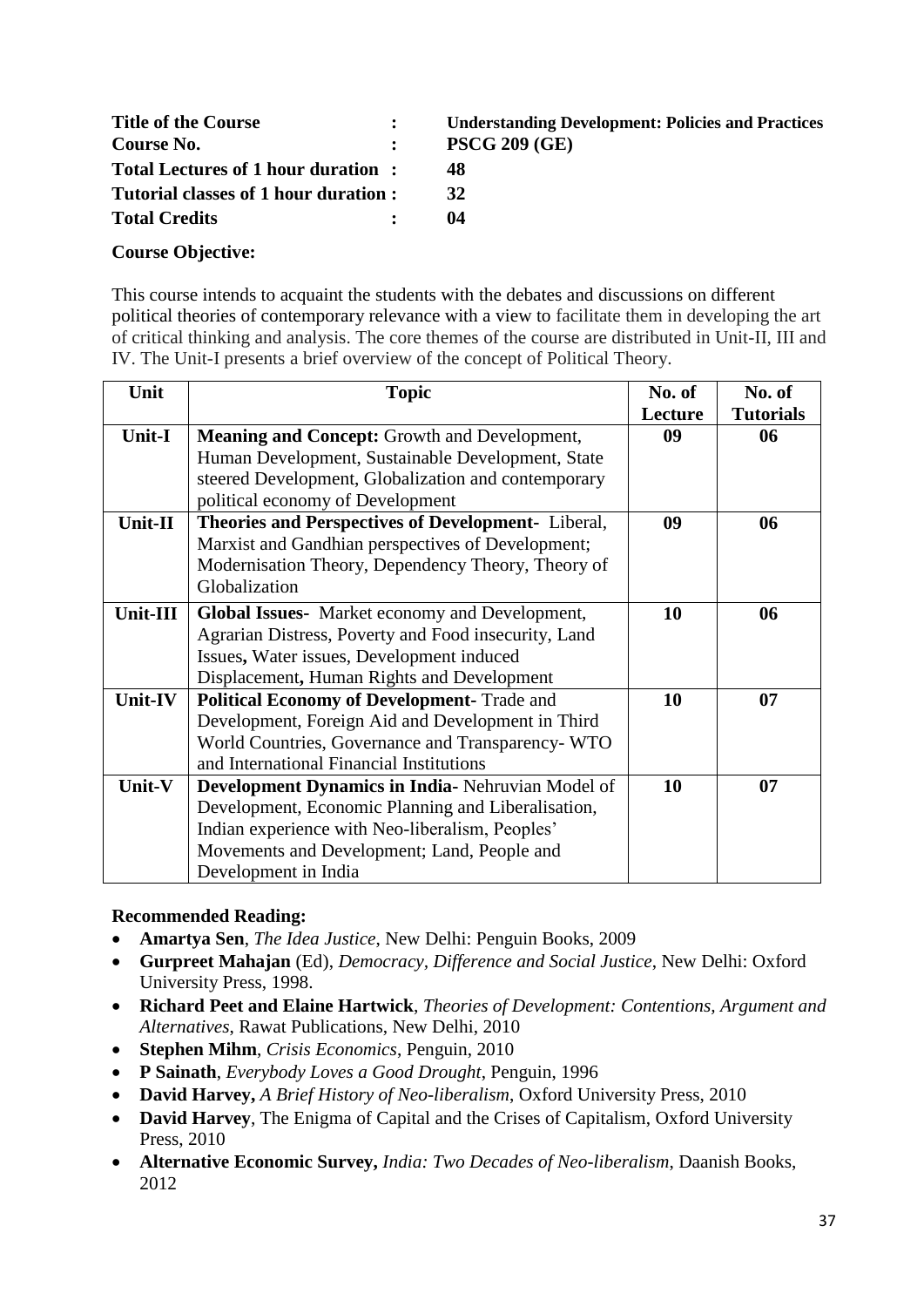- **Ilan Kapoor***, The Postcolonial Politics of Development*, Routledge, 2008
- **Amartya Sen,** *Poverty and Famine: Entitlement and Deprivation***,** 1999
- **Atul Kohli,** *State-Directed Development: Political Power and Industrialization in the Global Periphery*, Cambridge University Press, 2004
- **Atul Kohli,** *State and Poverty in India*, Cambridge University Press, 1989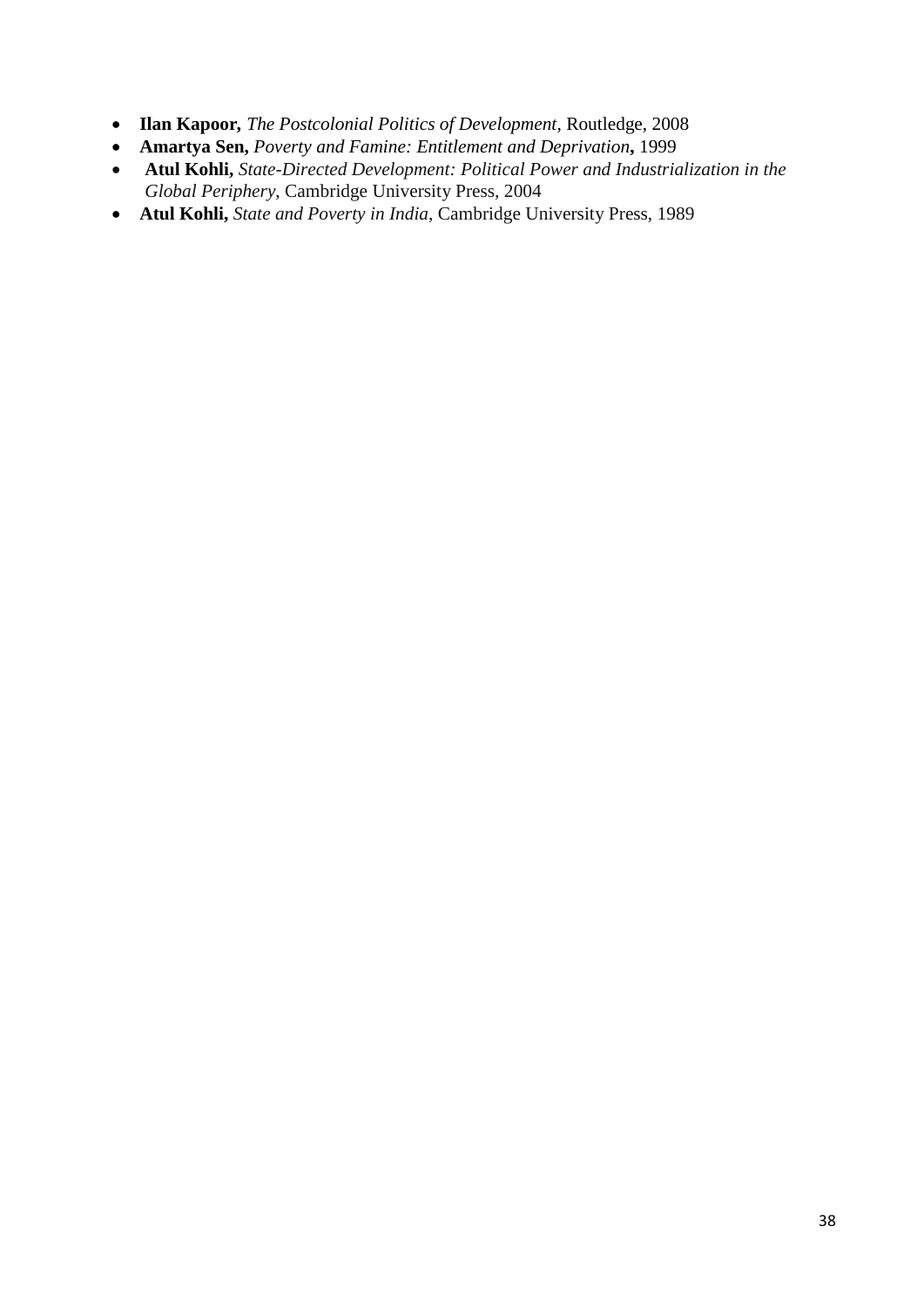## **THIRD SEMESTER**

# **CORE COURSES**

| <b>Title of the Course</b>           | <b>Political Theory</b> |
|--------------------------------------|-------------------------|
| Course No.                           | <b>PSCC 301</b>         |
| Total Lectures of 1 hour duration:   | 48                      |
| Tutorial classes of 1 hour duration: | 32                      |
| <b>Total Credits</b>                 | 04                      |

## **Course Objective:**

This course intends to acquaint the students with the debates and discussions on different political theories of contemporary relevance with a view to facilitate them in developing the art of critical thinking and analysis. The core themes of the course are distributed in Unit-II, III and IV. The Unit-I presents a brief overview of the concept of Political Theory.

| Unit         | <b>Topics</b>                                               | No. of          | No. of           |
|--------------|-------------------------------------------------------------|-----------------|------------------|
|              |                                                             | <b>Lectures</b> | <b>Tutorials</b> |
| $\mathbf I$  | <b>Political Theory: An Introduction</b>                    | 10              | 7                |
|              | Meaning and Relevance,                                      |                 |                  |
|              | Types: Explanatory, Normative, Contemplative                |                 |                  |
|              | Approaches-Positivism, Marxism, Structuralism,<br>$\bullet$ |                 |                  |
|              | Empiricism, Deconstructionism, Post Modernism               |                 |                  |
|              | Decline of Political Theory Debate- David Easton,           |                 |                  |
|              | Alfred Cobban and Issaiah Berlin                            |                 |                  |
| $\mathbf{I}$ | <b>Nation, State and Civil Society</b>                      | 10              | $\overline{7}$   |
|              | Liberal-Robert Nozick, F.A Hayek                            |                 |                  |
|              | Marxist- Gramsci, Prabhat Patnaik                           |                 |                  |
| Ш            | <b>Liberty, Equality and Justice</b>                        | 10              | 6                |
|              | Relation between Liberty, Equality and Justice              |                 |                  |
|              | Negative and Positive Liberty, Civil and Political          |                 |                  |
|              | Liberty                                                     |                 |                  |
|              | Equality: Equality of Opportunity, Equality of<br>welfare   |                 |                  |
|              | Justice: Procedural and Substantive Justice, Rawls          |                 |                  |
|              | on Justice, Nozick's Entitlement Theory of Justice          |                 |                  |
| IV           | <b>Democracy and Citizenship</b>                            | 9               | 6                |
|              | Democracy: Theories of Democracy- Elitist,                  |                 |                  |
|              | Pluralist, Marxist, Radical, Deliberative,                  |                 |                  |
|              | Egalitarian, Third World view                               |                 |                  |
|              | Citizenship: T. H. Marshal's Welfare - Rights<br>$\bullet$  |                 |                  |
|              | Version of Citizenship, Critiques of Citizenship-           |                 |                  |
|              | <b>Feminist and Subaltern</b>                               |                 |                  |
|              |                                                             |                 |                  |
| $\mathbf{V}$ | <b>Rights and Multiculturalism</b>                          | 9               | 6                |
|              | Natural Rights, the Rights of Man, Women's Rights           |                 |                  |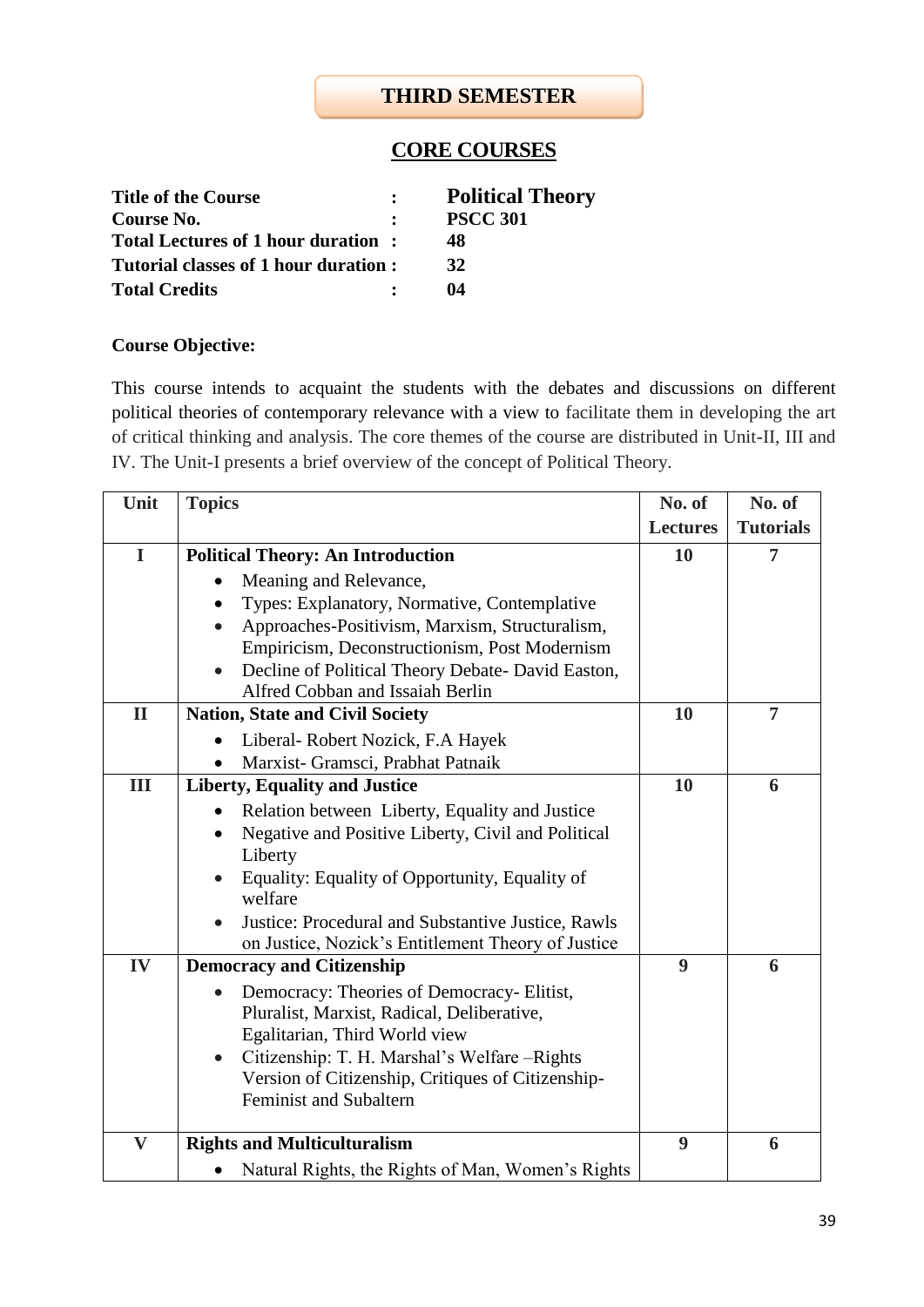|  | as Human Rights, LGBTQ rights                     |  |
|--|---------------------------------------------------|--|
|  | Multiculturalism: Thick and Thin Multiculturalism |  |
|  | Bhikhu Parekh's Dialogical approach on            |  |
|  | Multiculturalism                                  |  |

- Mckinnon, Catriona, (ed.), Issues in Political Theory, New York: Oxford University Press, 2008
- Bhargava, Rajeev and Ashok Acharya., Political Theory: An Introduction, Pearson, Delhi, 2008
- Heywood, Andrew, Political Theory, Palgrave, New York, 2005
- Gauba, O.P., An Introduction to Political Theory, MacMillan India Ltd, Delhi, 2007
- Sabine, George H., A History of Political Theory, Surjeet Publications, Delhi, 2007
- Held, David., Political Theory and the Modern State, Worldview Publications, Delhi, 1998
- Heater, Derek., What is Citizenship? Polity Press, Cambridge, 1999
- Rawls, John., A Theory of Justice, Oxford University Press, Oxford, 1971
- Pantham Thomas, Political Theories and Social Reconstruction, Sage India, New Delhi, 1995
- Sen, Amartya., Inequality Re-examined, Clarendon Press, Oxford, 1992
- Barry, B., Culture and Equality, Polity Press, Oxford, 2001
- Parekh, B., Rethinking Multiculturalism: Cultural Diversity and Political Theory, Palgrave Macmillan, Basingstoke: UK
- Callan, E., Creating Citizens, Oxford University Press, Oxford, 1997
- Donnely, J., Universal Human Rights in Theory and Practice, Cornell University Press: London, 2003
- Miller, D., The Liberty Reader, Edinburgh University Press: Edinburgh, 2006
- Riley, J., Mill: On Liberty, Routledge, London, 1998
- Kymlicka, Will., Multicultural Citizenship: A Liberal Theory of Minority Rights, Oxford University Press, Oxford, 1995
- Bakshi, Om., The Crisis of Political Theory: An Inquiry into Contemporary Thought, Oxford University Press, Delhi, 1987
- Hackaer, Andrew., Political Theory: Philosophy, Ideology and Science, Macmillan, Toronto, 1961
- Kothari, Rajni (ed.)., State and Nation Building: A Third World Perspective, Allied Publishers, Bombay, 1976
- Bhagawati, Dhiren., Engaging Freedom, Engaging Freedom: Some Reflections on Politics, Theory and Ideology, DVS Publishers, Guwahati, 2009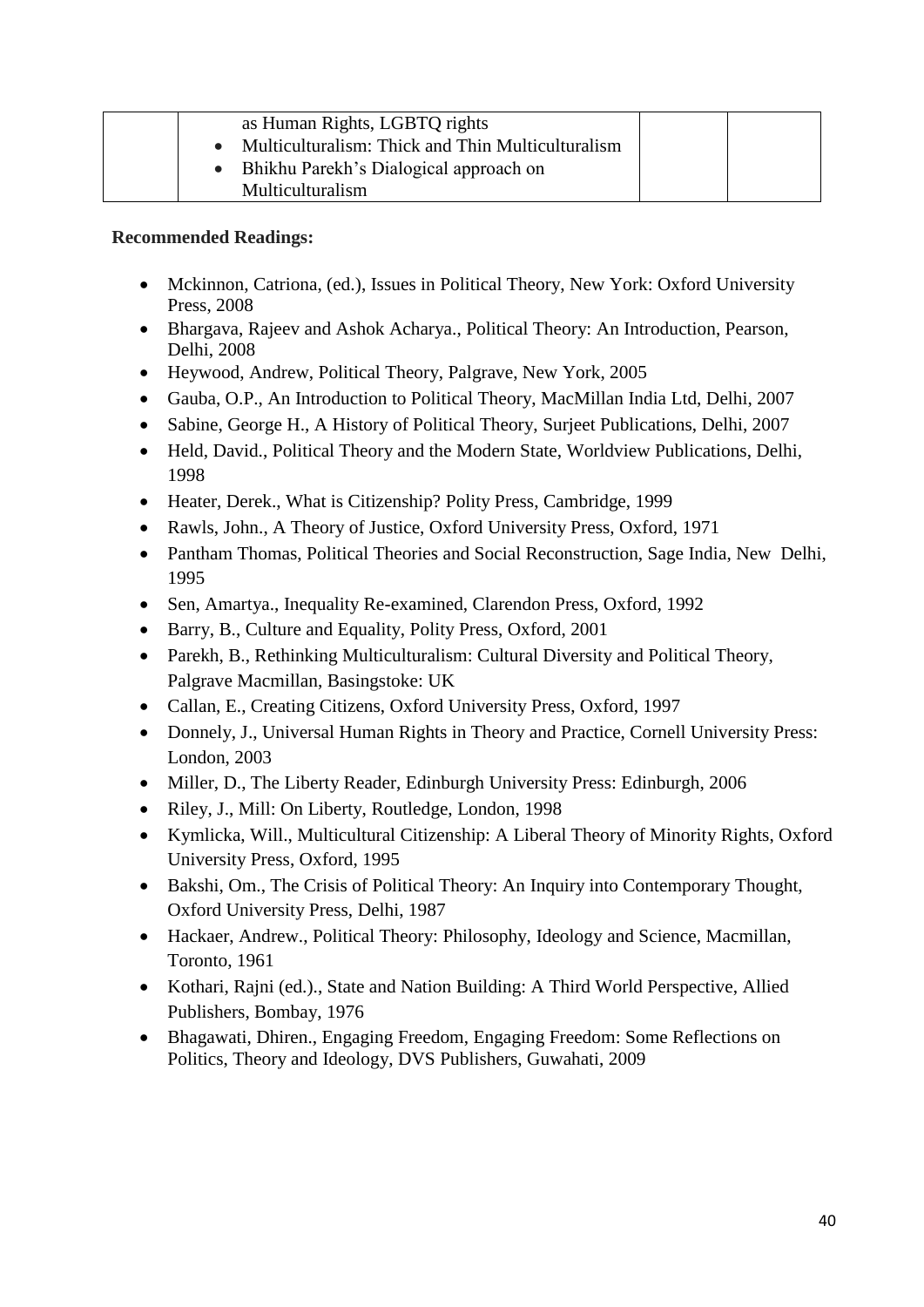| <b>Title of the Course</b>           | Comparati       |
|--------------------------------------|-----------------|
| Course No.                           | <b>PSCC 302</b> |
| Total Lectures of 1 hour duration:   | 48              |
| Tutorial classes of 1 hour duration: | 32              |
| <b>Total Credits</b>                 | 04              |

**Title of the Course : Comparative Politics: Theories and Analysis**

- 
- 

| Unit         | <b>Topic</b>                                                    | No. of  | No. of           |
|--------------|-----------------------------------------------------------------|---------|------------------|
|              |                                                                 | Lecture | <b>Tutorials</b> |
| $\mathbf I$  | Comparative Politics-Meaning, Nature<br>Scope,<br>and           | 09      | 06               |
|              | Methodology of the study of Comparative Politics, Revolution    |         |                  |
|              | in the study of Comparative Politics and its Impact             |         |                  |
| $\mathbf{I}$ | Modern approaches to the study of Comparative Politics:         | 10      | 07               |
|              | Structural Functionalism, Political Sociology,<br>Political     |         |                  |
|              | Economy – Marxist and Third World approach                      |         |                  |
| III          | Theories of Comparative Politics: Theories of State, Political  | 10      | 07               |
|              | Culture, Political Development, Political Conflict, Political   |         |                  |
|              | <b>Revolution, Political Socialization</b>                      |         |                  |
| IV           | Meaning, Nature and Importance of Political Participation,      | 10      | 06               |
|              | Typology of Political Participation, Political Participation in |         |                  |
|              | Democracy                                                       |         |                  |
| $\mathbf{V}$ | Political Parties and Interest Groups- Democracy and Political  | 09      | 06               |
|              | Parties, Typology of Political Parties and Interest Groups      |         |                  |

# **Readings:**

| : The Theories of Comparative Politics (Westview Press,<br>Oxford, 1994).                               |
|---------------------------------------------------------------------------------------------------------|
| : Comparative Politics, Surjeet Publications, Delhi, 1996.                                              |
|                                                                                                         |
| : Comparative Politics To-day a world view (Pearson Education,<br>in G. Bingham Powell<br>Delhi, 2004). |
|                                                                                                         |
|                                                                                                         |
| : Comparative Politics of the Third World (Viva Book Pvt. Ltd.)                                         |
|                                                                                                         |
| : Modern comparative Politics, (Prentice Hall, New Delhi, 1999).                                        |
| : Comparative Politics (Atlantic Publishers and Distributors,<br>New Delhi, 2003).                      |
|                                                                                                         |
| : State and Civil Society, (Sage, New Delhi, 1995).                                                     |
| : Modern Political Theory (New Delhi, Vikas, 1994).                                                     |
| : Political theories and social reconstruction, (Sage Publication,<br>New Delhi, 1995)                  |
| : Comparative Political Theory : New Dimension, (Sterling,                                              |
|                                                                                                         |
| Delhi 1987)                                                                                             |
| : Understanding Comparative Politics : A framework f                                                    |
| (Oxford, 1995)                                                                                          |
| : The State of Political Theory (Calcutta, K.P. Begehi, 1978)                                           |
|                                                                                                         |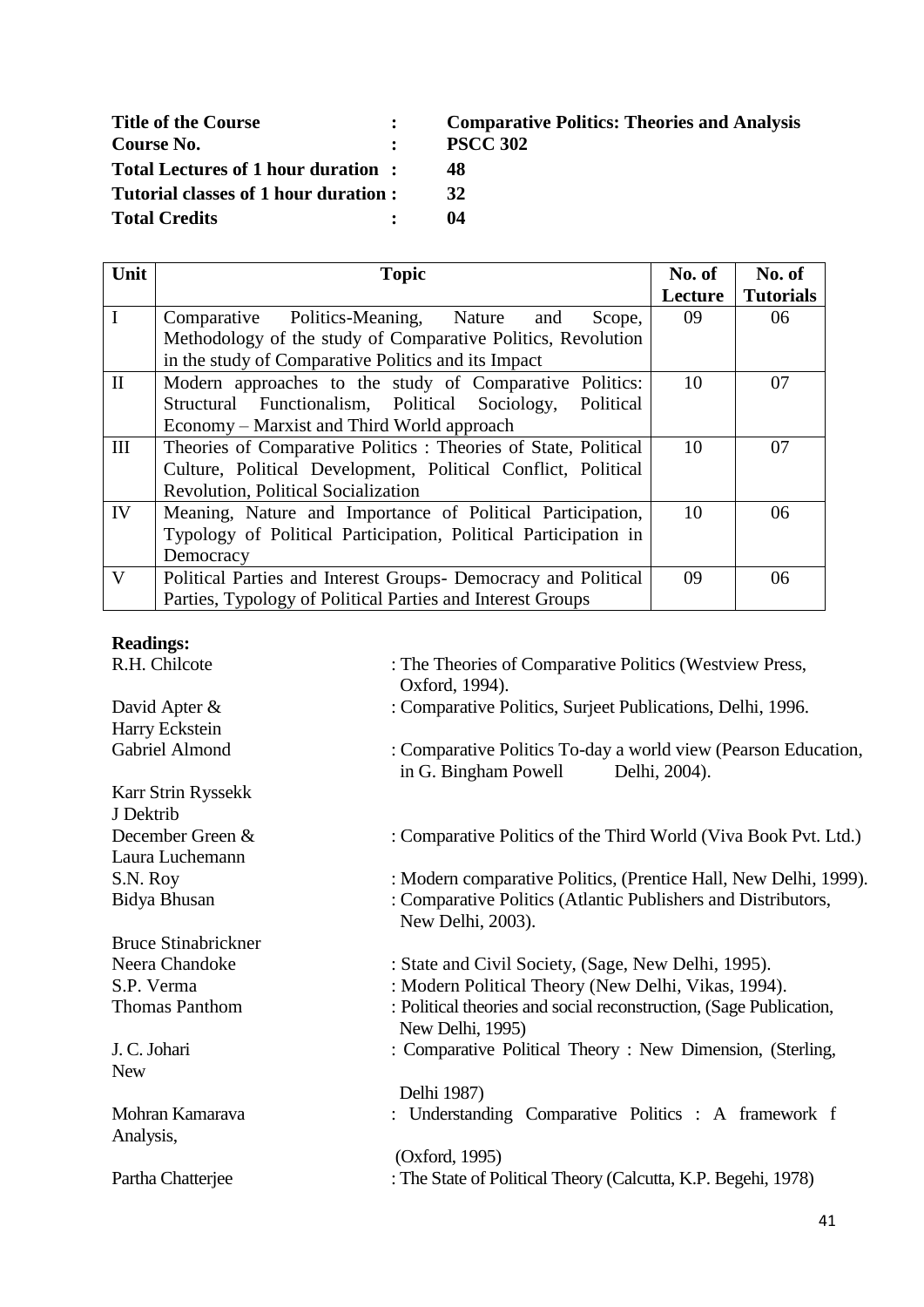| J.C. Johari<br>C. Pateman<br>Polity | : Comparative Politics (Sterling Publisher Pvt. Ltd, New Delhi, 2003)<br>: Feminist Interpretation and Political Theory, Cambridge,                                              |
|-------------------------------------|----------------------------------------------------------------------------------------------------------------------------------------------------------------------------------|
|                                     | press, 1991                                                                                                                                                                      |
| R. Stratchey<br>Great               | : The cause; A short History of the Women's Movement in                                                                                                                          |
|                                     | Britain, London Virago, 1978                                                                                                                                                     |
| I. M. Young                         | :Justice and the Politics of Difference, Oxford, Princeton<br>University Press, 1990                                                                                             |
| Chandro Talpade                     |                                                                                                                                                                                  |
| Mohanty                             | : Under Western Eyes; Feminist scholarship and Colonial<br>Discourses in, Contemporary Postcolonial Theory – a Reader<br>Padmini Mongia, Oxford University press New Delhi, 2000 |
| Gayatri Chakravorty                 | : Post Structuralism, Marginality                                                                                                                                                |
| Spivak                              | : Postcoloniality and Value, in Contemporary Postcolonial                                                                                                                        |
|                                     | Theory-a Reader, ed., Padmini Mengra, Oxford University<br>press, New Delhi, 2000                                                                                                |
|                                     | The Routeledge companion to Feminism and Post Feminism, ed.,<br>Sarah Ganible, London, NY, 2001                                                                                  |
| <b>Rosemary Radford</b>             | : New Women/New-Earths, Sexist Ideologies and Human                                                                                                                              |
| Ruether                             | Liberation, New York, the Seabury press, 1975                                                                                                                                    |
| Vandana Shiva                       | : Staying Alive: Women, Ecology and Development, London,<br>Zed Books, 1988                                                                                                      |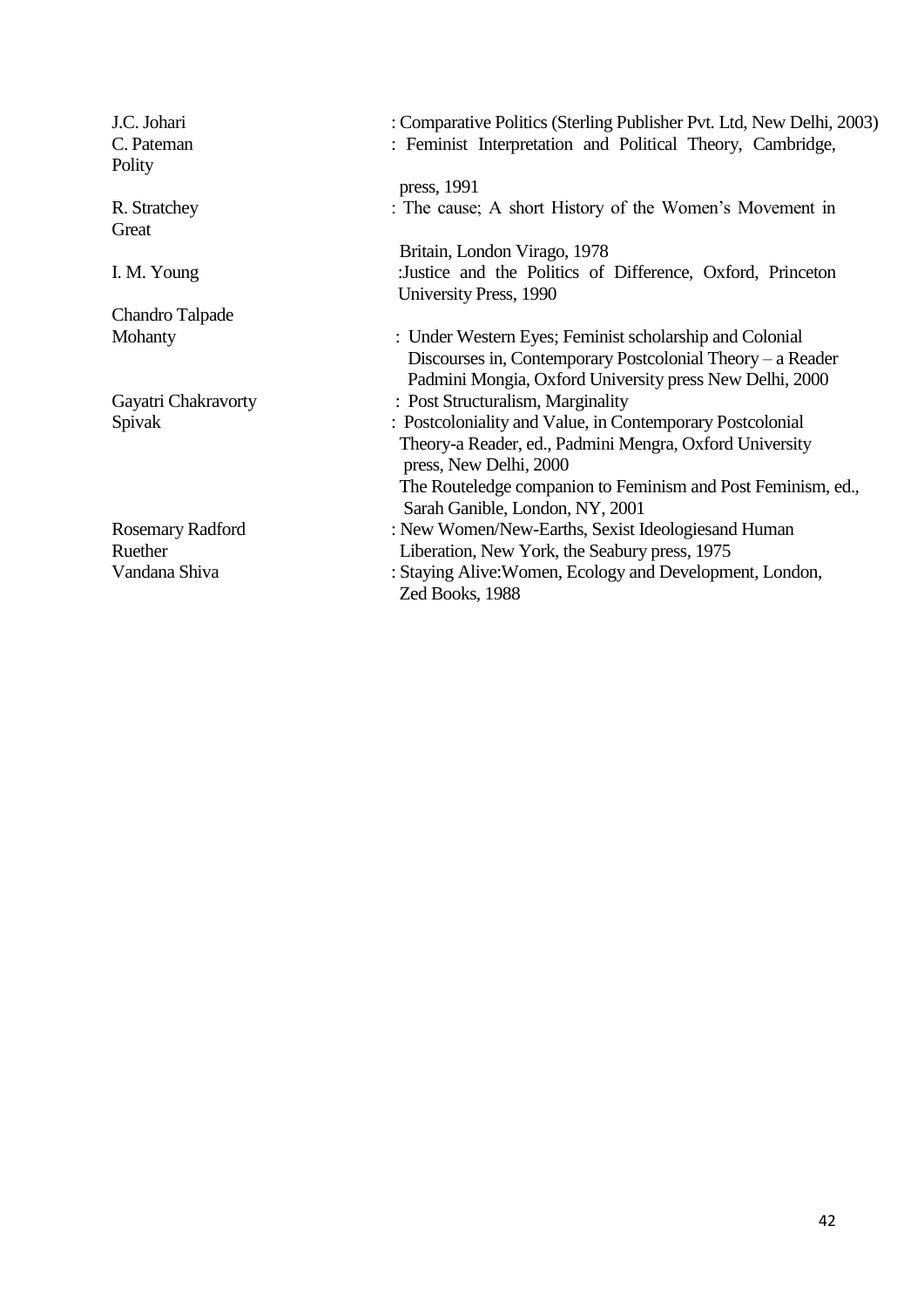| <b>Title of the Course</b>           | P  |
|--------------------------------------|----|
| Course No.                           | P۶ |
| Total Lectures of 1 hour duration:   | 48 |
| Tutorial classes of 1 hour duration: | 32 |
| <b>Total Credits</b>                 | 04 |

# **Title of the Course : Politics of Developing Countries Course No. : PSCC 303**

- 
- 

| Unit     | Topic                                                     | No. of   | No. of    |
|----------|-----------------------------------------------------------|----------|-----------|
|          |                                                           | Lectures | Tutorials |
| Unit I   | <b>Understanding the Developing World</b>                 | 10       | 07        |
|          | The Crisis of the Developing World; Theoretical           |          |           |
|          | Approaches: Modernization Theory, Dependency Theory;      |          |           |
|          | Modes of Production                                       |          |           |
| Unit II  | <b>Colonialism and the Politics of Representation</b>     | 10       | 07        |
|          | Colonial Discourse; Colonialism and the Politics of       |          |           |
|          | Knowledge Formation; Race, Class and Colonialism;         |          |           |
|          | Hybridity; Anti-Colonial Resistance.                      |          |           |
| Unit III | <b>Post-Coloniality: Critiques, Positions and Issues</b>  | 10       | 06        |
|          | Theorizing Postcoloniality/Postcolonialism; Post Colonial |          |           |
|          | Hauntings; Building the Post Colonial State, Nation-      |          |           |
|          | Building and the Post-Colonial State.                     |          |           |
| Unit IV  | Neo- Colonialism and the Impact of Globalization          | 09       | 06        |
|          | Neo-Colonialism; Neo Colonialism and the Political        |          |           |
|          | Economy of Aid; Commodity Fetishism; Globalization,       |          |           |
|          | Culture and Identity Crisis                               |          |           |
| Unit V   | <b>Transition to Democracy: Issues and Players</b>        | 09       | 06        |
|          | Democratization in the Developing World; War and          |          |           |
|          | State-Making, Markets and Civil Society                   |          |           |

- Richard Sanbrook (2000), Closing the circle: Democratization and Development in Africa
- Albert Memmi, *The Colonizer and the Colonized*
- Aimé Césaire, *Discourse on Colonialism*
- Léopold Sédar Senghor, "Negritude: A Humanism of the Twentieth Century"
- Homi Bhabha, "Remembering Fanon: Self, Psyche, and the colonial condition"
- Edward Said, *Orientalism*
- Aijaz Ahmad, "*Orientalism* and After"
- Dennis Porter, "*Orientalism* and Its Problems"
- Gayatri Chakravorty Spivak, "Can the Subaltern Speak?"
- Neil Larsen, "DetermiNation: Postcolonialism, Poststructuralism, and the Problem of Ideology"
- Vijay Mishra and Bob Hodge, "What is Post(-)colonialism?"
- Ali Behdad, "*Une Pratique Sauvage*: Postcolonial Belatedness and Cultural Politics"
- Ania Loomba, "Overworlding the 'Third World'"
- Anne McClinotock, "The Angel of Progress: Pitfalls of the Term 'Post-colonialism"
- Ella Shohat, "Notes on the 'Post-colonial'"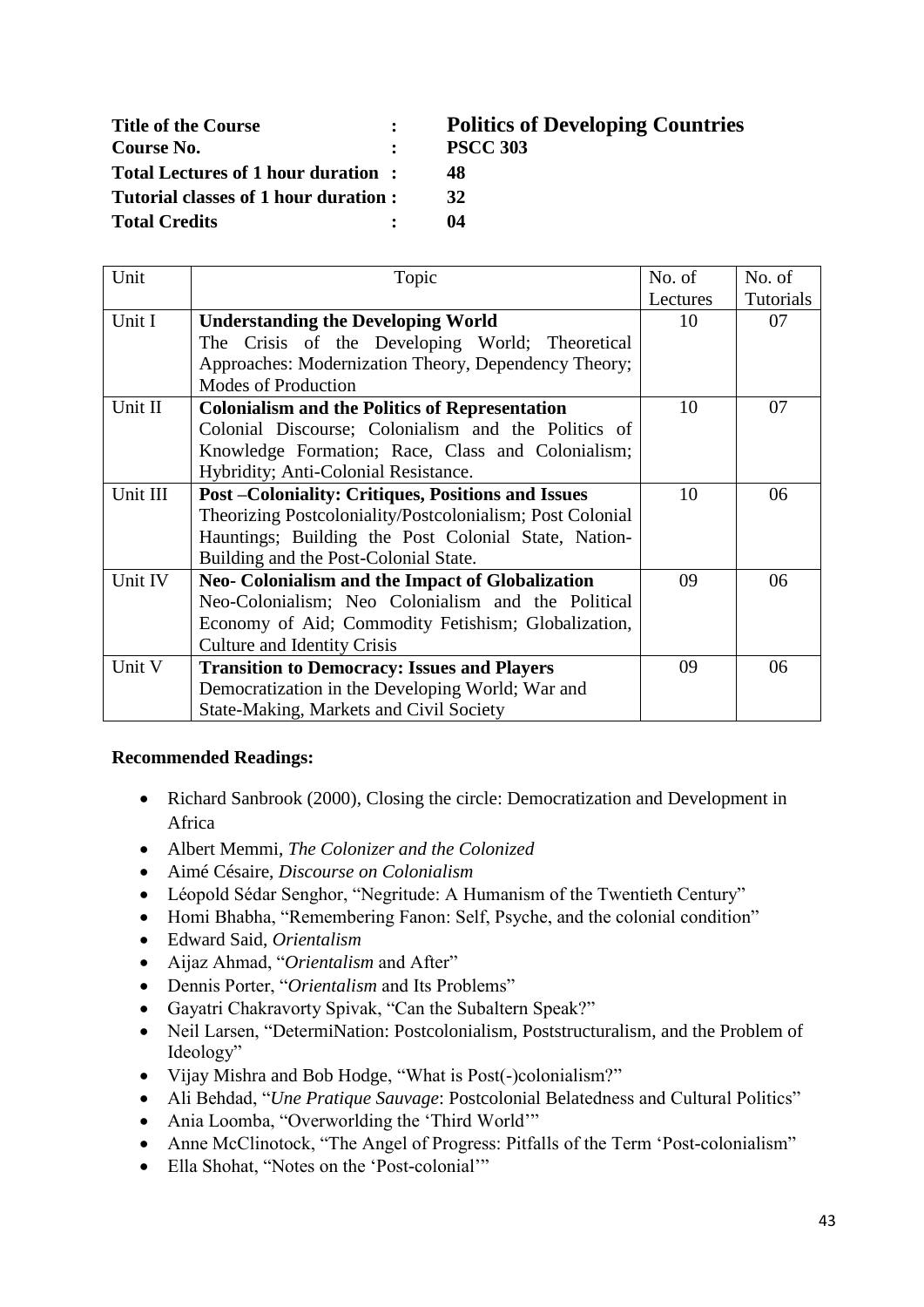- Walter Mignolo, "(Post)Occidentalism, (Post)Coloniality, and (Post)Subaltern Rationality"
- Patrick Williams and Laura Chrisman's *Colonial Discourse and Post-Colonial Theory: A Reader*
- Fawzia Afzal-Khan and Kalpana Seshadri-Crooks' *The Pre-Occupation of Postcolonial*
- Lisa Anderson, "Antiquated Before They Can Ossify: States that Fail Before They Form," *Journal of International Affairs* 58:1 (Fall 2004)
- Mark Berger, "From nation-building to state-building: The geopolitics of development, the nation-state system and the changing global order," *Third World Quarterly* 27:1
- Amartya Sen, "The diverse ancestry of democracy" *Financial Times*. 13 June 2005
- Jeffrey Sachs, "The End of Poverity," *Time* 14 March 2005 at http://www.unmillenniumproject.org/documents/TimeMagazineMar142005- TheEndofPovertysmall1.pdf
- Larry Diamond, "Can the Whole World Become Democratic? Democracy, Development, and International Policies" (April 17, 2003), Center for the Study of Democracy, Paper 03-05.
- Anwar Ibrahim, "Universal Values and Muslim Democracy," *Journal of Democracy* 17.3 (July 2006).
- Jeffrey Herbst, "War and the State in Africa" *International Security* 14:4 (Spring 1990)
- Stein Eriksen, "The Congo war and the prospects for state formation: Rwanda and Uganda compared," *Third World Quarterly* 26:7
- Caroline M. Cooper, "This is Our Way In': The Civil Society of Environmental NGOs in South-West China ," *Government and Opposition* 41:1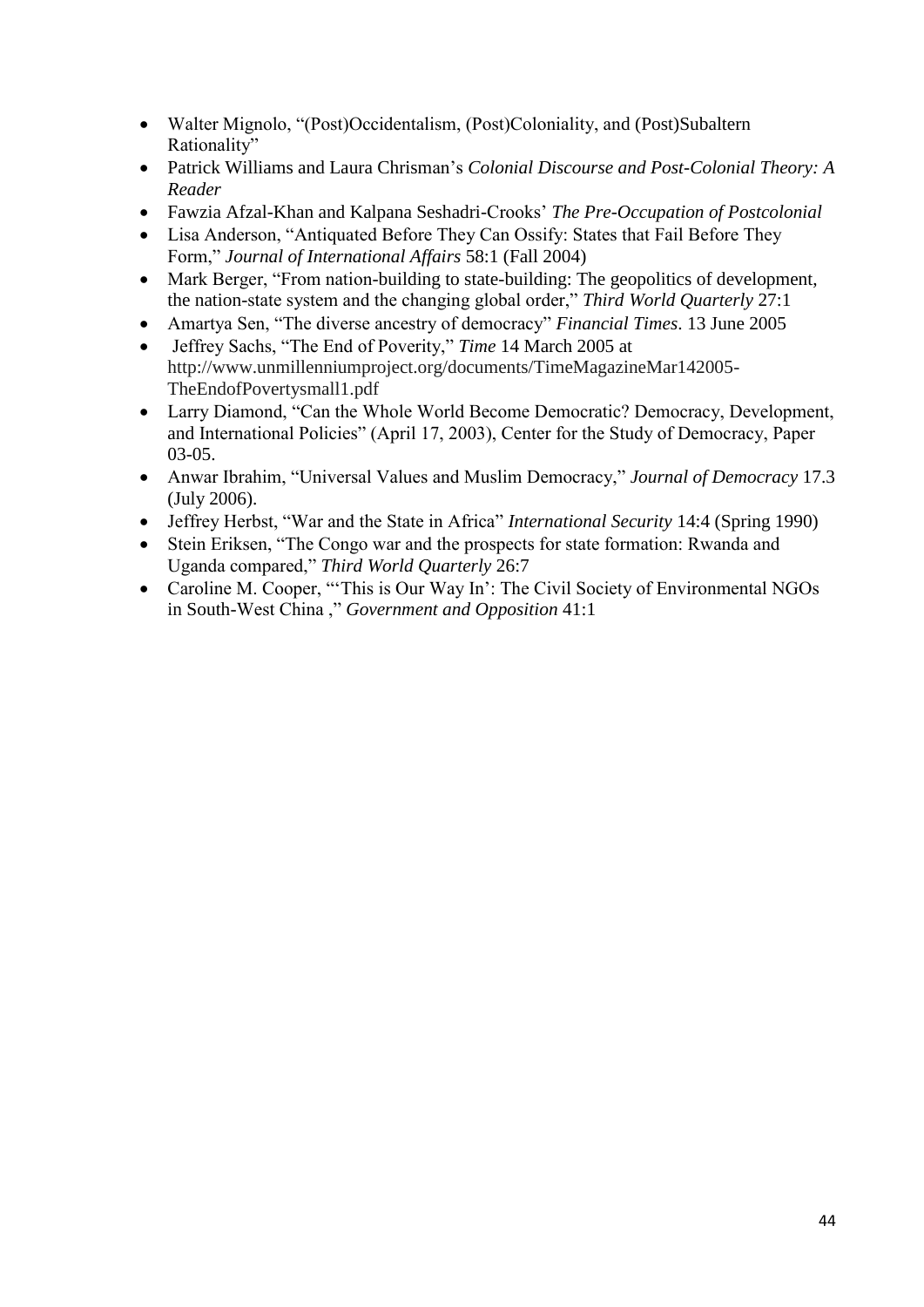## **DISCIPLINE SPECIFIC ELECTIVES**

| <b>Title of the Course</b>           | <b>Rural Development in India</b> |
|--------------------------------------|-----------------------------------|
| Course No.                           | <b>PSCD 304 (DSE)</b>             |
| Total Lectures of 1 hour duration:   | 48                                |
| Tutorial classes of 1 hour duration: | 32                                |
| <b>Total Credits</b>                 | 04                                |

**Course Objective –**The aim of this course is to enable the students to understand about the different aspects of Rural Development in India. It tries to give a critical understanding of the different schemes of the rural development in India and in Assam particularly. The course will also help the students to understand the different issues and challenges of rural development in India.

| Unit         | <b>Topic</b>                                                                     | No. of                | No of                  |
|--------------|----------------------------------------------------------------------------------|-----------------------|------------------------|
|              | Rural Development- Concept, background;                                          | <b>Lectures</b><br>09 | <b>Tutorials</b><br>07 |
| $\mathbf I$  | Nature – Scope – Approaches and Strategies                                       |                       |                        |
|              | <b>State Responses in Rural Development- Contemporary</b><br>trends              |                       |                        |
|              | Administrative and Organisational set up for Rural                               | 10                    | 07                     |
|              | development in India -                                                           |                       |                        |
| $\mathbf{I}$ | Implementing agencies for rural development : Role of                            |                       |                        |
|              | Deputy commissioner – District Development Officers –                            |                       |                        |
|              | Block Development Officer - Village level Workers in<br><b>Rural Development</b> |                       |                        |
|              | Issues of impacting Rural development –                                          | 10                    | 06                     |
|              | Unemployment/ Underemplyment, poverty,                                           |                       |                        |
|              | Managerial Problems of Rural development: Co-                                    |                       |                        |
| III          | ordination – Communication – Supervision and Control                             |                       |                        |
|              | Policeies of Rural Development-Health, Education and                             |                       |                        |
|              | Food Security Implementation of rural development                                |                       |                        |
|              | programmes in Assam,                                                             |                       |                        |
|              | Role of Panchayati Raj Institutions - Working and                                | 10                    | 06                     |
| IV           | evaluation, Problems of resource mobilization and rural                          |                       |                        |
|              | Financial<br>credit-<br>Institutions,<br>Non-Governmental                        |                       |                        |
|              | Organisations and SHGs.                                                          |                       |                        |
|              | Issues of Land and Rural Development, Shift in rural                             | 09                    | 06                     |
| V            | leadership,                                                                      |                       |                        |
|              | Imapcat of Globalization in Rural Development- Land                              |                       |                        |
|              | <b>Rights of Adivasis and Dalit Communities</b>                                  |                       |                        |

| R. Maheswari      | : Rural Development in India, New Delhi, 1985                     |  |  |  |
|-------------------|-------------------------------------------------------------------|--|--|--|
| R. Sharma (ed)    | : Grassroot Governance, Jaipur, 2005                              |  |  |  |
| P.S. Da (ed)      | : Decentralized Planning and Participatory Rural Development, New |  |  |  |
|                   | Delhi, 2005.                                                      |  |  |  |
| T. N. Chaturbedi  | : Administration for Rural Development, 1983                      |  |  |  |
| S. S. Chahar (ed) | : Governance at Grassroots, New Delhi, 2005                       |  |  |  |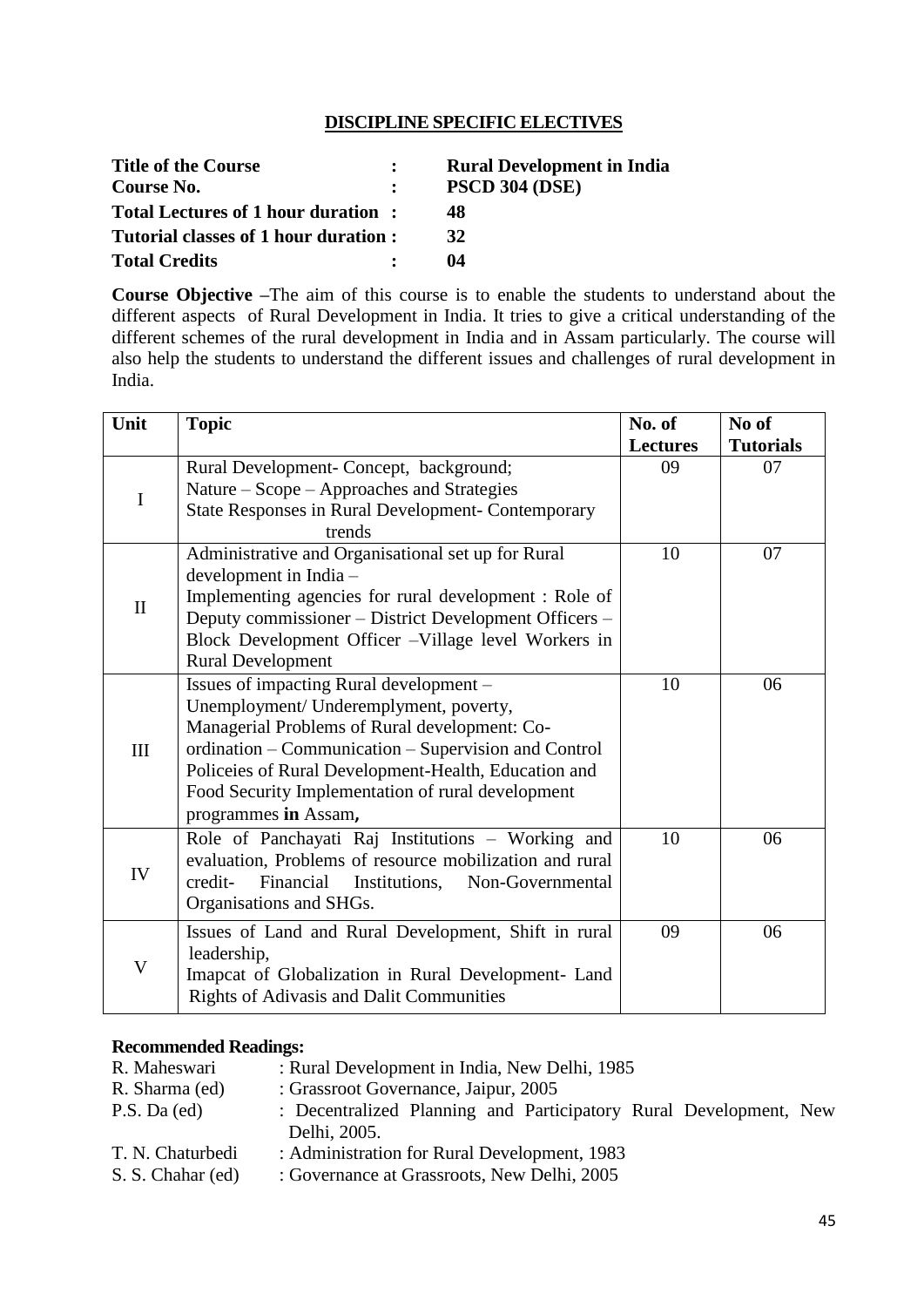| D. Sundor Ram (ed)<br>N. L. Dutta & | : Dynamics of District Administrations, New Delhi, 1996                           |
|-------------------------------------|-----------------------------------------------------------------------------------|
| M. D. Bhuyan                        | : Rural Development in Assam, D.U. 2003                                           |
| K.A. Jalihal $&$                    |                                                                                   |
| M. Shivamurthy                      | : Pragmatic Rural Development for Poverty Alleviation,<br>New Delhi, 2003         |
| Jeol. S. G. R. Bhose                | : NGO and Rural Development; Theory & practice, New Delhi, 2003                   |
| D. R. Shah (ed)                     | : Alternative in Rural Development, New Delhi, 1990                               |
| K. Singh                            | : Rural Development, Principles, Policies and Management, New Delhi               |
| V. Desai                            | : A Study of Rural Economics, Bombay-1993                                         |
| S. B. Verma                         | : Rural Empowerment, Y. T. Power (ed): New Delhi, 2005                            |
| S. N. Roy                           | : Communication in Rural Development; A Public Policy Perspective<br>Shimla, 1995 |
| S. N. Misra                         | : Rural Development Administration in India                                       |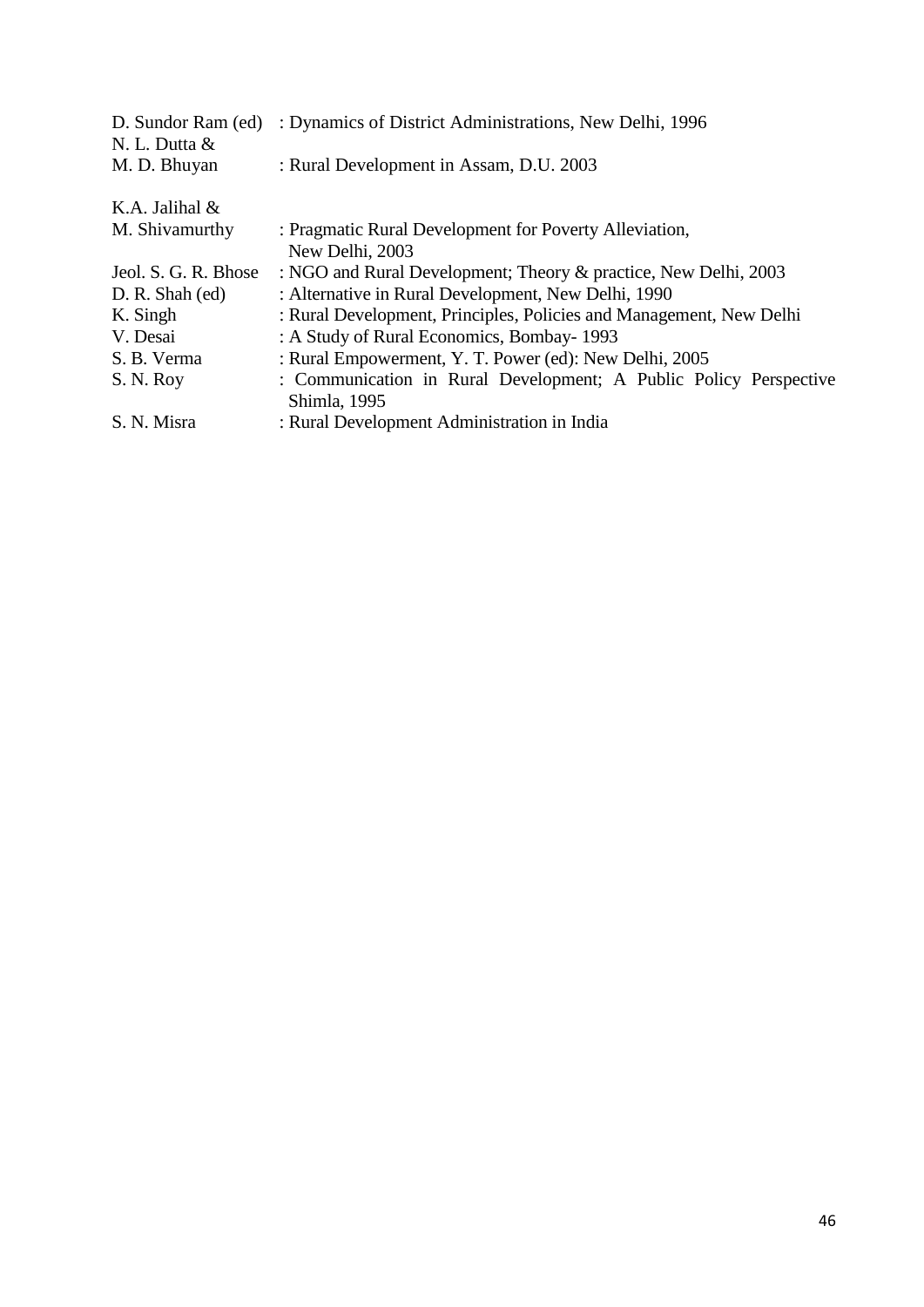| <b>Title of the Course</b>           |              | <b>Peace and Conflict Resolution</b> |
|--------------------------------------|--------------|--------------------------------------|
| Course No.                           | $\mathbf{L}$ | <b>PSCD 305 (DSE)</b>                |
| Total Lectures of 1 hour duration :  |              | 48                                   |
| Tutorial classes of 1 hour duration: |              | 32                                   |
| <b>Total Credits</b>                 |              | 04                                   |

**COURSE OBJECTIVE:** This course aims to familiarize students with the concepts, theories and approaches in the study of peace process and conflict resolution management. The theoretical background helps students to analyze different dimensions and manifestations of conflict around the globe. The paper is also intended to develop a critical thinking of students on conflict building measures and the role of different international agencies in peace- building with the help of special case studies.

| Unit         | <b>Topic</b>                                                                                  |         | No. of           |
|--------------|-----------------------------------------------------------------------------------------------|---------|------------------|
|              |                                                                                               | Lecture | <b>Tutorials</b> |
|              | UNDERSTANDING PEACE AND CONFLICT                                                              | 09      | 06               |
| I            | Approaches and Analysis of Peace theories                                                     |         |                  |
|              | Nature and Forms of Conflict : Intra-State and Global, Theories                               |         |                  |
|              | and Practices of Conflict Resolution                                                          |         |                  |
|              | <b>CONFLICT: FORMS &amp; SOURCES</b>                                                          | 10      | 06               |
|              | War and its Causes, Types of War: Old Wars and New Wars,                                      |         |                  |
| $\mathbf{I}$ | Conventional Nuclear, Civil and Guerilla War                                                  |         |                  |
|              | Conflicts of Interest- Territorial Disputes and economic                                      |         |                  |
|              | conflict, Conflict of Ideas- Ethnic, religious and ideological                                |         |                  |
|              | conflicts                                                                                     |         |                  |
|              | <b>APPROACHES TO PEACE</b>                                                                    | 10      | 06               |
| III          | Functional, Regional, and Gandhian Approach                                                   |         |                  |
|              | Human Security, Peace Research and Movements                                                  |         |                  |
|              | <b>MANAGEMENT OF CONFLICT</b>                                                                 | 10      | 07               |
|              | Methods of Peace Processes, Confidence Building Measures,                                     |         |                  |
| IV           | Civil Society initiatives                                                                     |         |                  |
|              | Peace Building, Peace Keeping and Peace Making                                                |         |                  |
|              | Role of International Law and International organization,                                     |         |                  |
|              | Pacific Settlement of Disputes                                                                |         |                  |
|              | <b>ASIA</b><br><b>CONFLICT</b><br><b>SOUTH</b><br><b>AND</b><br><b>PEACE</b><br>$\mathbf{IN}$ | 09      | 07               |
| V            | <b>INITIATIVES</b>                                                                            |         |                  |
|              | (CASE STUDIES)                                                                                |         |                  |
|              | India-Pakistan, Sri Lanka, North East India.                                                  |         |                  |

| 1. Robert F. Randle     | The origins of Peace, Collier Mac Millan Publisher,<br>London |
|-------------------------|---------------------------------------------------------------|
| 2. Ranbir Samandar $\&$ |                                                               |
| Helmut Reifeld          | Peace as process, Manohar, New Delhi, 2001                    |
| 3. Stanley J. Tambiah   | Leveling crowds Ethno nationalist conflicts and               |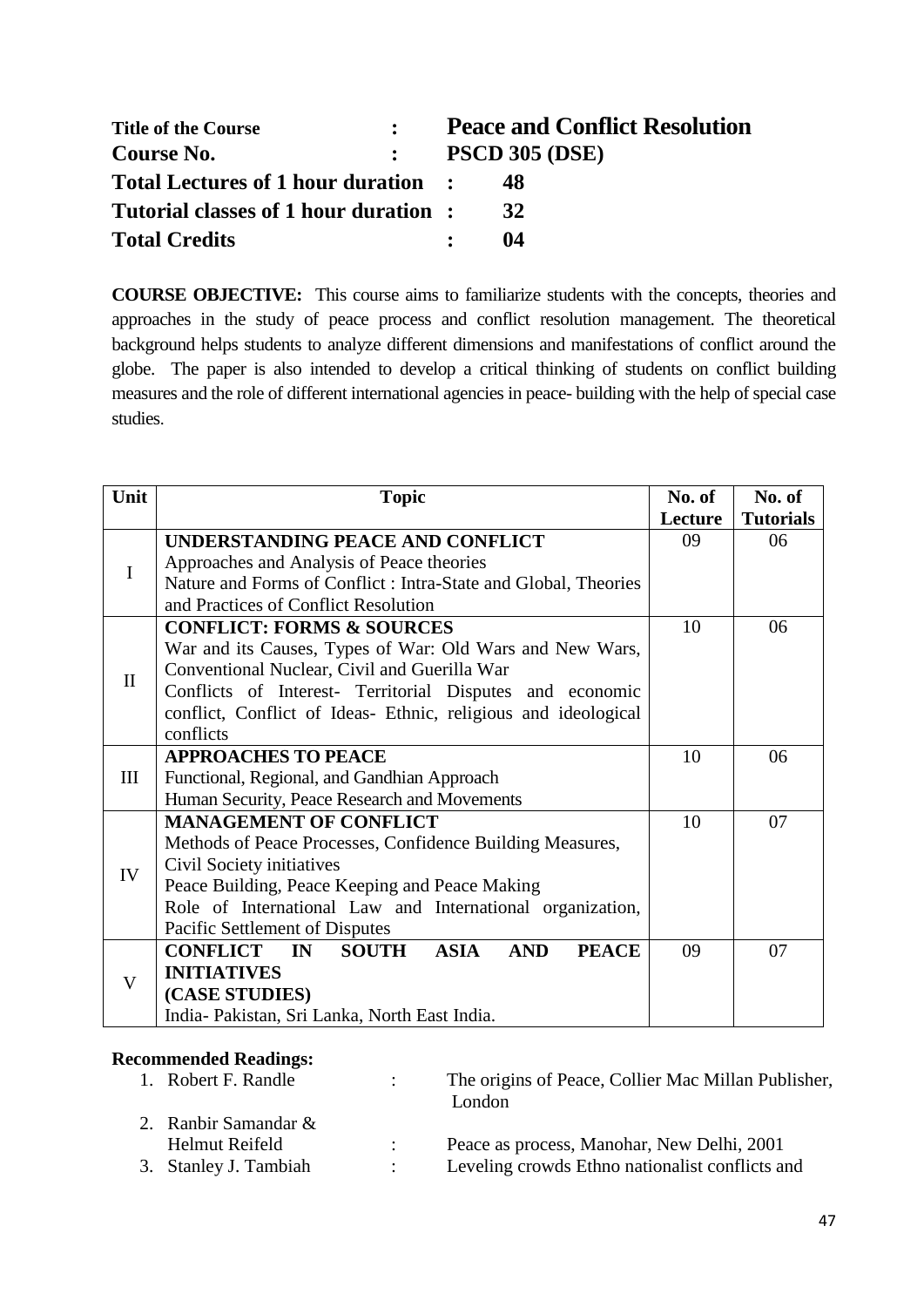|                                  |                      | collective violence in South Asia, Vistar Publication,  |
|----------------------------------|----------------------|---------------------------------------------------------|
|                                  | 1997                 |                                                         |
| 4. Tidewell, AC                  |                      | Conflict Resolved : A critical assessment of conflict   |
|                                  |                      | Resolutions, Pinter Press, London                       |
| 5. Walter Fernandes              | $\ddot{\cdot}$       | Development, Displacement and Rehabilitation in         |
|                                  |                      | Tribal Areas of Eastern India, Indian Social Institute, |
|                                  |                      | New Delhi, 1994                                         |
| 6. Kehjerjwaran Longanthan,      | $\ddot{\cdot}$       | Lost opportunities : Past Attempt at Resolving          |
| Sri Lanka                        |                      | Ethnic, Conflict, Colombo: Centre for Policy            |
| Research                         |                      |                                                         |
|                                  |                      | and Analysis, 1996                                      |
| 7. Ved Marwah                    | $\ddot{\cdot}$       | Uncivil Wars: Pathology of Terrorism in India,          |
|                                  |                      | Harper Collins, 1995                                    |
| 8. Kumar Rupunsinnghe            |                      |                                                         |
| And David Kumar (eds)            |                      | : Internal Conflict in South Asia, Sage publication,    |
|                                  |                      | London, 1996                                            |
| 9. Damiel, D. and Hayes, B (eds) |                      | : Beyond Tradition Peace Keeping (New York. St.         |
|                                  |                      | Martin's Press)                                         |
| 10. Durch, W.J. (ed.)            | $\ddot{\cdot}$       | The Evolution of UN Peacekeeping (New York:             |
| St. Martin's                     |                      | Press)                                                  |
| 11. Breovitch, Jacob             | $\ddot{\phantom{a}}$ | Social Conflicts and Third Parties : Strategies of      |
|                                  |                      | Conflict Resolution, Boulder, Co. Westview Press        |
| 12. Badurddin                    | $\ddot{\cdot}$       | Global Place and Anti Nuclear Movements Mittal          |
|                                  |                      | Publications New Delhi.                                 |
|                                  |                      |                                                         |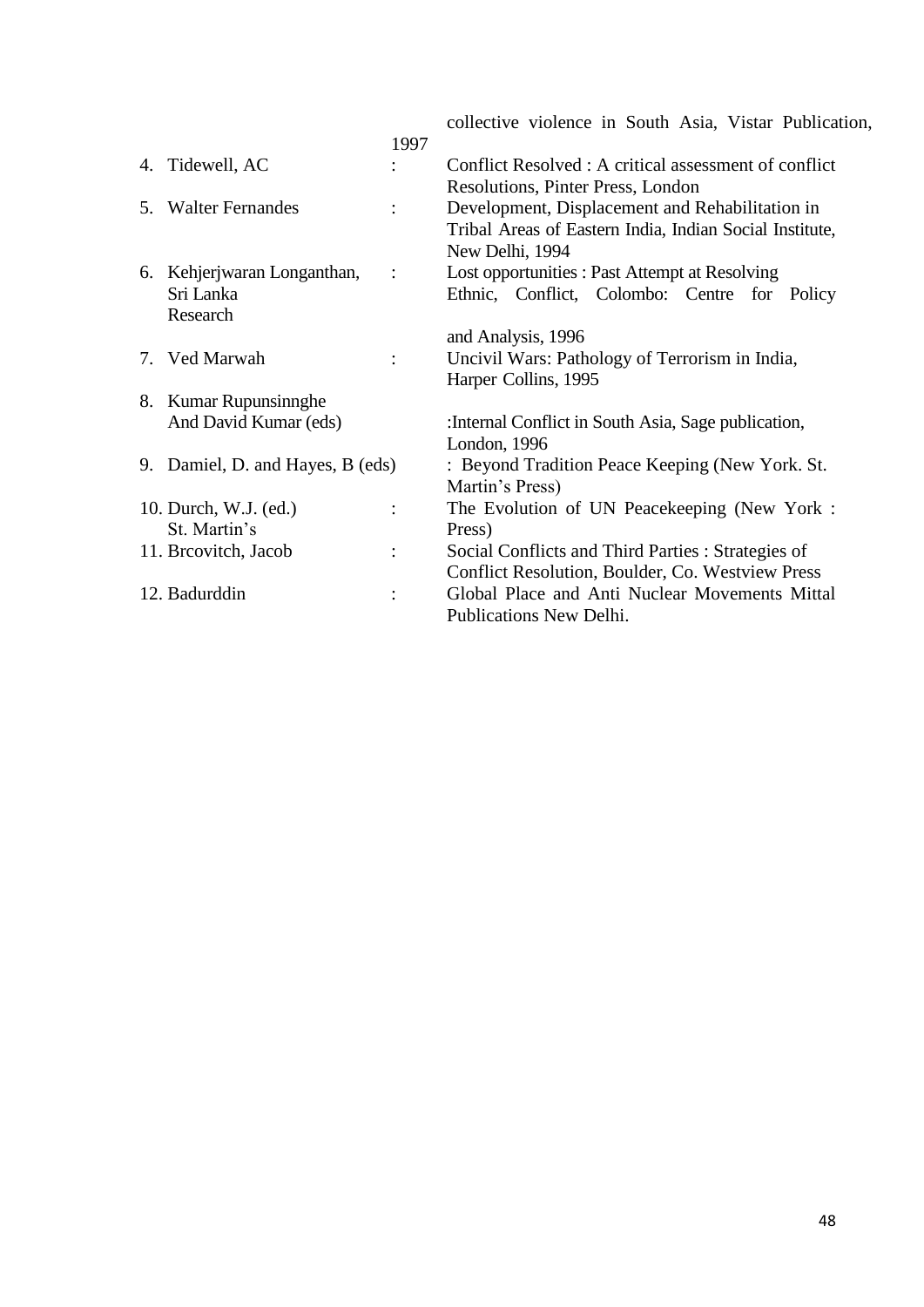| <b>Title of the Course</b>           | : Rights and resources : Understanding |
|--------------------------------------|----------------------------------------|
|                                      | <b>Ecological Politics in India</b>    |
| Course No.                           | <b>PSCD 306 (DSE)</b>                  |
| Total Lectures of 1 hour duration:   | 48                                     |
| Tutorial classes of 1 hour duration: | 32                                     |
| <b>Total Credits</b>                 | 04                                     |

#### **Course Objective:**

This course is aimed at developing an understanding of politics in India through the theoretical and methodological approach of political ecology, the study of socio-ecological systems that focuses on conflict, power relationships and the unequal distribution of environmental costs and benefits. The course will thus initiate the students in carefully examining the socio political articulations in the country in the context of the interfaces between people, nature and nation state. Specially in the light that a significant number of conflicts in post colonial India are related to issues of resource control amidst the growing inability of the people to interact meaningfully to the ecological habitat (Karlsson, 2011) and the growing understanding that 'varieties of nationalism are mediated and constructed through reference to the natural'(Cederlof and Sivaramakrishnan, 2015), engagements with political ecological approach will provide the students with fresh insights to examine the nature of state-society interactions and identity construction in India.

| Unit         | <b>Topic</b>                                                                                                                                                                                                                                                                            | No. Of<br><b>Lectures</b> | No. Of<br><b>Tutorial</b> |
|--------------|-----------------------------------------------------------------------------------------------------------------------------------------------------------------------------------------------------------------------------------------------------------------------------------------|---------------------------|---------------------------|
|              | Ecological politics, theories and perspectives: Understanding<br>India as an ecological unit and a site of ecological politics,<br>ecological question and the paradigms of development in India<br>from colonial to post -colonial, Climate change debates in the<br>context of India. | 10                        | 06                        |
| $\mathbf{I}$ | Ecology and the society interface in India: Ecological<br>Nationalism as a framework, land-community-identity matrix,<br>nature-culture-religion interface, Ecology and gender practices<br>with a focus on eco feminist critiques.                                                     | 10                        | 07                        |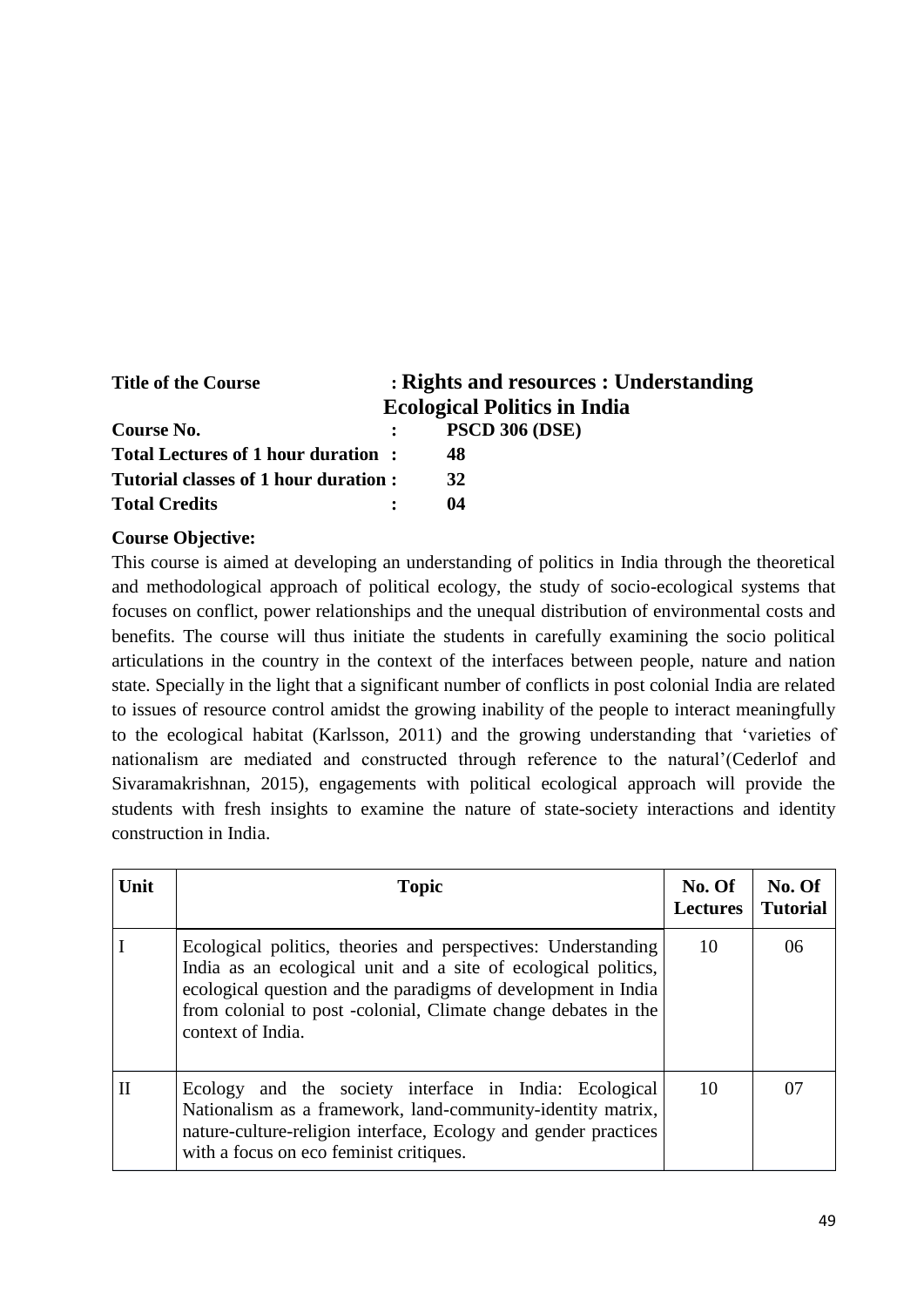| III | State, social movements and disputes: The ecological context :<br>Disputes over water resources and dams, issues of forest rights<br>and resources, dispute over minings and minerals extractions.                                                                | 10 | 07 |
|-----|-------------------------------------------------------------------------------------------------------------------------------------------------------------------------------------------------------------------------------------------------------------------|----|----|
| IV  | Ecological politics in North East India I : Challenges for a<br>region undertransition: Issue of displacement and the 'climate<br>refugees', ecology of 'out migration' and 'in migration', neo-<br>liberalism and energy and carbon emission in North East India | 09 | 06 |
| V   | Ecological politics in North East India II: Trans border<br>cooperation and Act East initiative: the ecological perspective.                                                                                                                                      | 09 | 06 |

Adams, W. & J. Hutton. 2007. *People, parks, and poverty: political ecology and biodiversity conservation.* Conservation and Society 5(2): 147–83.

Agarwal Bina. 1994. *A Field of One's Own: Gender and Land Rights in South Asia*, Cambridge University Press.

Baruah Mann, 2014.*Volatile Ecologies: Towards a Material Politics of Human—Animal Relations,* Environment and Planning, Vol 46, Issue 6, 2014

Baruah Sanjib. 2012. *Whose River Is It Anyway?Political Economy of Hydropower in the Eastern Himalayas,* Economic and Political Weekly, Vol. 47, Issue No. 29, 21 Jul, 2012, pp. 41- 52

Cederlöf, Gunnel. 2013. *Founding an Empire on India's North-Eastern Frontiers, 1790-1840*, Oxford University Press.

Cederlof Gunnel and Kalayanakrishnan Sivarama krishnan (Ed.). 2016.*Ecological Nationalisms: Nature, Livelihoods, and Identities in South Asia,* Seattle: University of Washington Press.

Das, Gurudas and R.K. Purkayastha 1998, *Liberalisation and India's North East, CommonwealthPublishers, New Delhi,* 1998

David A. Lertzman and Harrie Vredenburg. 2005. *IndigenousPeoples, Resource Extraction and Sustainable Development: An Ethical Approach* ,Journal of Business Ethics, Vol. 56, No. 3 (Feb., 2005) : 239-254

Deka Meeta. 2013. *Women's Agency and Social Change: Assam and Beyond,* Sage Studies on India's North East, New Delhi, SAGE.

Fernandes Walter and Gita Bharali 2006, *Development-Induced Displacement in Assam 1947- 2000: A Quantitative and Qualitative Study of Its Extent and Nature,* Guwahati: North Eastern Social Research Centre (mimeo)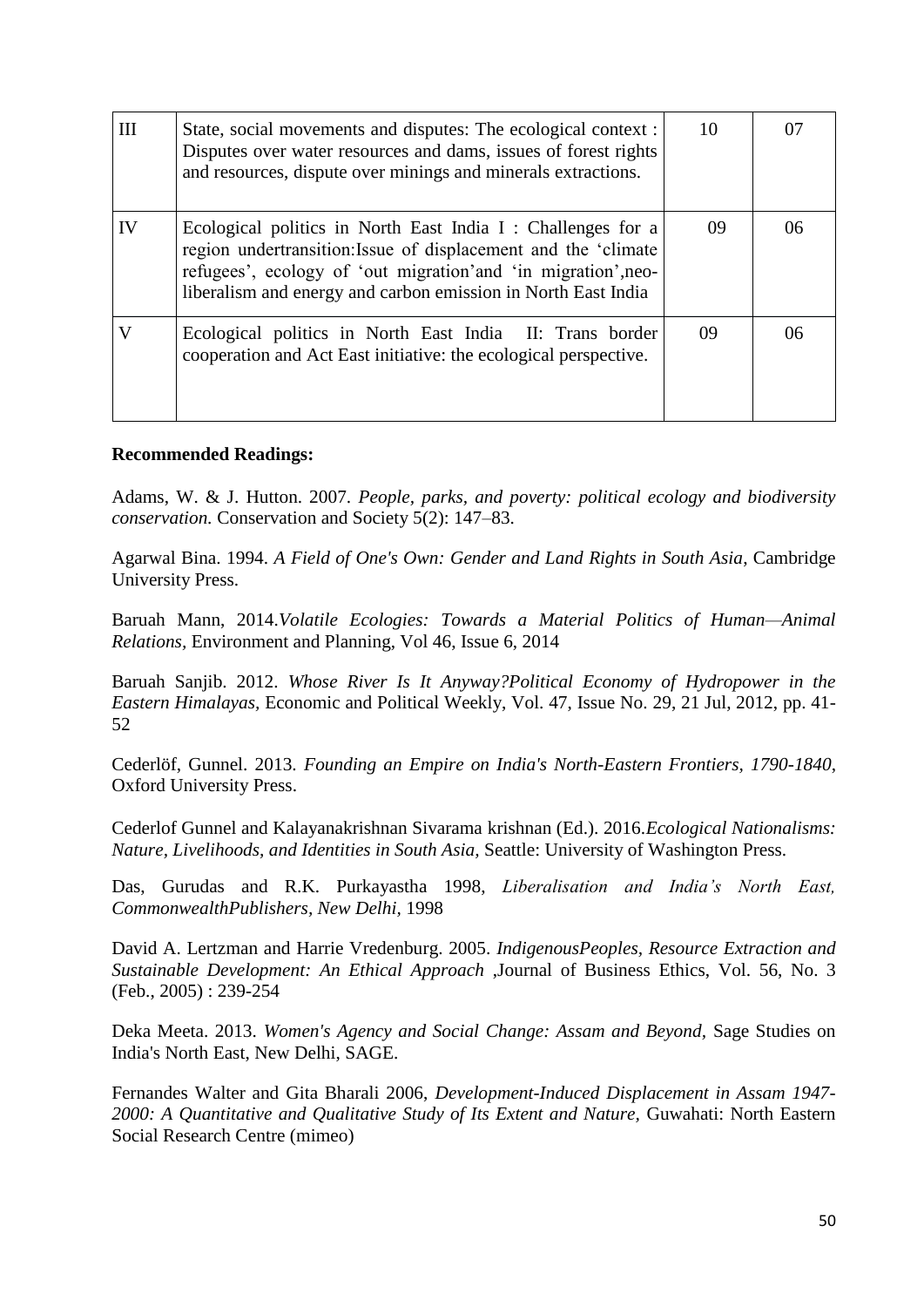Guha,R. 1989. *Radical American Environmentalism: A Third World Critique*., Environmental Ethics11: 71-83.

Hazarika, Sanjoy. 2000. *Rites of Passage: Border Crossings, Imagined Homelands, India's East and Bangladesh*, Penguin Books, New Delhi

Karlsson B.G, 2011, *Unruly Hills: A Political Ecology of India's Northeast*, Berghahn books.

—2001, *Indigenous Politics: Community Formation and Indigenous Peoples'Struggle for Selfdetermination in North-East India*, in Identities: Global Studies in Culture and Power, 7-45.

Laine Nicolas & T.B. Subba (Eds). 2012. *Nature, Environment and Society: Conservation, Governance and Transformation in India,* Orient Blackswan, New Delhi*.*

Kuntala Lahiri-Dutt. 2007. *Illegal Coal Mining in Eastern India: Rethinking Legitimacy and Limits of Justice,* Economic and Political Weekly, Vol. 42, No. 49 ,Dec. 8 - 14: 57-66

Latour Bruno, 2013, *An inquiry into modes of existence: an anthropology of the moderns.* Translated by Catherine Porter. Cambridge, Massachusetts: Harvard University Press

Neumann R P, 2011,*"Political ecology III: Theorizing landscape"Progress in Human Geography : 843–850*

Nixon Rob. 2011. *Slow Violence and the Environmentalism of the Poor,* Cambridge, Machachuttes, Harvard University Press.

Nongbri Tiplut. 2005. *Culture and Biodiversity: Myths, Legends and the Conservation of Nature in the Hills of North-East India,* Indian AnthropologistVol. 36, No. 1/2, Special issue on Folk Narratives, Jan-Dec : 1-21.

——2012. *Exclusionary Practices: The Marginalisation of Women in State and Public Policies'*, Summerhill IIAS Review, Shimla, Indian Institute of Advanced Study, 18 (2) June, : 38-47.

Parenti C. 2015. *'The Environment Making State : Territory, Nature, and Value', Antipode 47*  $(4) : 829-48$ 

Robbins P, 2011 *Political Ecology: A Critical Introduction (Wiley-Blackwell, Oxford)*

Saikia, Arupjyoti, 2011, *Forests and Ecological History of Assam*, Oxford University Press, Delhi,

Saikia Yasmin and Amit Rahul Baishya (ed), 2017, *Northeast India: A Place of Relations*, Cambridge University Press.

Sarma Jayeeta, 2011, *Empire′s Garden: Assam and the Making of India,* Duke University Press.

Standlea.2006. *Oil, Globalization, and the War for the Arctic Refuge,*Globalism, oil, and the power elites, Suny Press.

Vagholikar, N. and P.J. Das. 2010. *Damning Northeast India*. Pune : Kalpavrisksh.

Walker P A, 2007, *Political ecology: Where is the politics?* Progress in Human Geography 31,: 363–369, Sage.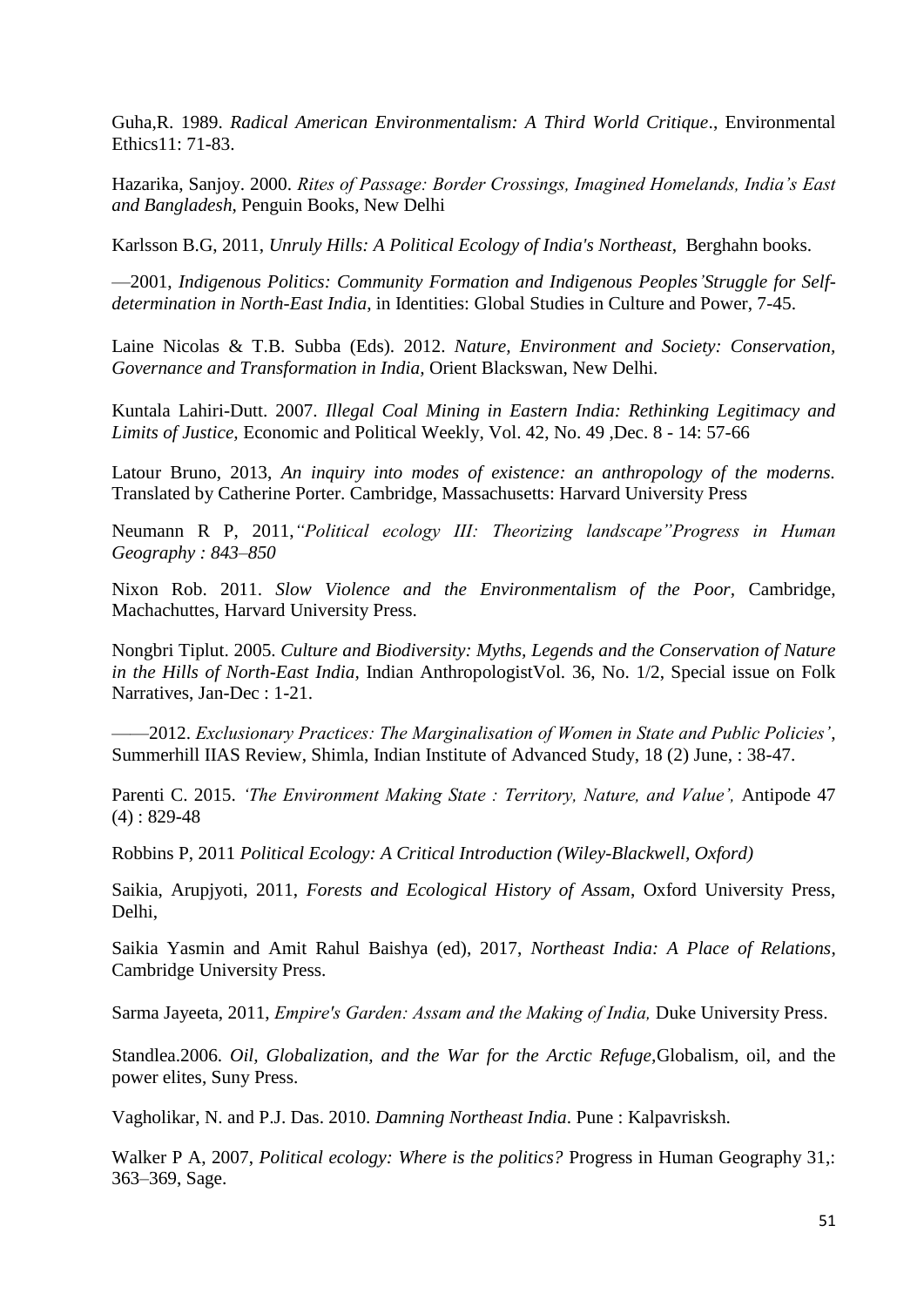| <b>Title of the Course</b><br>Course No. | : Strategic Studies<br>: PSCD 307 (DSE) |
|------------------------------------------|-----------------------------------------|
| Total Lectures of 1 hour duration:       | 48                                      |
| Tutorial classes of 1 hour duration :    | 32                                      |
| <b>Total Credits</b>                     | 04                                      |

| Unit         | <b>Topic</b>                                                                                                                                                                                                                                                  | No. of          | No. of           |
|--------------|---------------------------------------------------------------------------------------------------------------------------------------------------------------------------------------------------------------------------------------------------------------|-----------------|------------------|
|              |                                                                                                                                                                                                                                                               | <b>Lectures</b> | <b>Tutorials</b> |
| $\mathbf I$  | Strategy- Definition, nature, causes and types.<br>Political Economy of War-Industrial Military<br>Complex.<br>Thinkers- Kautilya, Sun Tzu, Mao, Clausewitz.                                                                                                  | 09              | 06               |
| $\mathbf{I}$ | Strategy- Blitzkrieg- origin, characteristics. The<br>Schlieffen Plan, Douhet.<br>Concepts of Geopolitics and Geo-Strategy:<br>of Halford Mackinder<br>Theories<br>and<br>Carl<br>Haushofer, Alfred Mahan                                                     | 09              | 06               |
| III          | Contemporary Warfare: Conventional Warfare in<br>Nuclear Age, Limited War, Low Intensity Conflict,<br>Electronic Warfare, Information Warfare                                                                                                                 | 10              | 06               |
| IV           | Doctrines<br>of Nuclear<br>Strategy-<br>Deterrence,<br>Retaliation,<br>Flexible<br>Massive<br>Response,<br>Counterforce (case studies of Cuban Missile Crisis,<br>Vietnam), Pre-Emptive, BMD<br>Arms Race and War: ICBM, SLBM, Case Studies<br>from Cold war. | 10              | 07               |
| V            | Key Concepts of Security: National, Regional,<br>Comprehensive.<br>Disarmament and Arms Control- CTBT, CBW,<br>NPT, MTCR, NWFZ.<br>Politics of War on Terror.<br>India's Nuclear Diplomacy-Ideological<br>Underpinnings.                                      | 10              | 07               |

| 1. Jyotirmoy Banerjee | : <i>Strategic Studies</i> , New Delhi: Allied Publisher, 1998. |
|-----------------------|-----------------------------------------------------------------|
| 2. Bharati Mukherjee  | : Kautilya's Concept of Diplomacy: A New Interpretation,        |
|                       | Calcutta: Minerva Associated. Publisher, 1976.                  |

3. Peter Paret (ed) : *Makers of Modern Strategy: From Machiavelli to*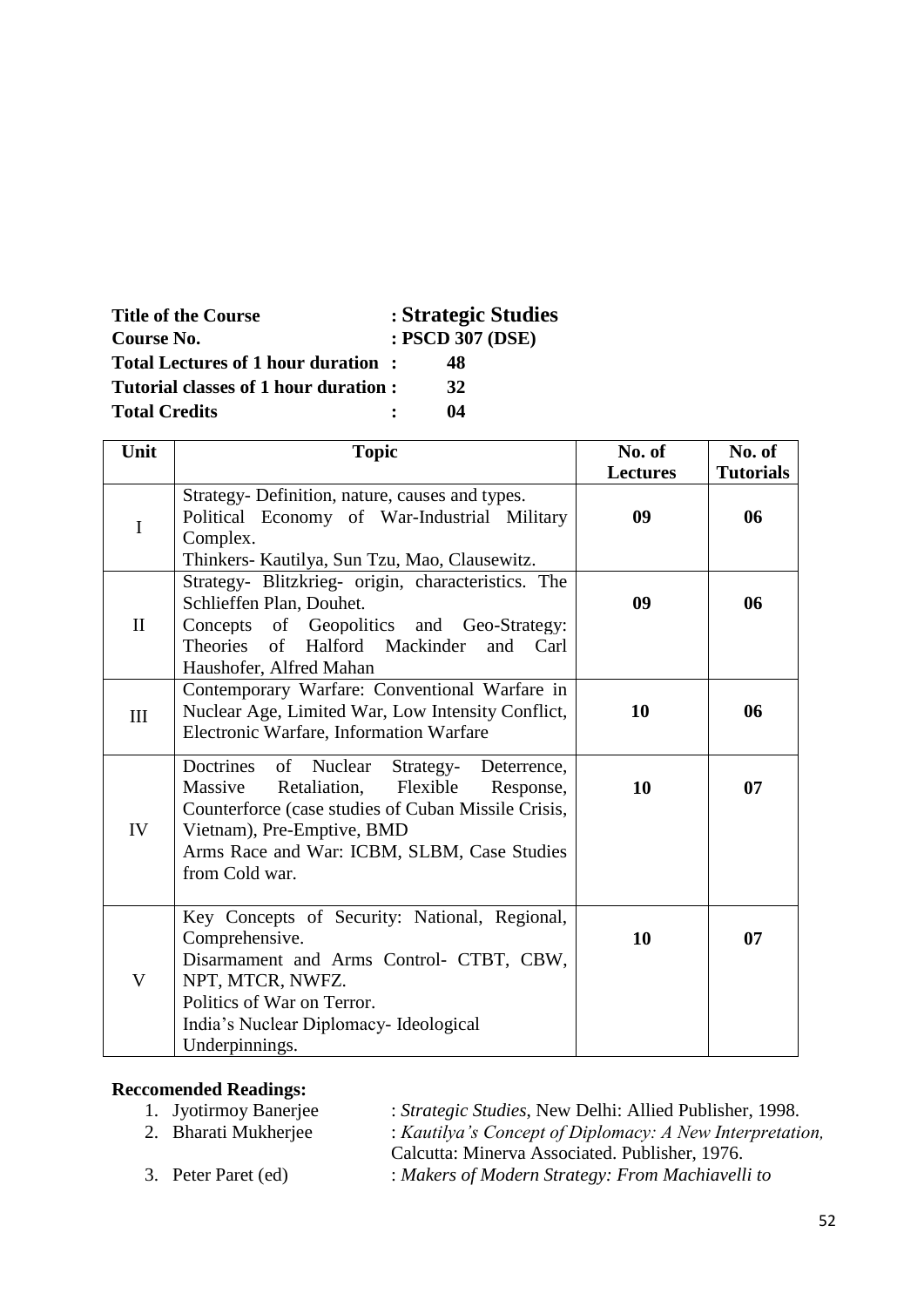| : Strategy in the Contemporary World: An Introduction<br>4. John Baylis (et. al)<br>: Contemporary Strategy: Theories and Concepts Vol. I<br>5. John Baylis (et. al)<br>& II, London: Groom Helm, 1987.<br>: Diplomacy, New York: Simon & Schuster, 1994.<br>Henry Kissinger<br>6.<br>Elinor C. Sloan<br>: Modern Militraty Strategy: An Introduction, London:<br>7.<br>Routledge, 2012.<br>8. Tiha von Ghyczy (et. al)<br>: Clausewitz On Strategy: Inspirations and Insight from<br><i>Master Strategist</i> , New York: John Wiley & Sons, Inc, 2001.<br>9. Lionel Giles<br>: Sun Tzu on the Art of War, trans., London: Luzac and<br>Company, 1910.<br>10. Colin Flint<br>: An Introduction to Geopolitics, London: Routledge,<br>2011.<br>11. Kanti Bajpai and<br>Amitabh Mattoo (ed.)<br>: Securing India: Strategic Thought and Practice, New<br>Delhi: Manohar, 1996.<br>12. Patrick O'Sullivan<br>: Geopolitics, London: Croom Helm, 1986.<br>13. Peter Calvocoressi<br>: World Politics Since 1945, New York: Routledge,<br>1968.<br>14. Robert F. Kennedy<br>: Thirteen Days: A Memoir of the Cuban Missile Crisis,<br>New York: W.W. Norton, 2011.<br>: India's Emerging Nuclear Posture: Between Recessed<br>15. Ashley J. Tellis<br>Deterrent and Ready Arsenal, California: RAND,<br>2001<br>16. Michael Nicholson<br>: International Relations: A Concise Introduction,<br>Palgrave Macmillan, 2002. |  | Nuclear Age, Princeton: Princeton University Press, 1986.    |
|----------------------------------------------------------------------------------------------------------------------------------------------------------------------------------------------------------------------------------------------------------------------------------------------------------------------------------------------------------------------------------------------------------------------------------------------------------------------------------------------------------------------------------------------------------------------------------------------------------------------------------------------------------------------------------------------------------------------------------------------------------------------------------------------------------------------------------------------------------------------------------------------------------------------------------------------------------------------------------------------------------------------------------------------------------------------------------------------------------------------------------------------------------------------------------------------------------------------------------------------------------------------------------------------------------------------------------------------------------------------------------------------------------------------|--|--------------------------------------------------------------|
|                                                                                                                                                                                                                                                                                                                                                                                                                                                                                                                                                                                                                                                                                                                                                                                                                                                                                                                                                                                                                                                                                                                                                                                                                                                                                                                                                                                                                      |  |                                                              |
|                                                                                                                                                                                                                                                                                                                                                                                                                                                                                                                                                                                                                                                                                                                                                                                                                                                                                                                                                                                                                                                                                                                                                                                                                                                                                                                                                                                                                      |  | to Strategic Studies, Oxford: Oxford University Press, 2013. |
|                                                                                                                                                                                                                                                                                                                                                                                                                                                                                                                                                                                                                                                                                                                                                                                                                                                                                                                                                                                                                                                                                                                                                                                                                                                                                                                                                                                                                      |  |                                                              |
|                                                                                                                                                                                                                                                                                                                                                                                                                                                                                                                                                                                                                                                                                                                                                                                                                                                                                                                                                                                                                                                                                                                                                                                                                                                                                                                                                                                                                      |  |                                                              |
|                                                                                                                                                                                                                                                                                                                                                                                                                                                                                                                                                                                                                                                                                                                                                                                                                                                                                                                                                                                                                                                                                                                                                                                                                                                                                                                                                                                                                      |  |                                                              |
|                                                                                                                                                                                                                                                                                                                                                                                                                                                                                                                                                                                                                                                                                                                                                                                                                                                                                                                                                                                                                                                                                                                                                                                                                                                                                                                                                                                                                      |  |                                                              |
|                                                                                                                                                                                                                                                                                                                                                                                                                                                                                                                                                                                                                                                                                                                                                                                                                                                                                                                                                                                                                                                                                                                                                                                                                                                                                                                                                                                                                      |  |                                                              |
|                                                                                                                                                                                                                                                                                                                                                                                                                                                                                                                                                                                                                                                                                                                                                                                                                                                                                                                                                                                                                                                                                                                                                                                                                                                                                                                                                                                                                      |  |                                                              |
|                                                                                                                                                                                                                                                                                                                                                                                                                                                                                                                                                                                                                                                                                                                                                                                                                                                                                                                                                                                                                                                                                                                                                                                                                                                                                                                                                                                                                      |  |                                                              |
|                                                                                                                                                                                                                                                                                                                                                                                                                                                                                                                                                                                                                                                                                                                                                                                                                                                                                                                                                                                                                                                                                                                                                                                                                                                                                                                                                                                                                      |  |                                                              |
|                                                                                                                                                                                                                                                                                                                                                                                                                                                                                                                                                                                                                                                                                                                                                                                                                                                                                                                                                                                                                                                                                                                                                                                                                                                                                                                                                                                                                      |  |                                                              |
|                                                                                                                                                                                                                                                                                                                                                                                                                                                                                                                                                                                                                                                                                                                                                                                                                                                                                                                                                                                                                                                                                                                                                                                                                                                                                                                                                                                                                      |  |                                                              |
|                                                                                                                                                                                                                                                                                                                                                                                                                                                                                                                                                                                                                                                                                                                                                                                                                                                                                                                                                                                                                                                                                                                                                                                                                                                                                                                                                                                                                      |  |                                                              |
|                                                                                                                                                                                                                                                                                                                                                                                                                                                                                                                                                                                                                                                                                                                                                                                                                                                                                                                                                                                                                                                                                                                                                                                                                                                                                                                                                                                                                      |  |                                                              |
|                                                                                                                                                                                                                                                                                                                                                                                                                                                                                                                                                                                                                                                                                                                                                                                                                                                                                                                                                                                                                                                                                                                                                                                                                                                                                                                                                                                                                      |  |                                                              |
|                                                                                                                                                                                                                                                                                                                                                                                                                                                                                                                                                                                                                                                                                                                                                                                                                                                                                                                                                                                                                                                                                                                                                                                                                                                                                                                                                                                                                      |  |                                                              |
|                                                                                                                                                                                                                                                                                                                                                                                                                                                                                                                                                                                                                                                                                                                                                                                                                                                                                                                                                                                                                                                                                                                                                                                                                                                                                                                                                                                                                      |  |                                                              |
|                                                                                                                                                                                                                                                                                                                                                                                                                                                                                                                                                                                                                                                                                                                                                                                                                                                                                                                                                                                                                                                                                                                                                                                                                                                                                                                                                                                                                      |  |                                                              |
|                                                                                                                                                                                                                                                                                                                                                                                                                                                                                                                                                                                                                                                                                                                                                                                                                                                                                                                                                                                                                                                                                                                                                                                                                                                                                                                                                                                                                      |  |                                                              |
|                                                                                                                                                                                                                                                                                                                                                                                                                                                                                                                                                                                                                                                                                                                                                                                                                                                                                                                                                                                                                                                                                                                                                                                                                                                                                                                                                                                                                      |  |                                                              |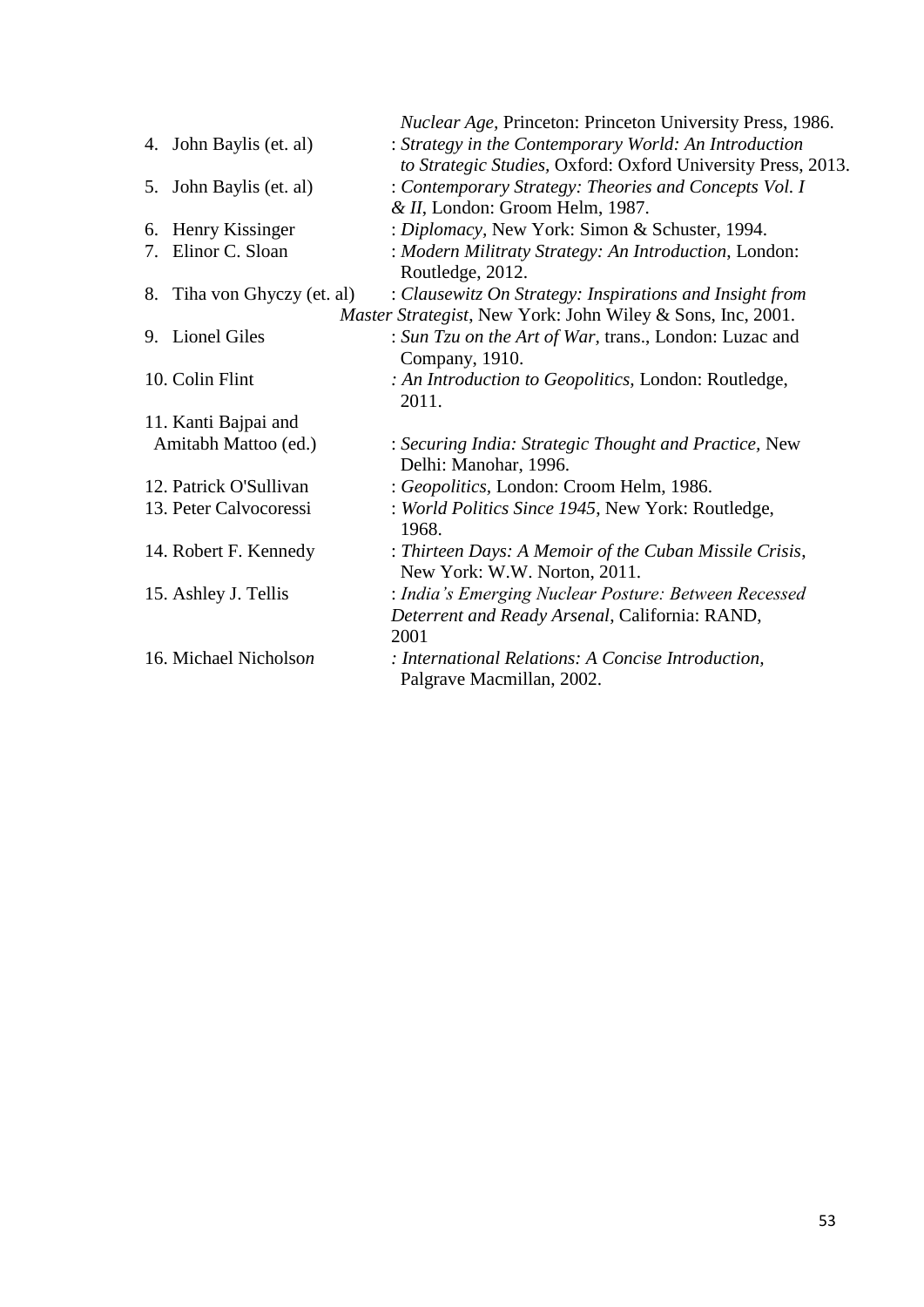#### **GENERIC ELECTIVES**

| <b>Title of the Course</b>           | <b>Polcies anmd Processes of Rural Development</b><br>in India |
|--------------------------------------|----------------------------------------------------------------|
| Course No.                           | <b>PSCG 309 (GE)</b>                                           |
| Total Lectures of 1 hour duration:   | 48                                                             |
| Tutorial classes of 1 hour duration: | 32                                                             |
| <b>Total Credits</b>                 | 04                                                             |

**Course Objective –**The aim of this course is to enable the students to understand about the different aspects of Rural Development in India. It tries to give a critical understanding of the different schemes of the rural development in India and in Assam particularly. The course will also help the students to understand the different issues and challenges of rural development in India.

| Unit         | <b>Topic</b>                                              | No. of          | No of            |
|--------------|-----------------------------------------------------------|-----------------|------------------|
|              |                                                           | <b>Lectures</b> | <b>Tutorials</b> |
|              | Rural Development- Concept, background;                   | 09              | 07               |
| I            | Nature – Scope – Approaches and Strategies                |                 |                  |
|              | <b>State Responses in Rural Development- Contemporary</b> |                 |                  |
|              | trends                                                    |                 |                  |
|              | Administrative and Organisational set up for Rural        | 10              | 07               |
|              | development in India -                                    |                 |                  |
| $\mathbf{I}$ | Implementing agencies for rural development : Role of     |                 |                  |
|              | Deputy commissioner – District Development Officers –     |                 |                  |
|              | Block Development Officer - Village level Workers in      |                 |                  |
|              | <b>Rural Development</b>                                  |                 |                  |
|              | Issues of impacting Rural development -                   | 10              | 06               |
|              | Unemployment/ Underemplyment, poverty,                    |                 |                  |
|              | Managerial Problems of Rural development: Co-             |                 |                  |
| III          | ordination – Communication – Supervision and Control      |                 |                  |
|              | Policeies of Rural Development-Health, Education and      |                 |                  |
|              | Food Security Implementation of rural development         |                 |                  |
|              | programmes in Assam,                                      |                 |                  |
|              | Role of Panchayati Raj Institutions - Working and         | 10              | 06               |
|              | evaluation, Problems of resource mobilization and rural   |                 |                  |
| IV           | Financial<br>Non-Governmental<br>credit-<br>Institutions, |                 |                  |
|              | Organisations and SHGs.                                   |                 |                  |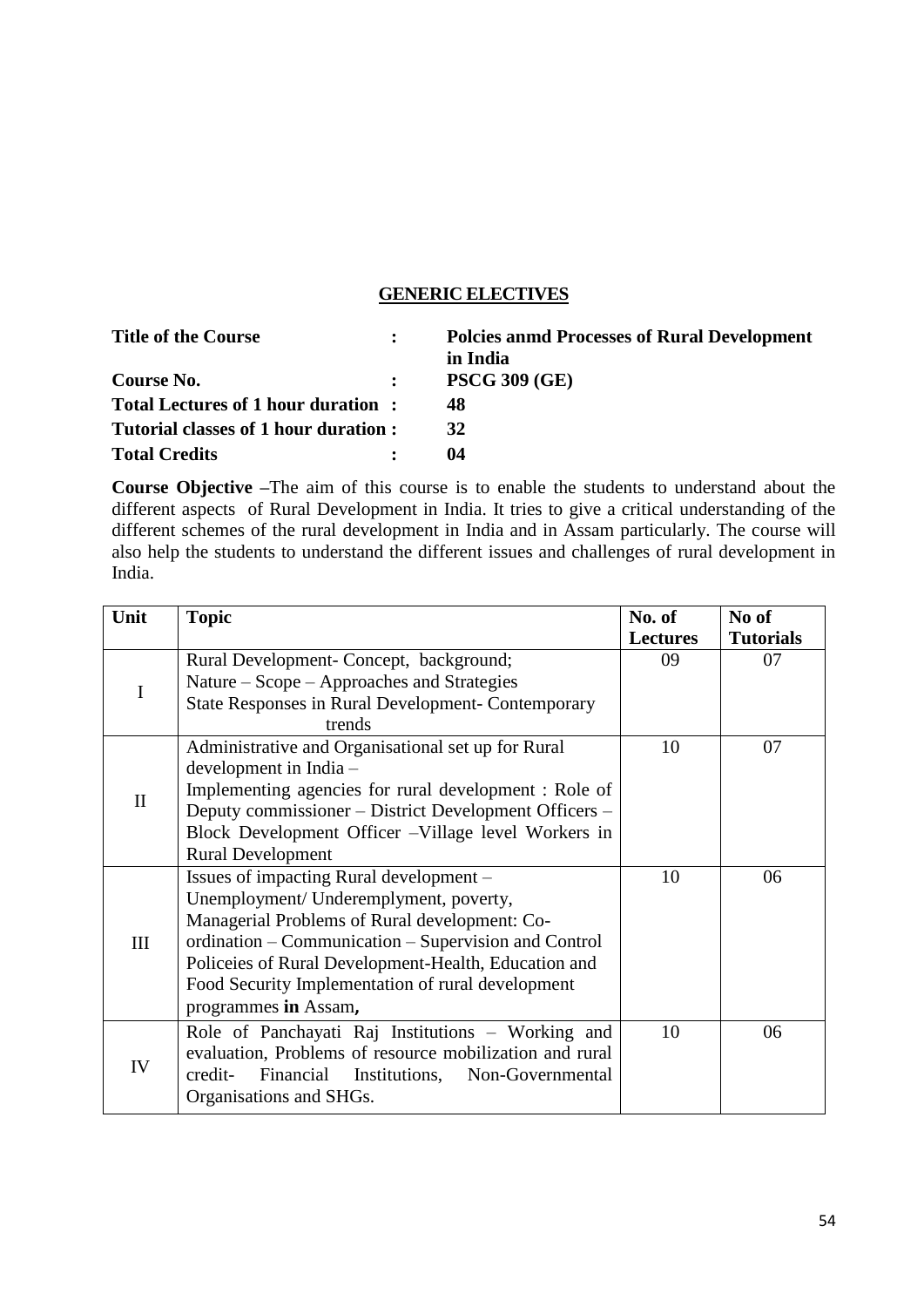| Issues of Land and Rural Development, Shift in rural | 09 | 06 |
|------------------------------------------------------|----|----|
| leadership,                                          |    |    |
| Imapcat of Globalization in Rural Development- Land  |    |    |
| <b>Rights of Adivasis and Dalit Communities</b>      |    |    |

| R. Maheswari         | : Rural Development in India, New Delhi, 1985                                     |  |  |  |  |  |
|----------------------|-----------------------------------------------------------------------------------|--|--|--|--|--|
| R. Sharma (ed)       | : Grassroot Governance, Jaipur, 2005                                              |  |  |  |  |  |
| P.S. Da (ed)         | : Decentralized Planning and Participatory Rural Development, New                 |  |  |  |  |  |
|                      | Delhi, 2005.                                                                      |  |  |  |  |  |
| T. N. Chaturbedi     | : Administration for Rural Development, 1983                                      |  |  |  |  |  |
| S. S. Chahar (ed)    | : Governance at Grassroots, New Delhi, 2005                                       |  |  |  |  |  |
| D. Sundor Ram (ed)   | : Dynamics of District Administrations, New Delhi, 1996                           |  |  |  |  |  |
| N. L. Dutta &        |                                                                                   |  |  |  |  |  |
| M. D. Bhuyan         | : Rural Development in Assam, D.U. 2003                                           |  |  |  |  |  |
| K.A. Jalihal &       |                                                                                   |  |  |  |  |  |
| M. Shivamurthy       | : Pragmatic Rural Development for Poverty Alleviation,                            |  |  |  |  |  |
|                      | New Delhi, 2003                                                                   |  |  |  |  |  |
| Jeol. S. G. R. Bhose | : NGO and Rural Development; Theory & practice, New Delhi, 2003                   |  |  |  |  |  |
| D. R. Shah (ed)      | : Alternative in Rural Development, New Delhi, 1990                               |  |  |  |  |  |
| K. Singh             | : Rural Development, Principles, Policies and Management, New Delhi               |  |  |  |  |  |
| V. Desai             | : A Study of Rural Economics, Bombay-1993                                         |  |  |  |  |  |
| S. B. Verma          | : Rural Empowerment, Y. T. Power (ed): New Delhi, 2005                            |  |  |  |  |  |
| S. N. Roy            | : Communication in Rural Development; A Public Policy Perspective<br>Shimla, 1995 |  |  |  |  |  |
| S. N. Misra          | : Rural Development Administration in India                                       |  |  |  |  |  |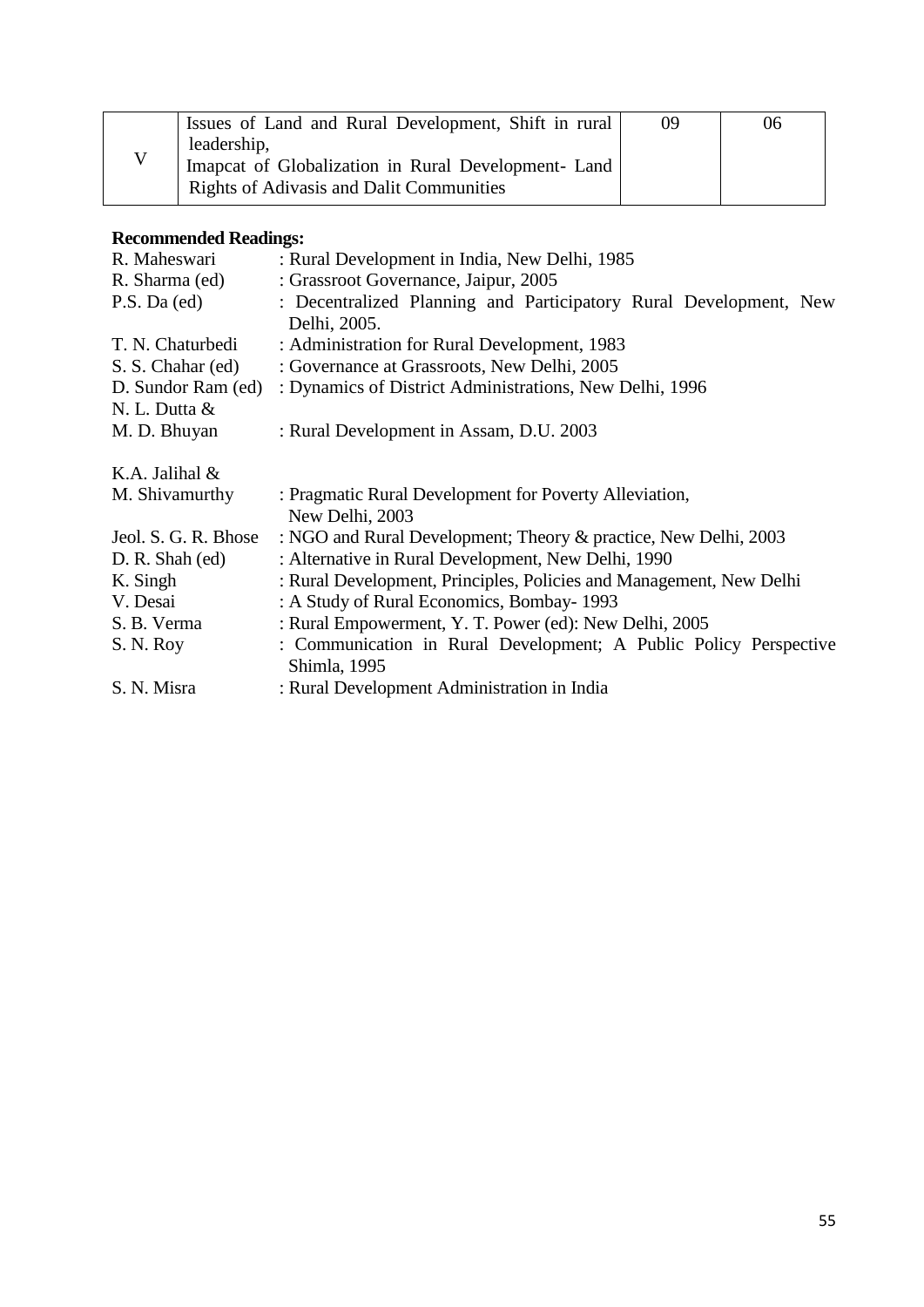| <b>Title of the Course</b>           | Peace and Conflict: Issues and Challenges |
|--------------------------------------|-------------------------------------------|
| Course No.                           | <b>PSCG 310 (GE)</b>                      |
| Total Lectures of 1 hour duration:   | 48                                        |
| Tutorial classes of 1 hour duration: | 32                                        |
| <b>Total Credits</b>                 | 04                                        |

**COURSE OBJECTIVE:** This course aims to familiarize students with the concepts, theories and approaches in the study of peace process and conflict resolution management. The theoretical background helps students to analyze different dimensions and manifestations of conflict around the globe. The paper is also intended to develop a critical thinking of students on conflict building measures and the role of different international agencies in peace- building with the help of special case studies.

| Unit         | <b>Topic</b>                                                                       | No. of  | No. of           |
|--------------|------------------------------------------------------------------------------------|---------|------------------|
|              |                                                                                    | Lecture | <b>Tutorials</b> |
|              | UNDERSTANDING PEACE AND CONFLICT                                                   | 09      | 07               |
| $\bf{I}$     | Approaches and Analysis of Peace theories                                          |         |                  |
|              | Nature and Forms of Conflict : Intra-State and Global, Theories                    |         |                  |
|              | and Practices of Conflict Resolution                                               |         |                  |
|              | <b>CONFLICT: FORMS &amp; SOURCES</b>                                               | 10      | 06               |
|              | War and its Causes, Types of War: Old Wars and New Wars,                           |         |                  |
| $\mathbf{I}$ | Conventional Nuclear, Civil and Guerilla War                                       |         |                  |
|              | Conflicts of Interest- Territorial Disputes and economic                           |         |                  |
|              | conflict, Conflict of Ideas- Ethnic, religious and ideological                     |         |                  |
|              | conflicts                                                                          |         |                  |
|              | <b>APPROACHES TO PEACE</b>                                                         | 09      | 07               |
| Ш            | Functional, Regional, and Gandhian Approach                                        |         |                  |
|              | Human Security, Peace Research and Movements                                       |         |                  |
|              | <b>MANAGEMENT OF CONFLICT</b>                                                      | 10      | 06               |
|              | Methods of Peace Processes, Confidence Building Measures,                          |         |                  |
| IV           | Civil Society initiatives                                                          |         |                  |
|              | Peace Building, Peace Keeping and Peace Making                                     |         |                  |
|              | Role of International Law and International organization,                          |         |                  |
|              | Pacific Settlement of Disputes                                                     |         |                  |
| V            | <b>PEACE</b><br><b>CONFLICT</b><br>IN<br><b>SOUTH</b><br><b>ASIA</b><br><b>AND</b> | 10      | 06               |
|              | <b>INITIATIVES</b>                                                                 |         |                  |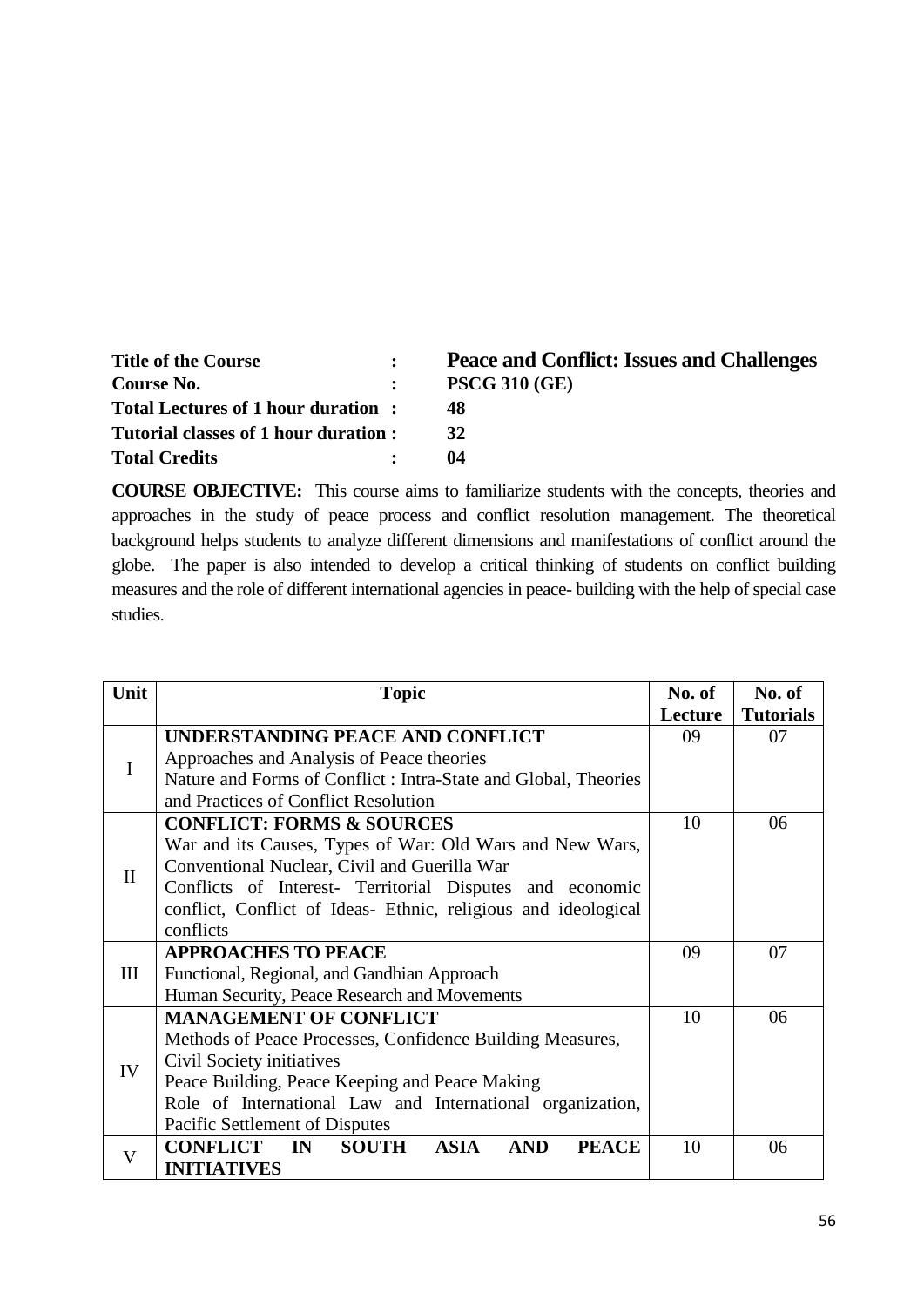| (CASE STUDIES)                               |  |
|----------------------------------------------|--|
| Holia-Pakistan, Sri Lanka, North East India. |  |

| 13. Robert F. Randle              | $\ddot{\cdot}$ | The origins of Peace, Collier Mac Millan Publisher,<br>London                                              |
|-----------------------------------|----------------|------------------------------------------------------------------------------------------------------------|
| 14. Ranbir Samandar &             |                |                                                                                                            |
| <b>Helmut Reifeld</b>             | $\ddot{\cdot}$ | Peace as process, Manohar, New Delhi, 2001                                                                 |
| 15. Stanley J. Tambiah            | $\bullet$      | Leveling crowds Ethno nationalist conflicts and<br>collective violence in South Asia, Vistar Publication,  |
|                                   | 1997           |                                                                                                            |
| 16. Tidewell, AC                  |                | Conflict Resolved: A critical assessment of conflict<br>Resolutions, Pinter Press, London                  |
| 17. Walter Fernandes              | $\ddot{\cdot}$ | Development, Displacement and Rehabilitation in<br>Tribal Areas of Eastern India, Indian Social Institute, |
|                                   |                | New Delhi, 1994                                                                                            |
| 18. Kehjerjwaran Longanthan,      | $\ddot{\cdot}$ | Lost opportunities : Past Attempt at Resolving                                                             |
| Sri Lanka<br>Research             |                | Ethnic, Conflict, Colombo: Centre for Policy                                                               |
|                                   |                | and Analysis, 1996                                                                                         |
| 19. Ved Marwah                    | $\ddot{\cdot}$ | Uncivil Wars: Pathology of Terrorism in India,<br>Harper Collins, 1995                                     |
| 20. Kumar Rupunsinnghe            |                |                                                                                                            |
| And David Kumar (eds)             |                | : Internal Conflict in South Asia, Sage publication,<br>London, 1996                                       |
| 21. Damiel, D. and Hayes, B (eds) |                | : Beyond Tradition Peace Keeping (New York. St.<br>Martin's Press)                                         |
| 22. Durch, W.J. (ed.)             |                | The Evolution of UN Peacekeeping (New York:                                                                |
| St. Martin's                      |                | Press)                                                                                                     |
| 23. Breovitch, Jacob              | $\ddot{\cdot}$ | Social Conflicts and Third Parties : Strategies of<br>Conflict Resolution, Boulder, Co. Westview Press     |
| 24. Badurddin                     | $\ddot{\cdot}$ | Global Place and Anti Nuclear Movements Mittal<br>Publications New Delhi.                                  |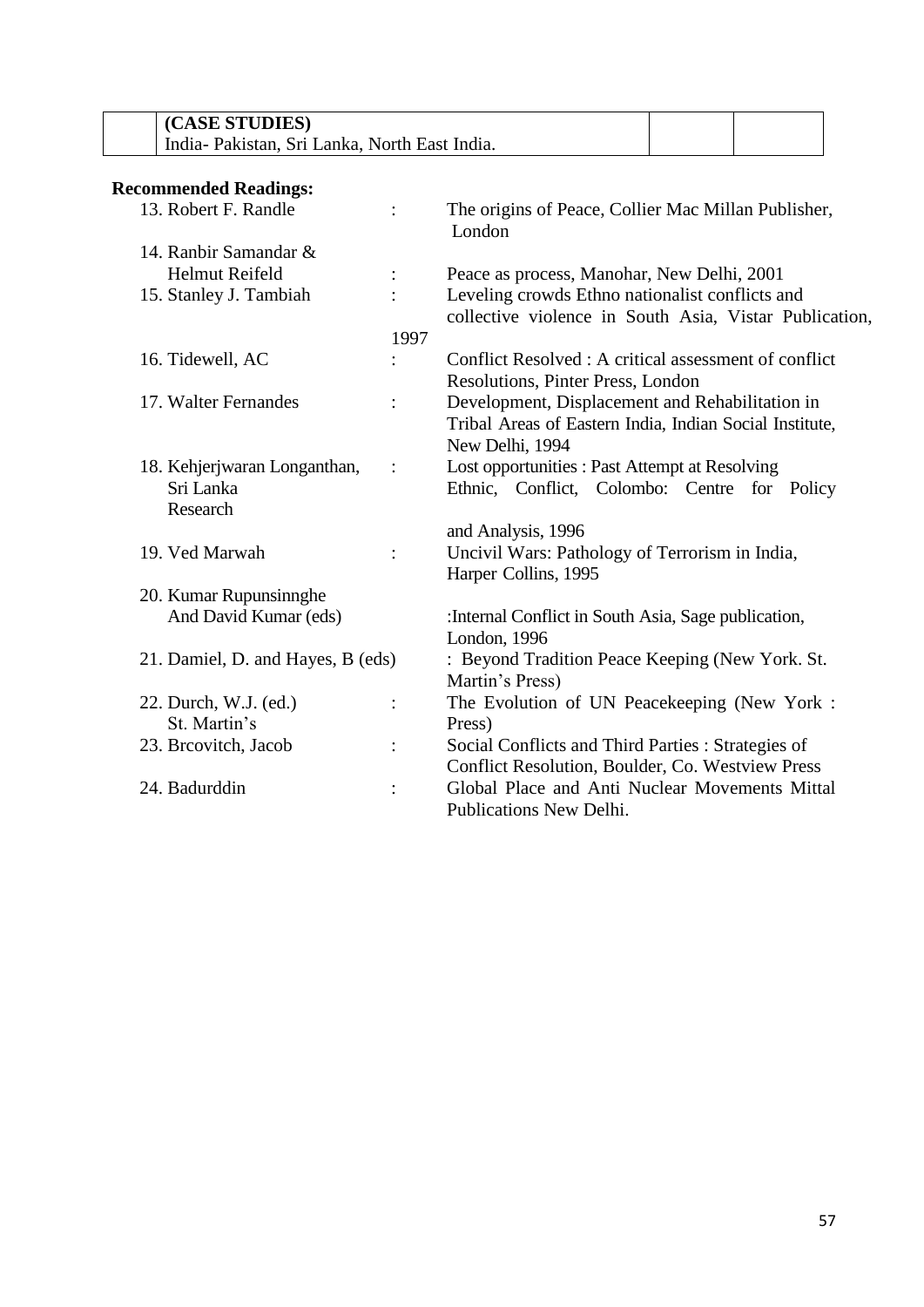| <b>Title of the Course</b>            | <b>Environmental Politcis in India</b> |
|---------------------------------------|----------------------------------------|
| Course No.                            | <b>PSCG 311 (GE)</b>                   |
| Total Lectures of 1 hour duration:    | 48                                     |
| Tutorial classes of 1 hour duration : | 32                                     |
| <b>Total Credits</b>                  | 04                                     |

#### **Course Objective:**

This course is aimed at developing an understanding of politics in India through the theoretical and methodological approach of political ecology, the study of socio-ecological systems that focuses on conflict, power relationships and the unequal distribution of environmental costs and benefits. The course will thus initiate the students in carefully examining the socio political articulations in the country in the context of the interfaces between people, nature and nation state. Specially in the light that a significant number of conflicts in post colonial India are related to issues of resource control amidst the growing inability of the people to interact meaningfully to the ecological habitat (Karlsson, 2011) and the growing understanding that 'varieties of nationalism are mediated and constructed through reference to the natural'(Cederlof and Sivaramakrishnan, 2015), engagements with political ecological approach will provide the students with fresh insights to examine the nature of state-society interactions and identity construction in India.

| Unit | <b>Topic</b> | No. Of              | No. Of |
|------|--------------|---------------------|--------|
|      |              | Lectures   Tutorial |        |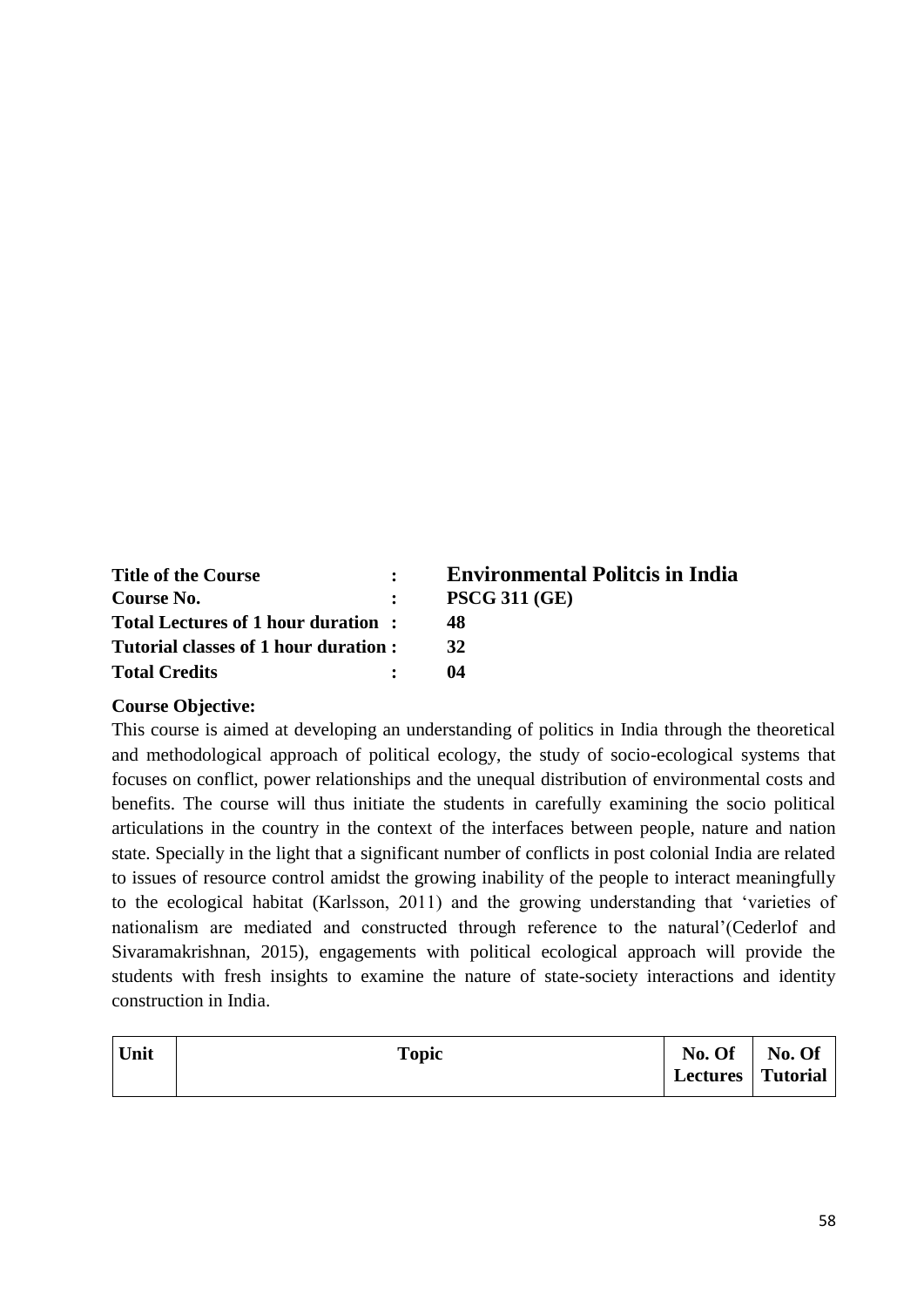| $\mathbf I$  | Ecological politics, theories and perspectives: Understanding<br>India as an ecological unit and a site of ecological politics,<br>ecological question and the paradigms of development in India<br>from colonial to post -colonial, Climate change debates in the<br>context of India. | 10 | 06 |
|--------------|-----------------------------------------------------------------------------------------------------------------------------------------------------------------------------------------------------------------------------------------------------------------------------------------|----|----|
| $\mathbf{I}$ | Ecology and the society interface in India: Ecological<br>Nationalism as a framework, land-community-identity matrix,<br>nature-culture-religion interface, Ecology and gender practices<br>with a focus on eco feminist critiques.                                                     | 10 | 07 |
| III          | State, social movements and disputes: The ecological context :<br>Disputes over water resources and dams, issues of forest rights<br>and resources, dispute over minings and minerals extractions.                                                                                      | 10 | 07 |
| IV           | Ecological politics in North East India I: Challenges for a<br>region undertransition: Issue of displacement and the 'climate<br>refugees', ecology of 'out migration'and 'in migration', neo-<br>liberalism and energy and carbon emission in North East India                         | 09 | 06 |
| V            | Ecological politics in North East India I : Trans border<br>cooperation and Act East initiative: the ecological perspective.                                                                                                                                                            | 09 | 06 |

Adams, W. & J. Hutton. 2007. *People, parks, and poverty: political ecology and biodiversity conservation.* Conservation and Society 5(2): 147–83.

Agarwal Bina. 1994. *A Field of One's Own: Gender and Land Rights in South Asia*, Cambridge University Press.

Baruah Mann, 2014.*Volatile Ecologies: Towards a Material Politics of Human—Animal Relations,* Environment and Planning, Vol 46, Issue 6, 2014

Baruah Sanjib. 2012. *Whose River Is It Anyway?Political Economy of Hydropower in the Eastern Himalayas,* Economic and Political Weekly, Vol. 47, Issue No. 29, 21 Jul, 2012, pp. 41- 52

Cederlöf, Gunnel. 2013. *Founding an Empire on India's North-Eastern Frontiers, 1790-1840*, Oxford University Press.

Cederlof Gunnel and Kalayanakrishnan Sivarama krishnan (Ed.). 2016.*Ecological Nationalisms: Nature, Livelihoods, and Identities in South Asia,* Seattle: University of Washington Press.

Das, Gurudas and R.K. Purkayastha 1998, *Liberalisation and India's North East, CommonwealthPublishers, New Delhi,* 1998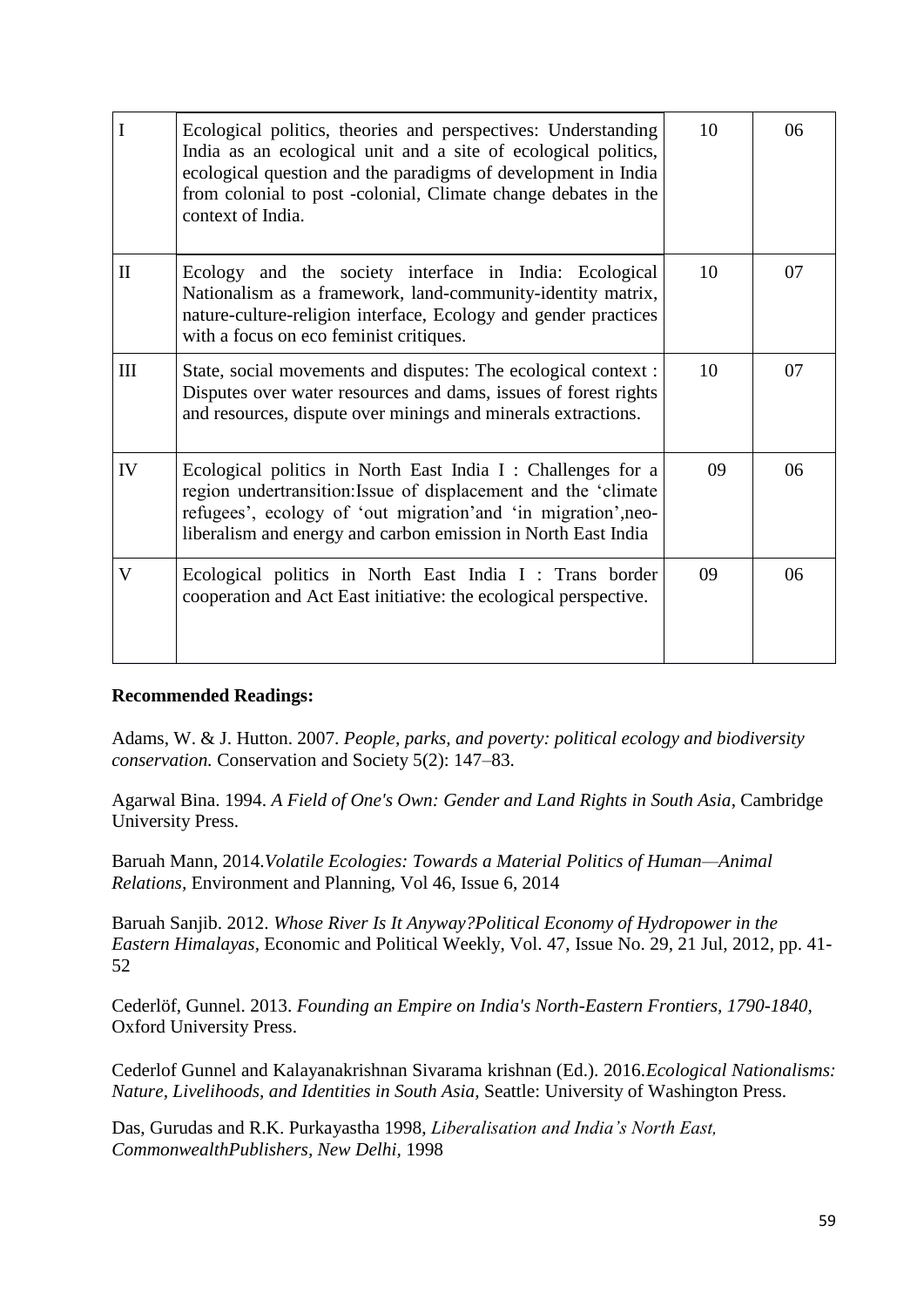David A. Lertzman and Harrie Vredenburg. 2005. *IndigenousPeoples, Resource Extraction and Sustainable Development: An Ethical Approach* ,Journal of Business Ethics, Vol. 56, No. 3 (Feb., 2005) : 239-254

Deka Meeta. 2013. *Women's Agency and Social Change: Assam and Beyond,* Sage Studies on India's North East, New Delhi, SAGE.

Fernandes Walter and Gita Bharali 2006, *Development-Induced Displacement in Assam 1947- 2000: A Quantitative and Qualitative Study of Its Extent and Nature,* Guwahati: North Eastern Social Research Centre (mimeo)

Guha,R. 1989. *Radical American Environmentalism: A Third World Critique*., Environmental Ethics11: 71-83.

Hazarika, Sanjoy. 2000. *Rites of Passage: Border Crossings, Imagined Homelands, India's East and Bangladesh*, Penguin Books, New Delhi

Karlsson B.G, 2011, *Unruly Hills: A Political Ecology of India's Northeast*, Berghahn books.

—2001, *Indigenous Politics: Community Formation and Indigenous Peoples'Struggle for Selfdetermination in North-East India*, in Identities: Global Studies in Culture and Power, 7-45.

Laine Nicolas & T.B. Subba (Eds). 2012. *Nature, Environment and Society: Conservation, Governance and Transformation in India,* Orient Blackswan, New Delhi*.*

Kuntala Lahiri-Dutt. 2007. *Illegal Coal Mining in Eastern India: Rethinking Legitimacy and Limits of Justice,* Economic and Political Weekly, Vol. 42, No. 49 ,Dec. 8 - 14: 57-66

Latour Bruno, 2013, *An inquiry into modes of existence: an anthropology of the moderns.* Translated by Catherine Porter. Cambridge, Massachusetts: Harvard University Press

Neumann R P, 2011,*"Political ecology III: Theorizing landscape"Progress in Human Geography : 843–850*

Nixon Rob. 2011. *Slow Violence and the Environmentalism of the Poor,* Cambridge, Machachuttes, Harvard University Press.

Nongbri Tiplut. 2005. *Culture and Biodiversity: Myths, Legends and the Conservation of Nature in the Hills of North-East India,* Indian AnthropologistVol. 36, No. 1/2, Special issue on Folk Narratives, Jan-Dec : 1-21.

——2012. *Exclusionary Practices: The Marginalisation of Women in State and Public Policies'*, Summerhill IIAS Review, Shimla, Indian Institute of Advanced Study, 18 (2) June, : 38-47.

Parenti C. 2015. *'The Environment Making State : Territory, Nature, and Value',* Antipode 47  $(4) : 829-48$ 

Robbins P, 2011 *Political Ecology: A Critical Introduction (Wiley-Blackwell, Oxford)*

Saikia, Arupjyoti, 2011, *Forests and Ecological History of Assam*, Oxford University Press, Delhi,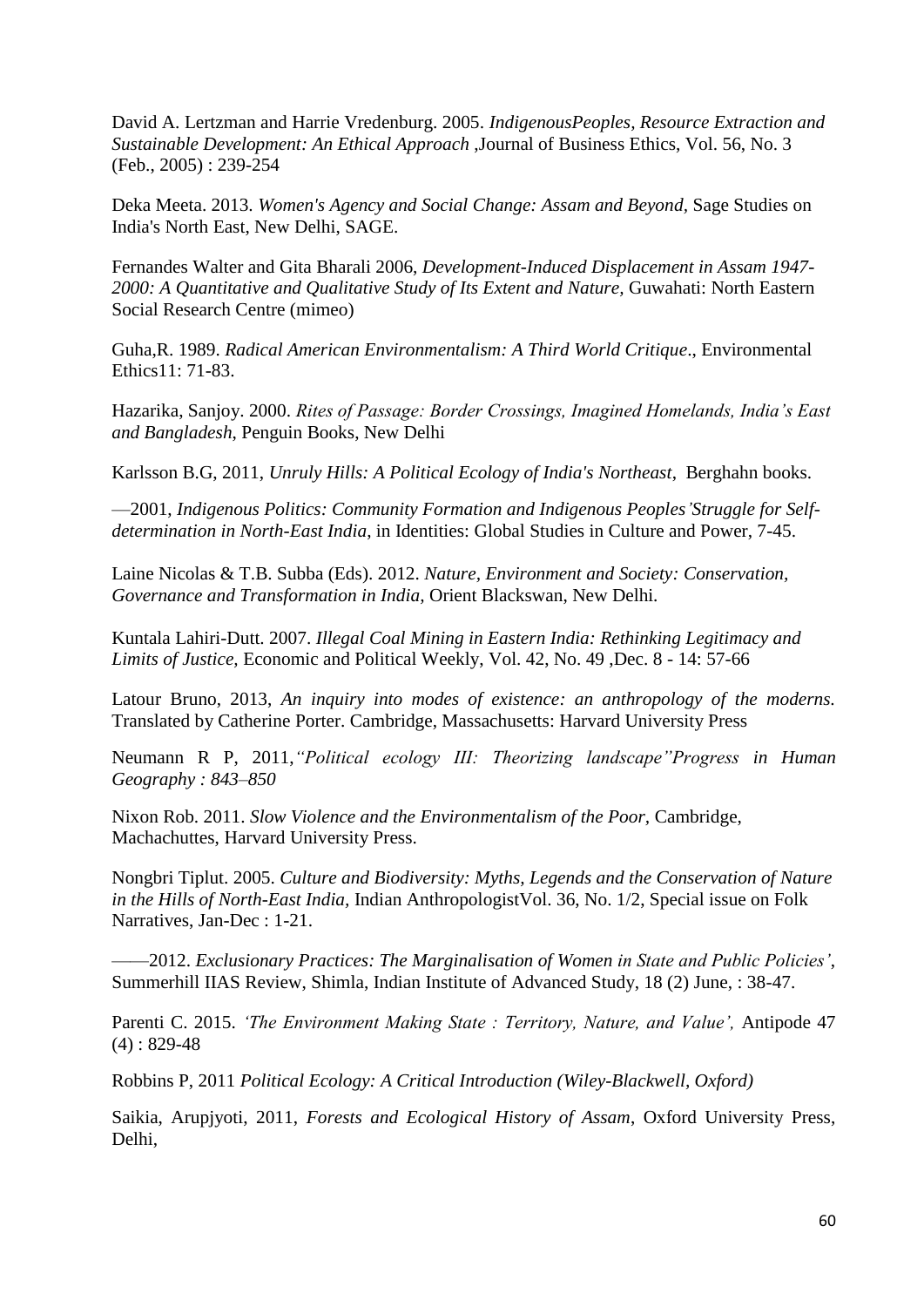Saikia Yasmin and Amit Rahul Baishya (ed), 2017, *Northeast India: A Place of Relations*, Cambridge University Press.

Sarma Jayeeta, 2011, *Empire′s Garden: Assam and the Making of India,* Duke University Press.

Standlea.2006. *Oil, Globalization, and the War for the Arctic Refuge,*Globalism, oil, and the power elites, Suny Press.

Vagholikar, N. and P.J. Das. 2010. *Damning Northeast India*. Pune : Kalpavrisksh.

Walker P A, 2007, *Political ecology: Where is the politics?* Progress in Human Geography 31,: 363–369, Sage.

| <b>Title of the Course</b>           | $\mathbf{r}$ | <b>Strategic Studies: Concepts and Issues</b> |
|--------------------------------------|--------------|-----------------------------------------------|
| Course No.                           |              | <b>PSCG 312 (GE)</b>                          |
| Total Lectures of 1 hour duration:   |              | 48                                            |
| Tutorial classes of 1 hour duration: |              | 32                                            |
| <b>Total Credits</b>                 |              | 04                                            |
|                                      |              |                                               |

| Unit         | <b>Topic</b>                                                                                                                                                                                                                                            | No. of          | No. of           |
|--------------|---------------------------------------------------------------------------------------------------------------------------------------------------------------------------------------------------------------------------------------------------------|-----------------|------------------|
|              |                                                                                                                                                                                                                                                         | <b>Lectures</b> | <b>Tutorials</b> |
|              | Strategy-Definition, nature, causes and types.<br>Political Economy of War-Industrial Military<br>Complex.<br>Thinkers- Kautilya, Sun Tzu, Mao, Clausewitz.                                                                                             | 09              | 07               |
| $\mathbf{I}$ | Strategy- Blitzkrieg- origin, characteristics. The<br>Schlieffen Plan, Douhet.<br>Concepts of Geopolitics and Geo-Strategy:<br>Theories of Halford Mackinder and Carl<br>Haushofer, Alfred Mahan                                                        | 10              | 06               |
| III          | Contemporary Warfare: Conventional Warfare in<br>Nuclear Age, Limited War, Low Intensity Conflict,<br>Electronic Warfare, Information Warfare                                                                                                           | 10              | 06               |
| IV           | Doctrines of Nuclear<br>Strategy-<br>Deterrence,<br>Retaliation, Flexible<br>Massive<br>Response,<br>Counterforce (case studies of Cuban Missile Crisis,<br>Vietnam), Pre-Emptive, BMD<br>Arms Race and War: ICBM, SLBM, Case Studies<br>from Cold war. | 10              | 06               |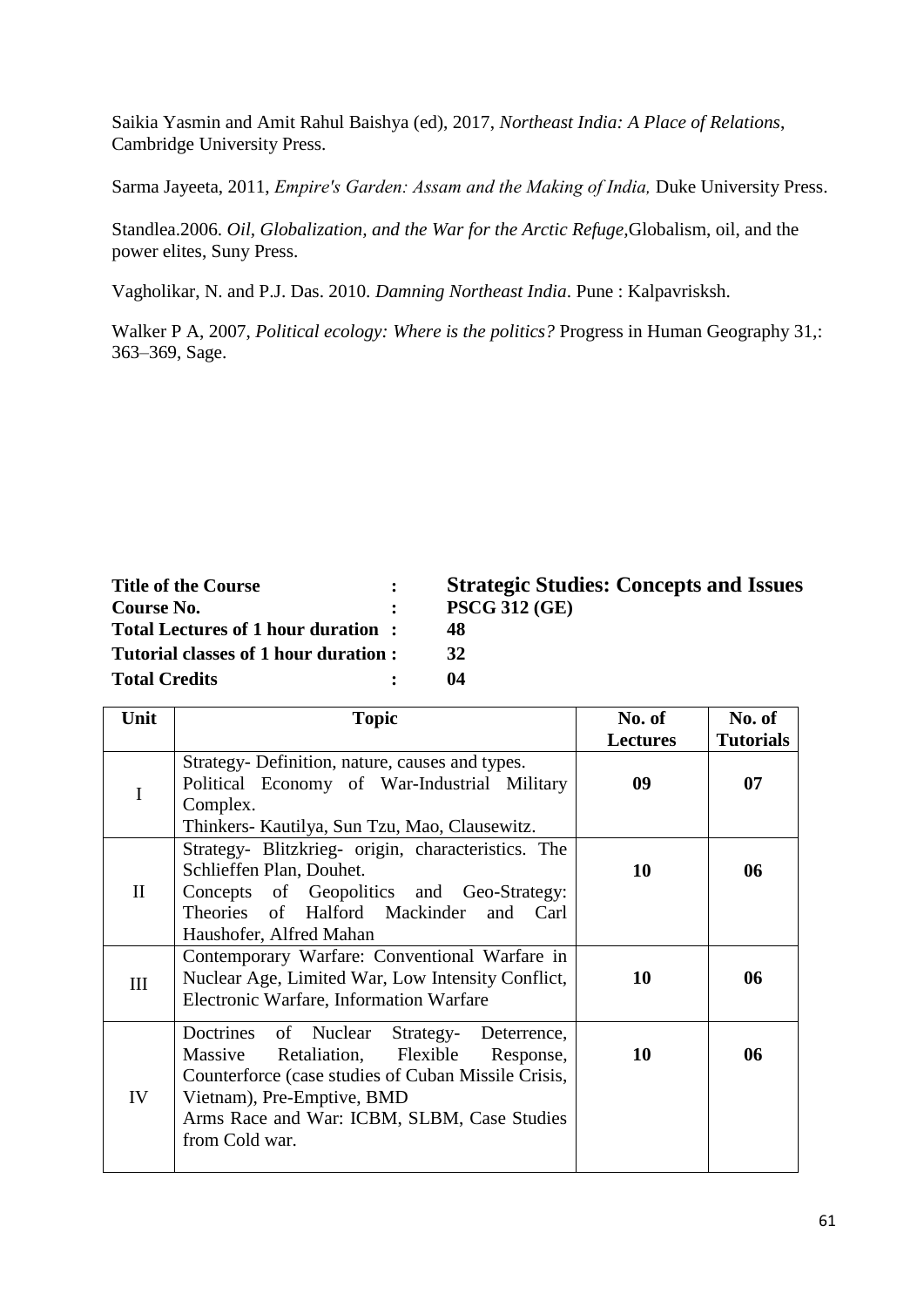| Key Concepts of Security: National, Regional, |    |    |
|-----------------------------------------------|----|----|
| Comprehensive.                                | 09 | 07 |
| Disarmament and Arms Control- CTBT, CBW,      |    |    |
| NPT, MTCR, NWFZ.                              |    |    |
| Politics of War on Terror.                    |    |    |
| India's Nuclear Diplomacy-Ideological         |    |    |
| Underpinnings.                                |    |    |

| 17. Jyotirmoy Banerjee       | : Strategic Studies, New Delhi: Allied Publisher, 1998.            |
|------------------------------|--------------------------------------------------------------------|
| 18. Bharati Mukherjee        | : Kautilya's Concept of Diplomacy: A New Interpretation,           |
|                              | Calcutta: Minerva Associated. Publisher, 1976.                     |
| 19. Peter Paret (ed)         | : Makers of Modern Strategy: From Machiavelli to                   |
|                              | Nuclear Age, Princeton: Princeton University Press, 1986.          |
| 20. John Baylis (et. al)     | : Strategy in the Contemporary World: An Introduction              |
|                              | to Strategic Studies, Oxford: Oxford University Press, 2013.       |
| 21. John Baylis (et. al)     | : Contemporary Strategy: Theories and Concepts Vol. I              |
|                              | & II, London: Groom Helm, 1987.                                    |
| 22. Henry Kissinger          | : Diplomacy, New York: Simon & Schuster, 1994.                     |
| 23. Elinor C. Sloan          | : Modern Militraty Strategy: An Introduction, London:              |
|                              | Routledge, 2012.                                                   |
| 24. Tiha von Ghyczy (et. al) | : Clausewitz On Strategy: Inspirations and Insight from            |
|                              | <i>Master Strategist</i> , New York: John Wiley & Sons, Inc, 2001. |
| 25. Lionel Giles             | : Sun Tzu on the Art of War, trans., London: Luzac and             |
|                              | Company, 1910.                                                     |
| 26. Colin Flint              | : An Introduction to Geopolitics, London: Routledge,               |
|                              | 2011.                                                              |
| 27. Kanti Bajpai and         |                                                                    |
| Amitabh Mattoo (ed.)         | : Securing India: Strategic Thought and Practice, New              |
|                              | Delhi: Manohar, 1996.                                              |
| 28. Patrick O'Sullivan       | : Geopolitics, London: Croom Helm, 1986.                           |
| 29. Peter Calvocoressi       | : World Politics Since 1945, New York: Routledge,                  |
|                              | 1968.                                                              |
| 30. Robert F. Kennedy        | : Thirteen Days: A Memoir of the Cuban Missile Crisis,             |
|                              | New York: W.W. Norton, 2011.                                       |
| 31. Ashley J. Tellis         | : India's Emerging Nuclear Posture: Between Recessed               |
|                              | Deterrent and Ready Arsenal, California: RAND,                     |
|                              | 2001                                                               |
| 32. Michael Nicholson        | : International Relations: A Concise Introduction,                 |
|                              | Palgrave Macmillan, 2002.                                          |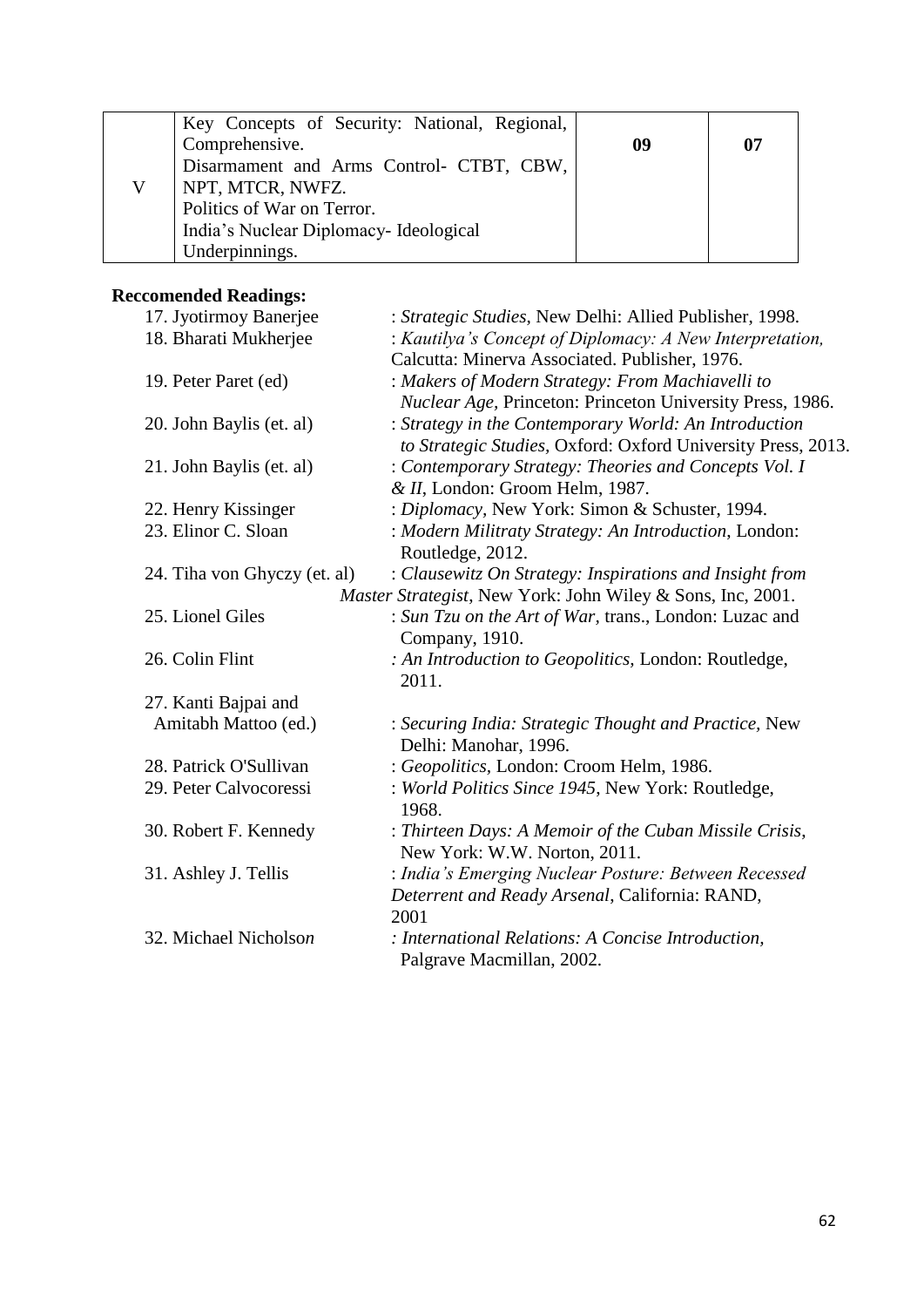#### **ABILITY ENHANCEMNET COURSE**

| <b>Title of the Course</b>           |                | <b>Human Rights</b>   |
|--------------------------------------|----------------|-----------------------|
| Course No.                           |                | <b>PSCA 308 (AEC)</b> |
| Total Lectures of 1 hour duration:   |                | 24                    |
| Tutorial classes of 1 hour duration: |                | 16                    |
| <b>Total Credits</b>                 | $\ddot{\cdot}$ | 02                    |

**Course Objectives:** Human rights education is essential for all to think and act like a responsible citizen in a rapidly changing global context. It all involves learning that develops the knowledge, skills, and values of human rights needed to live in society with freedom and dignity. It enables the individuals to participate effectively in a free society and promotes understanding, tolerance, gender equality and friendship among all nations, indigenous people irrespective of racial, national, ethnic religious or linguistic differences. Therefore, providing human rights education beyond the basic academic disciplines becomes the need of the hour to strengthen the sense of self-dignity and democratic value in a society. This Course will provide the basic concepts and issues concerning human rights and will acquaint the students with the contemporary challenges.

| Unit | <b>Topic</b>                                                                                                                                                                                                                                                                                                                   | <b>Classes</b>   <b>Tutorials</b> |
|------|--------------------------------------------------------------------------------------------------------------------------------------------------------------------------------------------------------------------------------------------------------------------------------------------------------------------------------|-----------------------------------|
|      | • Rights: Meaning, Nature and Type;<br>• Correlation of Rights and Duties; Individual rights vis-a-<br>vis rights of society and of the State<br>• Contribution of Magna Carta, the United States<br>Declaration of Independence, the Bill of Rights, the<br>Fundamental Rights of India in the development of human<br>rights |                                   |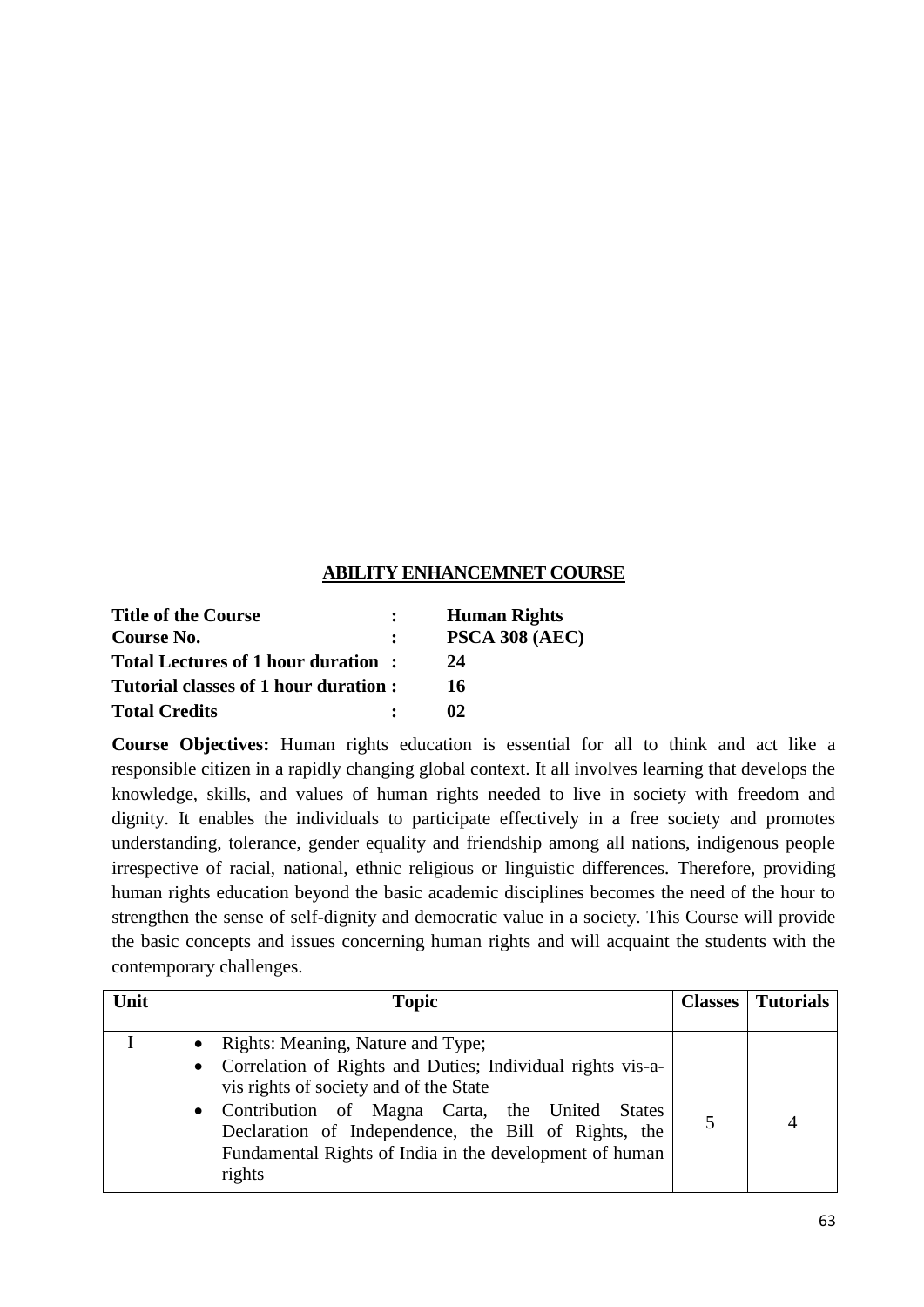|              | Approaches to human rights: Universalistic and Relative<br>(including the Third World Approach Human Rights<br>education: Its importance, problems & progress                                                                                                                                                                                                                                                                                                                                                                                  |                |                |
|--------------|------------------------------------------------------------------------------------------------------------------------------------------------------------------------------------------------------------------------------------------------------------------------------------------------------------------------------------------------------------------------------------------------------------------------------------------------------------------------------------------------------------------------------------------------|----------------|----------------|
| $\mathbf{I}$ | The Universal Declaration of Human Rights 1948<br>$\bullet$<br>The International Covenant on Economic, Social and<br>Cultural Rights, 1966<br>Committee on Elimination of All Forms of Racial<br>Discrimination 1965<br>Convention on Elimination of All forms of Discrimination<br>against Women, 1979<br>Convention on Rights of Child, 1989<br>The UN Convention the Rights of Person with Disabilities,<br>2006<br>Human rights issues in Asia: Role of ASEAN & SAARC                                                                      | 5              | 4              |
| III          | Human Rights in Indian Perspective:<br>Constitutional Provisions Fundamental Rights Directive<br>Principles, Fundamental and Other statutory Provisions for<br>Protection of Human Rights<br>National Human Rights Commission and State Human<br><b>Rights Commission</b><br>Other special Commission: Minorities, Woman, Children,<br>Safai Karmacharies, SC & ST                                                                                                                                                                             | 5              | 4              |
| IV           | Human Rights Issues and Challenges<br><b>Rights of Children</b><br>Gender Right (including transgender)<br>Rights of the Working class<br>Rights of the Indigenous people<br><b>Rights of Refugees</b><br><b>Rights of Internally Displaced Person</b><br><b>Rights of the Minorities</b><br><b>Rights to Development</b><br>Rights against Environmental Degradation<br>Challenges: Poverty, Hunger, Disease, illiteracy, Ethnic, Conflict,<br>Human Rights Violation by State & Non-State Entities, Human<br>Rights & science and Technology | 5              | $\overline{2}$ |
| V            | Human Rights Activism<br>Civil Liberties Movement<br>Role of NGOs, Civil Societies<br>Role of Court (PIL, Judicial Activism & Free Legal Aid<br>Role of Media                                                                                                                                                                                                                                                                                                                                                                                  | $\overline{4}$ | $\overline{2}$ |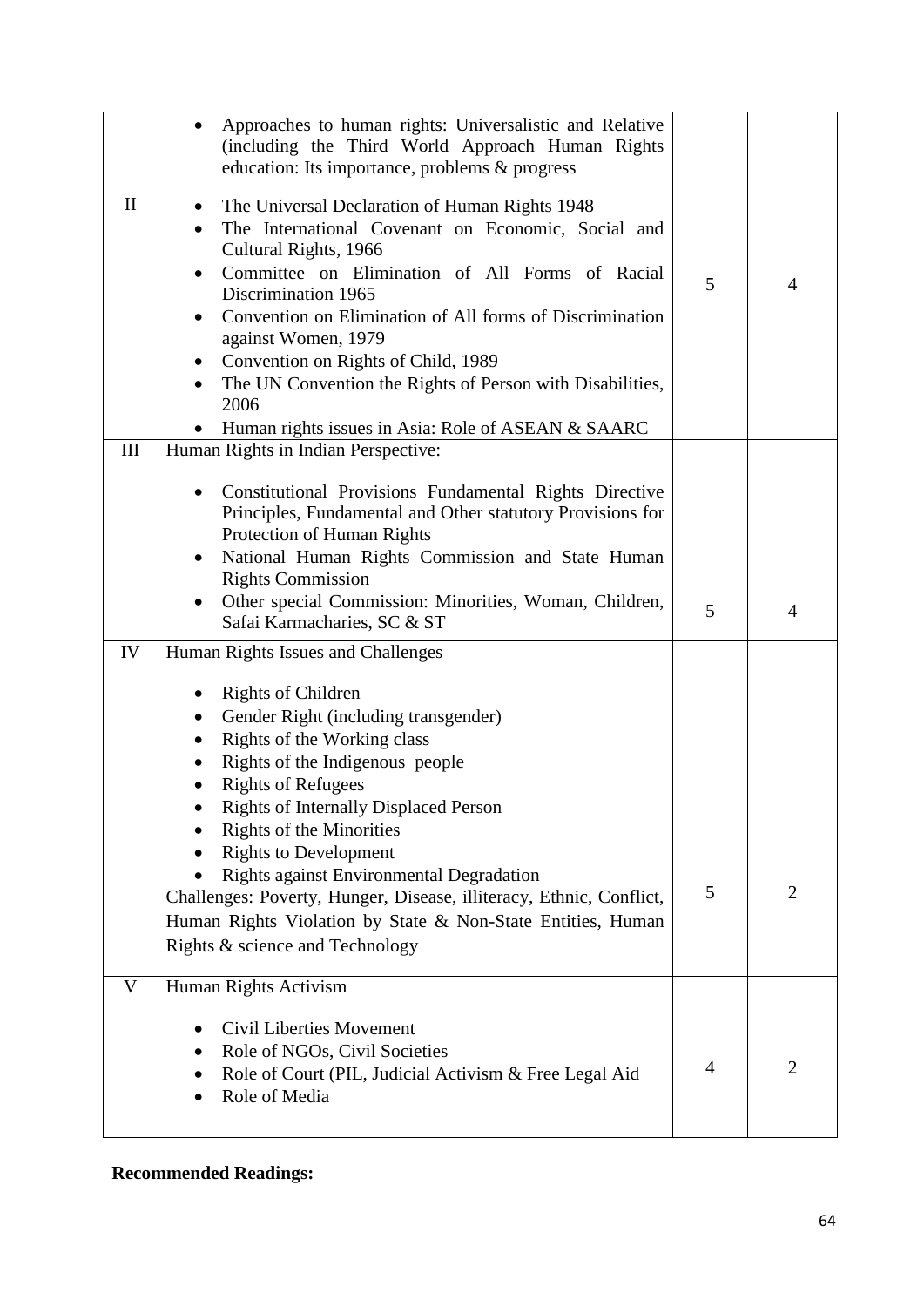- SAHRDC: Human Rights and Humanitarian Law: Developments in Indian and International Law, OUP: 2007.
- P. Aston (ed): The United Nations and Human Rights : A Critical Appraisal, OUP.
- Gokulesh Sharma : Human Rights and Legal Remedies, Deep and Deep Publication, New Delhi.
- Upendra Baxi: The Rights to be Human, Lanner International, New Delhi.
- Arjun Dev Btal (ed.): Human Rights: A Source Book, New Delhi: NCERT
- Durga Das Basu: Human Rights in Constitutional Law, Prentice Hall of India, New Delhi
- S. Sharma Children and Human Rights, Commonwealth Publishers, New Delhi.
- Debi Chatterjee: Human Rights: Theory and Practice, South Asian Publishers, New Delhi.
- Pramod Misra: Human Rights: Global Issues. Kalpaz Publishers, New Delhi.
- Virendra Grover (ed). Encyclopaedia of International Terrorism, Deep and Deep Publications.
- A. U. Yasin and A. Upadhyay: Human Rightds, Akansha Publishers, New Delhi, 2003.
- Myron Weiner: The Child and the State in India, OUP, New Delhi.
- R. Dhamala and S. Bhattacharjee (ed.): Human Rights and Insurgency, Shipra Publishers.
- R. Mullerson: Human Rights Diplomacy, Macmillan, London.
- R. J. Lincent: Human Rights and International Relations: CUP.

# **FOURTH SEMESTER**

# **CORE COURSES**

| <b>Title of the Course</b>           | <b>Liberal Political Theory</b> |
|--------------------------------------|---------------------------------|
| Course No.                           | <b>PSCC 401</b>                 |
| Total Lectures of 1 hour duration:   | 48                              |
| Tutorial classes of 1 hour duration: | 32                              |
| <b>Total Credits</b>                 | 04                              |

**Course Rational:**Liberalism has generated a range of ideologies that seek to bring liberal theory into accordwith social practice.The paper would imbibe the students with the diverse trend within liberal political theory from contractualists, utilitarian tradition, libertarian tradition to the Communitarian tradition. The course structure is designed in such a way to initiate a debate to analyze the transition from classical Liberal views of autonomus individualism, morality and Justice to the contemporary modern liberals which seem quite close to socialists but remaining concerned to humanise rather transform private property, the market and the state. The third unit tried to lay down an alternative views by the diverse critiques of the Liberal Theory.

| Unit        | <b>Topic</b>                                                            | No. of  | No. of           |
|-------------|-------------------------------------------------------------------------|---------|------------------|
|             |                                                                         | Lecture | <b>Tutorials</b> |
|             | Renaissance and Scientific Revolution, Contractualists-                 | 08      | 06               |
|             | Hobbes, Locke and Rousseau                                              |         |                  |
| $_{\rm II}$ | Utilitarian Tradition-Jeremy Bentham and John Stuart Mill               | 10      | 06               |
| Ш           | 06<br>Libertarian Tradition- John Rawls and Robert Nozick<br>10         |         |                  |
| IV          | 06<br>Communitarian Tradition- Alasdair MacIntyre, Michael Sandel<br>10 |         |                  |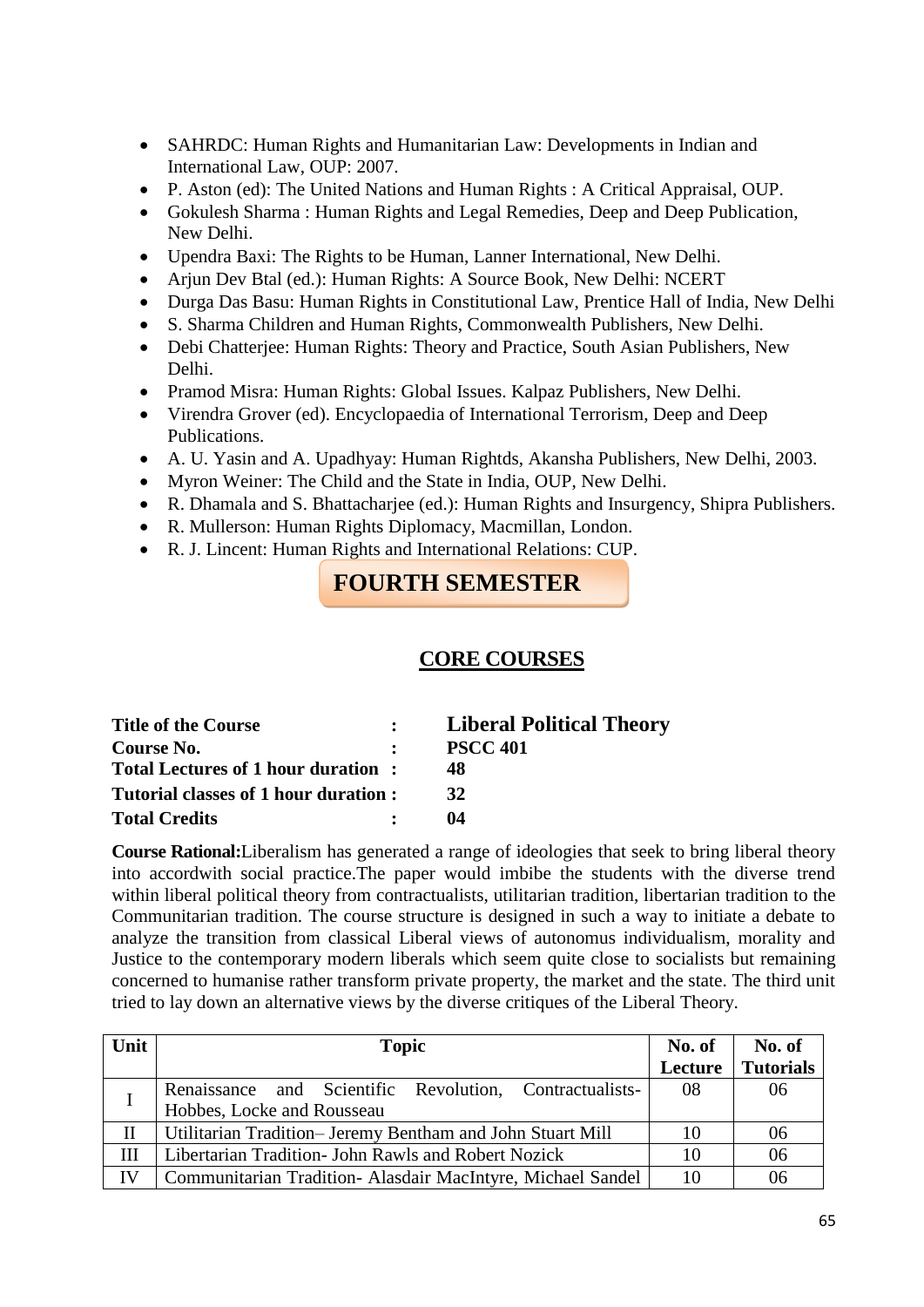| and Michael Walzer                                           |    |
|--------------------------------------------------------------|----|
| Critique of Liberal Theory–Marxist, Feminist and Postmodern, | 08 |
| the Future of Liberal Theory                                 |    |

| A. Arblaster             | $\ddot{\cdot}$ | The Rise and Decline of Western Liberalism, Oxford, Blackwell,<br>1984.                         |
|--------------------------|----------------|-------------------------------------------------------------------------------------------------|
| N. Daniels (ed.)         |                | Reading Rawls, New York, Basic Books, 1975.                                                     |
| L.T. Hobhouse            |                | Liberalism, London, Oxford University Press, 1964.                                              |
| H.C. Manifield Jr.       |                | The Spirit of Liberalism Cambridge Massachusetts and London,<br>Harrard University Press, 1976. |
| K. Minogue               |                | The Liberal Mind, London, Methuen, 1963.                                                        |
| J. Rawls                 |                | Political Liberalism, New York, Columbia University Press, 1972.                                |
| John Gray                |                | Liberalism, Delhi, World View, 1998.                                                            |
| F.A. Hayek               |                | The Constitution of Liberty, London, Routledge and Kegan Paul,<br>1960.                         |
| John Rawls               |                | A Theory of Justice, Oxford, Oxford University Press, 1971.                                     |
| <b>Robert Nozick</b>     |                | Anarchy, State and Utopia, New York, Basic Books, 1974.                                         |
| C.B. Macpherson          |                | Democratic Theory, London, Oxford University Press, 1973.                                       |
| G. Sartori               |                | Democratic Theory, London, Pacger, 1962.                                                        |
| M.I. Shauley and C.      |                | Feminist Interpretation and Political Theory, Cambridge, Polity<br>Pateman Press, 1991.         |
| <b>Anthony Arblaster</b> |                | Democracy, Delhi, World View, 1992.                                                             |
| <b>Micheal Sandel</b>    |                |                                                                                                 |
|                          |                | Liberalism and the Limits of Justice, Cambridge, Cambridge<br>University Press, 1982.           |
| Jean Hampton             |                | Political Philosophy, Delhi, Oxford University Press, 1998.                                     |
| Henry Tam                |                | Communitarianism, London, Macmillan, 1998.                                                      |
| S, Mulhall and A. Swift: |                | Liberals and Communitarians, Oxford, Basil Blackwell, 1992.                                     |
| J.H. Carens (ed.)        |                | Democracy and Possessive Individualism : The Intellectual                                       |
| Legacy                   |                | of C.B. Macpherson, Albany New York, State University of New                                    |
|                          |                | York Press, 1993.                                                                               |
| F. Hayek                 |                | The Constitution of Liberty, London Routledge and Kegan Paul,<br>1960.                          |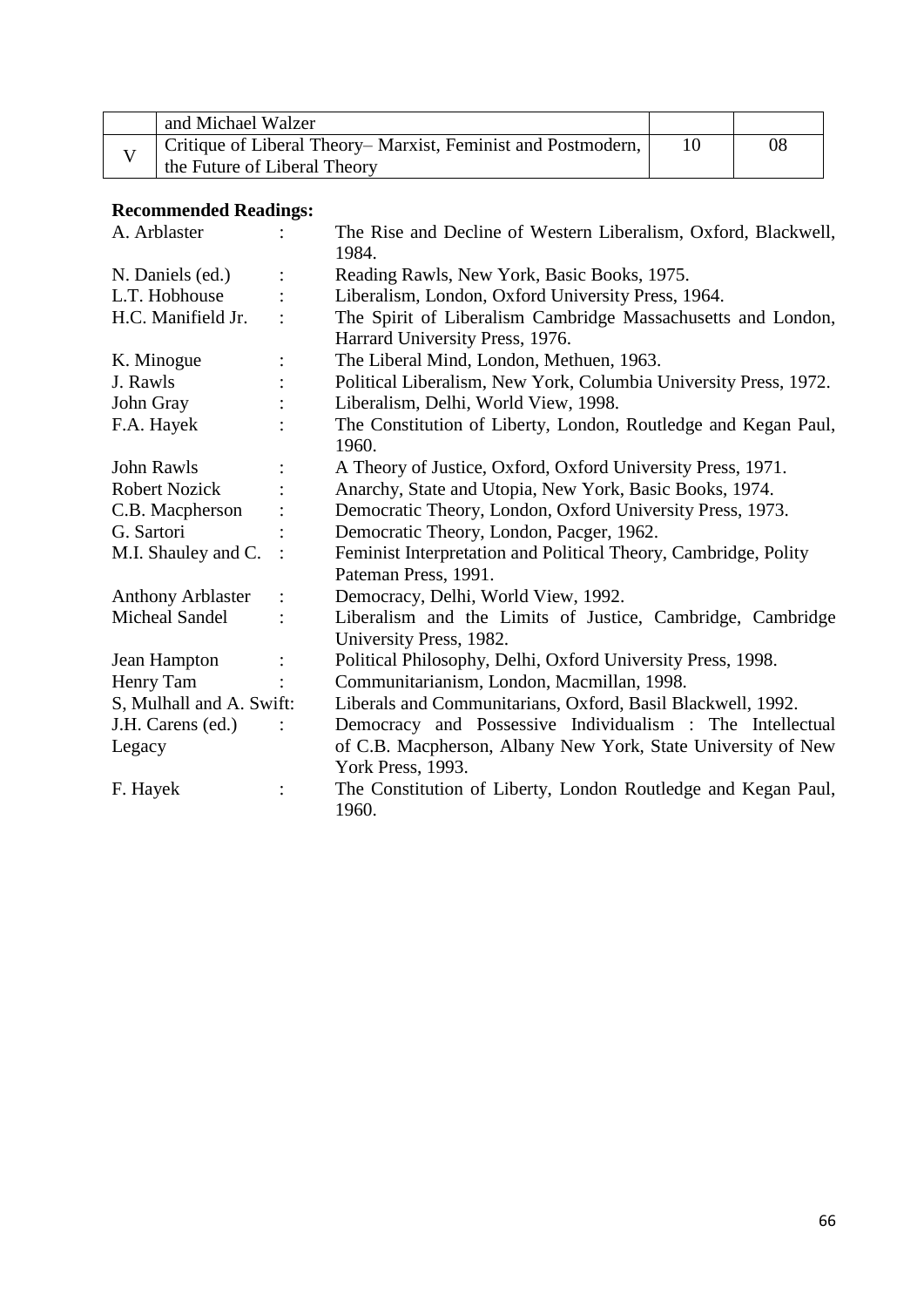| <b>Title of the Course</b>           | $\mathbf{R}$   | <b>Public Personnel Administration</b> |
|--------------------------------------|----------------|----------------------------------------|
| Course No.                           |                | <b>PSCC 402</b>                        |
| Total Lectures of 1 hour duration:   |                | 48                                     |
| Tutorial classes of 1 hour duration: |                | 32                                     |
| <b>Total Credits</b>                 | $\ddot{\cdot}$ | 04                                     |

#### **Course Objective :**

The paper intends to familiarise the students with the debates and developments around the concept of 'Public Personnel Administration' within the domain of Public Administration studies. Beginning with the historical outline and conceptual foundations of the subject matter, the paper goes on to address the primary focus areas that has emerged prominent under the thematic rubrics of 'public personnel administration'. In its approach the paper lays special emphasis on the situation in developing societies and especially on the Indian context. The students are encouraged to approach the debates and discussions through different current trends/examples in the field of administrative studies as well as applied policy domains.

| Unit  | <b>Topic</b>                                                        |         | No. of           |
|-------|---------------------------------------------------------------------|---------|------------------|
|       |                                                                     | Lecture | <b>Tutorials</b> |
|       | Unit-   Public Personnel Administration- Concept, nature, Scope and | 09      | 07               |
|       | importance, Approaches of Public Personnel Administration-          |         |                  |
|       | Mechanistic approach, Human Relations approach, Problems of         |         |                  |
|       | Public personnel Administration (OG Stahl)                          |         |                  |
| Unit- | The concept of Civil Service Meaning, Significance, Basic           | 10      | 06               |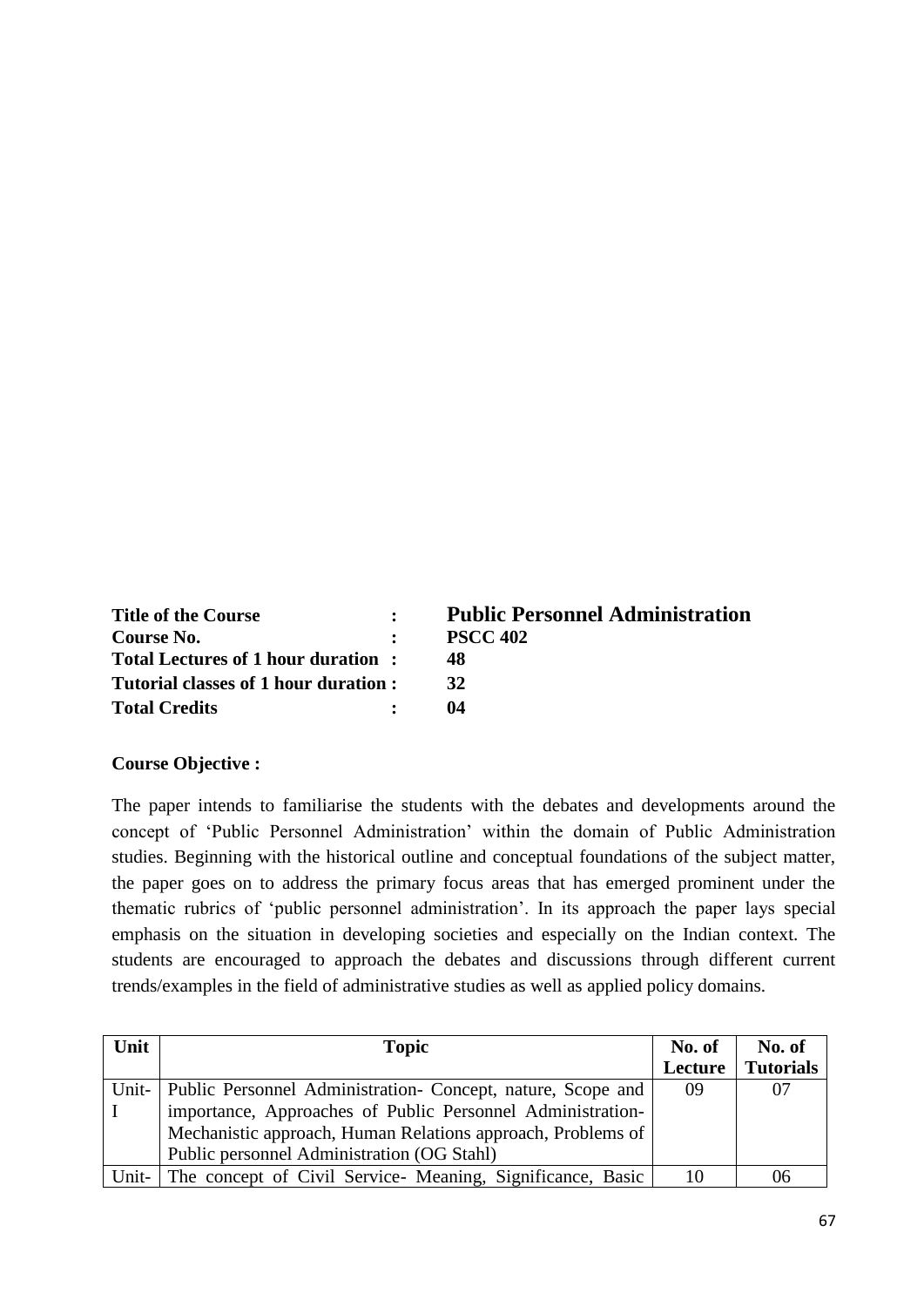| $\mathbf{I}$ | features, functions, Role of Civil Service- Relationship with     |    |    |
|--------------|-------------------------------------------------------------------|----|----|
|              | Politicians-Relationship between Specialists and Generalists      |    |    |
| Unit-        | The Concept of Bureaucracy- Meaning, Types of Bureaucracy-        | 10 | 06 |
| Ш            | Guardian Bureaucracy, Caste Bureaucracy, Patronage                |    |    |
|              | Bureaucracy- Ideal Type- Basic features- Critique of Weberian     |    |    |
|              | concept of Bureaucracy, Role of Bureaucracy in Developing         |    |    |
|              | Countries-Bureaucracy as an Agent of change.                      |    |    |
| Unit-        | Classification of Services- Essentials of classification of       | 10 | 06 |
| IV           | services- Rank classification- meaning, merits and demerits-      |    |    |
|              | Position or Duties classification- meaning- criteria for position |    |    |
|              | classification- Steps of position Classification- merits and      |    |    |
|              | demerits-Position Classification in India                         |    |    |
| Unit-        | Compensation Plan-Methods of setting up salaries, Principles      | 09 | 07 |
| V            | involved in the determination of Salaries- Fringe Benefits of     |    |    |
|              | Public Services- Employees Welfare Schemes- the National          |    |    |
|              | <b>Commission of Labour</b>                                       |    |    |

| OK Dey            |                | Personnel Administration in India: Retrospective Issues, Prospective |  |  |  |
|-------------------|----------------|----------------------------------------------------------------------|--|--|--|
|                   |                | Thought, New Delhi, 1991                                             |  |  |  |
| O. Glenn Stahl    | $\ddot{\cdot}$ | Public Personnel Administration, Calcutta, 1962                      |  |  |  |
| J. Wilson         |                | Bureaucracy- What Govt. do and why they do it, New York, 1989        |  |  |  |
| K. Tummala        |                | Public Administration in India, New Delhi, 1994                      |  |  |  |
| H.A. Simon        |                | Administrative Behaviour, 1997                                       |  |  |  |
| RD Sharma         |                | Advanced Public Administration, Vol. I, 1990                         |  |  |  |
| SK Roy            |                | Bureaucracy at Cross road, 1979                                      |  |  |  |
| P. Ramechandran   |                | Public Administration in India, 1996                                 |  |  |  |
| <b>BG</b> Peters  |                | The Politics of Bureaucracy, New York, 1984                          |  |  |  |
| P Panandikar & VA |                | Bureaucracy and development Administration, New Delhi, 1978          |  |  |  |
| Kshirsagar        |                |                                                                      |  |  |  |
| Nigro & Lyodl     |                | Modern Public Administration, New York, 1980                         |  |  |  |
| <b>BB</b> Misra   |                | Govt. and Bureaucracy in India, New Delhi, 1986                      |  |  |  |
| PR Dubhasi        |                | Recent Trends in Public Administration, Delhi, 1996                  |  |  |  |
| CP Bhambhri       |                | Bureaucracy and Politics in India, New Delhi, 1971                   |  |  |  |
| AR Tayegi         |                | Public Administration, Lucknow, 1996                                 |  |  |  |
| NN Butani         |                | Personnel Administration, IIPA, New Delhi, 1969                      |  |  |  |
| P. Ghosh          |                | Personnel Administration in India, New Delhi, 1969                   |  |  |  |
|                   |                |                                                                      |  |  |  |

### **JOURNALS**

Indian Journal of Public Administration, IIPA, New Delhi.

Personnel Administration Review, American Society for Public Administration, Washington Journal of Public Administration, Royal Institute of Public Administration, London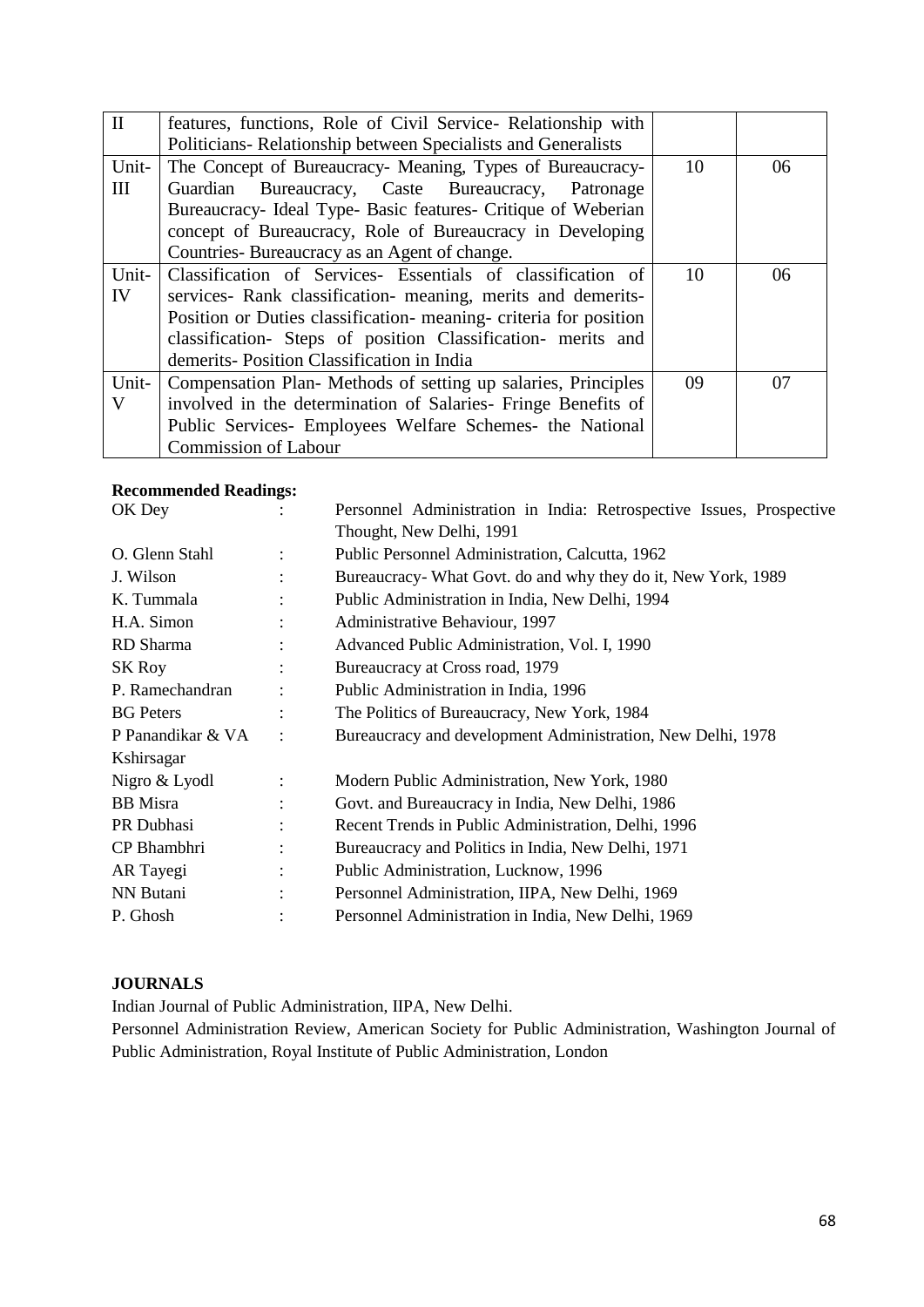| <b>Title of the Course</b>           |              | <b>Research Methodology</b> |
|--------------------------------------|--------------|-----------------------------|
| Course No.                           | $\mathbf{r}$ | <b>PSCC 403</b>             |
| Total Lectures of 1 hour duration:   |              | 48                          |
| Tutorial classes of 1 hour duration: |              | 32                          |
| <b>Total Credits</b>                 |              | 04                          |

| <b>Jnit</b> | Topic                                        | No. of<br>Lecture | No. of<br><b>Tutorials</b> |
|-------------|----------------------------------------------|-------------------|----------------------------|
|             | <b>Research Methodology: An Introduction</b> |                   |                            |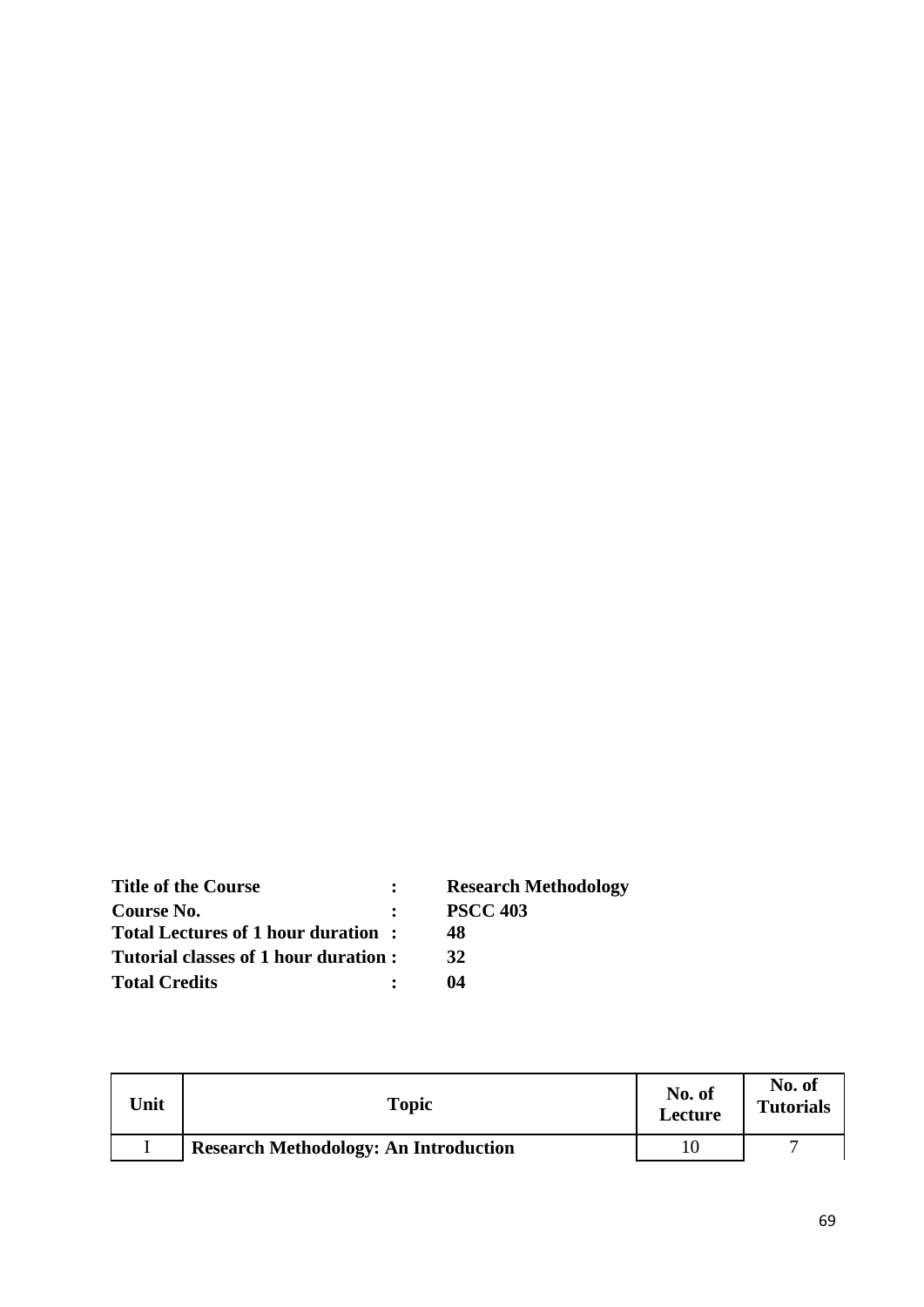|              | Application of research, Theory and Research-<br>Deductive and Inductive theory |    |   |  |
|--------------|---------------------------------------------------------------------------------|----|---|--|
|              | <b>Epistemology and Ontology</b>                                                |    |   |  |
|              | Quantitative and Qualitative social research                                    |    |   |  |
|              | <b>Research Process and Design</b>                                              |    |   |  |
|              | Formulation of Research Problem, Literature                                     |    |   |  |
|              | Review                                                                          |    |   |  |
| $\mathbf{I}$ | Variables and Hypotheses,                                                       | 10 | 7 |  |
|              | Experimental Design, Case Study Design and<br><b>Comparative Design</b>         |    |   |  |
|              | Study designs in qualitative research                                           |    |   |  |
|              | <b>Data Collection and Analysis</b>                                             |    |   |  |
|              | Sources of data-Primary and secondary                                           |    |   |  |
|              | Tools and techniques of Data collection in                                      |    |   |  |
| III          | Quantitative                                                                    | 10 |   |  |
|              | and Qualitative social research                                                 |    | 6 |  |
|              | Data collection using attitudinal scales                                        |    |   |  |
|              | Observation-Participant and non-participant                                     |    |   |  |
|              | Data Processing and Displaying                                                  |    |   |  |
|              | <b>Sampling and Content Analysis</b>                                            |    |   |  |
|              | Survey research and sampling                                                    |    |   |  |
| IV           | Sampling in Quantitative and Qualitative social                                 | 9  | 6 |  |
|              | research                                                                        |    |   |  |
|              | <b>Content Analysis</b>                                                         |    |   |  |
|              | <b>Report Writing and Ethical Issues</b>                                        |    |   |  |
| V            | Writing a research report                                                       |    |   |  |
|              | Referencing                                                                     | 9  | 6 |  |
|              | Bibliography                                                                    |    |   |  |
|              | Ethical concerns and Plagiarism                                                 |    |   |  |

V. Van Dyke: *Political Science, A Philosophical Analysis*, Stanford University Press, Stanford, 1960

A, Brecht*: Political Theory, Foundation of 20th century Political Thought*, The Times of India Press, Bombay, 1970

E. Nagel: *The Structure of Science,* Harcourt, 1961

Karl Popper: *The Logic of Scientific Discovery*, Routlegde, 1934

William J Goode & Paul K Hatt: *Methods in Social Research*, New York: McGraw Hill, 1952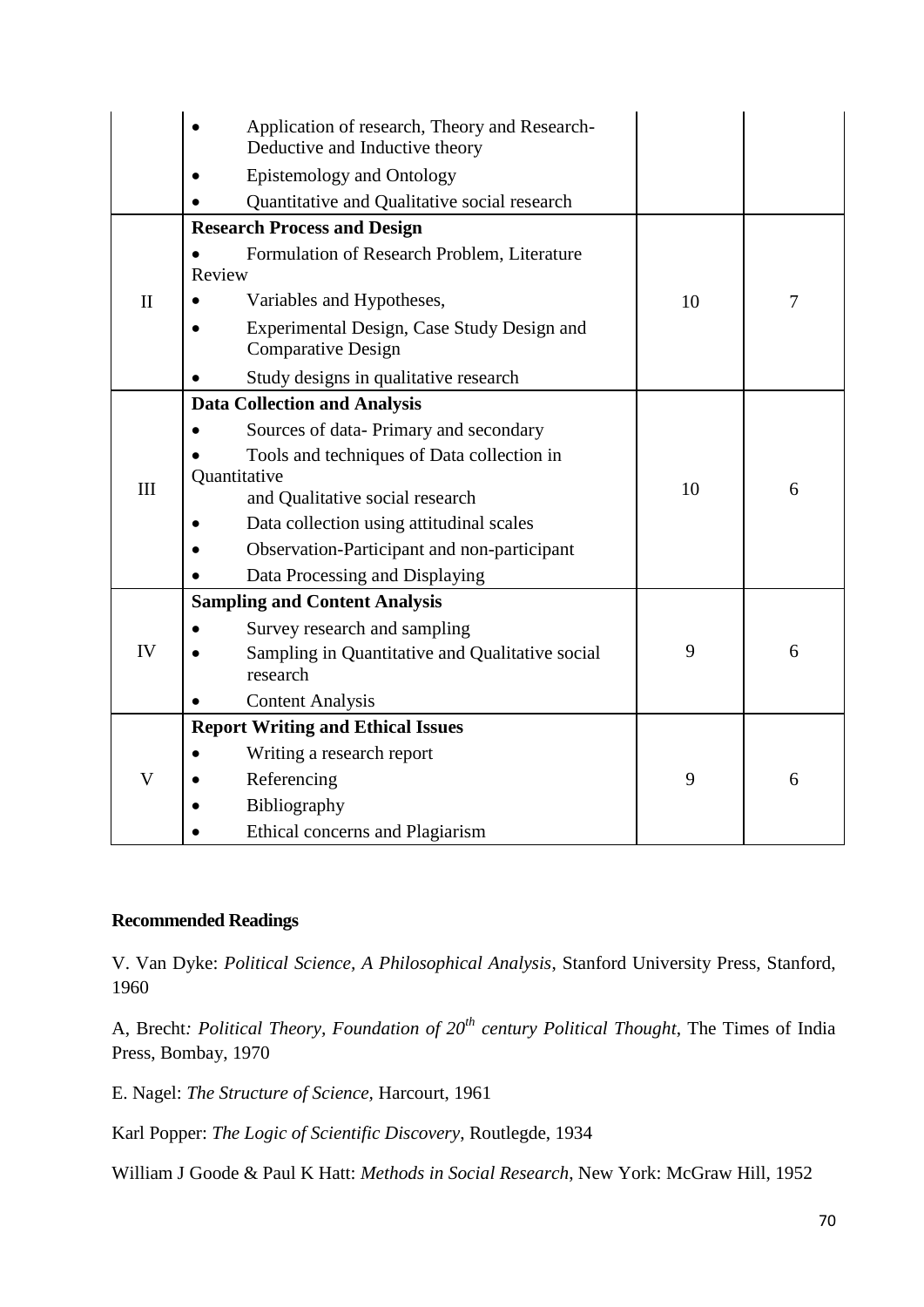Thomas Kuhn: *The Structure of Science Revolution*, University of Chicago, 1962

David E. McNabb, *Research Methods for Political Science: Quantitative and Qualitative M ethods*, PHI, 2009

Alan Bryman, Social Research Methods, OUP, 2009

Ram Ahuja, *Research Methods*, Rawat Publication, New Delhi, 2001

PV Young, *Scientific Social Survey and Research*, PHI, New Delhi, 1984

Kenneth D. Bailey, *Methods of Social Research*, The Free Press, 1994

Leonard Cargan, *Doing Social Research,* Rawat Publication, 2008

Michael Crotty, *The Foundations of Social Research*, Sage, 1998

#### **DISCIPLINE SPECIFIC ELECTIVES**

| <b>Title of the Course</b>           | $\mathbf{r}$ | <b>Human Rights in International Relations</b> |
|--------------------------------------|--------------|------------------------------------------------|
| Course No.                           |              | <b>PSCD 404 (DSE)</b>                          |
| Total Lectures of 1 hour duration:   |              | 48                                             |
| Tutorial classes of 1 hour duration: |              | 32                                             |
| <b>Total Credits</b>                 |              | 04                                             |

#### **Course Rationale:**

This course familiarizes students with the origins, evolution and philosophical debates and foundations of the doctrine of human rights. The characteristics of various human rights treaties are discussed. Human Rights frameworks in differing regions of the world are discussed to enable the students to grasp the contending nature of the discourse. Contemporary issues in Human Rights discourse such as rights of refugees, women, sexual minorities and laws relating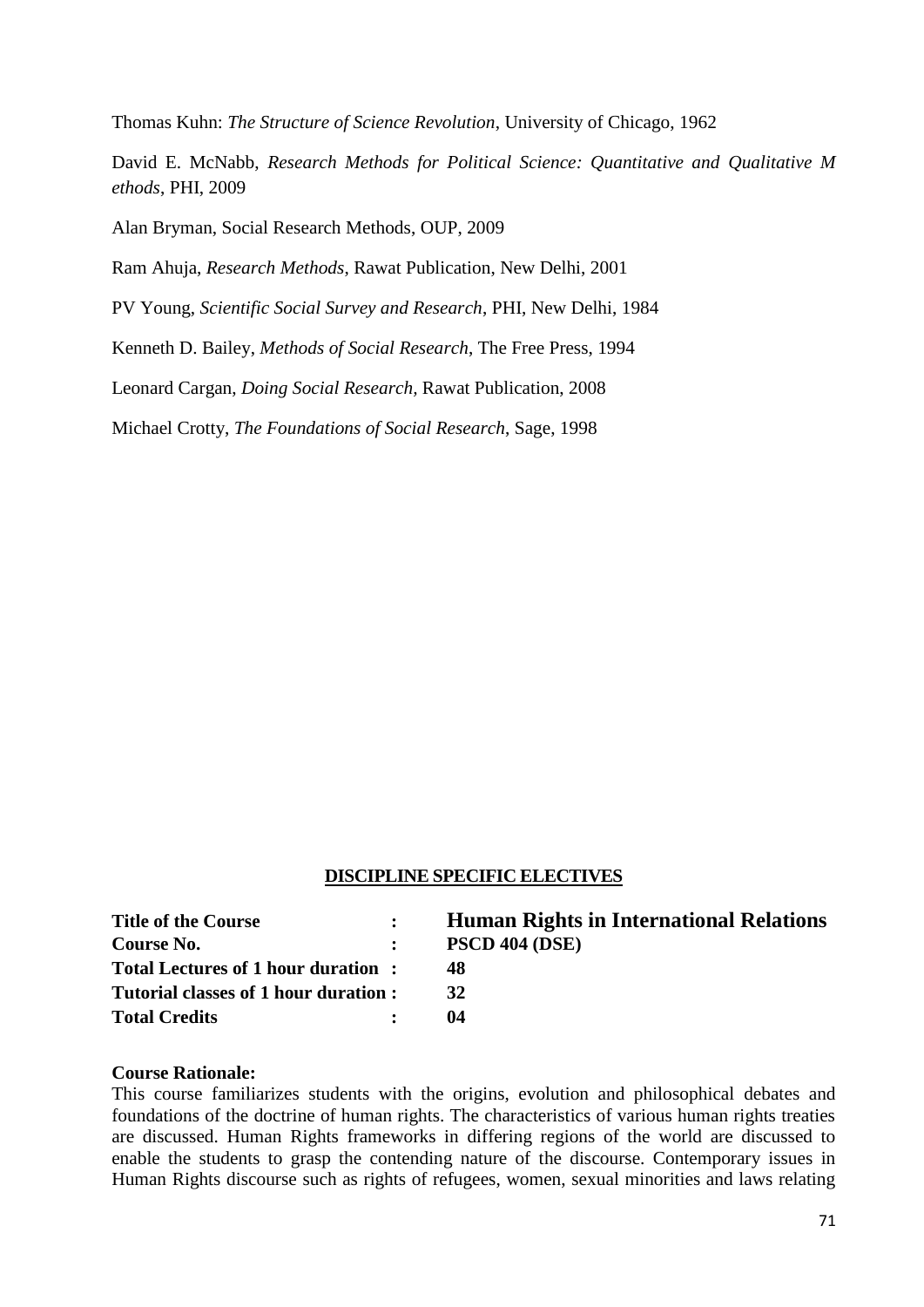to environmental protection are also discussed with a view to familiarize students with the scope, application, debates and implications of rights associated with these groups.

| Unit         | <b>Topic</b>                                         | No. of          | No of            |
|--------------|------------------------------------------------------|-----------------|------------------|
|              |                                                      | <b>Lectures</b> | <b>Tutorials</b> |
| I            | Philosophical foundation and development of human    | 10              | 07               |
|              | rights, approaches, perspectives.                    |                 |                  |
|              | International Framework-The UN Charter<br>the        | 08              | 06               |
| $\mathbf{I}$ | Universal Declaration of Human Rights; International |                 |                  |
|              | Conventions – human rights and world politics        |                 |                  |
|              | Regional framework-European, Americas, Africa,       | 12              | 07               |
| III          | Arab world, Asia-Pacific                             |                 |                  |
|              |                                                      |                 |                  |
|              | Origin and Development of refugee law- determination | 10              | 06               |
| IV           | of refugee law- determination of refugee status-     |                 |                  |
|              | international protection for refugees- the<br>state, |                 |                  |
|              | refugees and human rights                            |                 |                  |
|              | Contemporary Issues in Human Rights-Environment,     | 08              | 06               |
| $\mathbf V$  | Rights of Indigenous People, Minorities, Dalits,     |                 |                  |
|              | Women, LGBTQ Rights                                  |                 |                  |

## **Reading List:**

- SAHRDC: Human Rights and Humanitarian Law: Developments in Indian and International Law, OUP: 2007.
- P. Aston (ed): The United Nations and Human Rights : A Critical Appraisal, OUP.
- Gokulesh Sharma : Human Rights and Legal Remedies, Deep and Deep Publication, New Delhi.
- Upendra Baxi: The Rights to be Human, Lanner International, New Delhi.
- Arjun Dev Btal (ed.): Human Rights: A Source Book, New Delhi: NCERT
- Durga Das Basu: Human Rights in Constitutional Law, Prentice Hall of India, New Delhi
- S. Sharma Children and Human Rights, Commonwealth Publishers, New Delhi.
- Debi Chatterjee: Human Rights: Theory and Practice, South Asian Publishers, New Delhi.
- Pramod Misra: Human Rights: Global Issues. Kalpaz Publishers, New Delhi.
- Virendra Grover (ed). Encyclopaedia of International Terrorism, Deep and Deep Publications.
- A. U. Yasin and A. Upadhyay: Human Rightds, Akansha Publishers, New Delhi, 2003.
- Myron Weiner: The Child and the State in India, OUP, New Delhi.
- R. Dhamala and S. Bhattacharjee (ed.): Human Rights and Insurgency, Shipra Publishers.
- R. Mullerson: Human Rights Diplomacy, Macmillan, London.
- R. J. Lincent: Human Rights and International Relations: CUP.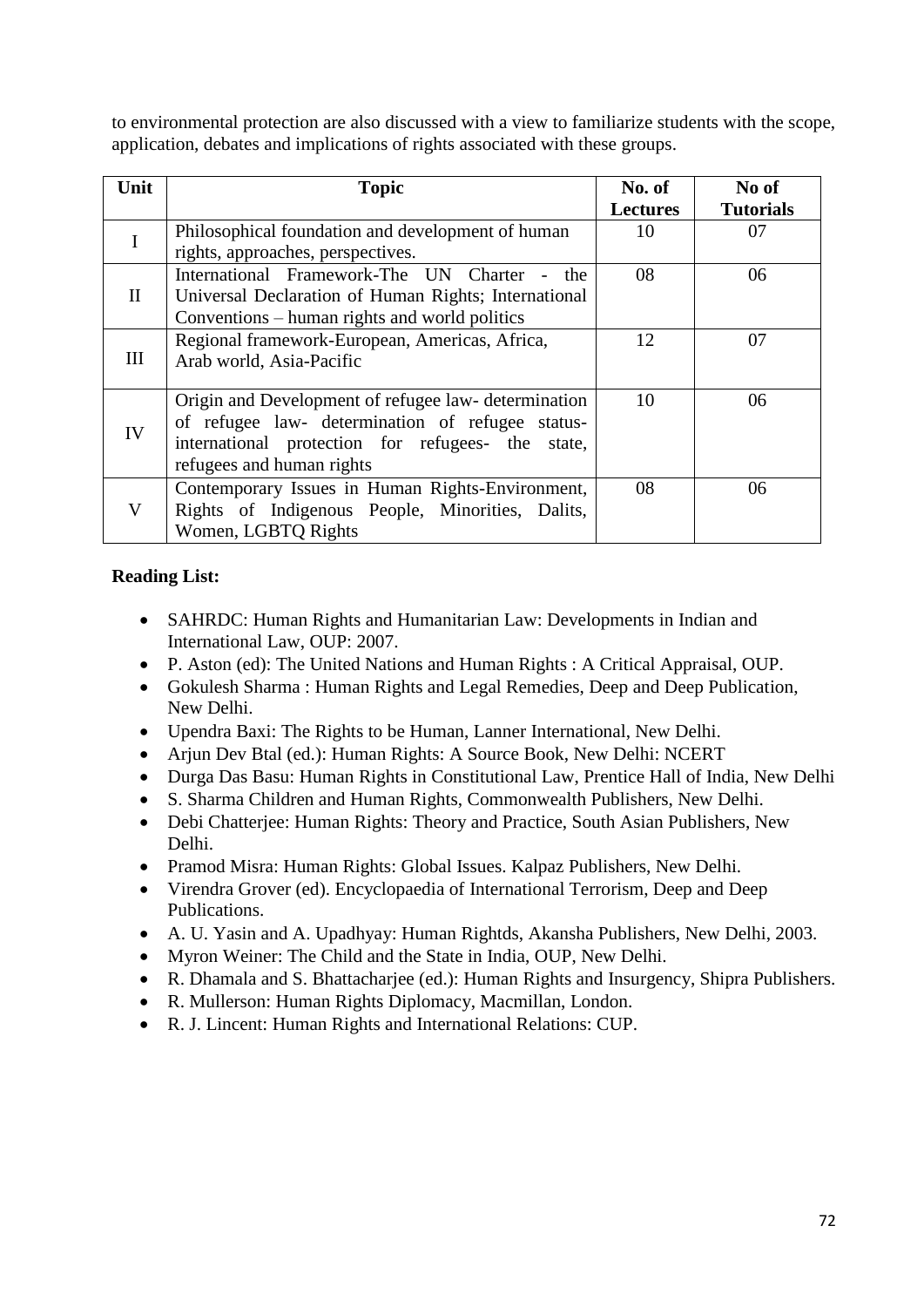| <b>Title of the Course</b>           | $\mathbf{L}$ | <b>Feminist Political Theory</b> |
|--------------------------------------|--------------|----------------------------------|
| Course No.                           | $\mathbf{r}$ | <b>PSCD 405 (DSE)</b>            |
| Total Lectures of 1 hour duration:   |              | 48.                              |
| Tutorial classes of 1 hour duration: |              | 32                               |
| <b>Total Credits</b>                 |              | 04                               |

**Course Objective:** The course is aimed at opening up the students to the issues and debates on feminist politics. The course is designed to anable the students, develop a critical perspective on ideologies and voices that marks feminism and feminist politics. The course woul help develop an alternative understanding of the manu socio-political phenomenon that are crucial to politics and Political Science.

| Unit | `opic | $\blacksquare$<br>NO.<br>-ot | No of            |
|------|-------|------------------------------|------------------|
|      |       | $\rm \mu$ ectures            | <b>Tutorials</b> |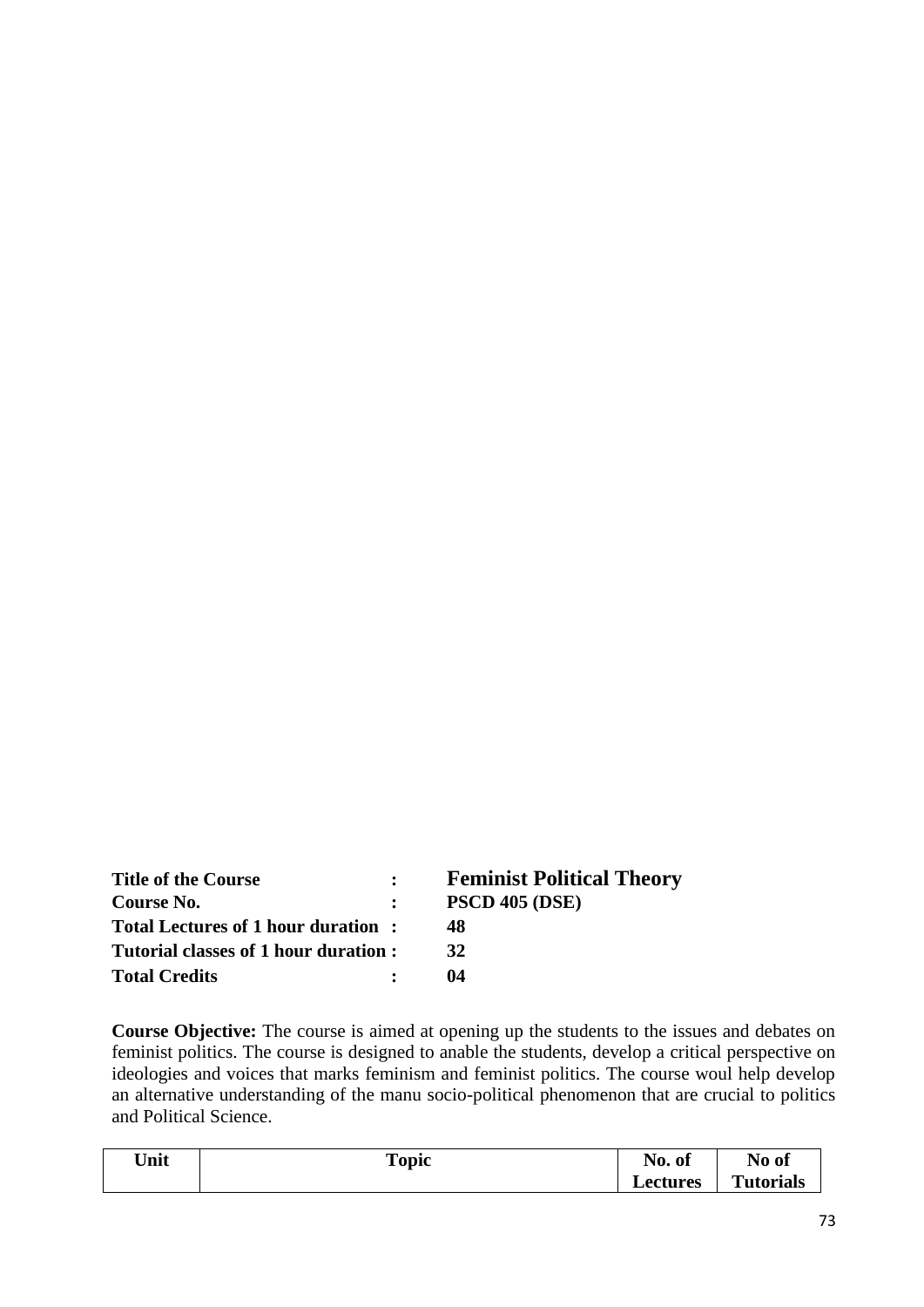| Unit $-I$    | Understanding key concepts – Gender and Sex,<br>Patriarchy, Public-Private Dichotomy, Sameness-<br>Difference Paradigm. Biological Determinism. | 10 | 06 |
|--------------|-------------------------------------------------------------------------------------------------------------------------------------------------|----|----|
| Unit $-II$   | Liberal Feminist Theory: Mary Wollstonecraft, John<br>Stuart Mill, Harriet Taylor Mill                                                          | 09 | 07 |
| $Unit - III$ | Marxist Socialist and Radical Feminist Theory –<br>Friedrich Engels, Alexandra Kollantai, Iris Young,<br>Kate Millett                           | 10 | 06 |
| $Unit - IV$  | Psychoanalytical Feminist<br>Nancy<br>Theory-<br>Chodorow, Luce Ireigaray, Julia Kristeva.                                                      | 09 | 07 |
| Unit $-V$    | Third World Feminist Theory- Gayatri Chakravorty<br>Spivak, Vandana Shiva                                                                       | 10 | 06 |

### **Reading List:**

L. Anthony and C. : A Mind of One's Own : Feminist Essays on Reason and Objectivity, Wilt (ed.) Boulder Colorado, Westview Press, 1992. O. Banks : Becoming a feminist : The Social origins of 'First Wave' Feminism, Brithton, Harvester, 1986. Carol H. Poston (ed.) : A Vindication of the Rights of Woman, second edition, New York, W.W. Norton and Company, 1988 J. S. Mill, : The Subjection of Women, London, Everyman, 1962. B. Friedan : The Feminine Mystique, New York, Norton, 1963. Simone de Beauvoir : The Second Sex, London, Cape, 1953. V. Bryson : Feminist Political Theory, London, Macmillan, 1992. J. Gray : Mill on Feminism, London, Routledge, 1983. J. Todd M. Butler : The Words of Mary Wollstonecraft, London, Pickering and Chatoo Ltd., 1986. C. Tomalin :The life and death of Mary Wollstonecraft, Harmondsworth, Penguin,1977. Wollstonecrafts : A Vindication of the Rights of Woman and J.S. Mill's the Subjection of Women, London, Dent, 1985 S.M. Okin, J.S. Mill's, : The Subjection of Women, Indianapolis, Bobbs Merrill, 1988 F. Engels, : The Origin of the Family, Praivate Property and the state, New York, Pathfinder, press, 1972. M. Donald (ed) : Bebel's Woman and Socialism, Londo, Zwan Publication, 1988 B.E. Clements, Bolshevik Feminist; The life of Aleksandra, Kolantai, Bloomington, Indiana University Press,1979. Z.A. Eisenstein(ed) : Capitalist Patriarchy and the Case for Socialist Feminism, New York London, Monthly Review Press, 1979. Farnsworth : Aleksandra Kollantai: Socilism, Feminism and the Bolshevik Revolution, Standford CA, Standford University press,1980. Z.A. Eisenstein : The Radical Future of Liberal Feminism,New York, Longman,1981 S. Firestone : The Dialectics of Sex, New York, Bantam Books, 1971 J. Evans : Feminism and Political Theory, London, Alfred A. Knopf,1986 D. Coole : Women in Political Theory; From Misogyny to contemporary Feminism, New York Harvester Wheatshef,1993.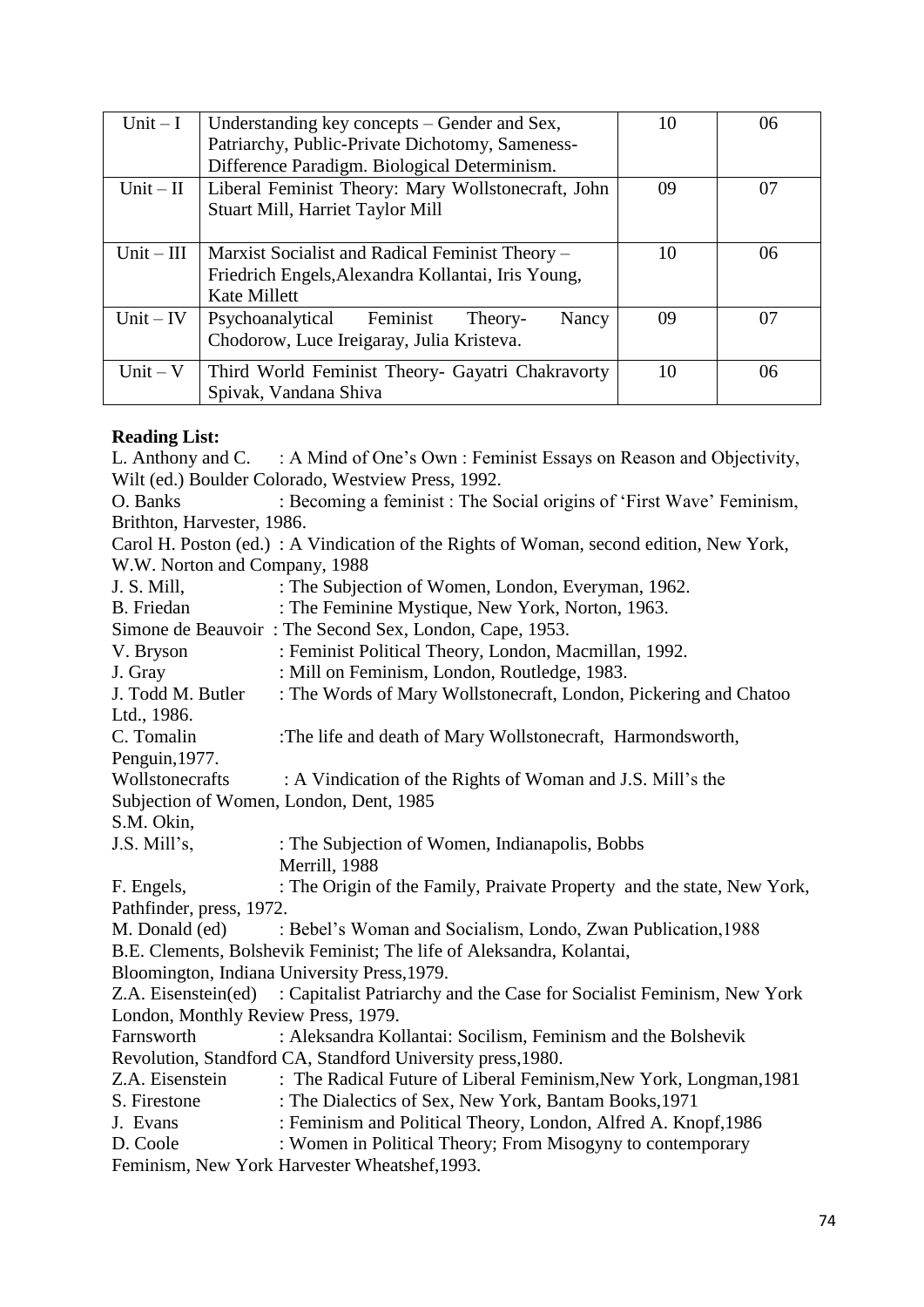| A.Y. Davis                                | : Women, Race and Class, New York, Vintage, 1983                    |
|-------------------------------------------|---------------------------------------------------------------------|
| K. Millet                                 | : Sexual Politics, London, Virgo, 1977                              |
| C. Pateman                                | : Participation and Democratic Theory, Cambridge, University        |
| Press, 1970                               |                                                                     |
| C. Pateman                                | : The Sexual Contract, Cambridge Polty press, 1988.                 |
| J. Mitchell                               | : Psychoanalysis and Feminism, Harmondswarth, Penquin, 1974.        |
| N. Chodorow                               | : The Reproduction of Mothering, Berkeley and London. University of |
| California press, 1978                    |                                                                     |
| C. Gilligan                               | : In a Different Voice, Cambridge Massachusetts and London, Harvard |
| University press, 1982                    |                                                                     |
| C. A. Mackinnon                           | : Feminism, Unmodified : Discourse on life and Law, Cambridge       |
|                                           | Massachusetts, Harvard University, Press, 1990.                     |
| J.B. Elshtain                             | : The Family in Political thought, Brighton Harvester, 1982         |
| J.B. Elshtain                             | : Public Man, private women: Women in Social and political thought, |
|                                           | Oxford, Martin Robertson and Princeton N.J. Princeton University    |
| press, 1981.                              |                                                                     |
| R. Evans                                  | : The Feminists, London, Croom Helm, 1977                           |
| A.M. Jagger,                              | : Feminist Politics in Human Nature, Totowa N.J., Rowman and        |
| Allenheld, 1983                           |                                                                     |
| M. Mies                                   | : Ecofeminism, London and Atlantic Highlands, N.J. Zed, 1993        |
| N. Hirsch Mann                            | : Rethinking Obligation; A Feminist Method for Political Theory,    |
| Ithaca NY, Cornell University press, 1992 |                                                                     |
|                                           |                                                                     |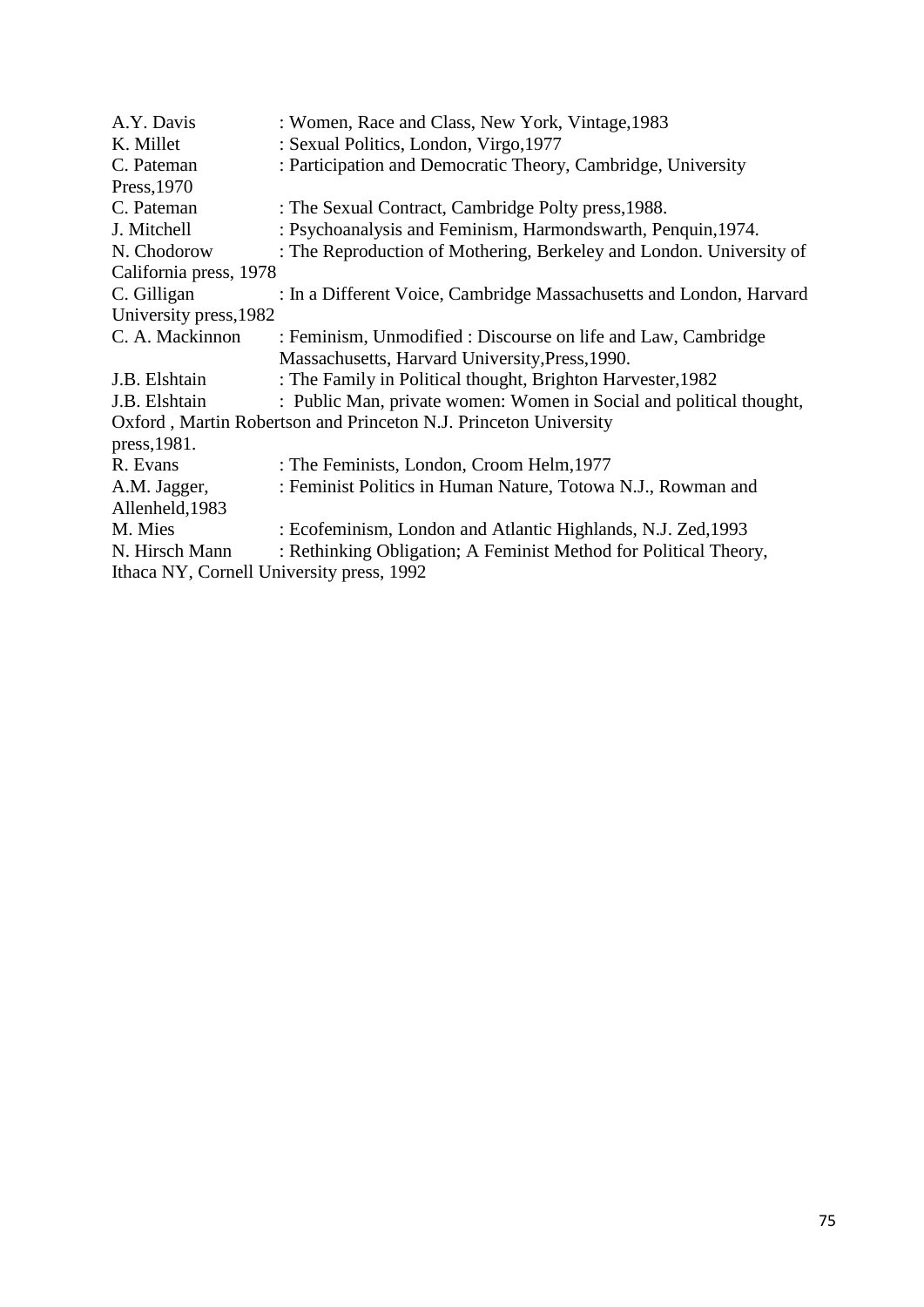| <b>Title of the Course</b>            | <b>Society and Pol</b> |
|---------------------------------------|------------------------|
| Course No.                            | <b>PSCD 406 (DSE)</b>  |
| Total Lectures of 1 hour duration:    | 48                     |
| Tutorial classes of 1 hour duration : | 32                     |
| <b>Total Credits</b>                  | 04                     |

# **Title of the Course : Society and Politics in Northeast India**

- 
- 

| Unit    | <b>Topic</b>                                                       | No. of  | No. of           |
|---------|--------------------------------------------------------------------|---------|------------------|
|         |                                                                    | Lecture | <b>Tutorials</b> |
| Unit-I  | Concept of Northeast India, Assam and Constituent                  | 09      | 07               |
|         | Assembly, Reorganization of the composite state of Assam,          |         |                  |
|         | Ethnic Diversities and identity assertion; Geo-Political           |         |                  |
|         | significance and importance,                                       |         |                  |
| Unit-II | <b>Politics of Identity –Case studies of Asomiya, Bodo, Khasi,</b> | 10      | 06               |
|         | Naga, Mizo                                                         |         |                  |
| Unit-   | Assertion of Smaller Identities-Case Studies of Deuri,             | 10      | 06               |
| Ш       | Mishing, Rabha, Moran, Dimasa (any two).                           |         |                  |
| Unit-   | State, People and Rights- AFSPA, Dams and Displacement,            | 10      | 06               |
| IV      | Land Alienation, Peace Process and Conflict Resolution-Role        |         |                  |
|         | of Civil Society groups (People's Consultative Group for Peace     |         |                  |
|         | Initiative, Naga Mother's Association)                             |         |                  |
| Unit-V  | Border Disputes and Inter-State conflicts: Assam-Nagaland,         | 09      | 07               |
|         | Manipur-Nagaland                                                   |         |                  |

### **Reading List:**

 $\Gamma$ 

| <b>Publication Board Govt of</b> |                | Political History of Assam (All volumes)                                                               |
|----------------------------------|----------------|--------------------------------------------------------------------------------------------------------|
| Assam (ed.)                      |                |                                                                                                        |
| Amlendu Guha                     | $\ddot{\cdot}$ | Planters Raj to Swaraj: Freedom struggle and<br>Electoral Politics in Assam (ICHR, New Delhi,<br>1977) |
| Myron Weiner                     | $\ddot{\cdot}$ | Sons of the Soil (Princeton University Press,<br>1988)                                                 |
| Sanjib Baruah                    |                | India Against Itself, (Oxford University Press,<br>New Delhi, 1999)                                    |
| <b>B.</b> Dutta Roy              | $\ddot{\cdot}$ | Reorganization of Northeast India since, 1947<br>(Concept New Delhi, 1996)                             |
|                                  | $\ddot{\cdot}$ | The Emergence and Role of Middle class in<br>Northeast India (Cosmo, New Delhi, 1983)                  |
| B. Pakem                         | $\ddot{\cdot}$ | Insurgence in Northeast India (Omsons, New Delhi,<br>1997)                                             |
| H.K. Barpuzari                   | $\ddot{\cdot}$ | Northeast India: Problem & Prospect, (Spectrum,<br>Guwahati, 1998)                                     |
| Bhawani Singh                    |                | Politics of Alienation in Assam (Ajanta, New Delhi,<br>1984)                                           |
| Girin Phukon                     | $\ddot{\cdot}$ | Assam's Attitude to Federalism (Sterling, New<br>Delhi, 1984)                                          |
|                                  | $\ddot{\cdot}$ | Politics of Regionalism in Northeast India (Spectrum<br>Publications, Delhi, 1996)                     |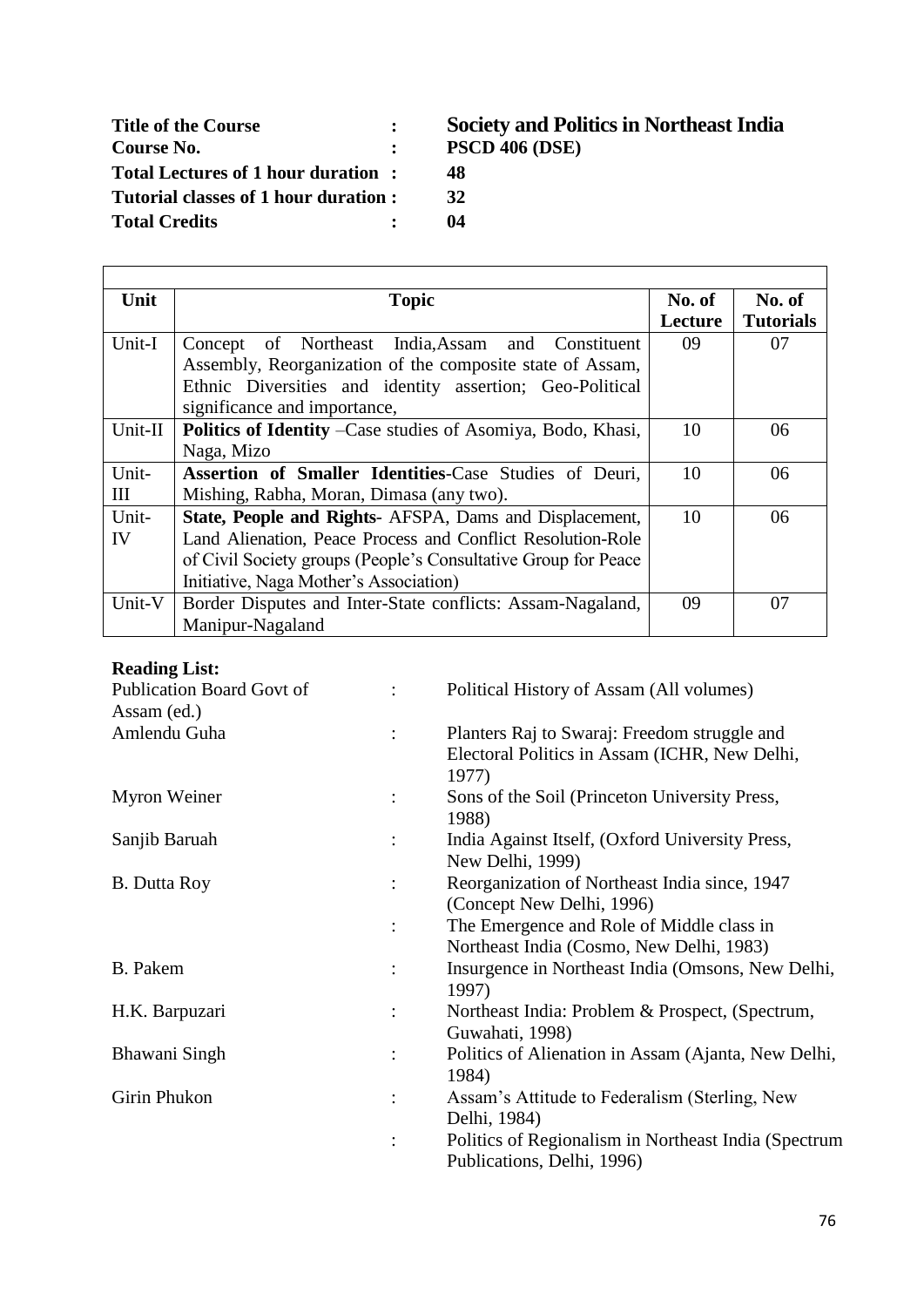|                          |                | Ethnicisation of Politics in Northeast (South Asian                     |
|--------------------------|----------------|-------------------------------------------------------------------------|
|                          |                | Publishers, New Delhi, 2003)                                            |
|                          |                | Political Dynamics of Northeast India (South Asian                      |
|                          |                | Publishers, New Delhi, 2000)                                            |
|                          |                | Inter-Ethnic conflict in Northeast India, (South Asian                  |
|                          |                | Publishers, New Delhi, 2005)                                            |
| Girin Phukon &           | $\vdots$       | Politics of Identity and Nation Building in Northeast                   |
| N.L. Dutta (eds)         |                | India (South Asian, New Delhi, 1997)                                    |
| Girin Phukon &           |                | Working of Parliamentary Democracy and Electoral                        |
| A.U. Yasin (eds)         |                | Politics Northeast India, (South Asian, New Delhi,<br>1998)             |
| Sandhya Goswami          | $\ddot{\cdot}$ | Language Politics in Assam (Ajanta, New Delhi,<br>1997)                 |
| Samir Kr. Das            |                | ULFA, (United Liberation Front of Assam): A                             |
|                          |                | Political Analysis; (1994)                                              |
|                          |                | Regionalism in Power, (Cosmo, New Delhi, 1997)                          |
|                          |                | Ethnicity, Nation and Security (South Asian, New                        |
|                          |                | Delhi, 2003)                                                            |
| A.K. Baruah              |                | Social Tension in Assam (Purbanchal Guwahati,                           |
|                          |                | 1991)                                                                   |
|                          |                | Student Power in Northeast India (Regency, New                          |
|                          |                | Delhi, 2002)                                                            |
| S. Dutta                 |                | Student Movement in Arunachal Pradesh,                                  |
|                          |                | (Himalayan Publishers, New Delhi, 1998)                                 |
| Meeta Deka               |                | Student Movement in Assam (Vikas, New Delhi,<br>1996)                   |
| B.J. Dev & D.K. Lahiri   |                | Assam Muslim Politics & Cohesion, (Mittal, Delhi)                       |
| Susmita Sengupta         |                | Regionalism in Meghalaya (South Asian, New                              |
|                          |                | Delhi, 2005)                                                            |
| Joysankar Hazarika       | :              | Geopolitics of Northeast India, (Gyan Publication,<br>New Delhi, 1996)  |
| Manirul Hussain          |                | The Assam Movement: Class, Identity and Ideology                        |
| Udayan Misra             |                | The Periphery Strikes Back (IIAS, Simla, 2000)                          |
| Ranvinder Singh Sandu    |                | Urbanisation in India, (Sage, New Delhi, 2003)                          |
| M.D. Bhuyan              |                | The North Eastern Council, (DVS Pub. Guwahati,                          |
|                          |                | 2005)                                                                   |
| Dhiren Bhagawati         |                | Meghalaya: Issues and Legacies of its Early Years                       |
|                          |                | (DVS Publication, Guwahati, 2009)                                       |
| Arupjyoti Choudhury      |                | Politics in North East India, (Bookland, Mittal                         |
| Pankajyoti Gogoi         |                | Publication, Delhi                                                      |
| KM Deka & KN Phukan (ed) |                | Ethnicity in Assam, Centre for Northeast Studies,                       |
|                          |                | Dibrugarh University, 2001                                              |
| Sarthak Sengupta (ed)    |                | Ethnicity in Northeast India, Gyan Publishing House,<br>New Delhi, 2014 |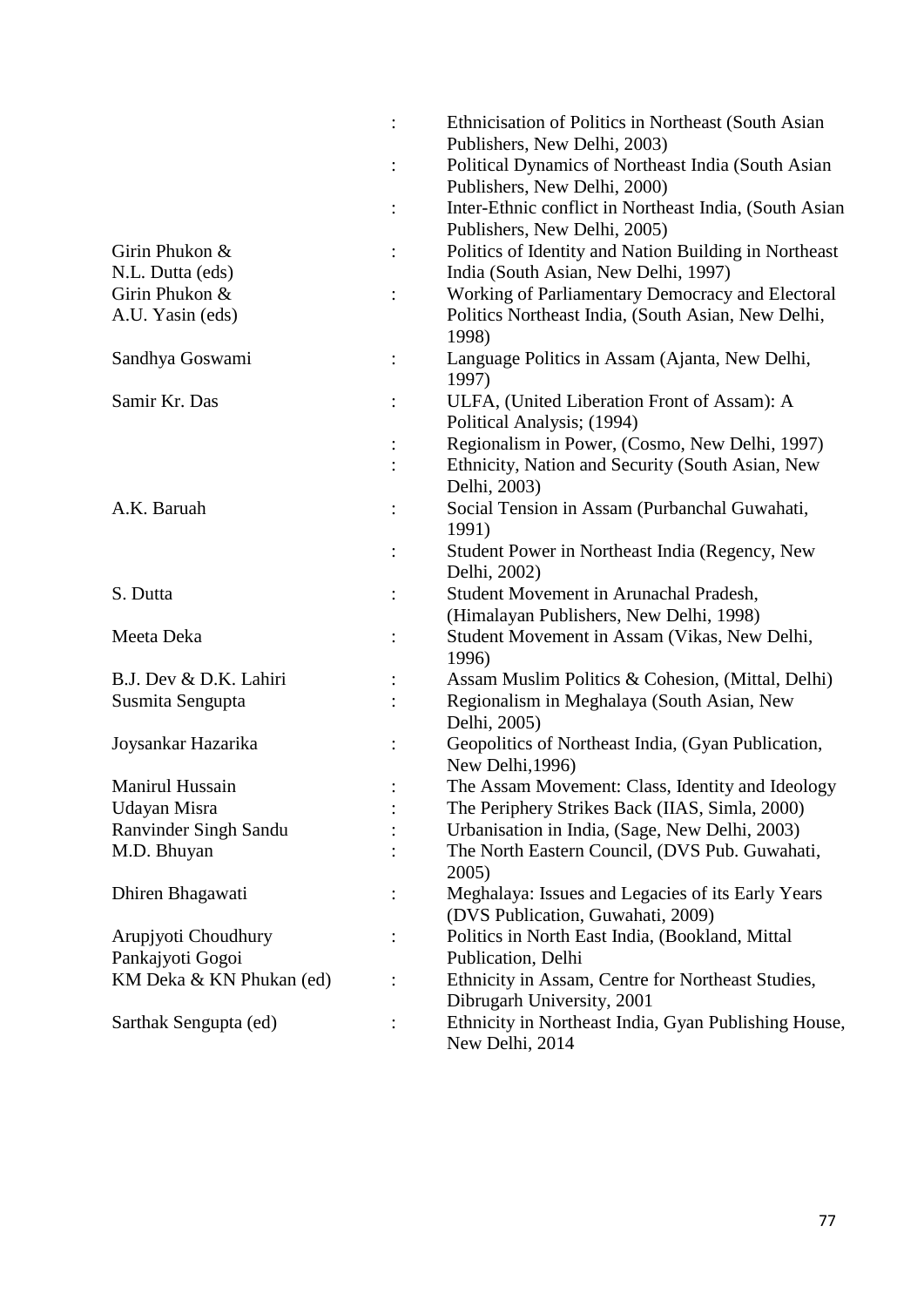| <b>Title of the Course</b>           | <b>Development</b> A  |
|--------------------------------------|-----------------------|
| Course No.                           | <b>PSCD 407 (DSE)</b> |
| Total Lectures of 1 hour duration:   | 48                    |
| Tutorial classes of 1 hour duration: | 32                    |
| <b>Total Credits</b>                 | 04                    |

# **Title of the Course : Development Administration in India**

- 
- 

| Unit                      | <b>Topic</b>                                                                                                                                                                                                                                                                                                                                   | No. of<br><b>Lectures</b> | No of<br><b>Tutorials</b> |
|---------------------------|------------------------------------------------------------------------------------------------------------------------------------------------------------------------------------------------------------------------------------------------------------------------------------------------------------------------------------------------|---------------------------|---------------------------|
| $\mathbf I$               | Concept of Development Administration : Definition,<br>Classical & Modern meaning, Nature and Scope -<br>Changing concepts of Development Administration -<br>Administration of Development and Development of<br>Administration - Features of Traditional and Modern<br>Society – Theories of Development Administration –<br>Riggsian model. | 10                        | 06                        |
| $\mathbf{I}$              | Bureaucracy and challenges of development<br>Development Bureaucracy its features and Role in<br>development –<br>Socio-economic<br>Development<br>planning and Administration in India - Role as an<br>Agent of Change - Bureaucratic<br>culture and<br>behaviour in India                                                                    | 10                        | 06                        |
| III                       | District administration in the development context –<br>Changing role of district administration – Role of<br>Deputy Commissioner in Development<br>administration – Role of New PRIs in Rural<br>Development – New Public Management : An<br>Antithesis Approach to Development Administration                                                | 10                        | 06                        |
| IV                        | Globalization and impact of Liberalisation on Public<br>Administration -Public relations in Development<br>Administration – Role of Public relation agencies –<br>Administration and Citizen - Their relations -<br>Participation of people in administration $-$ Role of<br>NGOs in Development Administration                                | 09                        | 07                        |
| $\boldsymbol{\mathrm{V}}$ | <b>Administrative Change and Development</b><br>administration - Administrative Reforms -<br>Perspective and problems – Recommendations of<br>Appleby ARC - Gorwala ARC and 1966 ARC -<br>Implementation of recommendations.                                                                                                                   | 09                        | 07                        |

## **Reading List:**

| R.K. Aroralad (ed.) | : Comparative and Development Administration ; Ideas and Action. |
|---------------------|------------------------------------------------------------------|
| R.K. Arora (ed.)    | : Political and Administration in changing societies.            |
| R.D. Sharma         | : Development Administration.                                    |
| S.K. Chaterjee      | : Development Administration in India.                           |
| D. Paul Chowdhury   | : Social welfare Administration.                                 |